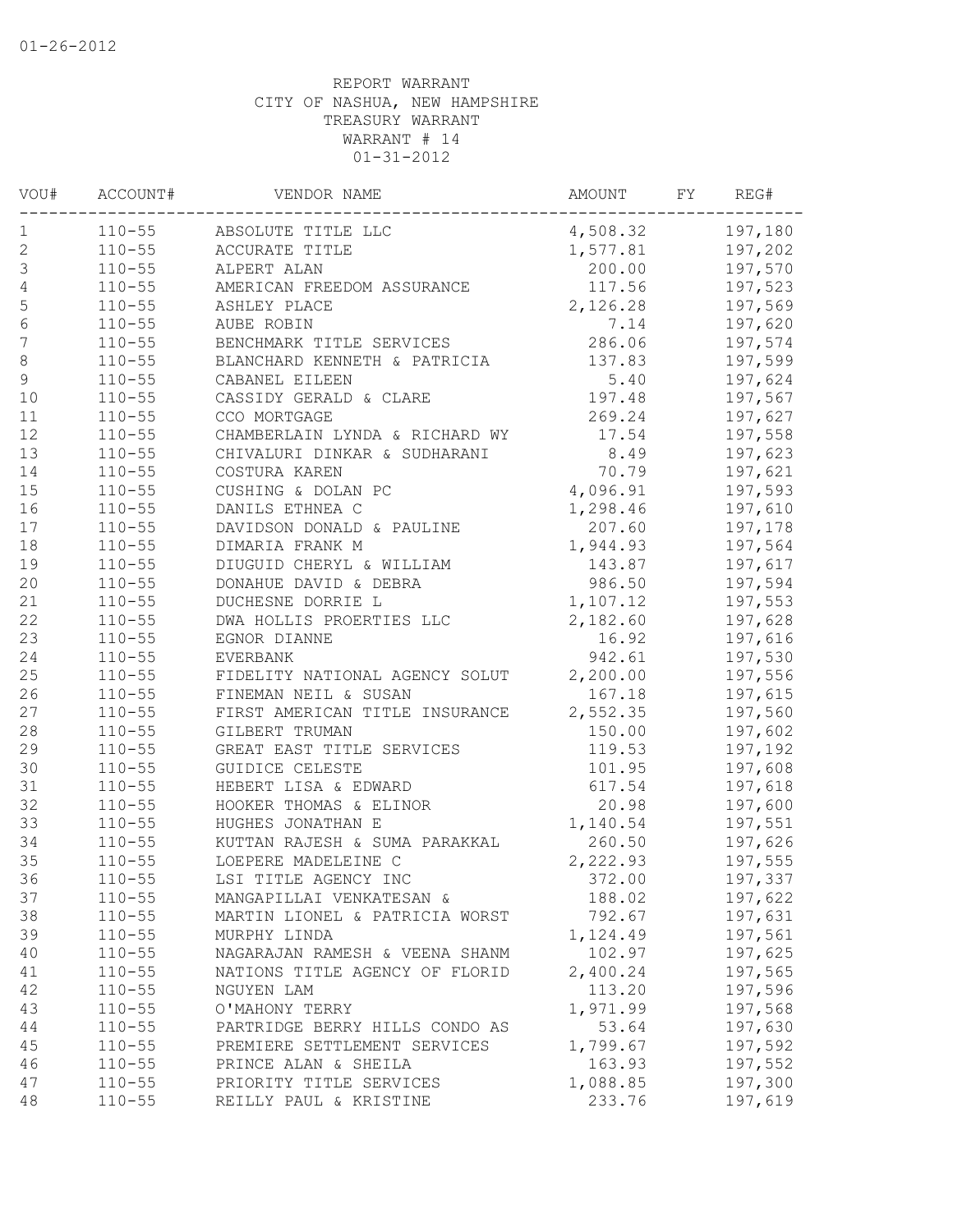| VOU#     | ACCOUNT#                 | VENDOR NAME                                               | <b>AMOUNT</b>        | FY REG#                      |
|----------|--------------------------|-----------------------------------------------------------|----------------------|------------------------------|
| 49       | $110 - 55$               | ROEBLING NICOLETA                                         | 184.54               | 197,633                      |
| 50       | $110 - 55$               | SARGENT LEIGHTON                                          | 290.33               | 197,587                      |
| 51       | $110 - 55$               | SERVICELINK                                               | 699.52               | 197,247                      |
| 52       | $110 - 55$               | SERVICELINK                                               | 4,262.77             | 197,554                      |
| 53<br>54 | $110 - 55$<br>$110 - 55$ | SNEE BEVERLY<br>ST MARY'S BANK                            | 1,241.50<br>2,206.77 | 197,563<br>197,442           |
| 55       | $110 - 55$               | ST MARY'S TITLE SERVICES                                  | 2,176.68             | 197,245                      |
| 56       | $110 - 55$               | STAVINSKY MARGARET & THOMAS                               | 386.17               | 197,606                      |
| 57       | $110 - 55$               | SUMMIT TITLE SERVICES                                     | 9,608.60             | 197,494                      |
| 58       | $110 - 55$               | SUONG MALIDA                                              | 107.96               | 197,598                      |
| 59       | $110 - 55$               | SWEENEY & SWEENEY CLOSING                                 | 3,715.65             | 197,458                      |
| 60       | $110 - 55$               | SZYDLIK PETER & LORI                                      | 131.84               | 197,597                      |
| 61       | $110 - 55$               | TERRILL NORMA                                             | 299.41               | 197,604                      |
| 62       | $110 - 55$               | TIMIOS INC                                                | 3, 117.92            | 197,559                      |
| 63       | $110 - 55$               | UNIFIRST CORPORATION                                      | 389.18               | 197,330                      |
| 64       | $110 - 55$               | WILLIAMS PAMELA                                           | 54.49                | 197,611                      |
| 65       | $110 - 55$               | WIXON PATRICIA                                            | 532.00               | 197,629                      |
|          |                          | TOTAL 110-55 PROPERTY TAX RECEIVABLE 2011                 |                      | 71,821.72                    |
| 66       |                          | 151-15 LARGY JAMES                                        |                      | 30.00 197,575                |
| 67       |                          | 151-15 RODRIGUEZ JOEL N                                   | 45.00                | 197,573                      |
|          |                          | TOTAL 151-15 A/R LEASED PARKING SPACES                    |                      | 75.00                        |
| 68       |                          | 214-1 NH RETIREMENT SYSTEM                                | 307,350.00           | 12,358                       |
| TOTAL    | $214 - 1$                | PENSION 1                                                 |                      | 307,350.00                   |
| 68       | $214 - 2$                | NH RETIREMENT SYSTEM                                      | 170,029.74 12,358    |                              |
| TOTAL    | $214 - 2$                | PENSION 2                                                 |                      | 170,029.74                   |
| 68       | $214 - 4$                | NH RETIREMENT SYSTEM<br>_________________________________ | 160,795.94           | 12,358                       |
| TOTAL    |                          | 214-4 PENSION 4 - POLICE                                  |                      | 160,795.94                   |
| 68       |                          | 214-5 NH RETIREMENT SYSTEM 136,801.41 12,358              |                      |                              |
| TOTAL    | $214 - 5$                | PENSION 4 - FIRE                                          |                      | 136,801.41<br>-------------- |
| 69       | $214 - DC$               | BRODEUR KATERI                                            | 384.60               | 197,562                      |
| 70       | $214 - DC$               | BURKE CHRISTINE H                                         | 930.00               | 197,492                      |
| 71       | $214 - DC$               | DAVIDSON PATRICIA                                         | 384.60               | 197,241                      |
| 72       | $214 - DC$               | DEHAYOS JERALYN M                                         | 384.62               | 197,328                      |
| 73       | $214 - DC$               | JORGENSEN HEATHER                                         | 120.00               | 197,493                      |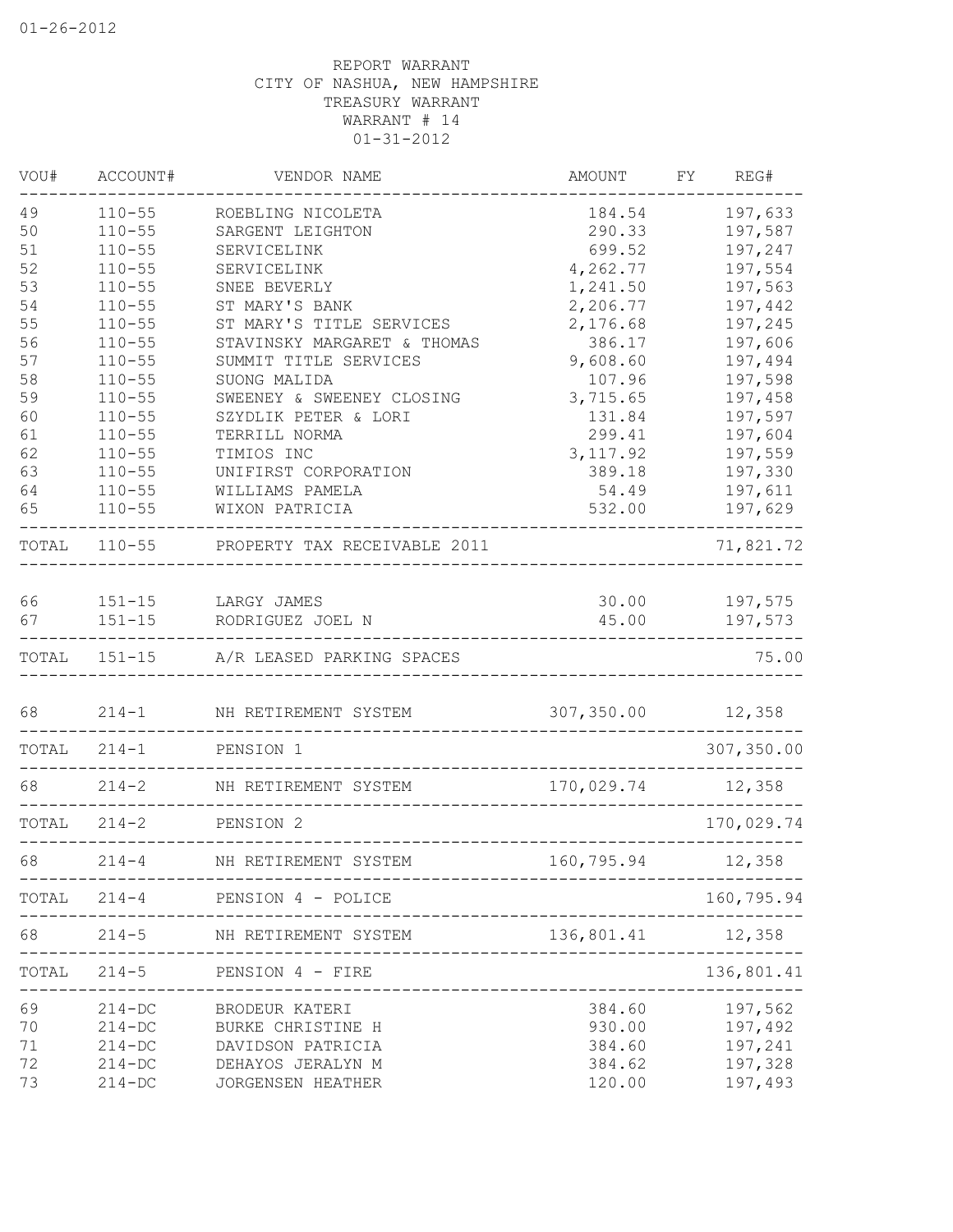| VOU#  | ACCOUNT#   | VENDOR NAME                                     | AMOUNT            | FY | REG#       |
|-------|------------|-------------------------------------------------|-------------------|----|------------|
| 74    | $214 - DC$ | MCINTOSH LORI                                   | 269.24            |    | 197,528    |
| 75    | $214 - DC$ | MENARD PAUL                                     | 384.62            |    | 197,217    |
| 76    | $214 - DC$ | STANSFIELD JILL                                 | 288.45            |    | 197,695    |
| TOTAL | $214 - DC$ | DEPENDENT CARE DEDUCTION                        |                   |    | 3, 146. 13 |
| 77    | $214-FS$   | BENEFIT STRATEGIES INC                          | 29,405.83         |    | 12,380     |
| TOTAL | $214-FS$   | FLEXIBLE SPENDING-MEDICAL                       |                   |    | 29,405.83  |
| 78    | $214 - K$  | PROTECTIVE LIFE INSURANCE COMP 53.81            |                   |    | 12,374     |
| TOTAL | $214 - K$  | KEMPER TERM LIFE INSURANCE                      |                   |    | 53.81      |
| 79    | $214 - TS$ | PRUDENTIAL 403B ANNUITY SERVIC 450.00 197,038   |                   |    |            |
| TOTAL |            | 214-TS TSA DEDUCTION                            | $- - - - - - - -$ |    | 450.00     |
| 80    | $214 - W$  | BOSTON MUTUAL LIFE INSURANCE 14, 254.81 12, 370 |                   |    |            |
| TOTAL | $214 - W$  | WHOLE LIFE DEDUCTION                            |                   |    | 14,254.81  |
| 81    | $255 - 00$ | STATE OF NH-MV                                  | 16,534.58         |    | 12,361     |
| 82    | $255 - 00$ | STATE OF NH-MV                                  | 3,704.96          |    | 12,363     |
| 83    | $255 - 00$ | STATE OF NH-MV                                  | 12,366.04         |    | 12,364     |
| 84    | $255 - 00$ | STATE OF NH-MV                                  | 13, 413.95        |    | 12,371     |
| 85    | $255 - 00$ | STATE OF NH-MV                                  | 9,487.74          |    | 12,375     |
| 86    | $255 - 00$ | STATE OF NH-MV                                  | 15,344.56         |    | 12,377     |
| 87    | $255 - 00$ | STATE OF NH-MV                                  | 20,713.52         |    | 12,382     |
| 88    | $255 - 00$ | STATE OF NH-MV                                  | 10,252.20         |    | 12,385     |
| TOTAL | $255 - 00$ | STATE MVR                                       |                   |    | 101,817.55 |
| 89    | $255 - 05$ | STATE OF NEW HAMPSHIRE                          | 38.50             |    | 197,739    |
| TOTAL | $255 - 05$ | STATE OF NH-FBI FINGERPRNT FEE                  |                   |    | 38.50      |
| 90    | $257 - 00$ | BOISE JOSEPH                                    | 10.00             |    | 197,643    |
| 91    | $257 - 00$ | BOYD MATTHEW                                    | 18.00             |    | 197,640    |
| 92    | $257 - 00$ | BRUCKERT GEORGE                                 | 10.00             |    | 197,637    |
| 93    | $257 - 00$ | CALOMO SAMUEL                                   | 110.20            |    | 197,642    |
| 94    | $257 - 00$ | FLANAGAN ELLEN                                  | 15.00             |    | 197,635    |
| 95    | $257 - 00$ | G LYNCH LANDSCAPING                             | 52.00             |    | 197,652    |
| 96    | $257 - 00$ | GREENWOOD ANNA                                  | 14.94             |    | 197,648    |
| 97    | $257 - 00$ | HEASLEY CHRISTOPHER                             | 15.00             |    | 197,639    |
| 98    | $257 - 00$ | HOGAN GARY                                      | 10.00             |    | 197,645    |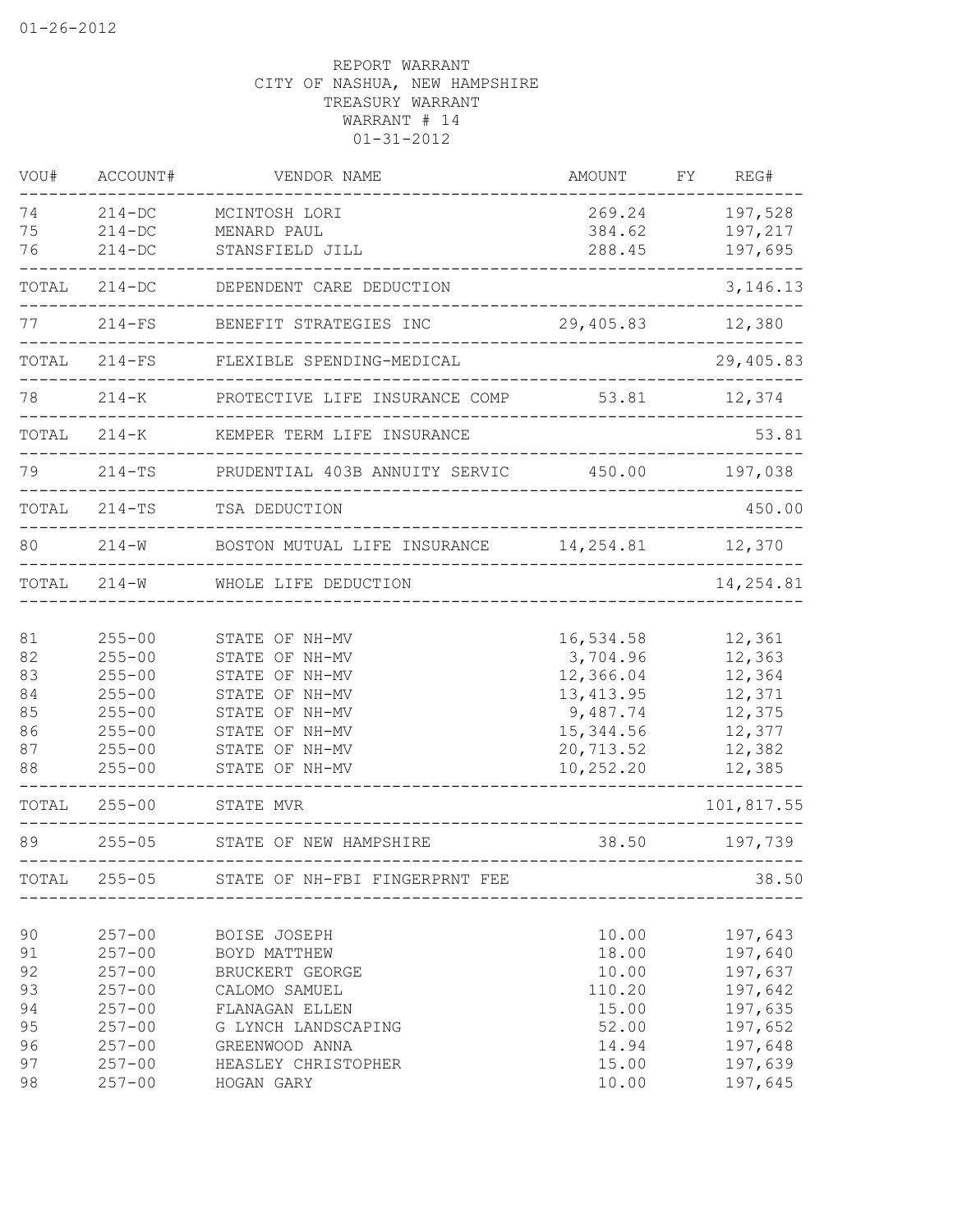| VOU#  | ACCOUNT#   | VENDOR NAME                    | AMOUNT | FY. | REG#     |
|-------|------------|--------------------------------|--------|-----|----------|
| 99    | $257 - 00$ | LETOURNEAU KATHRYN             | 69.00  |     | 197,636  |
| 100   | $257 - 00$ | MACDONALD ALLAN                | 581.20 |     | 197,650  |
| 101   | $257 - 00$ | MOREAU DANIEL                  | 10.00  |     | 197,647  |
| 102   | $257 - 00$ | PAGE BRIAN                     | 15.00  |     | 197,644  |
| 103   | $257 - 00$ | RHUDA RICHARD                  | 48.00  |     | 197,649  |
| 104   | $257 - 00$ | STOCKTON ROBERT                | 153.20 |     | 197,638  |
| 105   | $257 - 00$ | TOWN FAIR TIRE CENTERS OF NH L | 25.00  |     | 197,156  |
| 106   | $257 - 00$ | TRUEGREEN LAWN CARE            | 647.60 |     | 197,517  |
| 107   | $257 - 00$ | UNITED PARCEL SERVICE INC      | 38.00  |     | 197,141  |
| 108   | $257 - 00$ | VARLEY KERRY                   | 10.00  |     | 197,641  |
| 109   | $257 - 00$ | VERMONT LUMBER & STONE WORKS I | 169.20 |     | 197,651  |
| 110   | $257 - 00$ | VERRIER PAULINE                | 25.00  |     | 197,646  |
| TOTAL | $257 - 00$ | MV REFUND PENDING              |        |     | 2,046.34 |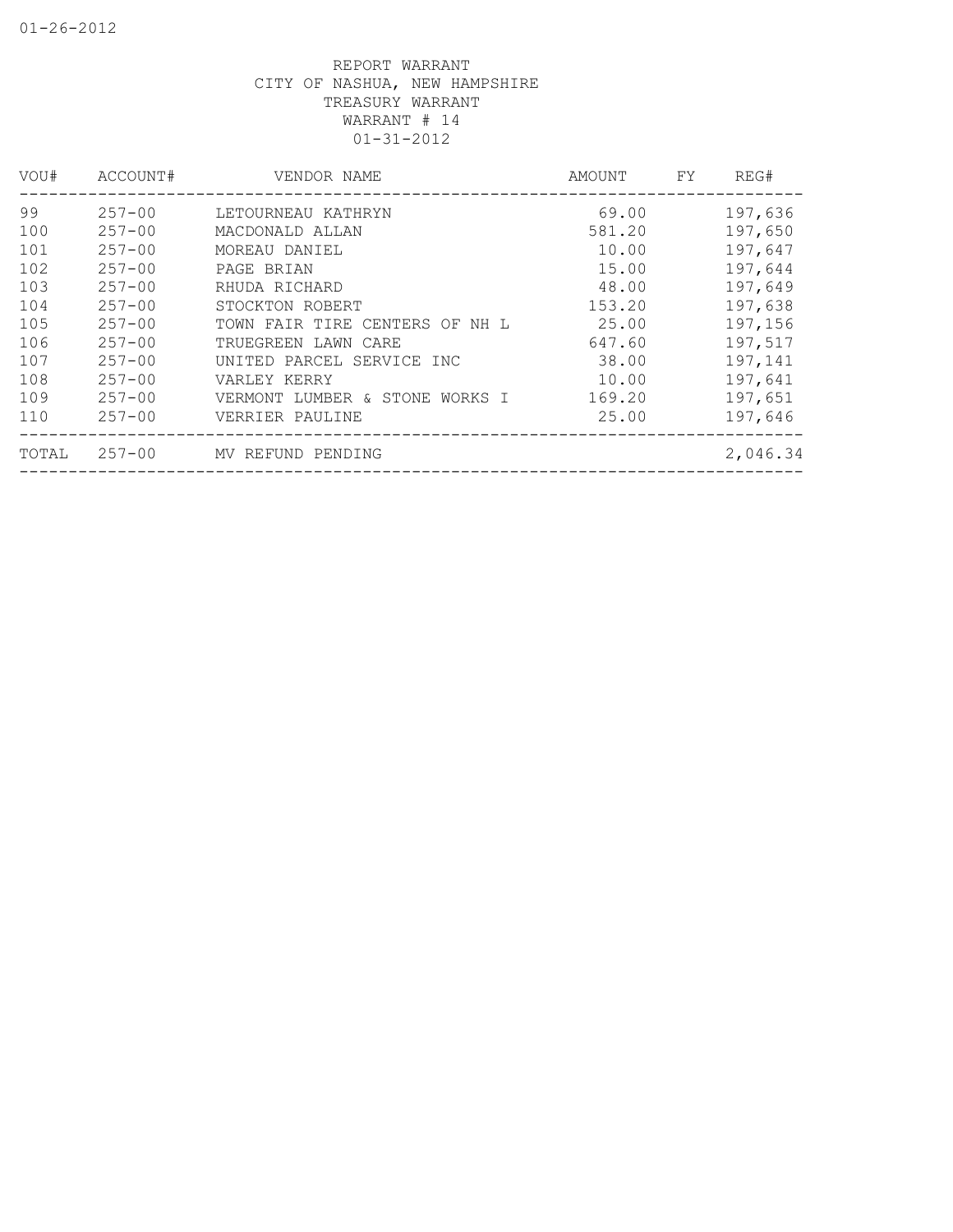| VOU#  | ACCOUNT#               | VENDOR NAME                    | AMOUNT      | FY | REG#     |
|-------|------------------------|--------------------------------|-------------|----|----------|
| 111   | 305-33005              | PENNICHUCK WATER               | 15.32       |    | 197,745  |
| 112   | 305-34015              | NATIONAL GRID                  | 28.07       |    | 197,039  |
| 113   | 305-59286              | COLLINS JOHN                   | 100.00      |    | 197,249  |
| 114   | 305-59286              | JEYNES MIKE                    | 150.00      |    | 197,333  |
| 115   | 305-59286              | KING TOM                       | 50.00       |    | 197,322  |
| 116   | 305-59286              | MCLEAN JIM                     | 200.00      |    | 197,222  |
| 117   | 305-59286              | O'NEIL TIM                     | 250.00      |    | 197,224  |
| 118   | 305-59286              | WALLENT FRANK J                | 212.50      |    | 197,124  |
| 119   | 305-95010              | NHCCM                          | 250.00      |    | 197,810  |
| TOTAL | 305                    | SRF - CIVIC & COMM ACTIVITIES  |             |    | 1,255.89 |
| 120   |                        |                                |             |    |          |
| 121   | $308 - 40$             | HARVARD PILGRIM HEALTH CARE    | 131, 125.00 |    | 12,366   |
|       | 308-59400<br>308-59400 | ANTHEM BLUE CROSS BLUE SHIELD  | 59,528.07   |    | 12,365   |
| 122   | 308-59400              | HARVARD PILGRIM HEALTH CARE    | 13, 477.17  |    | 12,366   |
| 123   |                        | NORTHEAST DELTA                | 6,689.64    |    | 12,368   |
| 124   | 308-59402              | ANTHEM BLUE CROSS BLUE SHIELD  | 45, 401.19  |    | 12,365   |
| 125   | 308-59402              | HARVARD PILGRIM HEALTH CARE    | 16,913.74   |    | 12,366   |
| 126   | 308-59402              | NORTHEAST DELTA                | 3,903.36    |    | 12,368   |
| 127   | 308-83010              | ANTHEM BLUE CROSS BLUE SHIELD  | 38, 249.47  |    | 12,365   |
| 128   | 308-83010              | ANTHEM BLUE CROSS BLUE SHIELD  | 9,314.93    |    | 12,378   |
| 129   | 308-83012              | ANTHEM BLUE CROSS BLUE SHIELD  | 190,809.75  |    | 12,365   |
| 130   | 308-83012              | ANTHEM BLUE CROSS BLUE SHIELD  | 153,751.16  |    | 12,378   |
| 131   | 308-83012              | FOURNIER DONALD                | 1,979.37    |    | 197,591  |
| 132   | 308-83013              | ANTHEM BLUE CROSS BLUE SHIELD  | 199, 437.18 |    | 12,365   |
| 133   | 308-83013              | ANTHEM BLUE CROSS BLUE SHIELD  | 172, 347.76 |    | 12,378   |
| 134   | 308-83014              | <b>ANTHEM EAP</b>              | 4,228.20    |    | 197,772  |
| 134   | 308-83015              | <b>ANTHEM EAP</b>              | 9,865.80    |    | 197,772  |
| 135   | 308-83016              | HARVARD PILGRIM HEALTH CARE    | 40,010.55   |    | 12,366   |
| 136   | 308-83016              | HARVARD PILGRIM HEALTH CARE    | 20,476.91   |    | 12,379   |
| 137   | 308-83017              | HARVARD PILGRIM HEALTH CARE    | 46,900.58   |    | 12,366   |
| 138   | 308-83017              | HARVARD PILGRIM HEALTH CARE    | 33, 473.16  |    | 12,379   |
| 139   | 308-83018              | ANTHEM BLUE CROSS BLUE SHIELD  | 90,577.25   |    | 12,365   |
| 140   | 308-83018              | ANTHEM BLUE CROSS BLUE SHIELD  | 153,900.16  |    | 12,378   |
| 141   | 308-83019              | ANTHEM BLUE CROSS BLUE SHIELD  | 17,254.03   |    | 12,365   |
| 142   | 308-83019              | ANTHEM BLUE CROSS BLUE SHIELD  | 21,546.84   |    | 12,378   |
| 143   | 308-83020              | NORTHEAST DELTA                | 20,770.05   |    | 12,368   |
| 144   | 308-83020              | NORTHEAST DELTA                | 12,976.57   |    | 12,381   |
| 145   | 308-83021              | NORTHEAST DELTA                | 8,582.40    |    | 12,368   |
| 146   | 308-83021              | NORTHEAST DELTA                | 8,590.55    |    | 12,381   |
| 147   | 308-83022              | DETERING MARK                  | 288.51      |    | 197,366  |
| 148   | 308-83030              | ITT HARTFORD                   | 15,703.15   |    | 12,369   |
| 148   | 308-83031              | ITT HARTFORD                   | 19,053.93   |    | 12,369   |
| 149   | 308-83051              | FOUR SEASONS ORTHOPAEDIC CTR P | 336.00      |    | 197,273  |
| 150   | 308-83051              | ST JOSEPH'S HOSPITAL           | 1,869.50    |    | 197,105  |
| 151   | 308-83051              | WALGREEN CO                    | 25.02       |    | 197,258  |
| 152   | 308-83053              | AMOSKEAG ANESTHESIA PLLC       | 960.00      |    | 197,511  |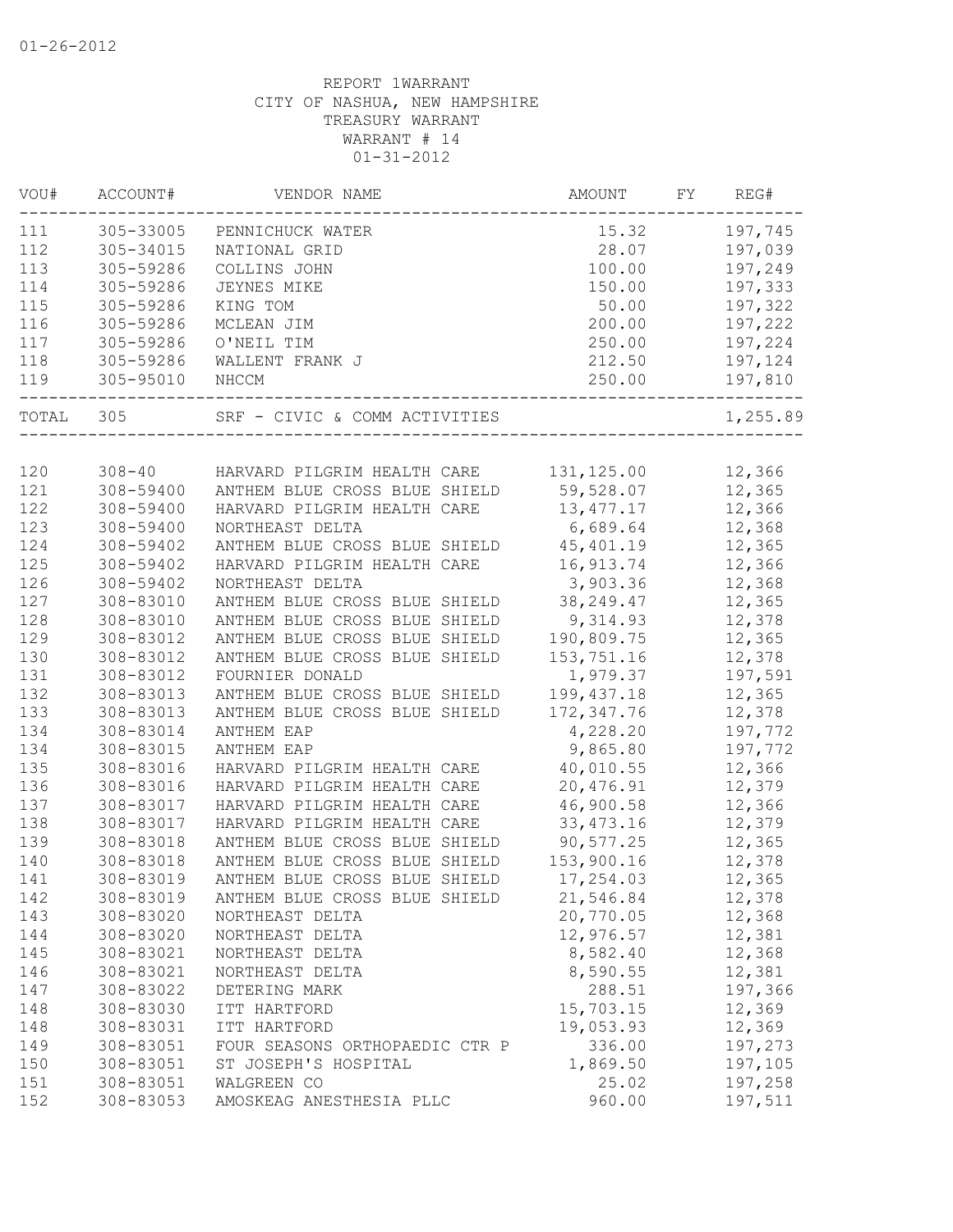| VOU#  | ACCOUNT#  | VENDOR NAME                                       | AMOUNT    | FY. | REG#         |
|-------|-----------|---------------------------------------------------|-----------|-----|--------------|
| 153   | 308-83053 | BEDFORD AMBULATORY SURG CTR                       | 9,666.17  |     | 197,259      |
| 154   | 308-83053 | DARTMOUTH-HITCHCOCK BEDFORD                       | 116.00    |     | 197,226      |
| 155   | 308-83053 | DARTMOUTH-HITCHCOCK CLINIC                        | 2,402.00  |     | 197,288      |
| 156   | 308-83053 | ELLIOT HOSPITAL                                   | 2,358.18  |     | 197,255      |
| 157   | 308-83053 | EMPI INC                                          | 753.59    |     | 197,290      |
| 158   | 308-83053 | FOUR SEASONS ORTHOPAEDIC CTR P                    | 383.00    |     | 197,273      |
| 159   | 308-83053 | INJURED WORKERS PHARMACY LLC                      | 207.31    |     | 197,460      |
| 160   | 308-83053 | NASHUA PODIATRY ASSOCIATES                        | 113.08    |     | 197,295      |
| 161   | 308-83053 | NASHUA RADIOLOGY PA                               | 310.00    |     | 197,252      |
| 162   | 308-83053 | OHAEGBULAM CHIMA O MD PC                          | 180.00    |     | 197,589      |
| 163   | 308-83053 | OPT-ORTHOPEDIC PHYSICAL THERAP                    | 740.00    |     | 197,109      |
| 164   | 308-83053 | ORTHOCARE MEDICAL EQUIP LLC                       | 343.83    |     | 197,153      |
| 165   | 308-83053 | SO NH REGIONAL MEDICAL CENTER                     | 11,985.01 |     | 197,253      |
| 166   | 308-83053 | ST JOSEPH BUSINESS & HEALTH                       | 369.00    |     | 197,166      |
| 167   | 308-83054 | APPLE NASHUA LLC                                  | 751.00    |     | 197,111      |
| 168   | 308-83054 | BEALS DOUGLAS E                                   | 80.00     |     | 197,501      |
| 169   | 308-83054 | CPTE-NASHUA                                       | 420.00    |     | 197,095      |
| 170   | 308-83054 | DARTMOUTH-HITCHCOCK CLINIC                        | 160.00    |     | 197,288      |
| 171   | 308-83054 | FOUR SEASONS ORTHOPAEDIC CTR P                    | 559.00    |     | 197,273      |
| 172   | 308-83054 | OCCUPATIONAL HEALTH CTRS SOUTH                    | 1,372.83  |     | 197,172      |
| 173   | 308-83054 | ORTHOCARE MEDICAL EQUIP LLC                       | 417.25    |     | 197,153      |
| 174   | 308-83054 | SPORTS MEDICINE ASSOC                             | 350.00    |     | 197,542      |
| 175   | 308-83054 | STONERIVER PHARMACY SOLUTIONS                     | 2,558.11  |     | 197,269      |
| 176   | 308-83055 | COVENTRY HEALTH CARE WORKERS C                    | 40.20     |     | 197,250      |
| 177   | 308-83063 | COLONIAL ADJUSTMENT INC                           | 794.56    |     | 197,549      |
| 178   | 308-83063 | MARVELL PLATE GLASS INC                           | 388.00    |     | 197,270      |
| 179   | 308-83064 | AIELLO DAN                                        | 550.00    |     | 197,654      |
| 180   | 308-83064 | ENTERPRISE RENT A CAR-NASHUA-M                    | 454.75    |     | 197,066      |
| 181   | 308-83064 | PAPE & ASSOCIATES INC                             | 2,880.00  |     | 197,590      |
| 182   | 308-83064 | PSNH                                              | 162.49    |     | 197,801      |
| 183   | 308-83064 | STATEWIDE COLLISION LLC                           | 1,146.05  |     | 197,169      |
| 184   | 308-83070 | TREASURER STATE OF NH                             | 150.00    |     | 197,797      |
| 185   | 308-83075 | FAIRBROTHER JANICE                                | 225.00    |     | 197,211      |
| 186   | 308-83075 | PALKON LAW OFFICE PLLC                            | 8,000.00  |     | 197,042      |
| 187   | 308-83077 | HM LIFE INSURANCE COMPANY                         | 68,160.98 |     | 12,367       |
| TOTAL | 308       | SRF - INSURANCE                                   |           |     | 1,689,864.34 |
|       |           |                                                   |           |     |              |
|       |           | 233,803 3092-49075 COSTA FRUIT & PRODUCE CO INC   | 170.52    |     | 197,506      |
|       |           | 233,804 3092-49075 MANSFIELD PAPER CO INC         | 191.08    |     | 197,468      |
|       |           | 233,805 3092-49085 M SAUNDERS INC                 | 6,664.55  |     | 197,384      |
| TOTAL | 309       | FY12 FRESH FRUIT & VEG GRANT                      |           |     | 7,026.15     |
|       |           | 233,806 3097-49075 BLUE RIBBON MAINTENANCE SUPPLI | 979.15    |     | 197,358      |
|       |           | 233,807 3097-49075 CENTRAL PAPER                  | 1,657.19  |     | 197,377      |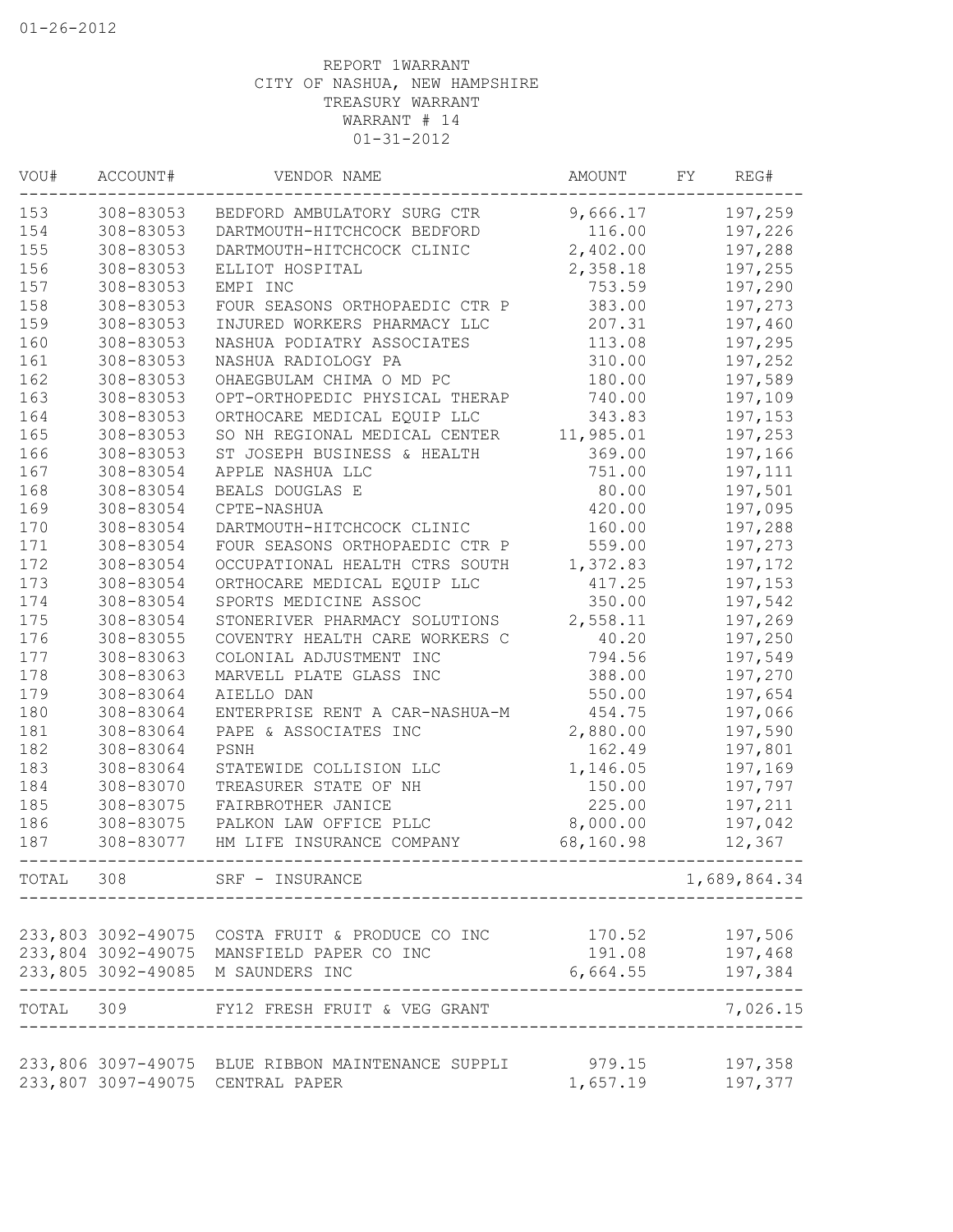| VOU#      | ACCOUNT#           | VENDOR NAME                    | AMOUNT           | FΥ<br>REG#         |
|-----------|--------------------|--------------------------------|------------------|--------------------|
|           | 233,808 3097-49075 | JOHN BENNETT CREATIVE          | 495.00           | 197,340            |
|           | 233,809 3097-49075 | MANSFIELD PAPER CO INC         | 9,359.63         | 197,468            |
|           | 233,810 3097-49085 | BOSTON PIE INC                 | 501.60           | 197,476            |
|           | 233,811 3097-49085 | COCA-COLA BOTTLING COMPANY     | 3,043.00         | 197,354            |
|           | 233,812 3097-49085 | COSTA FRUIT & PRODUCE CO INC   | 20,559.60        | 197,506            |
|           | 233,812 3097-49085 | COSTA FRUIT & PRODUCE CO INC   | 24,004.09        | 197,507            |
|           | 233,812 3097-49085 | COSTA FRUIT & PRODUCE CO INC   | 17,264.38        | 197,508            |
|           | 233,813 3097-49085 | FANTINI BAKING CO., INC.       | 5,503.16         | 197,400            |
|           | 233,814 3097-49085 | GARELICK FARMS LLC             | 26, 137.05       | 197,239            |
|           | 233,815 3097-49085 | GILL'S PIZZA CO.               | 6,965.10         | 197,395            |
|           | 233,816 3097-49085 | GREAT STATE BEVERAGES INC      | 1,497.50         | 197,378            |
|           | 233,817 3097-49085 | M SAUNDERS INC                 | 1,842.79         | 197,384            |
|           | 233,817 3097-49085 | M SAUNDERS INC                 | 8,448.75         | 197,385            |
|           | 233,818 3097-49085 | MCKEE FOODS CORP               | 682.88           | 197,175            |
|           | 233,819 3097-49085 | NEW ENGLAND ICE CREAM CORP     | 2,022.01         | 197,397            |
|           | 233,820 3097-49085 | ORIGINAL CRISPY PIZZA CRUST CO | 6,397.47         | 197,206            |
|           | 233,821 3097-49085 | OTIS SPUNKMEYER INC            | 225.18           | 197,349            |
|           | 233,822 3097-49085 | RICH PRODUCTS                  | 539.60           | 197,662            |
|           | 233,823 3097-64045 | PCS REVENUE CONTROL SYSTEMS IN | 226.90           | 197,159            |
|           | 233,824 3097-64335 | NORTHEAST FOOD SVC EQUIPMENT & | 118.00           | 197,094            |
|           | 233,825 3097-707   | BORGHETTI JODY L               | 5.00             | 197,581            |
|           | 233,826 3097-707   | HALLOWELL ROBERT               | 83.00            | 197,694            |
|           |                    | TONNUCI AMY                    |                  |                    |
|           | 233,827 3097-707   |                                | 24.00            | 197,693            |
|           | 233,828 3097-74092 | AFFILIATED HVAC SERVICES LLC   | 282.50           | 197,364            |
|           | 233,829 3097-74092 | BASSETT SERVICES CORPORATION   | 1,244.40         | 197,367            |
|           | 233,830 3097-74092 | CASCO                          | 118.40           | 197,072            |
|           | 233,831 3097-74092 | HOBART SERVICE                 | 212.80           | 197,084            |
|           | 3097-82025         | NH RETIREMENT SYSTEM           | 7,079.72         | 12,358             |
|           | 233,832 3097-91005 | AXNE EVA                       | 84.08            | 197,371            |
|           | 233,833 3097-91005 | RALPH PAULE                    | 64.94            | 197,339            |
|           | 233,834 3097-91005 | SLOSEK ODETTE                  | 73.40            | 197,348            |
|           | 233,835 3097-94005 | SNA LOCKBOX - CERTIFICATION    | 9.00             | 197,819            |
| TOTAL     | 309                | SRF - FOOD SERVICES            |                  | 147,751.27         |
|           |                    |                                |                  |                    |
| 189       | 312-43005          | PRINTGRAPHICS OF MAINE         | 4.83             | 197,130            |
| 189       | 312-59182          | PRINTGRAPHICS OF MAINE         | 125.54           | 197,130            |
| 190       | 312-78007          | MAC MULKIN CHEVROLET INC       | 90.24            | 197,467            |
| 191       | 312-91015          | FREDETTE DAVID                 | 87.45            | 197,696            |
| TOTAL 312 |                    | SRF - FINANCIAL SERVICES       |                  | 308.06             |
|           | 233,836 3122-49075 |                                |                  |                    |
|           | 233,837 3122-49075 | GIOVANNIS<br>WALMART COMMUNITY | 169.36<br>318.35 | 197,451<br>197,325 |
|           |                    |                                |                  |                    |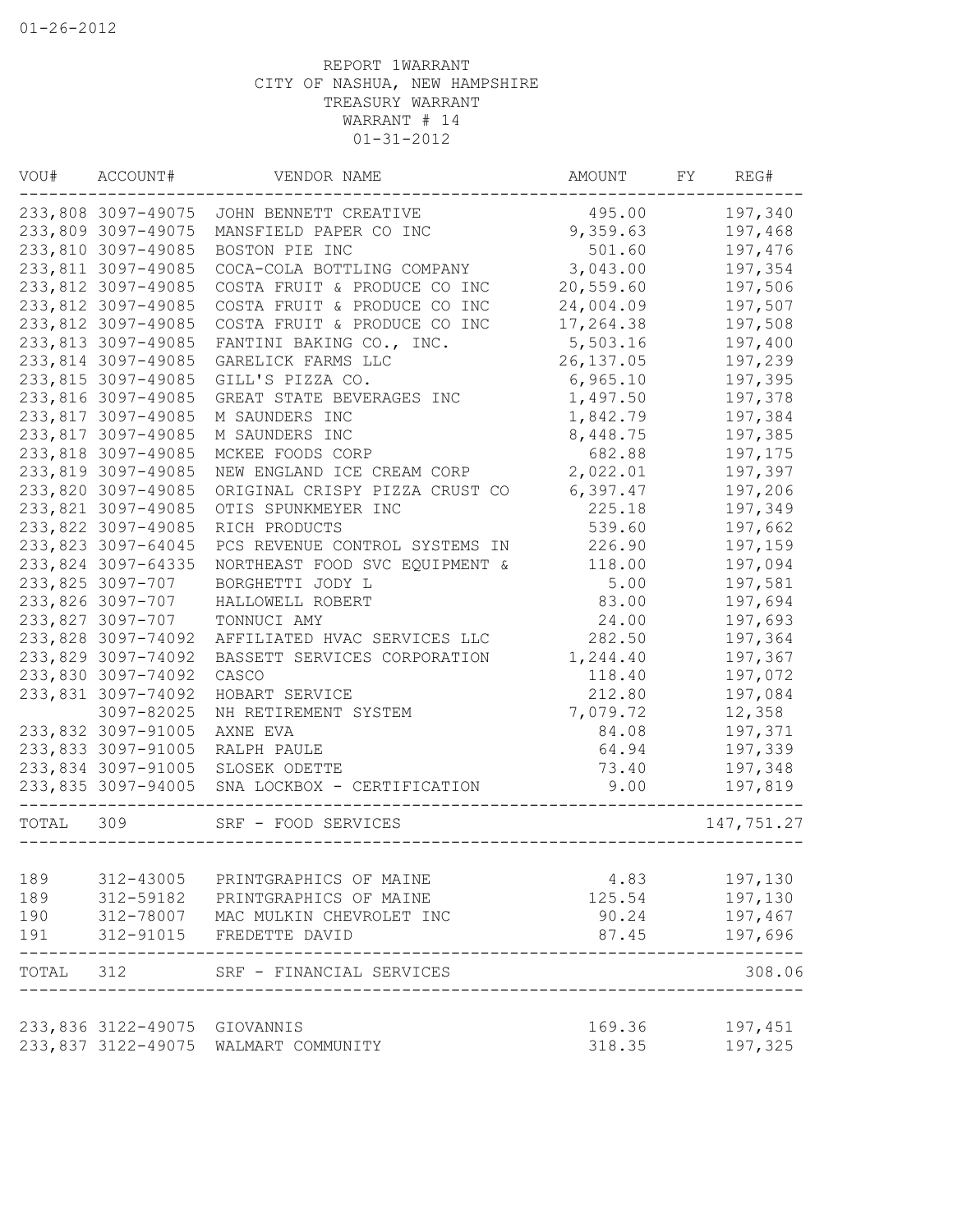|                                               | VOU# ACCOUNT#<br>-----------                                                            | VENDOR NAME                                                                                                                                                                              | AMOUNT FY REG#                                                           |                                                                          |
|-----------------------------------------------|-----------------------------------------------------------------------------------------|------------------------------------------------------------------------------------------------------------------------------------------------------------------------------------------|--------------------------------------------------------------------------|--------------------------------------------------------------------------|
|                                               |                                                                                         | TOTAL 312 ADULT ED/CONTINUING ED                                                                                                                                                         |                                                                          | 487.71                                                                   |
|                                               |                                                                                         | 233,838 3247-46040 RELIABLE RACING SUPPLY INC<br>233,839 3247-46040 VARSITY SWIM SHOP INC<br>3247-705 NASHUA SCHOOL DISTRICT #42                                                         | 1,760.45<br>449.75<br>970.00                                             | 197,090<br>197,398<br>12,362                                             |
|                                               |                                                                                         | TOTAL 324 ATHLETICS REVENUE FUND                                                                                                                                                         |                                                                          | 3,180.20                                                                 |
|                                               | 233,840 3262-91040 COTE MARIE                                                           | 3262-82025 NH RETIREMENT SYSTEM                                                                                                                                                          | 499.79<br>441.23                                                         | 12,358<br>197,370                                                        |
|                                               |                                                                                         | TOTAL 326 NH ALTERNATE ASSESS COACH                                                                                                                                                      |                                                                          | 941.02                                                                   |
| 194<br>195<br>196<br>197<br>198<br>199<br>200 | 331-01500<br>331-01663<br>331-45220<br>331-45220<br>331-64030<br>331-78007<br>331-82030 | PUBLIC SERVICE OF NEW HAMPSHIR<br>CHILD ADVOCACY CENTER<br>BATTERIES PLUS<br>CELLEBRITE USA, CORP<br>AMERICAN SECURITY & FIRE PROTE<br>GRAPPONE AUTOMOTIVE GROUP<br>NH RETIREMENT SYSTEM | 205.54<br>5,000.00<br>131.58<br>999.00<br>216.00<br>277.20<br>14, 314.75 | 197,737<br>197,232<br>197,303<br>197,531<br>197,763<br>197,231<br>12,358 |
| TOTAL                                         | 331                                                                                     | SRF - POLICE DEPARTMENT                                                                                                                                                                  |                                                                          | 21, 144.07                                                               |
|                                               |                                                                                         | 233,841 3362-49075 MARTIN MARILYN<br>233,842 3362-49075 SCHOOL SPECIALTY INC                                                                                                             | 50.80                                                                    | 207.50 197,345<br>197,353                                                |
| TOTAL 336                                     |                                                                                         | TITLE I SINI DR CRISP                                                                                                                                                                    |                                                                          | 258.30                                                                   |
| 201<br>202                                    | 341-01963<br>341-01968<br>205 341-94025 BCHCM                                           | SOUTHERN NH HIV/AIDS TASK FORC 6,815.00 197,229<br>HARBOR HOMES INC<br>202 341-01969 HARBOR HOMES INC<br>203 341-01969 SOUTHERN NH HIV/AIDS TASK FORC<br>204 341-91025 PETTY CASH        | 22,976.00 197,205<br>1,608.32<br>477.00 197,229                          | 197,205<br>49.98 197,697<br>190.00 197,788                               |
|                                               | -----------------------                                                                 | TOTAL 341 SRF - COMMUNITY SERVICES<br>___________________________________                                                                                                                |                                                                          | 32, 116.30                                                               |
|                                               |                                                                                         | 233,843 3440-49075 AC MOORE INC<br>233,844 3440-49075 DITOLLA-SLOZAK MARIE<br>233,845 3440-49075 GARELICK FARMS LLC<br>233,846 3440-49075 MARKET BASKET                                  | 40.78<br>3.99<br>574.06<br>206.90                                        | 197,375<br>197,664<br>197,240<br>197,200                                 |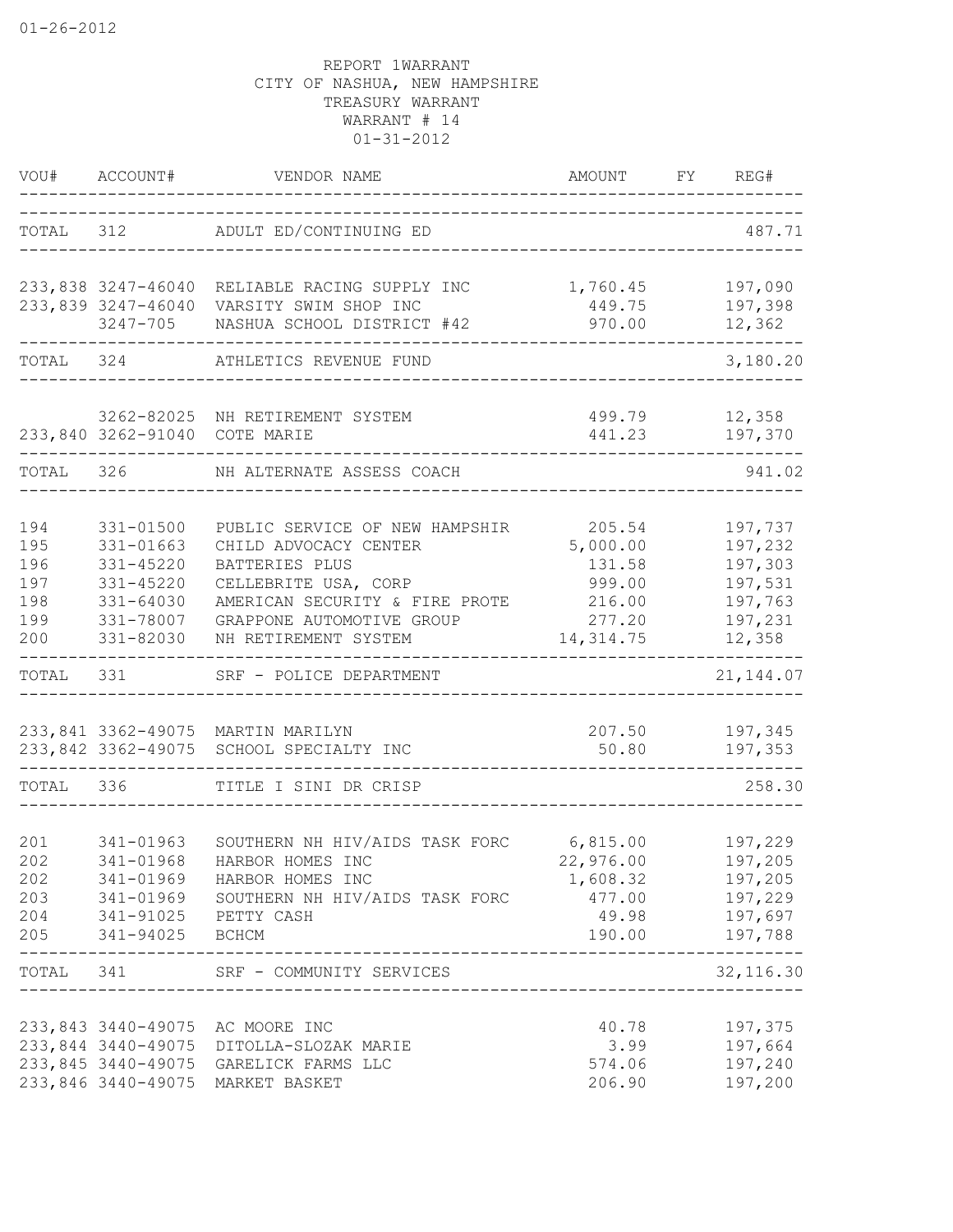| VOU# ACCOUNT#      | VENDOR NAME                                                                              | AMOUNT FY REG#    |                                           |
|--------------------|------------------------------------------------------------------------------------------|-------------------|-------------------------------------------|
|                    | 233,847 3440-49075 MARQUIS MARIA<br>233,848 3440-49075 NEW ENGLAND ICE CREAM CORP 698.75 | 40.44 197,394     | 197,397                                   |
|                    | ______________<br>TOTAL 344 AFTER SCHOOL PROGRAM                                         |                   | 1,564.92                                  |
|                    |                                                                                          |                   |                                           |
|                    | 3452-82025 NH RETIREMENT SYSTEM                                                          | 1, 315.05 12, 358 |                                           |
|                    | TOTAL 345 TITLE IV 21ST CENT ELEM                                                        |                   | 1,315.05                                  |
| 233,849 3462-49075 | AC MOORE INC                                                                             | 27.99             | 197,375                                   |
| 233,850 3462-49075 | AMESBURY SPORTS PARK                                                                     | 850.00            | 197,818                                   |
| 233,851 3462-49075 | AMESBURY SPORTS PARK                                                                     | 896.50            | 197,698                                   |
| 233,852 3462-49075 | GARELICK FARMS LLC                                                                       | 83.10             | 197,240                                   |
| 233,853 3462-49075 | <b>GRANITE SKATE</b>                                                                     | 1,000.00          | 197,690                                   |
| 233,854 3462-49075 | GRAY TRACY                                                                               | 56.61             | 197,671                                   |
| 233,855 3462-49075 | HOME DEPOT CREDIT SERVICES                                                               | 159.96            | 197,380                                   |
| 233,856 3462-49075 | LEDA LANES INC                                                                           | 900.00            | 197,396                                   |
| 233,857 3462-49075 | MARKET BASKET                                                                            | 229.50            | 197,200                                   |
| 233,858 3462-49075 | NEW ENGLAND ICE CREAM CORP                                                               | 674.15            | 197,397                                   |
| 233,859 3462-49075 | PARADISE ALAN                                                                            | 86.84             | 197,379                                   |
| 233,860 3462-49075 | SAM'S CLUB                                                                               | 217.39            | 197,809                                   |
| 233,861 3462-49075 | STAPLES BUSINESS ADVANTAGE                                                               | 50.21             | 197,267                                   |
| 3462-82025         | NH RETIREMENT SYSTEM                                                                     | 177.12            | 12,358                                    |
|                    | TOTAL 346 TITLE IV 21ST CENT MIDDLE                                                      |                   | -------<br>5,409.37                       |
|                    | 3468-82025 NH RETIREMENT SYSTEM                                                          | 1,062.78 12,358   |                                           |
|                    | 233,862 3468-91040 REYNOLDS MARGARET                                                     | 25.00             | 197,347                                   |
|                    | --------------<br>TOTAL 346 SMALLER LEARNING COMMUNITY                                   |                   | . _ _ _ _ _ _ _ _ _ _ _ _ _ .<br>1,087.78 |
|                    |                                                                                          |                   |                                           |
|                    | 233,862 3471-91040 REYNOLDS MARGARET<br>-------------------------------                  | 125.41            | 197,347                                   |
|                    | TOTAL 347 CSSR-SECONDARY SCHOOL REDESIGN                                                 |                   | 125.41                                    |
|                    |                                                                                          |                   |                                           |
| 233,863 3501-91040 | LUCAS MARK                                                                               | 45.07             | 197,459                                   |
| 233,864 3501-91040 | MCFADDEN GLENDA                                                                          | 350.00            | 197,423                                   |
| 233,865 3501-91040 | SERESC                                                                                   | 250.00            | 197,065                                   |
| 233,866 3501-91040 | SHEAFF ALTHEA                                                                            | 35.74             | 197,392                                   |
| 233,867 3501-91040 | VALERI JANET                                                                             | 41.07             | 197,355                                   |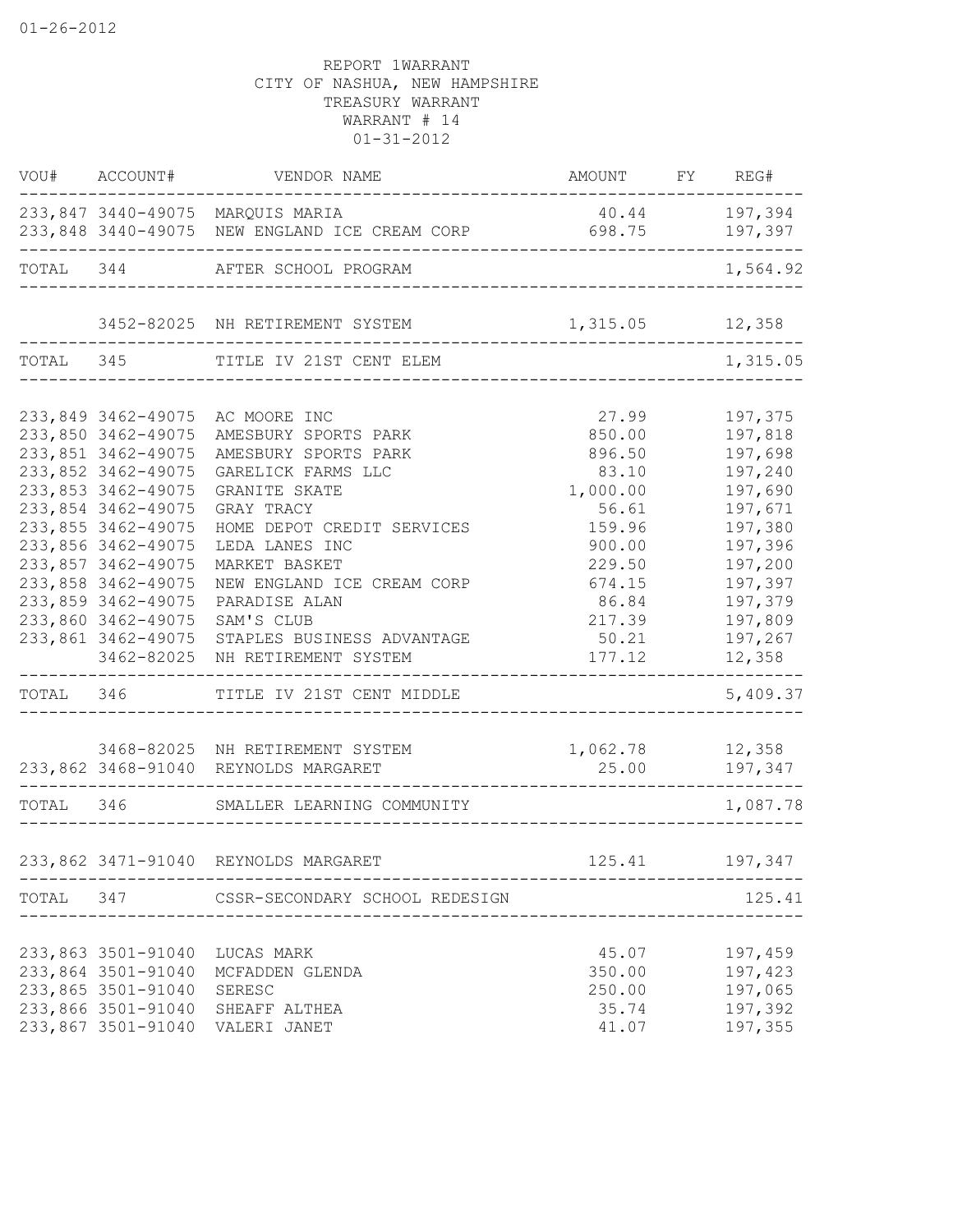| VOU#                                          | ACCOUNT#                                                                                | VENDOR NAME                                                                                                                                                                                                         | AMOUNT                                                                          | FY<br>REG#                                                                |
|-----------------------------------------------|-----------------------------------------------------------------------------------------|---------------------------------------------------------------------------------------------------------------------------------------------------------------------------------------------------------------------|---------------------------------------------------------------------------------|---------------------------------------------------------------------------|
| TOTAL                                         | 350                                                                                     | TITLE IIA QUALITY TEACHERS                                                                                                                                                                                          |                                                                                 | 721.88                                                                    |
|                                               | 3502-82025                                                                              | NH RETIREMENT SYSTEM                                                                                                                                                                                                | 3,152.12                                                                        | 12,358                                                                    |
| TOTAL                                         | 350                                                                                     | TITLE IIA HQT                                                                                                                                                                                                       |                                                                                 | 3, 152.12                                                                 |
| 207<br>208<br>209<br>210                      | $352 - 687$<br>$352 - 687$<br>352-75021<br>352-75021                                    | MUTHUKARUPPAN SETHURAMAN<br>SUMMER CAMP EXPO/PARENTING NH<br>BOYS & GIRLS CLUB OF GREATER N<br>PLUS COMPANY INC                                                                                                     | 60.00<br>165.00<br>2,000.00<br>2,500.00                                         | 197,546<br>197,777<br>197,098<br>197,540                                  |
| TOTAL                                         | 352                                                                                     | SRF - PARKS AND RECREATION                                                                                                                                                                                          |                                                                                 | 4,725.00                                                                  |
|                                               | 233,868 3532-49035<br>233,869 3532-49075<br>233,870 3532-54009                          | MAGILL JESSICA<br>STAPLES BUSINESS ADVANTAGE<br>NEW ENGLAND SENIOR BEACON                                                                                                                                           | 266.37<br>320.71<br>140.00                                                      | 197,472<br>197,267<br>197,297                                             |
| TOTAL                                         | 353                                                                                     | ADULT ED/HS DIPLOMA PROGRAM                                                                                                                                                                                         |                                                                                 | 727.08                                                                    |
| 211<br>212                                    | 371-53075<br>371-53100                                                                  | NASHUA REGIONAL PLANNING COMMI<br>NOBIS ENGINEERING INC                                                                                                                                                             | 1,653.75<br>21,428.24                                                           | 197,489<br>197,304                                                        |
| TOTAL                                         | 371                                                                                     | SRF - COMMUNITY DEVELOPMENT                                                                                                                                                                                         |                                                                                 | 23,081.99                                                                 |
| 213<br>214<br>215                             | $373 - 03$<br>$373 - 03$<br>373-53075                                                   | NH BAR FOUNDATION<br>NH BAR FOUNDATION %MERRA & KAN<br>NASHUA REGIONAL PLANNING COMMI                                                                                                                               | 50,000.00<br>50,000.00<br>776.25                                                | 197,045<br>197,046<br>197,489                                             |
| TOTAL                                         | 373                                                                                     | SRF - ECONOMIC DEVELOPMENT                                                                                                                                                                                          |                                                                                 | 100,776.25                                                                |
| 216<br>217<br>218<br>219<br>220<br>221<br>222 | 374-07070<br>374-07143<br>374-07340<br>374-07511<br>374-07563<br>374-07580<br>374-08034 | BOYS & GIRLS CLUB OF GREATER N<br>MORIN'S LANDSCAPING INC<br>HE-SCHOOL OF BUILDING INSPECTI<br>MORIN'S LANDSCAPING INC<br>HARBOR HOMES INC & MUNOZ CONST<br>GIRLS INC OF NH AND PM MACKAY<br>NORTHERN BUS SALES INC | 3,924.03<br>18,262.20<br>614.00<br>45,000.00<br>27,000.00<br>26,400.00<br>73.36 | 197,098<br>197,292<br>197,789<br>197,292<br>197,699<br>197,700<br>197,170 |
| 223<br>224                                    | 374-53075<br>374-59212                                                                  | NASHUA REGIONAL PLANNING COMMI<br>PSNH                                                                                                                                                                              | 90.00<br>253.77                                                                 | 197,489<br>197,793                                                        |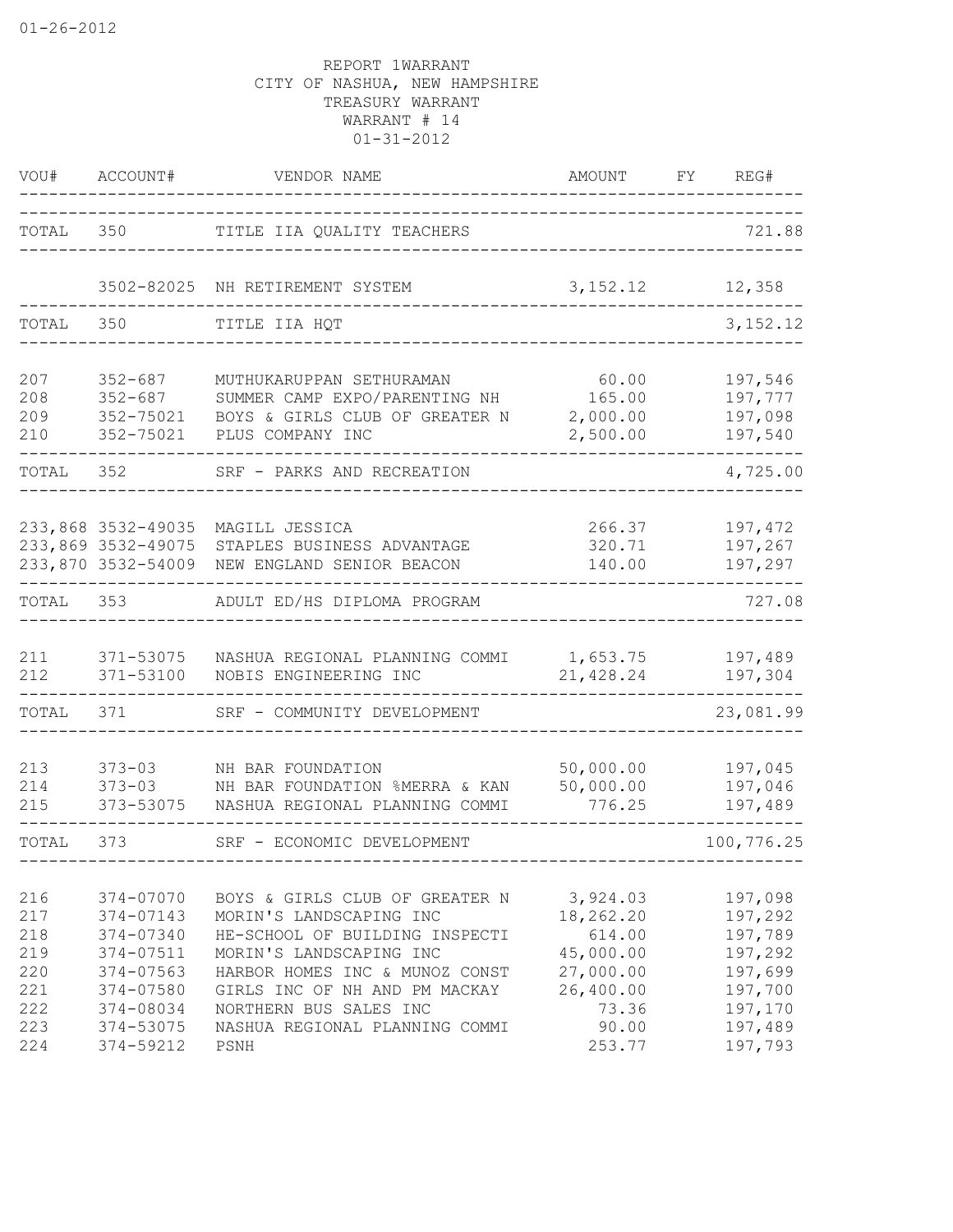|     | VOU# ACCOUNT#                            | VENDOR NAME                      | AMOUNT                                | REG#                        |
|-----|------------------------------------------|----------------------------------|---------------------------------------|-----------------------------|
|     |                                          | TOTAL 374 SRF - URBAN PROGRAMS   | _____________________________         | 121,617.36                  |
| 225 | 375-45050                                | LINDA HALL LIBRARY               | 77.25                                 | 197,790                     |
| 226 | 375-45050                                | UNIQUE MANAGEMENT SERVICES INC   | 984.50                                | 197,151                     |
| 227 | 375-45150                                | SEE WORTHY AQUARIUMS LLC         | 870.00                                | 197,807                     |
| 228 | 375-45903                                | TUMBLEWEED PRESS INC             | 399.00                                | 197,194                     |
| 229 | 375-57010                                | LIBRARICA LLC                    | 5,257.00                              | 197,656                     |
| 230 | 375-74010                                | PROQUEST LLC                     | 6,895.35                              | 197,061                     |
| 231 | 375-75023                                | MARSHALL SIGNS INC               | 1,617.00                              | 197,488<br>------           |
|     |                                          | TOTAL 375 SRF - PUBLIC LIBRARIES | ------------------------------------- | 16,100.10                   |
|     |                                          |                                  |                                       |                             |
|     | 233,871 3762-31005                       | EARTHLINK BUSINESS               | 4.74                                  | 197,815                     |
|     | 3762-31005                               | FAIRPOINT COMMUNICATIONS         | 153.14                                | 197,771                     |
|     | 233,872 3762-49035<br>233,873 3762-49050 | TOADSTOOL BOOKSHOP               | 191.88                                | 197,158                     |
|     | 233,874 3762-49050                       | CROWDER LUCIE<br>MICHAUD CYNTHIA | 211.54<br>344.62                      | 197,373<br>197,343          |
|     | 233,875 3762-49050                       | ROBERTS LYNDSAY                  | 22.50                                 |                             |
|     | 233,876 3762-49050                       | STAPLES BUSINESS ADVANTAGE       | 44.30                                 | 197,677<br>197,267          |
|     | 233,877 3762-49075                       | SCHOOL SPECIALTY INC             | 171.03                                | 197,353                     |
|     | 233,878 3762-53101                       | 1 CHOICE TUTORING INC            | 695.00                                | 197,675                     |
|     | 233,879 3762-53101                       | ACES                             | 1,798.34                              | 197,449                     |
|     | 233,880 3762-53101                       | BLUNT STEVE                      | 200.00                                | 197,374                     |
|     | 233,881 3762-56020                       | FIRST CHURCH                     | 3,524.00                              | 197,143                     |
|     | 3762-82025                               | NH RETIREMENT SYSTEM             | 4,286.52                              | 12,358                      |
|     | TOTAL 376                                | TITLE I ESEA                     |                                       | --------------<br>11,647.61 |
|     |                                          |                                  |                                       |                             |
| 234 | 378-09061                                | CINTAS #016                      | 129.45                                | 197,536                     |
| 235 | 378-09061                                | JP PEST SERVICES                 | 255.00                                | 197,181                     |
| 236 | 378-09061                                | NORTHERN BUS SALES INC           | 659.95                                | 197,170                     |
| 237 | 378-09071                                | GLOBAL MONTELLO GROUP CORP       | 34,442.57                             | 197,775                     |
| 238 | 378-09081                                | MAYNARD & LESIEUR INCORPORATED   | 1,480.00                              | 197,473                     |
| 239 | 378-09091                                | AIREX FILTER CORPORATION         | 95.70                                 | 197,134                     |
| 240 | 378-09091                                | ARCSOURCE INC                    | 127.11                                | 197,191                     |
| 241 | 378-09091                                | <b>BALDWIN FILTERS</b>           | 167.43                                | 197,147                     |
| 242 | 378-09091                                | CENTRAL PAPER PRODUCTS CO        | 152.70                                | 197,318                     |
| 243 | 378-09091                                | CUMMINS NORTHEAST LLC            | 762.16                                | 197,293                     |
| 244 | 378-09091                                | FASTENAL COMPANY                 | 93.86                                 | 197,236                     |
| 245 | 378-09091                                | FREIGHTLINER OF NH INC           | 348.46                                | 197,294                     |
| 246 | 378-09091                                | GILLIG LLC                       | 327.59                                | 197,256                     |
| 247 | 378-09091                                | GRAINGER                         | 72.50                                 | 197,119                     |
| 248 | 378-09091                                | HOME DEPOT CREDIT SERVICES       | 349.25                                | 197,743                     |
| 249 | 378-09091                                | MOLLY CORPORATION                | 988.26                                | 197,512                     |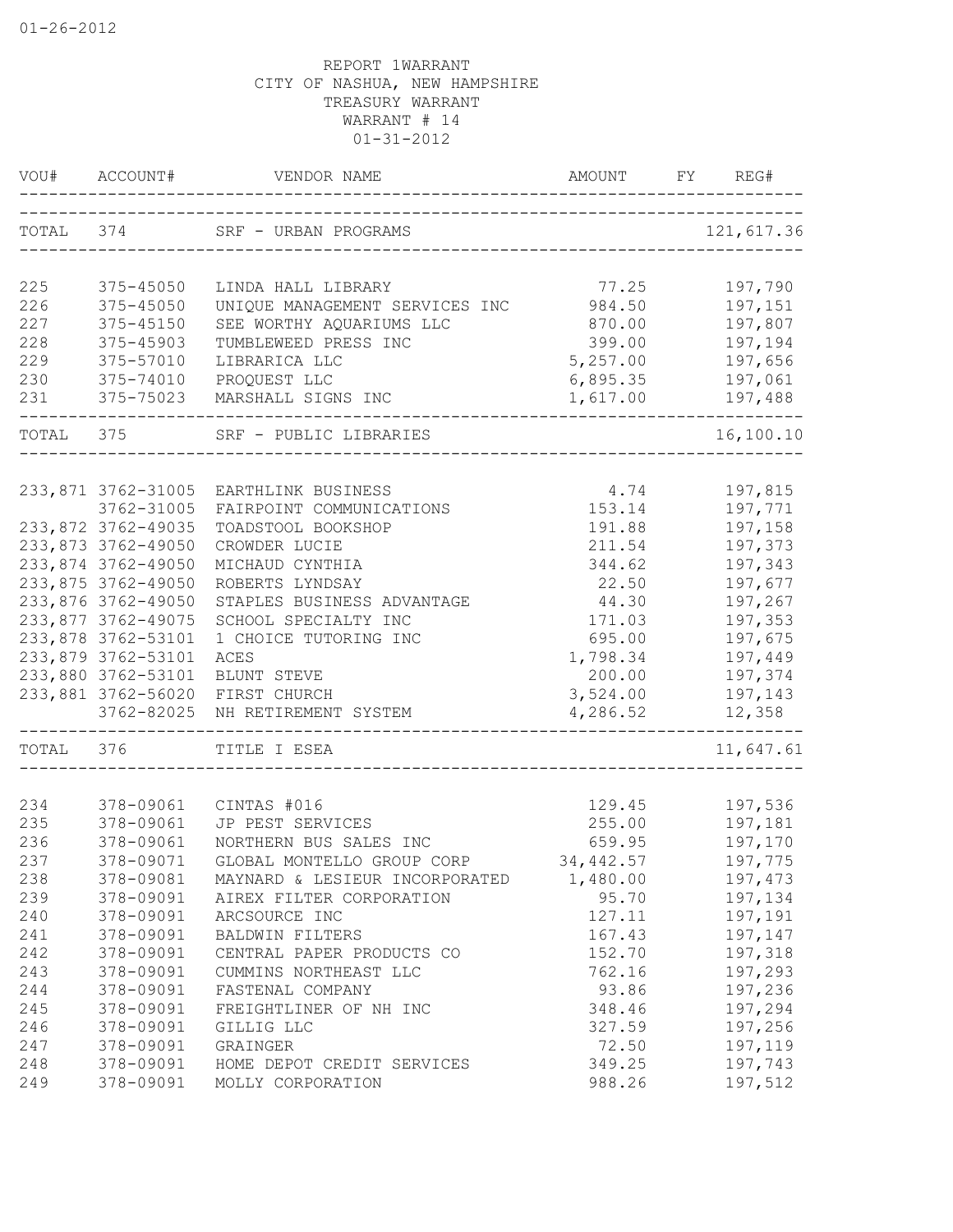| VOU#      | ACCOUNT#           | VENDOR NAME                                              | AMOUNT              | FY REG#                |
|-----------|--------------------|----------------------------------------------------------|---------------------|------------------------|
| 250       | 378-09091          | NAPA AUTO PARTS                                          | 327.86              | 197,274                |
| 251       | 378-09091          | NASHUA OUTDOOR POWER EQUIPMENT                           | 267.87              | 197,196                |
| 252       | 378-09091          | NORTHERN BUS SALES INC                                   | 190.37              | 197,170                |
| 253       | 378-09091          | RYDER FLEET PRODUCTS.COM INC                             | 166.61              | 197,276                |
| 254       | 378-09091          | STAPLES ADVANTAGE                                        | 212.63              | 197,324                |
| 255       | 378-09112          | NATIONAL GRID                                            | 103.85              | 197,039                |
| 255       | 378-09115          | NATIONAL GRID                                            | 372.91              | 197,039                |
| 256       | 378-09125          | PENNICHUCK WATER                                         | 56.18               | 197,745                |
| 257       | 378-09261          | PURE WATERS OF NEW ENGLAND LLC                           | 31.50               | 197,238                |
| TOTAL 378 |                    | TRANSPORTATION                                           |                     | 42, 181.77             |
|           | 233,882 3902-49050 |                                                          | 56.56               | 197,162                |
|           |                    | BELLANTUONI PATRICIA                                     | 200.95              | 197,361                |
|           | 233,883 3902-55035 | FIRST STUDENT INC                                        |                     |                        |
|           | 233,884 3902-64192 | NORTHEAST FOOD SVC EQUIPMENT &                           | 608.00              | 197,094                |
|           | 233,885 3902-64192 | SNAP-ON INDUSTRIAL                                       | 5,030.61            | 197,056                |
|           | 233,886 3902-91040 | BELLANTUONI PATRICIA                                     | 19.95               | 197,162                |
|           | 233,887 3902-91040 | PANESSITI EDWARD                                         | 103.23              | 197,376                |
| TOTAL 390 |                    | VOC ED SECONDARY PERKINS                                 |                     | 6,019.30               |
|           | 233,888 3927-49050 | GENERAL LINEN SERVICE INC                                | 180.79              | 197,452                |
|           | 233,889 3927-49050 | NORTHCENTER FOODSERVICES LLC                             | 1,302.29            | 197,365                |
|           | 233,890 3927-53100 | D A BUCCI & SONS INC                                     | 54.00               | 197,088                |
|           |                    |                                                          |                     |                        |
| TOTAL 392 |                    | CULINARY ARTS                                            |                     | 1,537.08               |
|           |                    | 3937-82025 NH RETIREMENT SYSTEM                          | 149.03              | 12,358                 |
| TOTAL 393 |                    | DAY CARE                                                 |                     | 149.03                 |
|           |                    |                                                          |                     |                        |
|           |                    | 233,891 3952-53109 HAMILTON JEANNA                       | 25.00               | 197,683                |
|           |                    | 233,892 3952-53109 INTERIM HEALTHCARE OF THE NORT 468.00 |                     | 197,234                |
|           |                    | 233,893 3952-53109 LAVINE HOLLY                          | 175.00              | 197,454                |
|           |                    | 233,894 3952-53109 REGENCY NURSING CARE LLC              | 1,248.00 197,680    |                        |
|           |                    | 3952-82025 NH RETIREMENT SYSTEM                          | 16, 221. 15 12, 358 |                        |
|           | ----------         | TOTAL 395 IDEA B SPECIAL EDUCATION                       |                     | $- - -$<br>18, 137. 15 |
|           |                    | 3962-82025 NH RETIREMENT SYSTEM                          | 384.87              | 12,358                 |
|           |                    |                                                          |                     |                        |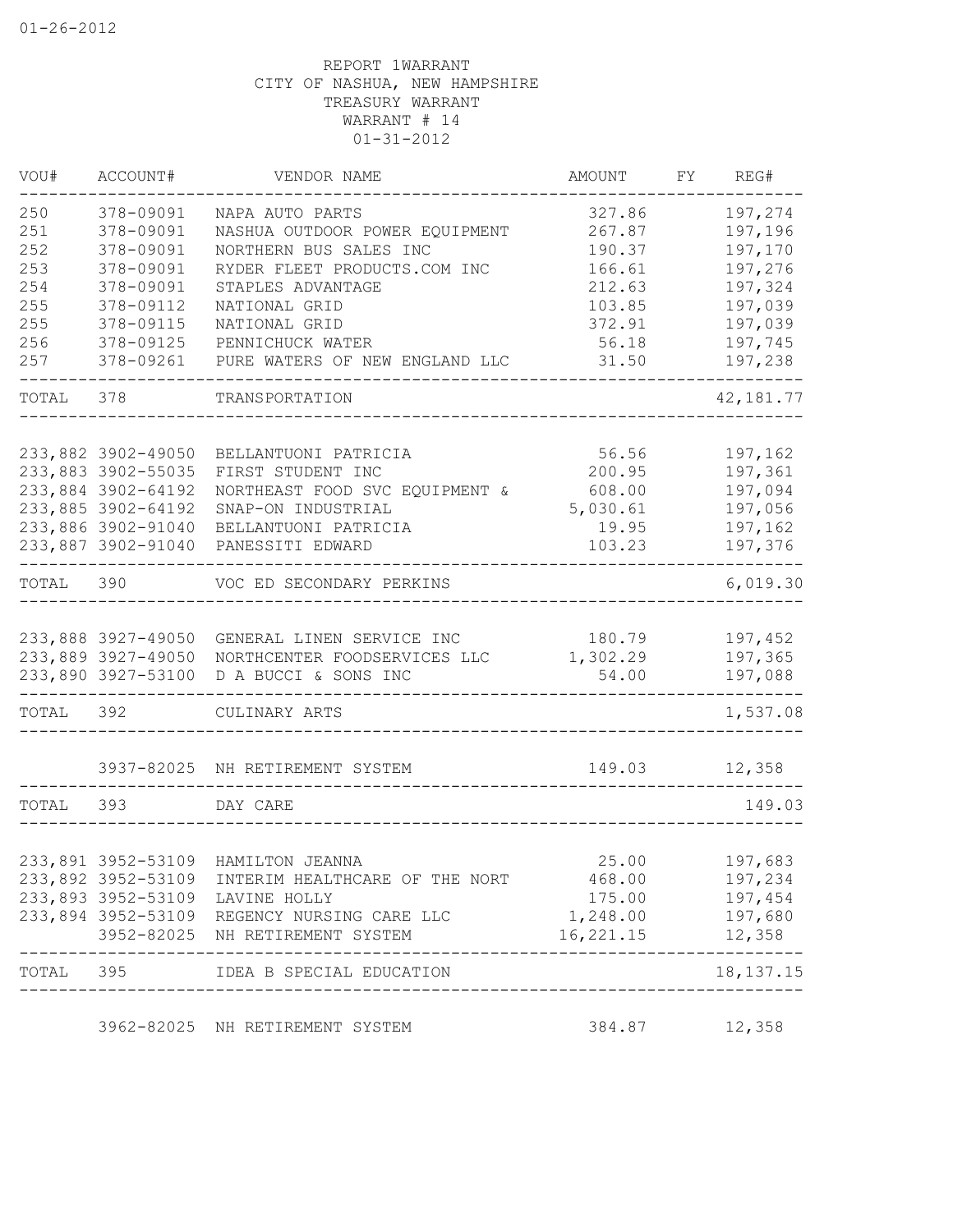| TOTAL 396 |          | IDEA PRESCHOOL |        |           | 384.87 |
|-----------|----------|----------------|--------|-----------|--------|
|           |          |                |        |           |        |
| VOU#      | ACCOUNT# | VENDOR NAME    | AMOUNT | <b>FY</b> | REG#   |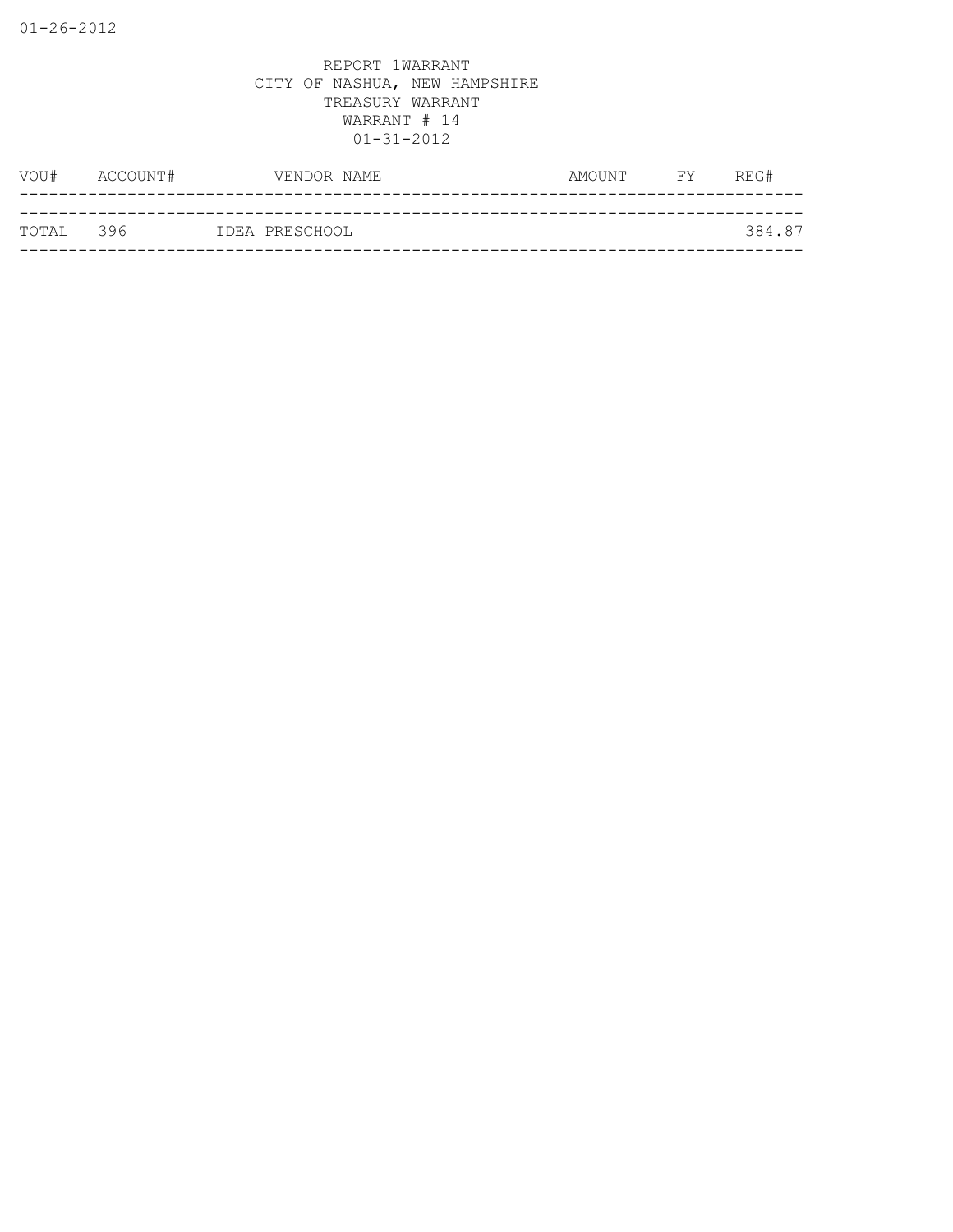|     | VOU# ACCOUNT# | VENDOR NAME                                           | AMOUNT FY REG#          |          |
|-----|---------------|-------------------------------------------------------|-------------------------|----------|
| 260 |               | 259 412-180 EVERSON WILLIAM<br>412-180 WANG SALYNA    | 52.00 197,557<br>102.00 | 197,653  |
|     |               | TOTAL 412-18 FINANCIAL SERVICES<br>AUTO PERMITS       |                         | 154.00   |
|     |               | 261 413-203 TREASURER STATE OF NH                     | 1,368.00 197,755        |          |
|     |               | TOTAL 413-20 CITY CLERK'S OFFICE<br>MARRIAGE LICENSES |                         | 1,368.00 |
|     |               | 261 413-303 TREASURER STATE OF NH                     | 7,922.00 197,755        |          |
|     |               | TOTAL 413-30 CITY CLERK'S OFFICE<br>CERTIFIED COPIES  |                         | 7,922.00 |
|     |               | 262 431-314 NASHUA POLICE DEPARTMENT                  | 29.98 197,701           |          |
|     |               | TOTAL 431-31 POLICE DEPARTMENT<br>SALE OF PHOTOCOPIES |                         | 29.98    |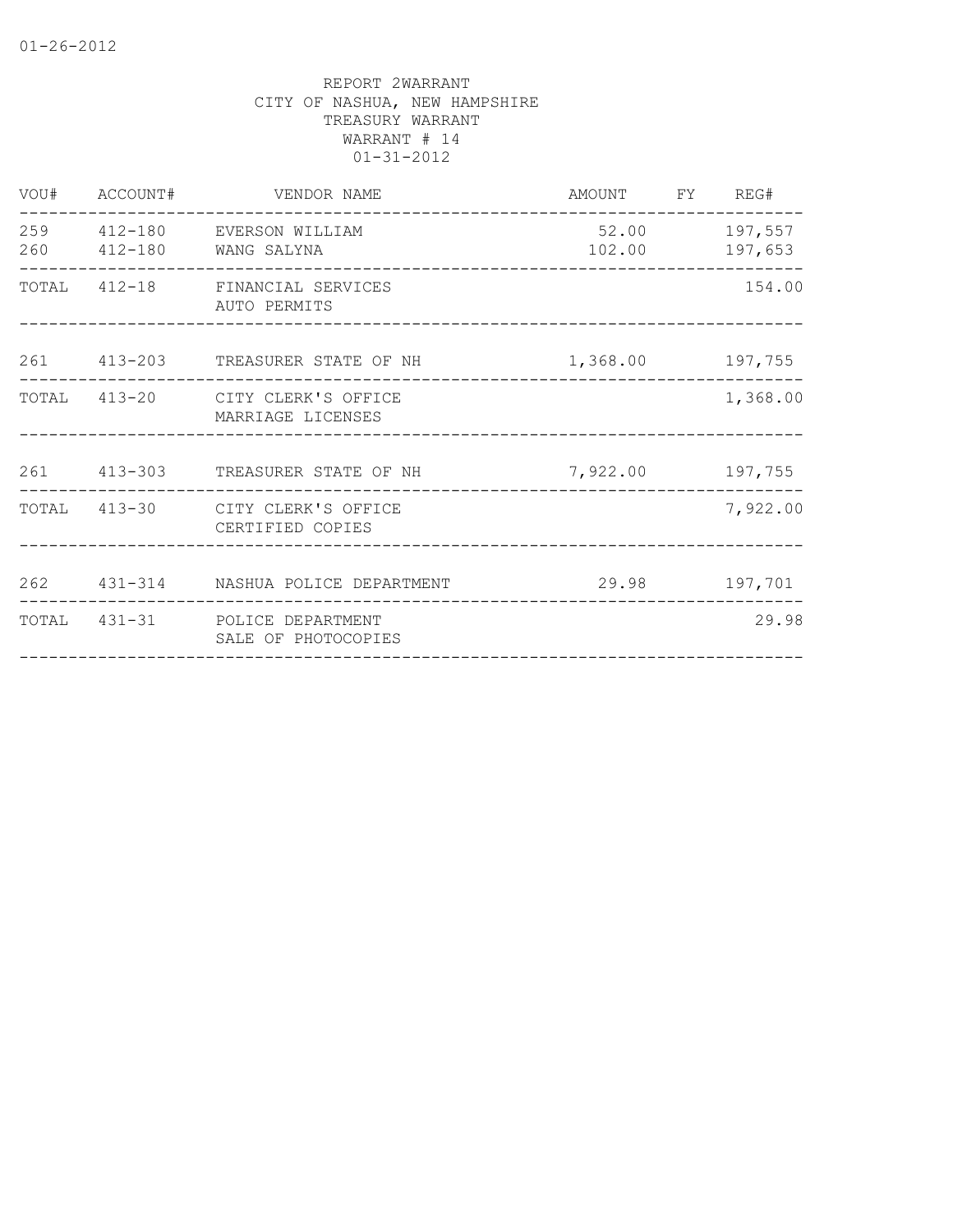| WOU#                                                                      | ACCOUNT#                                                                                                                                    | VENDOR NAME                                                                                                                                                                                                                                                               |                                                                                                                                  | AMOUNT FY REG#                                                                                                        |
|---------------------------------------------------------------------------|---------------------------------------------------------------------------------------------------------------------------------------------|---------------------------------------------------------------------------------------------------------------------------------------------------------------------------------------------------------------------------------------------------------------------------|----------------------------------------------------------------------------------------------------------------------------------|-----------------------------------------------------------------------------------------------------------------------|
| 263                                                                       |                                                                                                                                             | 502-51030 DEVINE MILLIMET & BRANCH                                                                                                                                                                                                                                        |                                                                                                                                  | 8.00 197,195                                                                                                          |
| TOTAL                                                                     | 502                                                                                                                                         | LEGAL DEPARTMENT                                                                                                                                                                                                                                                          |                                                                                                                                  | 8.00                                                                                                                  |
| 264<br>265                                                                | 503-41015<br>503-66025                                                                                                                      | ANCO SIGNS & STAMPS INC<br>US BANCORP EQUIPMENT FINANCE I                                                                                                                                                                                                                 | 10.50<br>150.40                                                                                                                  | 197,263<br>197,791                                                                                                    |
| TOTAL                                                                     | 503                                                                                                                                         | BOARD OF ALDERMEN                                                                                                                                                                                                                                                         |                                                                                                                                  | 160.90                                                                                                                |
| 266<br>267<br>268<br>269<br>270<br>271<br>272<br>272<br>273<br>274<br>274 | 505-81058<br>505-81117<br>505-81118<br>505-81020<br>505-81054<br>505-81115<br>505-81073<br>505-81074<br>505-81078<br>505-81067<br>505-81068 | <b>BRIDGES</b><br>CASA OF NH INC<br>CHILD ADVOCACY CENTER<br>COMMUNITY COUNCIL OF NASHUA<br>GREAT AMERICAN DOWNTOWN<br>MARGUERITE'S PLACE INC<br>NASHUA PASTORAL CARE<br>NASHUA PASTORAL CARE<br>ST JOSEPH COMMUNITY SERVICES I<br>THE YOUTH COUNCIL<br>THE YOUTH COUNCIL | 5,225.00<br>3,750.00<br>2,125.00<br>8,675.00<br>5,000.00<br>4,750.00<br>5,201.50<br>2,950.00<br>2,295.85<br>8,250.00<br>1,100.00 | 197,168<br>197,176<br>197,232<br>197,496<br>197,142<br>197,257<br>197,332<br>197,332<br>197,477<br>197,078<br>197,078 |
| TOTAL                                                                     | 505                                                                                                                                         | CIVIC & COMM. ACTIVITIES                                                                                                                                                                                                                                                  |                                                                                                                                  | 49, 322.35                                                                                                            |
| 275<br>276<br>277<br>278<br>279                                           | 506-31005<br>506-31005<br>506-31005<br>506-31005<br>506-31005                                                                               | BAYRING COMMUNICATIONS<br>FAIRPOINT COMMUNICATIONS<br>FAIRPOINT COMMUNICATIONS<br>LOVERING SUE<br>PAETEC COMMUNICATIONS INC                                                                                                                                               | 2,332.71<br>710.94<br>102.39<br>33.00<br>5,062.95                                                                                | 197,768<br>197,771<br>197,773<br>197,702<br>197,734                                                                   |
| TOTAL                                                                     | 506                                                                                                                                         | TELECOMMUNICATIONS                                                                                                                                                                                                                                                        |                                                                                                                                  | 8,241.99                                                                                                              |
| 280<br>280<br>280<br>280<br>280                                           | 507-82020<br>507-82025<br>507-82030<br>507-82035<br>507-82040                                                                               | NH RETIREMENT SYSTEM<br>NH RETIREMENT SYSTEM<br>NH RETIREMENT SYSTEM<br>NH RETIREMENT SYSTEM<br>NH RETIREMENT SYSTEM                                                                                                                                                      | 265, 371.43<br>113,468.20<br>263, 422.49<br>471,200.25<br>89,219.76                                                              | 12,358<br>12,358<br>12,358<br>12,358<br>12,358                                                                        |
| TOTAL                                                                     | 507                                                                                                                                         | PENSIONS                                                                                                                                                                                                                                                                  |                                                                                                                                  | 1,202,682.13                                                                                                          |
| 281<br>282<br>283<br>284                                                  | 512-59266<br>512-59095<br>512-41010<br>512-94005                                                                                            | CBCINNOVIS INC<br>DOCULYNX INC<br>FREEDOM PRINTERS LLC<br>GNCC                                                                                                                                                                                                            | 245.00<br>524.99<br>3,732.28<br>60.00                                                                                            | 197,765<br>197,515<br>197,434<br>197,048                                                                              |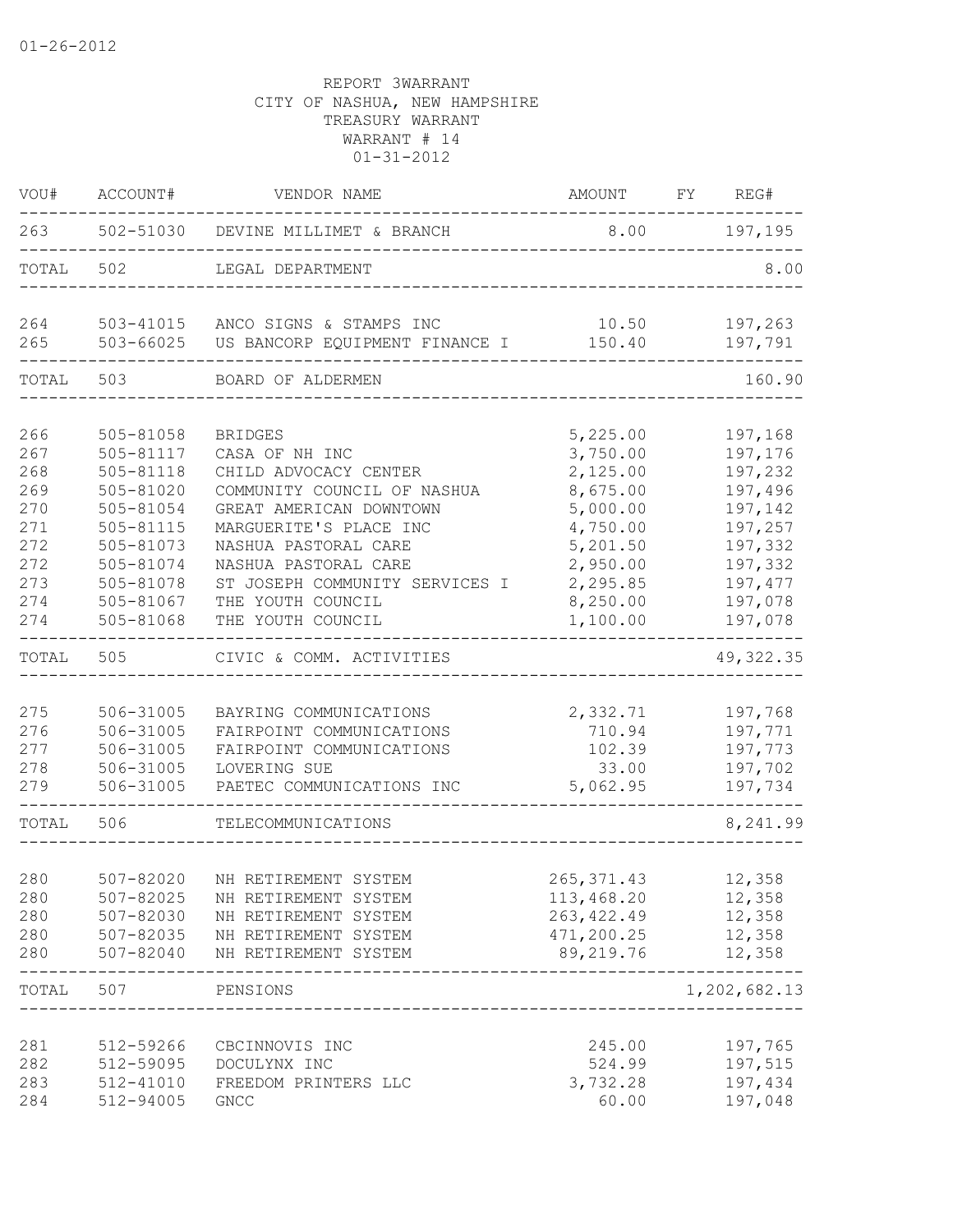| VOU#       | ACCOUNT#               | VENDOR NAME                    | AMOUNT    | FY. | REG#           |
|------------|------------------------|--------------------------------|-----------|-----|----------------|
| 285        | 512-59182              | PRINTGRAPHICS OF MAINE         | 711.39    |     | 197,130        |
| 286        | 512-41010              | STANDARD REGISTER COMPANY      | 1,433.19  |     | 197,104        |
| 287        | 512-41015              | STAPLES ADVANTAGE              | 140.62    |     | 197,324        |
| TOTAL      | 512                    | FINANCIAL SERVICES             |           |     | 6,847.47       |
| 288        | 513-59115              | LHS ASSOCIATES INC             | 1,419.15  |     | 197,182        |
| 289        | 513-95005              | NEW ENGLAND ARCHIVISTS         | 30.00     |     | 197,785        |
| 290        | 513-43005              | PRINTGRAPHICS OF MAINE         | 4.83      |     | 197,130        |
| 291        | 513-41005              | STAPLES ADVANTAGE              | 118.78    |     | 197,324        |
| 291        | 513-41015              | STAPLES ADVANTAGE              | 23.96     |     | 197,324        |
| TOTAL      | 513                    | CITY CLERK'S OFFICE            |           |     | 1,596.72       |
| 291        | 515-41005              | STAPLES ADVANTAGE              | 67.56     |     | 197,324        |
| 291        | 515-41015              | STAPLES ADVANTAGE              | 62.46     |     | 197,324        |
| TOTAL      | 515                    | HUMAN RESOURCES                |           |     | 130.02         |
|            |                        |                                |           |     |                |
| 292        | 516-72010              | CONWAY OFFICE PRODUCTS LLC     | 76.37     |     | 197,163        |
| 293        | 516-95005              | NATIONAL PROCUREMENT INSTITUTE | 210.00    |     | 197,609        |
| 294        | 516-66025              | US BANCORP EQUIPMENT FINANCE I | 376.75    |     | 197,791        |
| TOTAL      | 516                    | PURCHASING DEPARTMENT          |           |     | 663.12         |
|            |                        |                                |           |     |                |
| 295        | 517-59135              | BAIN PEST CONTROL SERVICE INC  | 75.00     |     | 197,484        |
| 296        | 517-75023              | M & M ELECTRICAL SUPPLY CO INC | 244.70    |     | 197,463        |
| 297        | 517-33005              | PENNICHUCK WATER               | 218.33    |     | 197,745        |
| 298<br>299 | 517-32005<br>517-59100 | PUBLIC SERVICE OF NEW HAMPSHIR | 6, 194.26 |     | 197,044        |
|            |                        | ZAX SIGNAGE                    | 168.00    |     | 197,154        |
| TOTAL      | 517                    | BUILDING MAINT - CITY ADMIN    |           |     | 6,900.29       |
|            |                        | 300 519-95005 MARINO ANGELO    |           |     | 275.00 197,703 |
|            | TOTAL 519 ASSESSORS    |                                |           |     | 275.00         |
|            |                        |                                |           |     |                |
| 301 000    | 520-59100              | NASHUA WALLPAPER & PAINT CO    | 370.05    |     | 197,198        |
| 302        |                        | 520-33005 PENNICHUCK WATER     | 82.17     |     | 197,745        |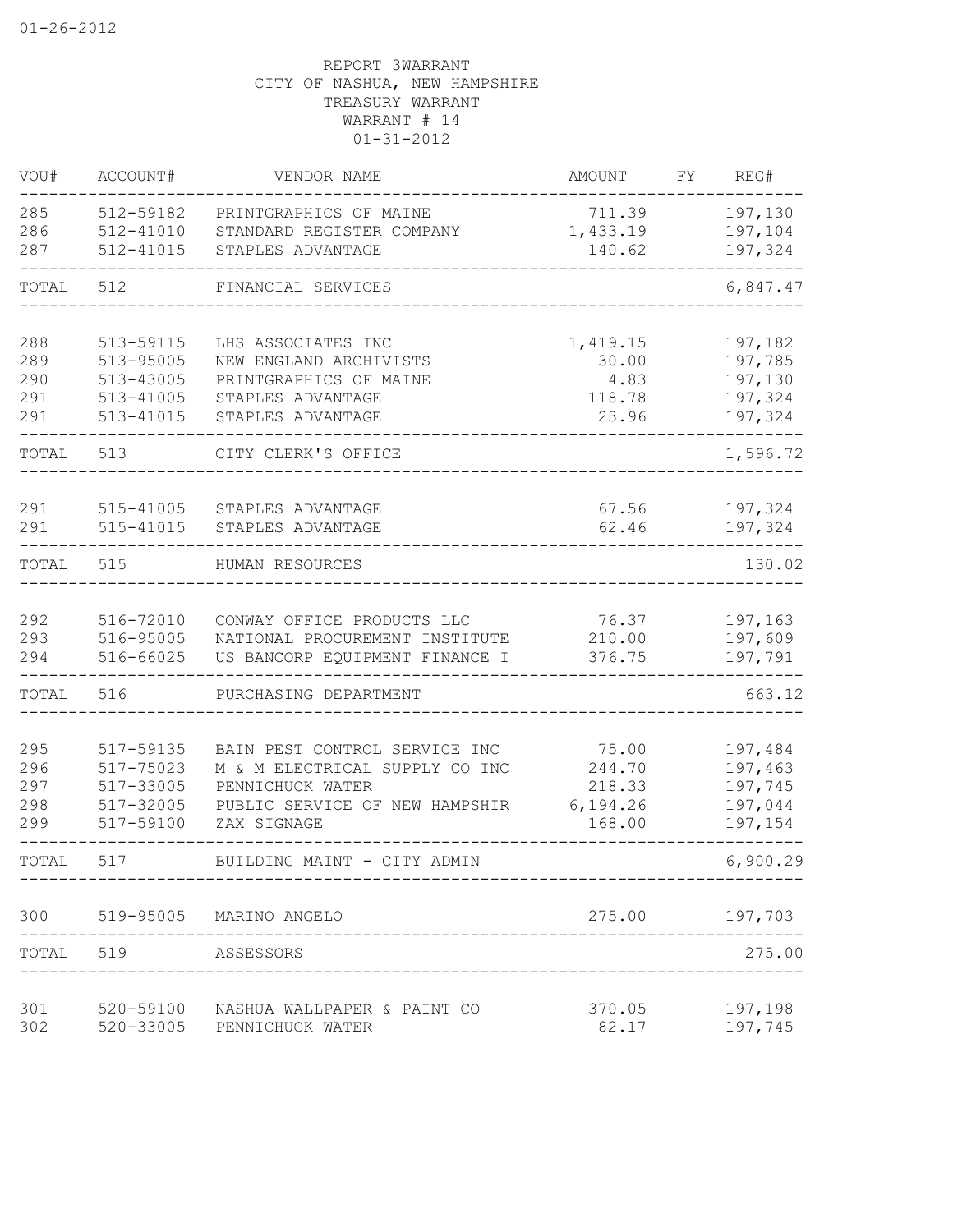| VOU#       | ACCOUNT#      | VENDOR NAME                                      | AMOUNT             | FY REG#              |
|------------|---------------|--------------------------------------------------|--------------------|----------------------|
|            |               | TOTAL 520 HUNT BUILDING                          |                    | 452.22               |
|            |               |                                                  |                    |                      |
| 303        | 522-74035     | CDW GOVERNMENT INC                               | 218.44             | 197,350              |
| 304        | 522-74800     | CONWAY OFFICE PRODUCTS LLC                       | 7,067.00           | 197,163              |
| 305<br>306 | 522-74035     | KLOGIX<br>522-64045 SURPLUS OFFICE EQUIPMENT INC | 5,908.00<br>384.00 | 197,216              |
|            |               |                                                  |                    | 197,301              |
| TOTAL 522  |               | INFORMATION TECHNOLOGY                           |                    | 13,577.44            |
| 307        | 524-64045     | COMPUTER HUT                                     | 8,651.95           | 197,813              |
| 308        | $524 - 64045$ | DELL MARKETING LP                                | 316.30             | 197,148              |
| 308        |               | 524-64053 DELL MARKETING LP                      | 50.94              | 197,148              |
|            | TOTAL 524     | COMPUTERS - CITYWIDE                             |                    | --------<br>9,019.19 |
|            |               |                                                  |                    |                      |
| 309        | 531-53056     | AAA CREDIT SCREENING SERV LLC                    | 72.52              | 197,068              |
| 310        | 531-74035     | ADAPTIVE COMMUNICATIONS                          | 6,485.00           | 197,504              |
| 311        | 531-78007     | AIRGAS EAST                                      | 154.81             | 197,115              |
| 312        | $531 - 46040$ | ALEC'S SHOE STORE INC                            | 2,506.00           | 197,173              |
| 312        | $531 - 46045$ | ALEC'S SHOE STORE INC                            | 119.95             | 197,173              |
| 313        | $531 - 46040$ | ALL SPORTS HEROES UNIFORMS,                      | 65.25              | 197,155              |
| 314        | 531-94005     | ANDERSON MARC                                    | 105.00             | 197,708              |
| 315        | 531-41015     | ARIVA DISTRIBUTION INC                           | 622.28             | 197,539              |
| 316        | 531-74092     | ATLANTIC SIGNAL                                  | 150.00             | 197,547              |
| 317        | 531-59100     | BAER ALEXANDRA                                   | 125.00             | 197,207              |
| 318        | 531-75023     | BELLETETES INC                                   | 53.71              | 197,184              |
| 318        | 531-78007     | BELLETETES INC                                   | 9.09               | 197,184              |
| 319        | 531-46030     | BEN'S UNIFORMS                                   | 634.00             | 197,487              |
| 319        | $531 - 46040$ | BEN'S UNIFORMS                                   | 2,463.00           | 197,487              |
| 319        | $531 - 46045$ | BEN'S UNIFORMS                                   | 335.93             | 197,487              |
| 320        | 531-94005     | BERGERON THOMAS                                  | 200.00             | 197,704              |
| 321        | 531-78007     | BEST FORD                                        | 127.02             | 197,070              |
| 322        | 531-64215     | BIT DIRECT INC                                   | 139.00             | 197,548              |
| 323        | 531-94005     | BOLTON THOMAS                                    | 200.00             | 197,705              |
| 324        | $531 - 46040$ | BOULAY MICHAEL                                   | 59.96              | 197,706              |
| 325        | $531 - 46040$ | BUKUNT JEFFREY                                   | 256.99             | 197,712              |
| 326        | 531-74035     | BUSINESS ELECTRONICS INC                         | 2,000.00           | 197,753              |
| 327        | 531-78007     | CARPARTS OF NASHUA                               | 77.61              | 197,069              |
| 328        | 531-42000     | CENTRAL PAPER PRODUCTS CO                        | 197.24             | 197,318              |
| 329        | 531-31025     | COMCAST                                          | 129.94             | 197,757              |
| 330        | 531-41015     | CONWAY OFFICE PRODUCTS LLC                       | 101.37             | 197,163              |
| 331        | 531-53075     | COOPER JAMES                                     | 745.00             | 197,054              |
| 332        | 531-54015     | CYGNUS BUSINESS MEDIA                            | 400.00             | 197,655              |
| 333        | 531-91025     | DAY-LEWIS IAN                                    | 44.40              | 197,710              |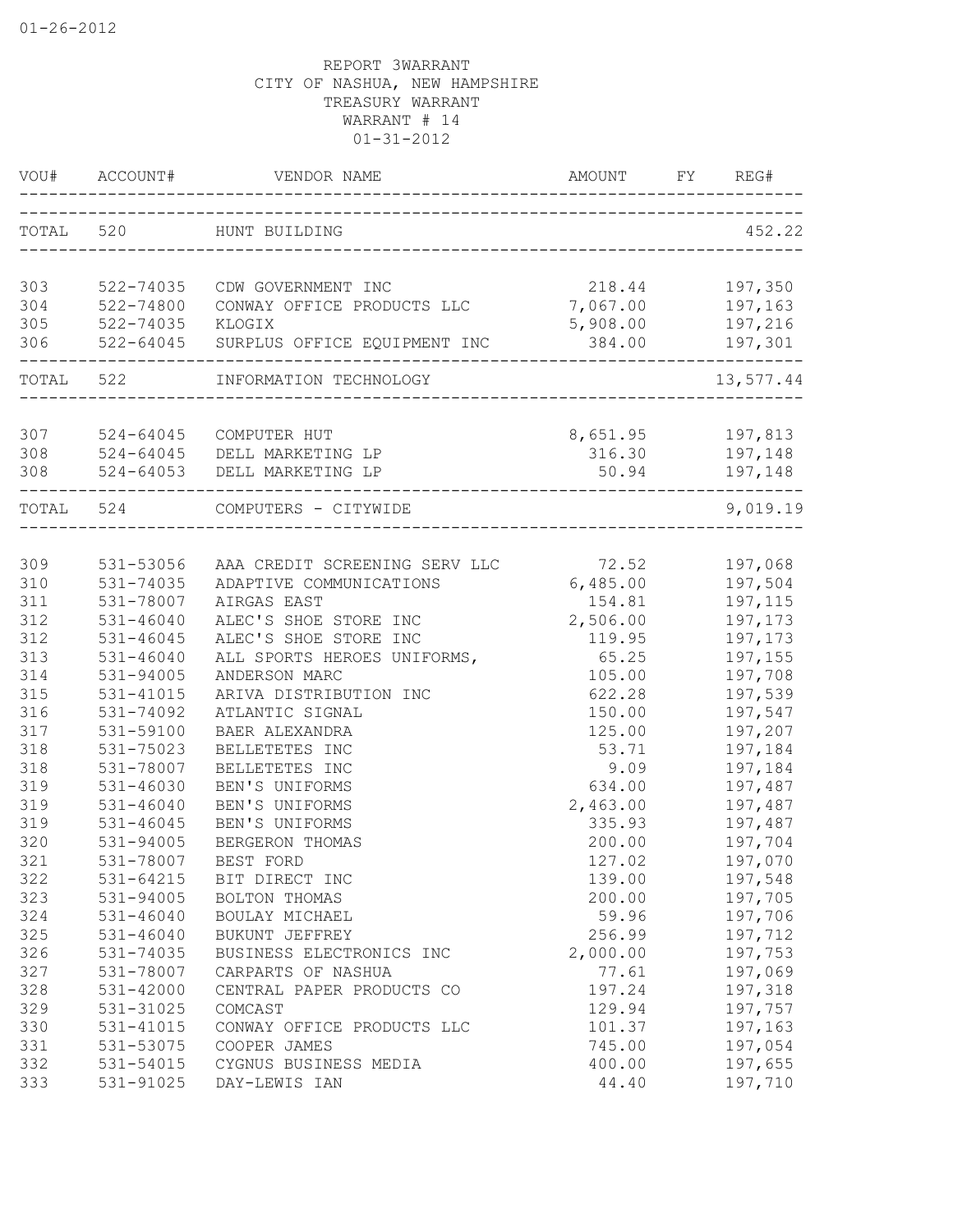| WOU# | ACCOUNT#      | VENDOR NAME                        | AMOUNT   | FΥ | REG#    |
|------|---------------|------------------------------------|----------|----|---------|
| 334  |               | 531-41015 DICTRONICS INC           | 47.43    |    | 197,057 |
| 335  |               | 531-49025 DRIVERS LICENSE GUIDE CO | 28.95    |    | 197,798 |
| 336  | 531-75023     | F W WEBB COMPANY                   | 194.52   |    | 197,135 |
| 337  | 531-31020     | FAIRPOINT COMMUNICATIONS           | 202.93   |    | 197,771 |
| 338  | 531-31025     | FAIRPOINT COMMUNICATIONS           | 142.58   |    | 197,773 |
| 339  | 531-95000     | FBINAA FBI ACADEMY                 | 85.00    |    | 197,787 |
| 340  | 531-75023     | FIMBEL PAUNET CORPORATION          | 300.00   |    | 197,289 |
| 341  | 531-78007     | FISHER AUTO PARTS                  | 376.92   |    | 197,529 |
| 342  | $531 - 46040$ | GEORGE'S APPAREL                   | 249.00   |    | 197,122 |
| 343  | 531-98035     | GOOD MORNING SALES INC             | 111.50   |    | 197,323 |
| 344  | 531-41015     | GRANITE STATE STAMPS INC           | 56.28    |    | 197,291 |
| 345  | 531-94005     | GREATER NASHUA CHAMBER OF COMM     | 1,000.00 |    | 197,742 |
| 346  | 531-75023     | HOME DEPOT CREDIT SERVICES         | 366.45   |    | 197,759 |
| 347  | 531-95000     | INTERNATIONAL ASSOC OF CHIEFS      | 360.00   |    | 197,786 |
| 348  | 531-75130     | J LAWRENCE HALL INC                | 165.00   |    | 197,499 |
| 349  | 531-95000     | LEXIS PUBLISHING                   | 129.46   |    | 197,800 |
| 350  | 531-42000     | LIGHTEC INC                        | 165.80   |    | 197,116 |
| 351  | 531-94005     | LINEHAN DENIS                      | 200.00   |    | 197,707 |
| 352  | 531-75023     | LOWE'S                             | 21.93    |    | 197,760 |
| 353  | 531-49025     | MATTHEW BENDER & CO INC            | 188.60   |    | 197,299 |
| 354  | 531-75023     | MERRIMACK BUILDING SUPPLY INC      | 97.00    |    | 197,334 |
| 355  | 531-42000     | MIL-COMM PRODUCTS CO INC           | 125.67   |    | 197,233 |
| 356  | 531-59100     | NASHUA MILLYARD ASSOCIATES INC     | 489.13   |    | 197,138 |
| 357  | 531-75023     | NASHUA WALLPAPER & PAINT CO        | 372.89   |    | 197,198 |
| 358  | 531-34015     | NATIONAL GRID                      | 1,888.27 |    | 197,039 |
| 359  | 531-34015     | NATIONAL GRID                      | 56.43    |    | 197,043 |
| 360  | $531 - 45005$ | NORTHEAST TACTICAL INC             | 210.00   |    | 197,112 |
| 361  | 531-53045     | OCCUPATIONAL DRUG TESTING LLC      | 60.00    |    | 197,243 |
| 362  | 531-31040     | PAETEC COMMUNICATIONS INC          | 223.64   |    | 197,734 |
| 363  | 531-33005     | PENNICHUCK WATER                   | 24.75    |    | 197,745 |
| 364  | $531 - 46040$ | PORTILLO JULIANA                   | 138.46   |    | 197,709 |
| 364  | 531-91025     | PORTILLO JULIANA                   | 44.40    |    | 197,709 |
| 365  | 531-32035     | PSNH                               | 214.58   |    | 197,793 |
| 366  | 531-94005     | ROGER WILLIAMS UNIVERSITY          | 3,000.00 |    | 197,751 |
| 367  | 531-94005     | ROGER WILLIAMS UNIVERSITY          | 3,000.00 |    | 197,754 |
| 368  | 531-42000     | SAM'S CLUB DIRECT                  | 29.76    |    | 197,752 |
| 368  | 531-98025     | SAM'S CLUB DIRECT                  | 201.70   |    | 197,752 |
| 369  | 531-34015     | SHATTUCK MALONE OIL CO             | 551.58   |    | 197,733 |
| 370  | 531-45125     | SHI INTERNATIONAL CORP             | 159.40   |    | 197,457 |
| 371  | 531-69025     | SNAP ON TOOLS                      | 127.90   |    | 197,100 |
| 372  | 531-41015     | STAPLES ADVANTAGE                  | 4,087.82 |    | 197,324 |
| 373  | 531-94005     | SULLIVAN FRANCIS                   | 200.00   |    | 197,711 |
| 374  | 531-78100     | SULLIVAN TIRE INC                  | 42.00    |    | 197,083 |
| 375  | 531-78007     | TOWERS MOTOR PARTS CORP            | 22.56    |    | 197,279 |
| 376  | 531-49025     | TREASURER STATE OF NH              | 3,000.00 |    | 197,740 |
| 376  | 531-74145     | TREASURER STATE OF NH              | 45.00    |    | 197,740 |
| 377  | 531-43005     | UNITED PARCEL SERVICE              | 15.16    |    | 197,803 |
| 378  | 531-66025     | US BANCORP EQUIPMENT FINANCE I     | 1,385.98 |    | 197,791 |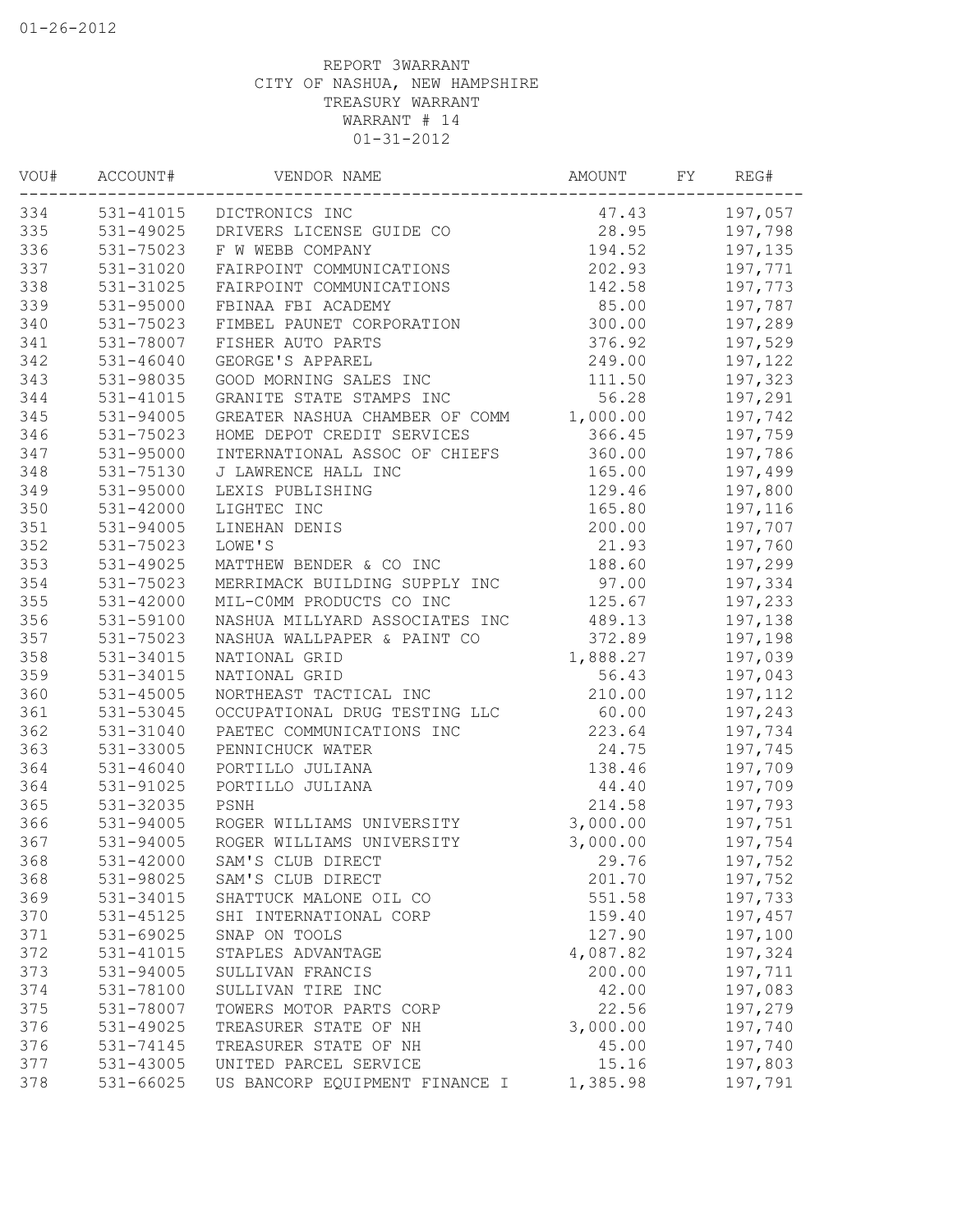| VOU#      | ACCOUNT#      | VENDOR NAME                                                     | AMOUNT           | FY | REG#               |
|-----------|---------------|-----------------------------------------------------------------|------------------|----|--------------------|
| 380       |               | 379 531-31025 VERIZON WIRELESS<br>531-74035 WEST PAYMENT CENTER | 577.84<br>272.72 |    | 197,758<br>197,140 |
| TOTAL 531 |               | POLICE DEPARTMENT                                               |                  |    | 43,637.06          |
| 381       | 532-78015     | A SIGN OF THINGS TO COME                                        | 300.00           |    | 197,251            |
| 382       | 532-75023     | AE MECHANICAL INC                                               | 1,085.50         |    | 197,445            |
| 383       | $532 - 44005$ | ANCO SIGNS & STAMPS INC                                         | 36.50            |    | 197,263            |
| 384       | 532-45175     | ARCSOURCE INC                                                   | 41.20            |    | 197,191            |
| 384       | 532-78100     | ARCSOURCE INC                                                   | 15.89            |    | 197,191            |
| 385       | 532-49025     | BARNES & NOBLE INC                                              | 117.12           |    | 197,053            |
| 386       | 532-98005     | BATTERIES PLUS                                                  | 62.98            |    | 197,303            |
| 387       | $532 - 46045$ | COTE STEPHEN                                                    | 329.57           |    | 197,713            |
| 388       | 532-75100     | FIMBEL PAUNET CORPORATION                                       | 315.70           |    | 197,289            |
| 389       | 532-45165     | FIRE TECH & SAFETY OF NEW ENGL                                  | 550.00           |    | 197,284            |
| 390       | 532-75023     | HOME DEPOT CREDIT SERVICES                                      | 163.28           |    | 197,743            |
| 390       | 532-98005     | HOME DEPOT CREDIT SERVICES                                      | 390.84           |    | 197,743            |
| 391       | 532-46030     | INDUSTRIAL PROTECTION SERVICES                                  | 1,455.00         |    | 197,113            |
| 391       | 532-64080     | INDUSTRIAL PROTECTION SERVICES                                  | 209.77           |    | 197,113            |
| 392       | 532-49025     | IPMA-HR                                                         | 317.00           |    | 197,129            |
| 393       | 532-78075     | JACK YOUNG COMPANY, INC                                         | 329.20           |    | 197,310            |
| 394       | 532-59135     | JP PEST SERVICES                                                | 85.00            |    | 197,181            |
| 395       | 532-78020     | LIBERTY INTN'L TRUCKS OF NH LL                                  | 41.80            |    | 197,470            |
| 396       | 532-75105     | M & M ELECTRICAL SUPPLY CO INC                                  | 11.50            |    | 197,463            |
| 397       | 532-78075     | MAC MULKIN CHEVROLET INC                                        | 105.00           |    | 197,467            |
| 398       | 532-78065     | MAYNARD & LESIEUR INCORPORATED                                  | 210.15           |    | 197,473            |
| 399       | 532-78100     | MINUTEMAN TRUCKS INC                                            | 408.49           |    | 197,221            |
| 399       | 532-78105     | MINUTEMAN TRUCKS INC                                            | 197.80           |    | 197,221            |
| 400       | 532-47010     | MOORE MEDICAL LLC                                               | 840.15           |    | 197,212            |
| 401       | 532-34015     | NATIONAL GRID                                                   | 1,431.98         |    | 197,039            |
| 402       | 532-34015     | NATIONAL GRID                                                   | 461.52           |    | 197,043            |
| 403       | 532-53065     | NATIONAL REGISTRY OF EMTS                                       | 780.00           |    | 197,714            |
| 404       | 532-46030     | NORTHEAST RESCUE SYSTEMS                                        | 214.00           |    | 197,308            |
| 405       | 532-31040     | PAETEC COMMUNICATIONS INC                                       | 9.64             |    | 197,734            |
| 406       | 532-33005     | PENNICHUCK WATER                                                | 809.40           |    | 197,745            |
| 407       | 532-79020     | POWER & TEL                                                     | 827.76           |    | 197,461            |
| 408       | 532-74038     | R WHITE EQUIPMENT CENTER INC                                    | 134.85           |    | 197,475            |
| 409       | 532-78015     | REIDLER DECAL CORP                                              | 1,225.27         |    | 197,287            |
| 410       | 532-78007     | SANEL AUTO PARTS CO                                             | 432.25           |    | 197,189            |
| 410       | 532-78020     | SANEL AUTO PARTS CO                                             | 38.50            |    | 197,189            |
| 410       | 532-78100     | SANEL AUTO PARTS CO                                             | 84.70            |    | 197,189            |
| 411       | $532 - 44005$ | ST JOSEPH HOSPITAL                                              | 46.50            |    | 197,052            |
| 412       | 532-75105     | TOTAL AIR SUPPLY INC                                            | 87.02            |    | 197,262            |
| 413       | 532-59100     | TRUE BLUE CLEANERS                                              | 256.74           |    | 197,220            |
| 414       | 532-78095     | TST EQUIPMENT INC                                               | 118.23           |    | 197,164            |
| 415       | 532-78095     | W D PERKINS                                                     | 125.00           |    | 197,114            |
| 416       | 532-64192     | W S DARLEY & CO                                                 | 427.71           |    | 197,278            |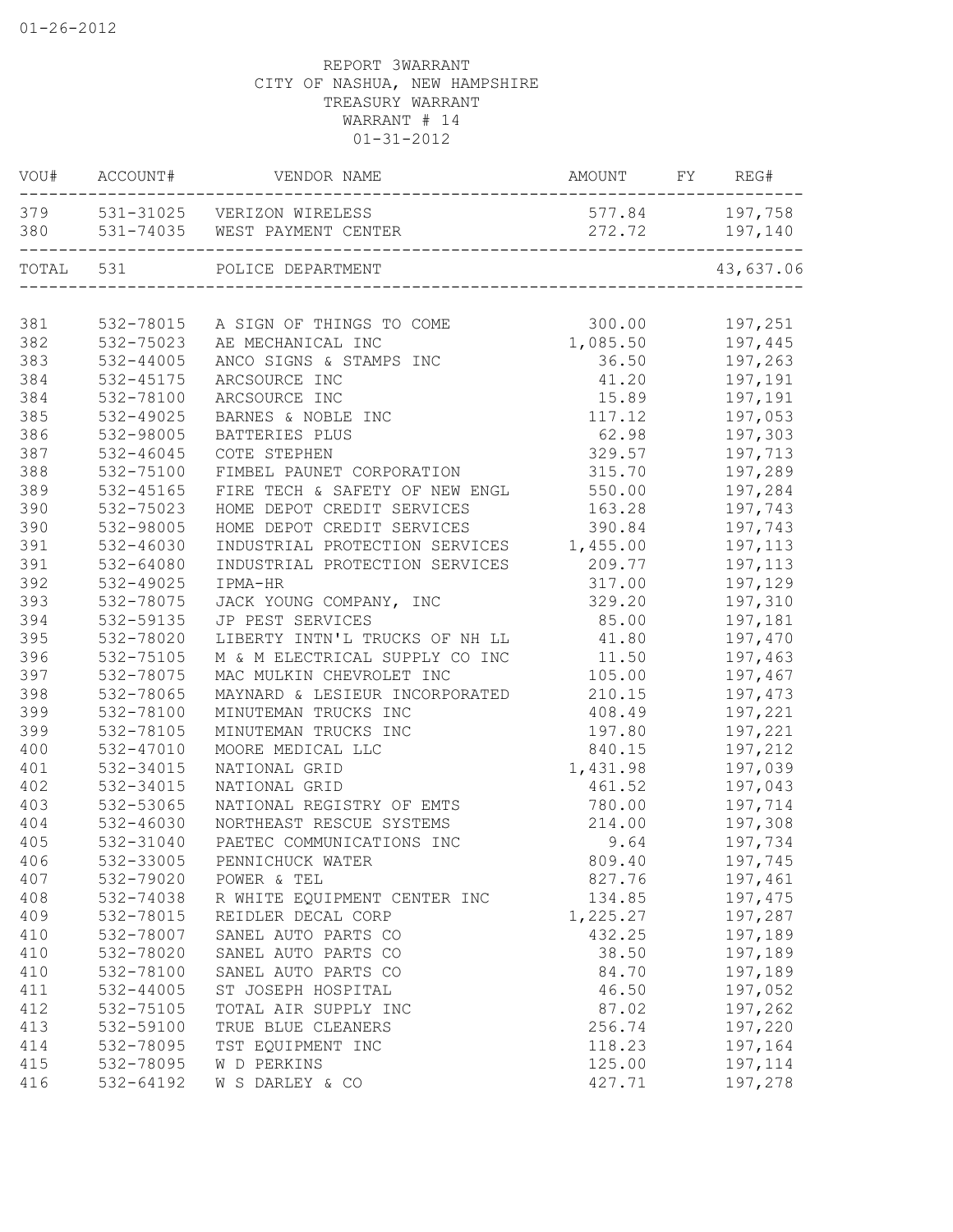| VOU#       | ACCOUNT#                   | VENDOR NAME                                   | AMOUNT          | FY | REG#               |
|------------|----------------------------|-----------------------------------------------|-----------------|----|--------------------|
| 417<br>418 | 532-75160<br>$532 - 44005$ | WETHERBEE PLUMBING & HEATING I<br>ZAX SIGNAGE | 683.75<br>52.78 |    | 197,632<br>197,227 |
| TOTAL      | 532                        | FIRE DEPARTMENT                               |                 |    | 15,867.04          |
| 419        | 535-64030                  | CARD TECH ID                                  | 241.49          |    | 197,510            |
| TOTAL      | 535                        | EMERGENCY MANAGEMENT                          |                 |    | 241.49             |
| 420        | 536-74150                  | 2-WAY COMMUNICATIONS SERVICES,                | 117.35          |    | 197,444            |
| 421        | 536-78007                  | FISHER AUTO PARTS                             | 181.96          |    | 197,529            |
| 422        | 536-32035                  | PSNH                                          | 629.22          |    | 197,793            |
| 423        | 536-64255                  | TESSCO INC                                    | 550.89          |    | 197,455            |
| 424        | 536-31050                  | VERIZON WIRELESS                              | 74.95           |    | 197,758            |
| TOTAL      | 536                        | CITYWIDE COMMUNICATIONS                       |                 |    | 1,554.37           |
|            |                            |                                               |                 |    |                    |
| 425        | 541-49075                  | CHARNSTROM                                    | 17.19           |    | 197,283            |
| 426        | 541-53072                  | PETTY CASH                                    | 38.24           |    | 197,715            |
| 427        | 541-32005                  | PUBLIC SERVICE OF NEW HAMPSHIR                | 1,028.92        |    | 197,044            |
| 428        | 541-34005                  | SHATTUCK MALONE OIL CO                        | 1,120.06        |    | 197,733            |
| 429        | 541-41015                  | STAPLES ADVANTAGE                             | 516.32          |    | 197,324            |
| TOTAL      | 541                        | COMMUNITY SERVICES DIVISION                   |                 |    | 2,720.73           |
| 430        | 545-97020                  | 188 CONCORD ST LLC DBA LILLIAN                | 546.00          |    | 197,248            |
| 431        | 545-97020                  | ANCTIL ROCHETTE & SON INC                     | 750.00          |    | 197,316            |
| 432        | 545-97020                  | CONNOLLY FRANCIS X                            | 500.00          |    | 197,079            |
| 433        | 545-97020                  | FLAGLER PROPERTIES                            | 650.00          |    | 197,298            |
| 434        | 545-97020                  | FREEDOM APARTMENTS LLC                        | 540.00          |    | 197,179            |
| 435        | 545-97020                  | GAUTHIER REALTY/CONNIE GAUTHIE                | 1,534.47        |    | 197,315            |
| 436        | 545-97020                  | ICA PROPERTIES LLC/DAVID LAVOI                | 175.00          |    | 197,571            |
| 437        | 545-97020                  | KALIAPPAN VENKATESH                           | 500.00          |    | 197,329            |
| 438        | 545-97020                  | LORDEN RAYMOND                                | 303.86          |    | 197,327            |
| 439        | 545-97020                  | LTA INVESTMENTS LLC                           | 360.00          |    | 197,230            |
| 440        | 545-97020                  | MOTEL 6                                       | 617.96          |    | 197,277            |
| 441        | 545-97015                  | PSNH                                          | 119.20          |    | 197,795            |
| 442        | 545-97020                  | RJ REAL ESTATE PARTNERSHIP                    | 600.00          |    | 197,171            |
| 443        | 545-97020                  | SMITH LUANE                                   | 900.97          |    | 197,326            |
| 444        | 545-97020                  | SOMERSET ASSOCIATES DBA SOMERS                | 500.00          |    | 197,272            |
| 445        |                            | 545-97020 TREMBLAY JEANNINE                   | 875.00          |    | 197,050            |
|            |                            |                                               |                 |    |                    |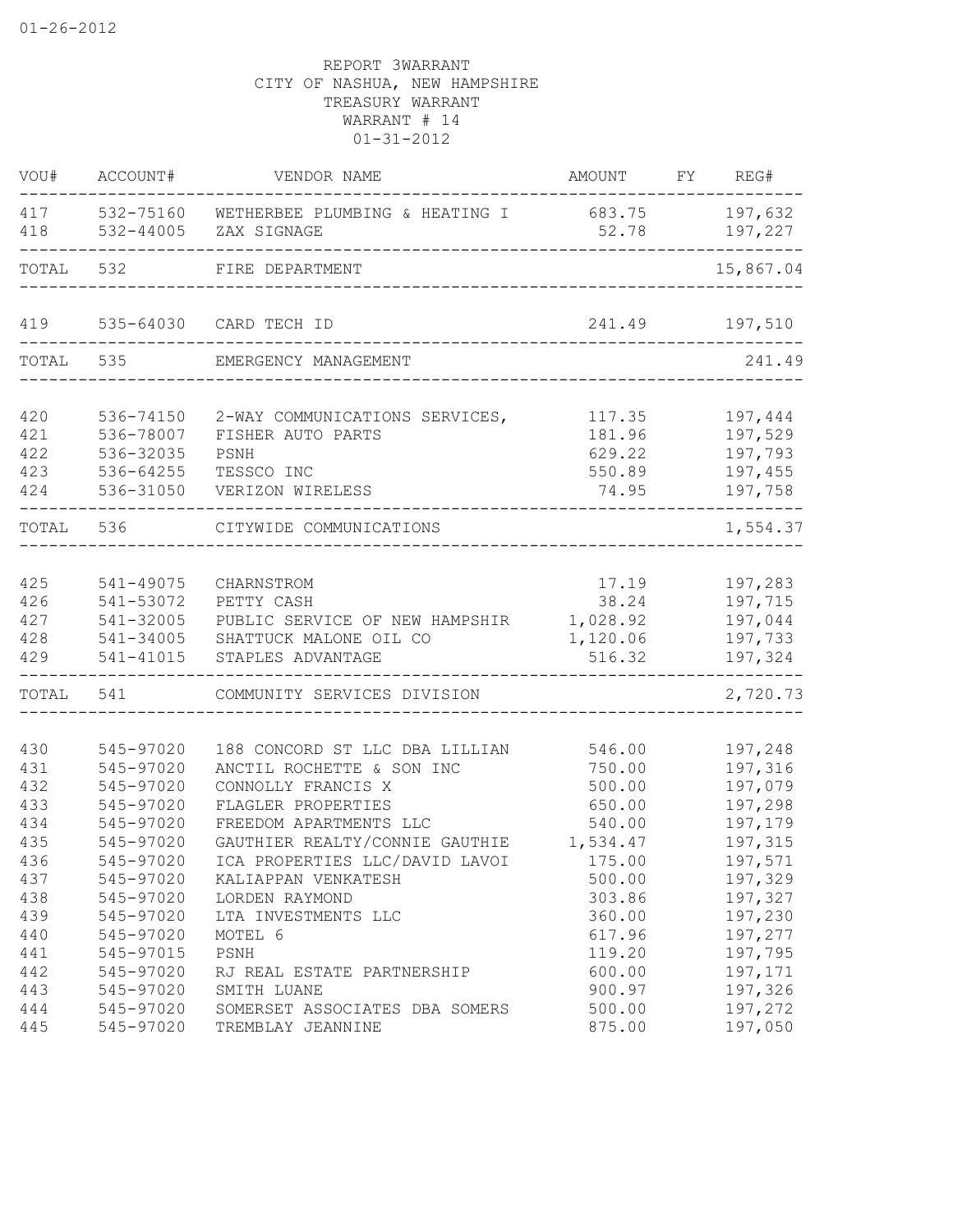| VOU#      |                   |                                                                      | AMOUNT   |                               |
|-----------|-------------------|----------------------------------------------------------------------|----------|-------------------------------|
|           |                   | TOTAL 545 WELFARE COSTS<br>___________________________               |          | 9,472.46                      |
|           |                   |                                                                      |          |                               |
| 446       | 551-59100         | JACKSON DAWN                                                         | 75.00    | 197,520                       |
| 447       | 551-59100         | JAN-PRO CLEANING SYSTEMS NORTH                                       | 665.00   | 197,498                       |
| 448       | 551-75023         | M & M ELECTRICAL SUPPLY CO INC                                       | 65.25    | 197,463                       |
| 449       | 551-34015         | NATIONAL GRID                                                        | 101.04   | 197,039                       |
| 450       | 551-31040         | PAETEC COMMUNICATIONS INC                                            | 5.49     | 197,734                       |
| 451       | 551-33005         | PENNICHUCK WATER                                                     | 56.18    | 197,745                       |
| 452       | 551-41015         | STAPLES ADVANTAGE                                                    | 129.40   | 197,324                       |
| 453       | 551-66020         | US BANCORP EQUIPMENT FINANCE I                                       | 198.72   | 197,791                       |
| 454       |                   | 551-72010 XEROX CORPORATION                                          | 615.00   | 197,193                       |
| TOTAL 551 |                   | ----------------------------------<br>PUBLIC WORKS DIV & ENGINEERING |          | -----------------<br>1,911.08 |
|           |                   |                                                                      |          |                               |
| 455       | 552-75021         | BALCOM BROS INC                                                      |          | 506.00 197,103                |
| 456       | 552-59050         | BOURQUE KEN                                                          | 50.00    | 197,495                       |
| 457       | 552-59050         | BOYKIN CLYDE                                                         | 44.00    | 197,601                       |
| 458       | 552-48015         | DENNIS K BURKE INC                                                   | 2,649.90 | 197,804                       |
| 459       | 552-59050         | DEVITO JOHN                                                          | 426.00   | 197,572                       |
| 460       | 552-78100         | DONOVAN EQUIPMENT CO INC                                             | 82.00    | 197,096                       |
| 461       | 552-59050         | <b>DUVAL CAMERON</b>                                                 | 448.00   | 197,491                       |
| 462       | 552-74085         | EH TURF SUPPLY INC                                                   | 1,864.62 | 197,657                       |
| 463       | 552-78007         | GILBERT DRIVELINE                                                    | 66.96    | 197,285                       |
| 464       | 552-46030         | GRAINGER                                                             | 244.82   | 197,119                       |
| 465       | 552-78007         | HEWS COMPANY, LLC                                                    | 918.86   | 197,197                       |
| 466       | 552-75021         | HOME DEPOT CREDIT SERVICES                                           | 168.12   | 197,743                       |
| 466       | 552-75022         | HOME DEPOT CREDIT SERVICES                                           | 11.94    | 197,743                       |
|           | 233,895 552-64192 | JOHN DEERE GOV'T & NAT'L SALES                                       | 500.00   | 197,302                       |
| 467       | 552-59050         | KENNEDY BRIAN                                                        | 88.00    | 197,588                       |
| 468       | 552-59050         | KLEIN TIMOTHY                                                        | 376.00   | 197,605                       |
| 469       | 552-59050         | LANG SEAN                                                            | 176.00   | 197,607                       |
| 470       | $552 - 46045$     | LAVOIE ROGER                                                         | 49.99    | 197,716                       |
| 471       | 552-69035         | LOWE'S                                                               | 346.53   | 197,760                       |
| 472       | 552-59050         | MARINCHIK ANTON                                                      | 508.00   | 197,526                       |
| 473       | $552 - 45285$     | MARSHALL SIGNS INC                                                   | 230.80   | 197,488                       |
| 474       | 552-59050         | MELLIN JAKE                                                          | 44.00    | 197,595                       |
| 475       | 552-78007         | NAPA AUTO PARTS                                                      | 159.57   | 197,274                       |
| 476       | 552-34015         | NATIONAL GRID                                                        | 402.92   | 197,039                       |
| 477       | 552-78100         | NEW ENGLAND SHARPENING COMPANY                                       | 60.00    | 197,080                       |
| 478       | 552-74092         | NORTHLAND INDUSTRIAL TRUCK CO.                                       | 629.91   | 197,533                       |
| 479       | 552-31040         | PAETEC COMMUNICATIONS INC                                            | 12.77    | 197,734                       |
| 480       | 552-33005         | PENNICHUCK WATER                                                     | 1,475.65 | 197,745                       |
| 480       | 552-33045         | PENNICHUCK WATER                                                     | 484.71   | 197,745                       |
| 480       | 552-33050         | PENNICHUCK WATER                                                     | 74.58    | 197,745                       |
| 481       | 552-59050         | PERRIN DAVID                                                         | 44.00    | 197,603                       |
|           |                   |                                                                      |          |                               |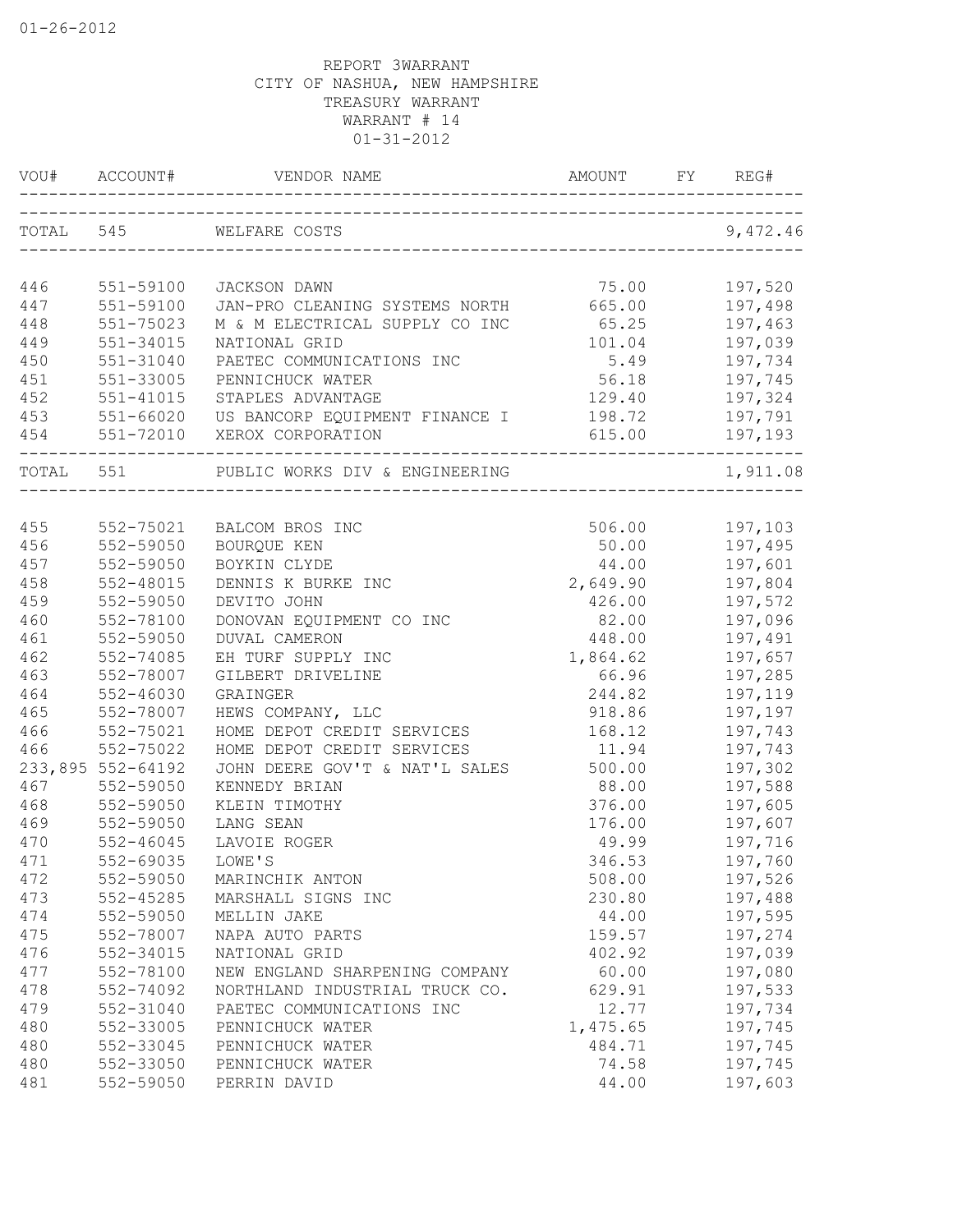| VOU# | ACCOUNT#      | VENDOR NAME                                         | <b>AMOUNT</b> | FY | REG#       |
|------|---------------|-----------------------------------------------------|---------------|----|------------|
| 482  | 552-59050     | REYNOLDS SCOTT                                      | 144.00        |    | 197,331    |
| 483  | 552-59050     | ROBICHAUD ROGER                                     | 528.00        |    | 197,281    |
| 484  | 552-59050     | ROCHELEAU ROBERT                                    | 176.00        |    | 197,525    |
| 485  | 552-78007     | SANEL AUTO PARTS CO                                 | 280.73        |    | 197,189    |
| 486  | $552 - 41015$ | STAPLES ADVANTAGE                                   | 483.01        |    | 197,324    |
| 487  | 552-59050     | STUART ALISTAIR                                     | 270.00        |    | 197,161    |
| 488  | 552-95010     | THE TELEGRAPH                                       | 182.00        |    | 197,761    |
| 489  | $552 - 46045$ | UNIFIRST CORPORATION                                | 91.48         |    | 197,296    |
| 490  | 552-66000     | UNITED SITE SERVICES NORTHEAST                      | 54.97         |    | 197,774    |
| 491  | 552-59050     | WHEELER DOUG                                        | 150.00        |    | 197,242    |
| 492  |               | 552-59050 ZAPENAS BRAD                              | 610.00        |    | 197,219    |
|      | TOTAL 552     | PARKS AND RECREATION<br>___________________________ |               |    | 16, 114.84 |
|      |               |                                                     |               |    |            |
| 493  | 553-45175     | AIRGAS EAST                                         | 74.11         |    | 197,115    |
| 493  | 553-69025     | AIRGAS EAST                                         | 244.23        |    | 197,115    |
| 494  | 553-46045     | ALEC'S SHOE STORE INC                               | 110.00        |    | 197,173    |
| 495  | 553-78100     | ANTIFREEZE TECHNOLOGY SYSTEMS                       | 230.00        |    | 197,490    |
| 496  | 553-59100     | AUTO ELECTRIC WAREHOUSE INC                         | 225.00        |    | 197,051    |
| 497  | 553-78060     | B-B CHAIN                                           | 6.00          |    | 197,091    |
| 498  | 553-45060     | BELLETETES INC                                      | 13.79         |    | 197,184    |
| 498  | 553-49075     | BELLETETES INC                                      | 134.25        |    | 197,184    |
| 498  | 553-69025     | BELLETETES INC                                      | 40.66         |    | 197,184    |
| 498  | 553-78100     | BELLETETES INC                                      | 122.38        |    | 197,184    |
| 499  | 553-59160     | BELTRAN LYDIA                                       | 233.75        |    | 197,780    |
| 500  | 553-59160     | BENTLEY MANAGEMENT GROUP INC                        | 252.00        |    | 197,764    |
| 501  | 553-45015     | BROX INDUSTRIES INC                                 | 93.79         |    | 197,101    |
| 502  | 553-59160     | CADY PATRICK T                                      | 493.50        |    | 197,762    |
| 503  | 553-59150     | CALLOGIX INC                                        | 133.40        |    | 197,527    |
| 504  | 553-78100     | CHADWICK-BAROSS INC                                 | 923.76        |    | 197,102    |
| 505  | 553-78035     | CHROMATE INDUSTRIAL CORP                            | 869.26        |    | 197,157    |
| 506  | 553-45015     | CONTINENTAL PAVING INC                              | 776.84        |    | 197,480    |
| 506  | 553-45025     | CONTINENTAL PAVING INC                              | 50.00         |    | 197,480    |
| 507  | 553-45060     | CORRIVEAU ROUTHIER INC                              | 144.00        |    | 197,465    |
| 508  | 553-59160     | CRAVOTT STEPHEN P                                   | 150.00        |    | 197,782    |
| 509  | 553-78100     | CREATIVE SIGNS LLC                                  | 300.00        |    | 197,261    |
| 510  | 553-59160     | CRISP CONTRACTING LLC                               | 547.50        |    | 197,747    |
| 511  | 553-48015     | DENNIS K BURKE INC                                  | 40,626.04     |    | 197,804    |
| 512  | 553-78100     | DONOVAN EQUIPMENT CO INC                            | 201.50        |    | 197,096    |
| 513  | 553-78100     | DONOVAN SPRING COMPANY INC                          | 713.30        |    | 197,099    |
| 514  | 553-59160     | DUMAIS KENT                                         | 261.25        |    | 197,766    |
| 515  | 553-78100     | EASTERN NE HYDRAULICS INC                           | 1,731.00      |    | 197,321    |
| 516  | 553-49075     | F W WEBB COMPANY                                    | 69.56         |    | 197,135    |
| 517  | 553-45265     | FL MERRILL CONSTRUCTION INC                         | 218.50        |    | 197,254    |
| 518  | 553-78100     | GRAINGER                                            | 363.15        |    | 197,119    |
| 519  | 553-45060     | GRANITE STATE CONCRETE CO INC                       | 805.00        |    | 197,307    |
| 520  | 553-45060     | HOME DEPOT CREDIT SERVICES                          | 93.95         |    | 197,743    |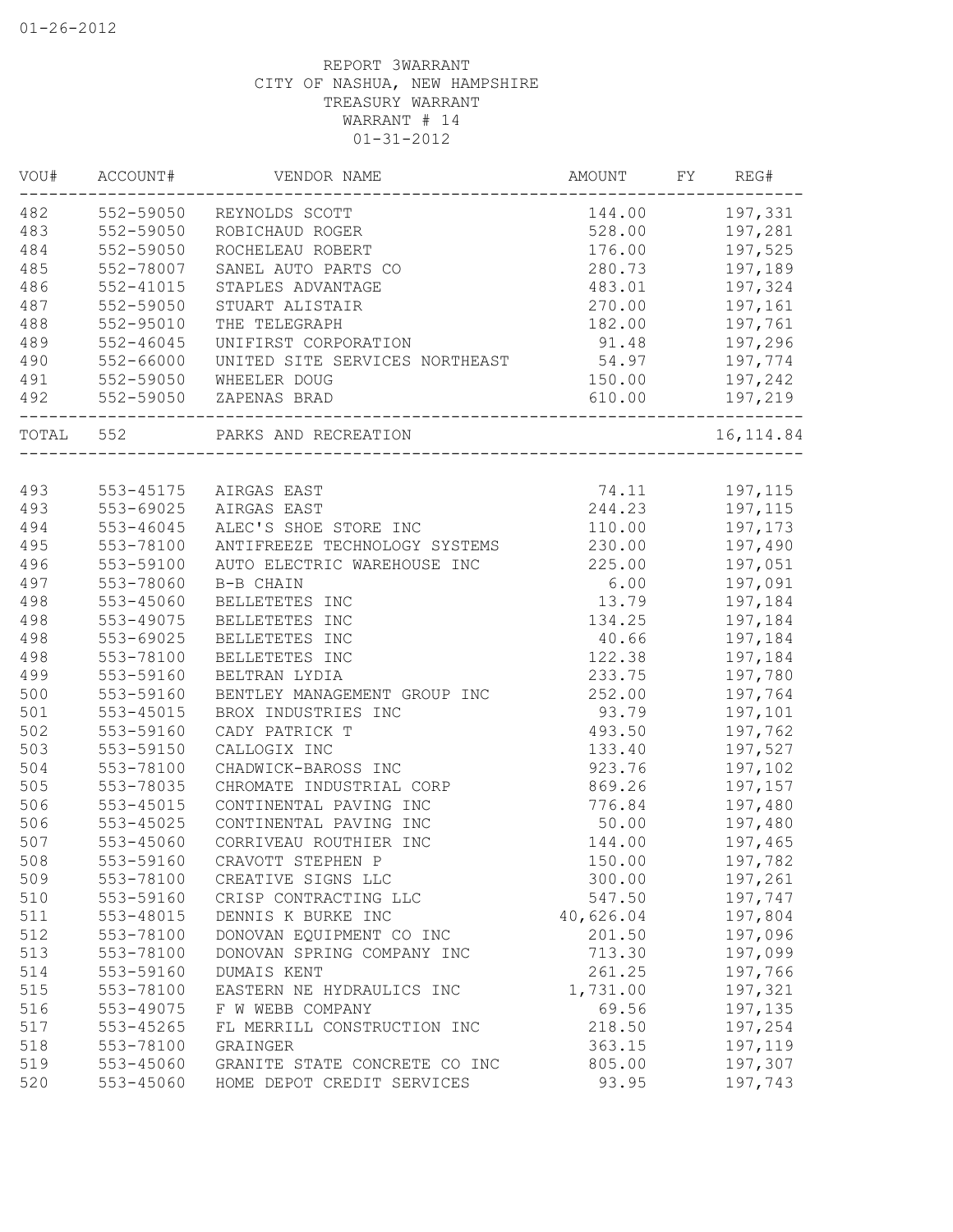| VOU# | ACCOUNT#      | VENDOR NAME                      | AMOUNT    | FΥ | REG#    |
|------|---------------|----------------------------------|-----------|----|---------|
| 521  |               | 553-32005 JOHNSON'S ELECTRIC INC | 2,750.00  |    | 197,139 |
| 522  | 553-59135     | JP PEST SERVICES                 | 65.00     |    | 197,181 |
| 523  | 553-59160     | KERRY'S POOL & SPA               | 295.00    |    | 197,748 |
| 524  | 553-59160     | LAKEVIEW MATERIALS & TRUCKING    | 813.50    |    | 197,784 |
| 525  | 553-49075     | LIBERTY INTN'L TRUCKS OF NH LL   | 136.82    |    | 197,470 |
| 525  | 553-77020     | LIBERTY INTN'L TRUCKS OF NH LL   | 357.33    |    | 197,470 |
| 525  | 553-78100     | LIBERTY INTN'L TRUCKS OF NH LL   | 2,057.00  |    | 197,470 |
| 526  | 553-75023     | M & M ELECTRICAL SUPPLY CO INC   | 411.25    |    | 197,463 |
| 527  | 553-78100     | MAC MULKIN CHEVROLET INC         | 43.72     |    | 197,467 |
| 528  | 553-59160     | MANN RONALD                      | 304.00    |    | 197,781 |
| 529  | 553-59160     | MARINO JOHN                      | 285.00    |    | 197,746 |
| 530  | 553-78065     | MAYNARD & LESIEUR INCORPORATED   | 3,150.00  |    | 197,473 |
| 531  | 553-49075     | NAPA AUTO PARTS                  | 103.80    |    | 197,274 |
| 531  | 553-69025     | NAPA AUTO PARTS                  | 13.82     |    | 197,274 |
| 531  | 553-69030     | NAPA AUTO PARTS                  | 48.43     |    | 197,274 |
| 531  | 553-78100     | NAPA AUTO PARTS                  | 1,794.99  |    | 197,274 |
| 532  | 553-78100     | NASHUA OUTDOOR POWER EQUIPMENT   | 1,160.54  |    | 197,196 |
| 533  | 553-34015     | NATIONAL GRID                    | 1,630.30  |    | 197,039 |
| 534  | 553-78035     | NEW G.H. BERLIN OIL COMPANY      | 823.72    |    | 197,213 |
| 535  | 553-49075     | NH BRAGG & SONS INC              | 561.45    |    | 197,064 |
| 536  | 553-31050     | NORTHEAST PAGING/UCOM            | 333.40    |    | 197,514 |
| 537  | 553-78100     | NORTHLAND INDUSTRIAL TRUCK CO.   | 401.92    |    | 197,533 |
| 538  | 553-31040     | PAETEC COMMUNICATIONS INC        | 19.15     |    | 197,734 |
| 539  | 553-78100     | PINE MOTOR PARTS                 | 289.24    |    | 197,474 |
| 540  | 553-75100     | R G TOMBS DOOR CO INC            | 850.00    |    | 197,075 |
| 541  | 553-78100     | ROCHETTE'S OIL SERVICE, INC      | 2,225.29  |    | 197,443 |
| 542  | 553-59160     | RWC ENTERPRISES/CHAMPAGNE ROBE   | 707.75    |    | 197,767 |
| 543  | 553-59100     | SAFETY-KLEEN SYSTEMS INC         | 561.19    |    | 197,097 |
| 544  | 553-49075     | SANEL AUTO PARTS CO              | 152.72    |    | 197,189 |
| 544  | 553-69025     | SANEL AUTO PARTS CO              | 7.11      |    | 197,189 |
| 544  | 553-78035     | SANEL AUTO PARTS CO              | 63.95     |    | 197,189 |
| 544  | 553-78100     | SANEL AUTO PARTS CO              | 244.16    |    | 197,189 |
| 544  | 553-78100     | SANEL AUTO PARTS CO              | 135.00    |    | 197,190 |
| 545  | 553-48005     | SHATTUCK MALONE OIL CO           | 20,803.56 |    | 197,733 |
| 546  | $553 - 64040$ | SNAP ON TOOLS                    | 549.00    |    | 197,100 |
| 547  | 553-77020     | SOUTHWORTH MILTON INC            | 500.00    |    | 197,087 |
| 547  | 553-78100     | SOUTHWORTH MILTON INC            | 2,675.12  |    | 197,087 |
| 548  | 553-59150     | STANLEY CONVERGENT SECURITY SO   | 25.00     |    | 197,769 |
| 549  | 553-41015     | STAPLES ADVANTAGE                | 101.52    |    | 197,324 |
| 550  | 553-59160     | STEPHAN MORIN CONSTRUCTION       | 304.00    |    | 197,778 |
| 551  | 553-75100     | STEVE SHUMSKY UNLIMITED DOOR S   | 447.50    |    | 197,634 |
| 552  | 553-64192     | SYN-TECH SYSTEMS INC             | 221.00    |    | 197,503 |
| 553  | 553-59160     | THERIAULT & SONS                 | 272.00    |    | 197,779 |
| 554  | $553 - 46045$ | UNIFIRST CORPORATION             | 1,412.12  |    | 197,296 |
| 555  | 553-69030     | USP OF NEW ENGLAND               | 174.40    |    | 197,271 |
| 555  | 553-78100     | USP OF NEW ENGLAND               | 1,742.43  |    | 197,271 |
| 556  | 553-59160     | WAYE JASON                       | 135.00    |    | 197,756 |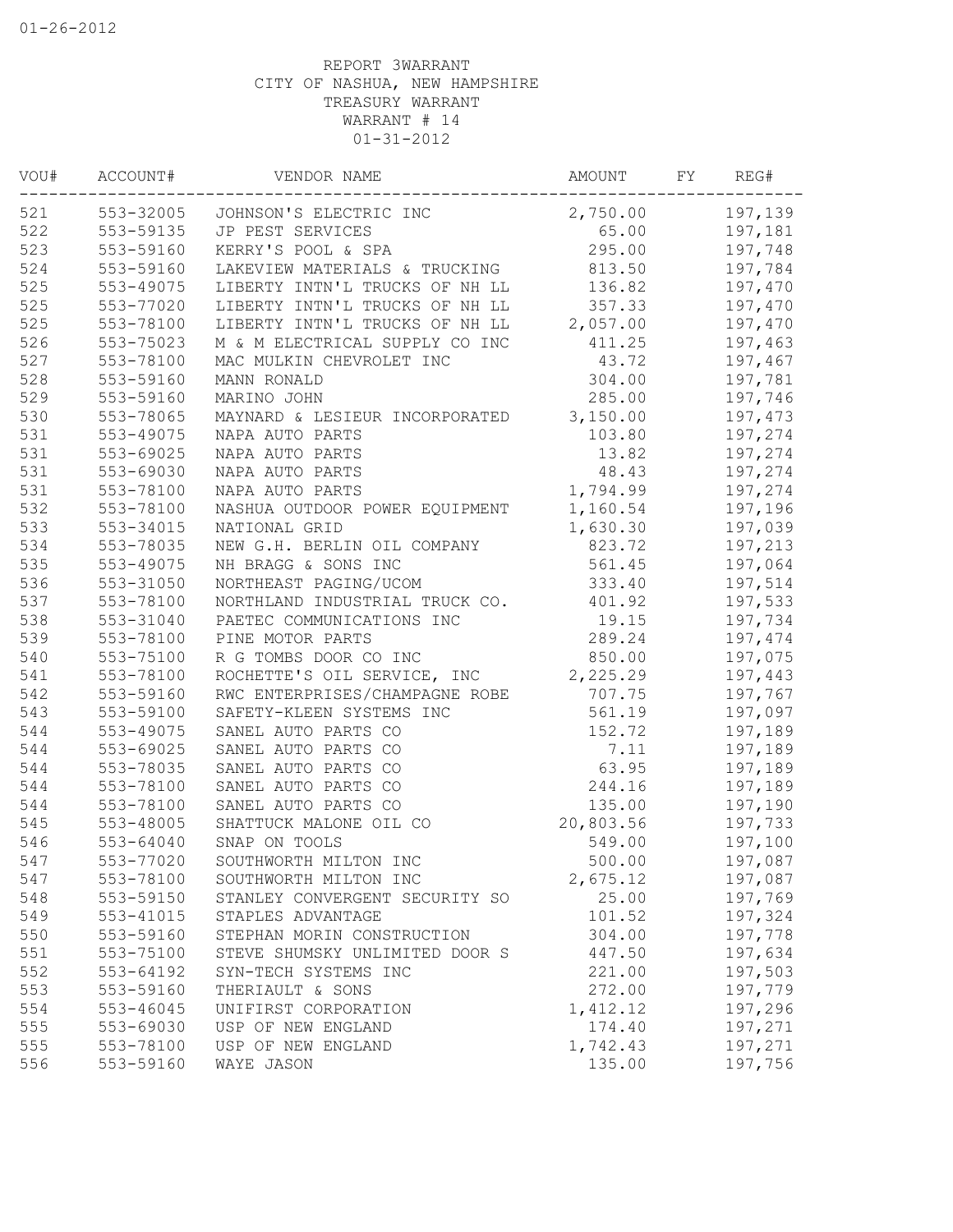| VOU#  | ACCOUNT#  | VENDOR NAME                                        | AMOUNT                 | FY | REG#                 |
|-------|-----------|----------------------------------------------------|------------------------|----|----------------------|
| TOTAL | 553       | STREET DEPARTMENT                                  |                        |    | 103, 410.67          |
| 557   | 555-43005 | ANCO SIGNS & STAMPS INC                            | 43.50                  |    | 197,263              |
| 558   | 555-45285 | FASTENAL COMPANY                                   | 12.79                  |    | 197,236              |
| 559   | 555-95005 | INSTITUTE OF TRANSPORTATION EN                     | 260.00                 |    | 197,792              |
| 560   | 555-75023 | LOWE'S                                             | 913.32                 |    | 197,760              |
| 561   | 555-78140 | NAPA AUTO PARTS                                    | 496.15                 |    | 197,274              |
| 562   | 555-78140 | NORTH AMERICAN EQUIPMENT UPFIT                     | 1,921.54               |    | 197,532              |
| 563   | 555-49075 | OFFICE ALTERNATIVES LLC                            | 575.00                 |    | 197,537              |
| 563   | 555-62000 | OFFICE ALTERNATIVES LLC                            | 1,299.00               |    | 197,537              |
| 564   | 555-31040 | PAETEC COMMUNICATIONS INC                          | 19.16                  |    | 197,734              |
| 565   | 555-45285 | PERMA-LINE CORP OF NEW ENGLAND                     | 228.90                 |    | 197,081              |
| 566   | 555-32025 | PSNH                                               | 1,530.95               |    | 197,793              |
| 566   | 555-32025 | PSNH                                               | 196.04                 |    | 197,794              |
| 567   | 555-75023 | UNIFIRST CORPORATION                               | 26.55                  |    | 197,296              |
| TOTAL | 555       | TRAFFIC DEPARTMENT                                 |                        |    | 7,522.90             |
| 568   | 557-75023 | GAGNON'S ELECTRICAL SERVICE IN                     | 164.38                 |    | 197,265              |
| 569   | 557-75023 | GRAINGER                                           | 202.50                 |    | 197,119              |
| 570   | 557-31040 | PAETEC COMMUNICATIONS INC                          | 7.40                   |    | 197,734              |
| 571   | 557-32005 | PUBLIC SERVICE OF NEW HAMPSHIR                     | 2,603.23               |    | 197,044              |
| 572   | 557-41015 | STAPLES ADVANTAGE                                  | 96.95                  |    | 197,324              |
| TOTAL | 557       | PARKING LOTS                                       |                        |    | 3,074.46             |
| 573   | 561-75160 | F W WEBB COMPANY                                   | 305.97                 |    | 197,135              |
| 574   | 561-75023 | HOME DEPOT CREDIT SERVICES                         | 22.85                  |    | 197,743              |
| 575   | 561-95005 | NHCA                                               | 90.00                  |    | 197,749              |
| 576   | 561-33005 | PENNICHUCK WATER                                   | 561.22                 |    | 197,745              |
| TOTAL | 561       | EDGEWOOD CEMETERY                                  |                        |    | 980.04               |
| 577   | 563-74092 | MAYNARD & LESIEUR INCORPORATED                     | 25.20                  |    | 197,473              |
| 578   | 563-34015 | NATIONAL GRID                                      | 75.57                  |    | 197,039              |
| 579   | 563-31040 | PAETEC COMMUNICATIONS INC                          | 9.21                   |    | 197,734              |
| 580   |           | 563-78007 SANEL AUTO PARTS CO                      | 15.90                  |    | 197,190              |
|       | TOTAL 563 | _____________________________<br>WOODLAWN CEMETERY | ______________________ |    | ----------<br>125.88 |
| 581   | 571-41005 | CONWAY OFFICE PRODUCTS LLC                         | 148.85                 |    | 197,163              |
| 582   | 571-41005 | SPILLERS SUPPLIES & EQUIPMENT                      | 63.00                  |    | 197,356              |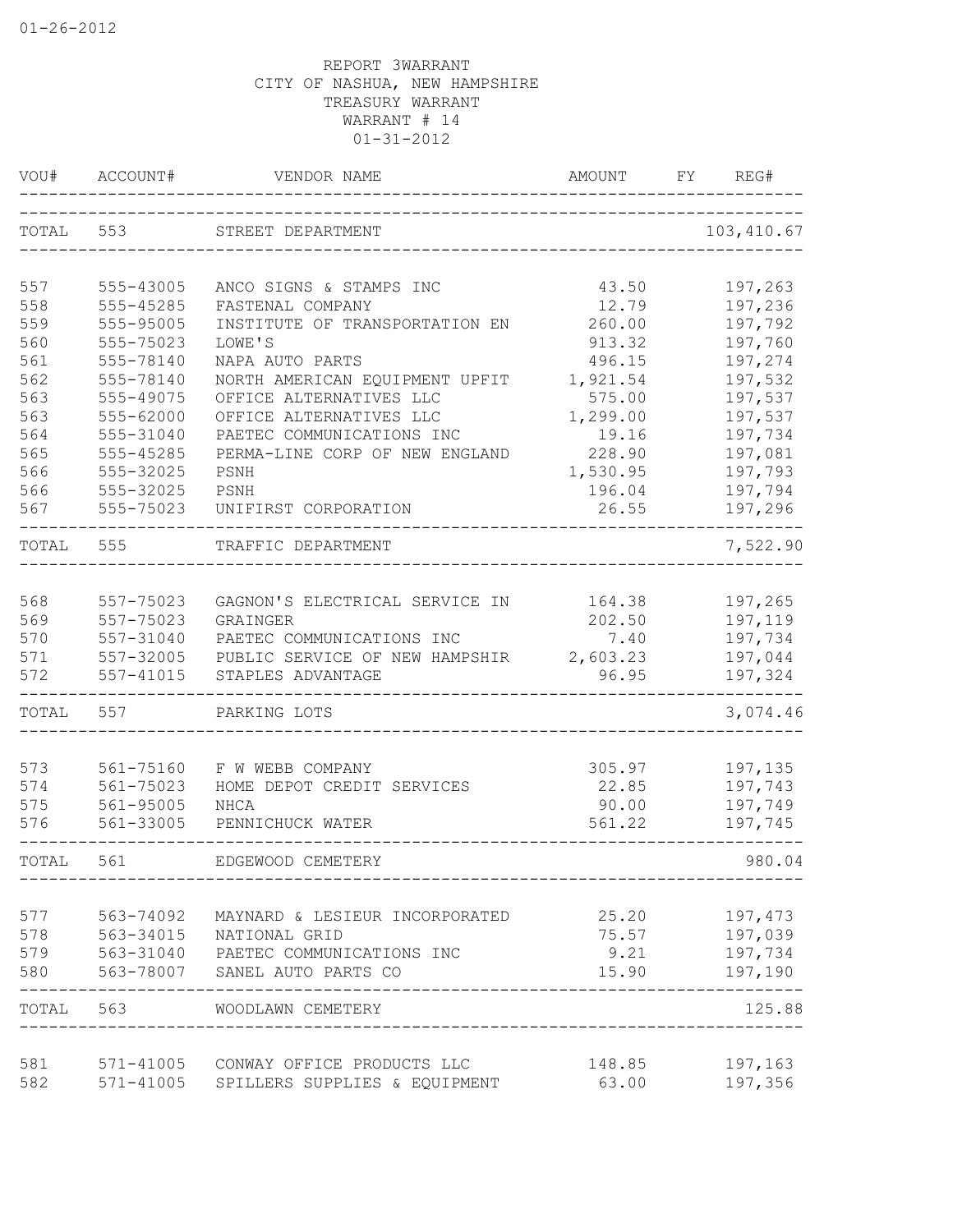| 583<br>571-41015 STAPLES ADVANTAGE<br>571-62025 US BANCORP EQUIPMENT FINANCE I<br>584 | 101.11<br>197,324<br>364.19<br>197,791<br>677.15 |
|---------------------------------------------------------------------------------------|--------------------------------------------------|
|                                                                                       |                                                  |
| TOTAL 571<br>COMMUNITY DEVELOPMENT                                                    |                                                  |
| 585<br>572-49905 ANCO SIGNS & STAMPS INC                                              | 56.50<br>197,263                                 |
| 586<br>572-49025 NASHUA REGIONAL PLANNING COMMI                                       | 167.00<br>197,770                                |
| TOTAL 572<br>PLANNING DEPARTMENT                                                      | 223.50                                           |
|                                                                                       |                                                  |
| 587<br>575-45090<br>AC MOORE INC                                                      | 5.98<br>197,208                                  |
| 587<br>AC MOORE INC<br>575-45150                                                      | 8.48<br>197,208                                  |
| 588<br>575-41015<br>ANCO SIGNS & STAMPS INC                                           | 38.00<br>197,263                                 |
| 589<br>575-45050<br>BAKER & TAYLOR                                                    | 2,333.34<br>197,125                              |
| 589<br>575-45050<br>BAKER & TAYLOR                                                    | 2,996.02<br>197,126                              |
| 589<br>575-45050<br>BAKER & TAYLOR                                                    | 881.16<br>197,127                                |
| 589<br>575-45085<br>BAKER & TAYLOR                                                    | 11.20<br>197,126                                 |
| 590<br>575-45085<br>BAKER & TAYLOR ENTERTAINMENT                                      | 467.98<br>197,120                                |
| 590<br>575-45315<br>BAKER & TAYLOR ENTERTAINMENT                                      | 1,258.09<br>197,120                              |
| 591<br>575-72060<br>COCCI COMPUTER SERVICES INC                                       | 284.00<br>197,187                                |
| 592<br>575-45904<br><b>EBSCO</b>                                                      | 5.50<br>197,481                                  |
| 593<br>575-91015<br>EYMAN CAROL                                                       | 52.73<br>197,089                                 |
| 594<br>575-45050<br><b>GALE</b>                                                       | 300.72<br>197,280                                |
| 595<br>575-45220<br>GENERAL BOOK COVERS                                               | 288.03<br>197,076                                |
| 596<br>575-45050<br>GREY HOUSE PUBLISHING                                             | 424.05<br>197,305                                |
| 597<br>575-45050<br>INGRAM LIBRARY SERVICES INC                                       | 1,672.91<br>197,317                              |
| 598<br>575-45050<br>INTERNATIONAL BOOK IMPORT SERV                                    | 253.64<br>197,521                                |
| 599<br>575-45050<br>LERNER PUBLISHING GROUP                                           | 18.95<br>197,286                                 |
| 600<br>575-45050<br>MATTHEW BENDER & CO INC                                           | 138.78<br>197,802                                |
| 601<br>575-73015<br>MAVRIKIS UPHOLSTERING & FURNIT                                    | 888.00<br>197,062                                |
| 602<br>575-45085<br>MICROMARKETING LLC                                                | 29.73<br>197,183                                 |
| 603<br>MULTICULTURAL BOOKS & VIDEOS<br>575-45315                                      | 197,203<br>107.75                                |
| 604<br>575-95005<br>NEW ENGLAND LIBRARY ASSN                                          | 60.00<br>197,805                                 |
| 605<br>575-95005<br>NHLA                                                              | 50.00<br>197,750                                 |
| 606<br>575-31040<br>PAETEC COMMUNICATIONS INC                                         | 12.77<br>197,734                                 |
| 607<br>$575 - 45050$<br>PDR DISTRIBUTION LLC                                          | 59.95<br>197,516                                 |
| 608<br>575-32005<br>PENNICHUCK WATER                                                  | 296.17<br>197,745                                |
| 609<br>575-45050<br>PERMA-BOUND                                                       | 197,478<br>19.27                                 |
| 610<br>575-45090<br>PETTY CASH                                                        | 10.00<br>197,717                                 |
| 610<br>575-45150<br>PETTY CASH                                                        | 128.47<br>197,717                                |
| 610<br>$575 - 45220$<br>PETTY CASH                                                    | 36.00<br>197,717                                 |
| 610<br>575-45315<br>PETTY CASH                                                        | 31.98<br>197,717                                 |
| 611<br>575-74010<br>PROQUEST LLC                                                      | 8,175.65<br>197,061                              |
| 612<br>575-45085<br>RECORDED BOOKS LLC                                                | 99.70<br>197,738                                 |
| 613<br>$575 - 45220$<br>SAM'S CLUB DIRECT                                             | 129.52<br>197,752                                |
| 613<br>575-45315<br>SAM'S CLUB DIRECT                                                 | 167.76<br>197,752                                |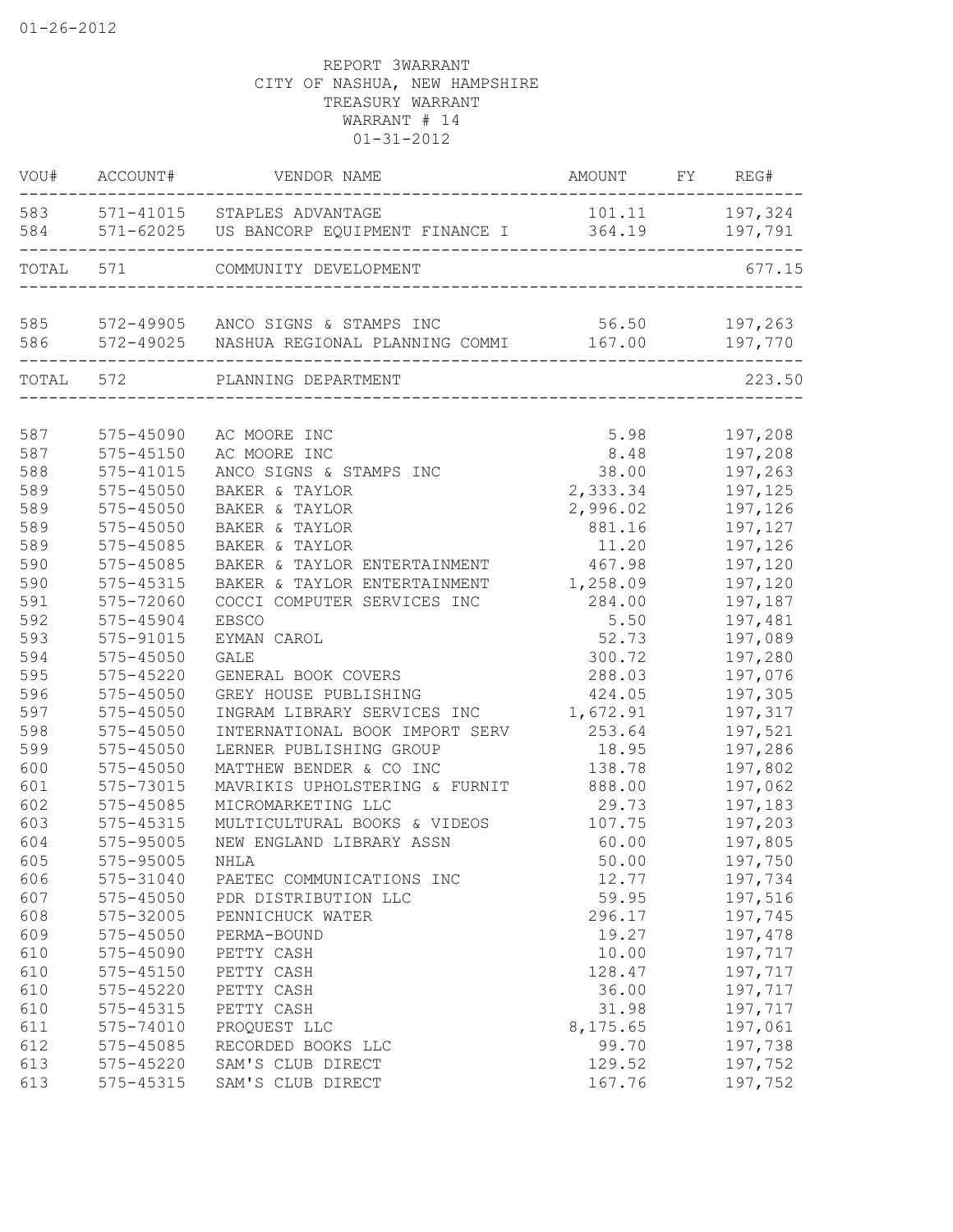| 614<br>575-59100<br>SLAVIN BEN<br>145.00<br>615<br>575-45050<br>87.95<br>THOMSON REUTERS<br>616<br>62.00<br>575-45050<br>TOWER PUBLISHING<br>179.26<br>617<br>575-91005<br>TRACY WILLIAM<br>618<br>575-45050<br>WEST PAYMENT CENTER<br>678.00<br>TOTAL<br>575<br>PUBLIC LIBRARIES<br>619<br>576-94005<br>35.00<br>COLLINS MARK | 197,719<br>197,522<br>197,060<br>197,718<br>197,140<br>22,894.49<br>197,720<br>197,721<br>197,721 |
|--------------------------------------------------------------------------------------------------------------------------------------------------------------------------------------------------------------------------------------------------------------------------------------------------------------------------------|---------------------------------------------------------------------------------------------------|
|                                                                                                                                                                                                                                                                                                                                |                                                                                                   |
|                                                                                                                                                                                                                                                                                                                                |                                                                                                   |
|                                                                                                                                                                                                                                                                                                                                |                                                                                                   |
|                                                                                                                                                                                                                                                                                                                                |                                                                                                   |
|                                                                                                                                                                                                                                                                                                                                |                                                                                                   |
|                                                                                                                                                                                                                                                                                                                                |                                                                                                   |
|                                                                                                                                                                                                                                                                                                                                |                                                                                                   |
| 620<br>576-91005<br>DUPONT TIMOTHY<br>88.85                                                                                                                                                                                                                                                                                    |                                                                                                   |
| 620<br>576-94005<br>DUPONT TIMOTHY<br>165.00                                                                                                                                                                                                                                                                                   |                                                                                                   |
| TOTAL 576<br>BUILDING DEPARTMENT                                                                                                                                                                                                                                                                                               | 288.85                                                                                            |
|                                                                                                                                                                                                                                                                                                                                |                                                                                                   |
| 621<br>577-94005 LORMAN EDUCATION SERVICES<br>468.00 197,806                                                                                                                                                                                                                                                                   |                                                                                                   |
| 622<br>577-95005<br>75.00<br>TREASURER STATE OF NH                                                                                                                                                                                                                                                                             | 197,735                                                                                           |
| TOTAL 577<br>CODE ENFORCEMENT                                                                                                                                                                                                                                                                                                  | 543.00                                                                                            |
|                                                                                                                                                                                                                                                                                                                                |                                                                                                   |
| 233,896 581-94010<br>1,104.00<br>AARTHUN KAY                                                                                                                                                                                                                                                                                   | 197,390                                                                                           |
| 233,897 581-59130<br>ALLISON BRIAN<br>60.00                                                                                                                                                                                                                                                                                    | 197,414                                                                                           |
| 233,898 581-59130<br>ALTOBELLO MICHAEL<br>60.00<br>233,899 581-49050<br>AMERICAN MATHEMATICS COMPETITI<br>193.00                                                                                                                                                                                                               | 197,416<br>197,351                                                                                |
| 233,900 581-49075<br>ANCO SIGNS & STAMPS INC<br>10.25                                                                                                                                                                                                                                                                          | 197,263                                                                                           |
| 233,901 581-59130<br>80.00<br>APFELBERG MICHAEL                                                                                                                                                                                                                                                                                | 197,448                                                                                           |
| 233,902 581-64045<br>APPLE COMPUTER INC<br>998.00                                                                                                                                                                                                                                                                              | 197,369                                                                                           |
| 233, 903 581-41015<br>APPLE INC<br>269.00                                                                                                                                                                                                                                                                                      | 197,728                                                                                           |
| 233,904 581-91005<br>52.73<br>ARCARO JANICE                                                                                                                                                                                                                                                                                    | 197,344                                                                                           |
| 233,905 581-95005<br>ASCD<br>49.00                                                                                                                                                                                                                                                                                             | 197,431                                                                                           |
| 233,906 581-49050<br>23.92<br>BACHELDOR STACY                                                                                                                                                                                                                                                                                  | 197,381                                                                                           |
| 233,907 581-91005<br>112.92<br>BAGLEY MARCIA                                                                                                                                                                                                                                                                                   | 197,436                                                                                           |
| 233,908 581-74092<br>30.00<br>BANNON CYNTHIA                                                                                                                                                                                                                                                                                   | 197,387                                                                                           |
| 233,909 581-59130<br>BAXTER DANIELLE<br>102.00                                                                                                                                                                                                                                                                                 | 197,692                                                                                           |
| 233,910 581-49050<br>875.48<br>BELLETETES INC                                                                                                                                                                                                                                                                                  | 197,184                                                                                           |
| 233, 910 581-49075<br>331.30<br>BELLETETES INC                                                                                                                                                                                                                                                                                 | 197,184                                                                                           |
| 233, 911 581-59130<br>92.00<br>BIRMINGHAM THOMAS                                                                                                                                                                                                                                                                               | 197,433                                                                                           |
| 233, 912 581-49050<br>14.70<br>BLICK ART MATERIALS                                                                                                                                                                                                                                                                             | 197,421                                                                                           |
| 233, 913 581-59130<br>60.00<br><b>BOOTH DOUGLAS</b>                                                                                                                                                                                                                                                                            | 197,661                                                                                           |
| 233, 914 581-53100<br>BOROSKAS ADAM<br>200.00                                                                                                                                                                                                                                                                                  | 197,418                                                                                           |
| 233, 915 581-91005<br>6.66<br>BOSLEY HEATHER                                                                                                                                                                                                                                                                                   | 197,678                                                                                           |
| 233, 916 581-94010<br>1,202.40<br>BRITENRIKER DEBORAH                                                                                                                                                                                                                                                                          | 197, 411                                                                                          |
| 233, 917 581-49050<br>CARPARTS OF NASHUA<br>40.78                                                                                                                                                                                                                                                                              | 197,464                                                                                           |
| 233, 918 581-41040<br>CARTRIDGE WORLD NASHUA<br>188.94                                                                                                                                                                                                                                                                         | 197,404                                                                                           |
| 233, 918 581-49050<br>CARTRIDGE WORLD NASHUA<br>124.02                                                                                                                                                                                                                                                                         | 197,404                                                                                           |
| 233, 919 581-42010<br>CENTRAL PAPER PRODUCTS CO<br>1,250.61                                                                                                                                                                                                                                                                    | 197,482                                                                                           |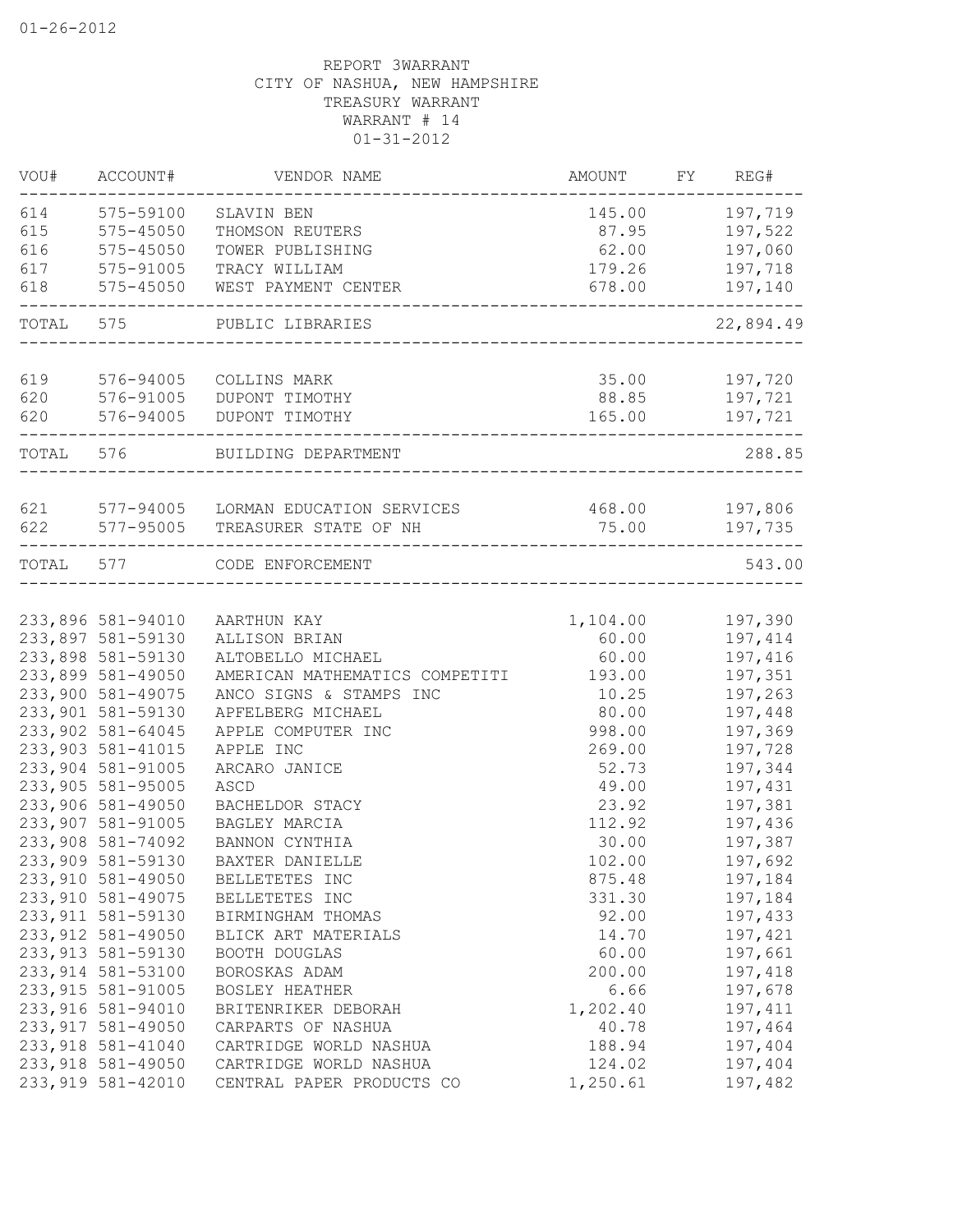| VOU# | ACCOUNT#           | VENDOR NAME                      | AMOUNT     | FY | REG#    |
|------|--------------------|----------------------------------|------------|----|---------|
|      |                    | 233,920 581-59130 CHESTNUTT DAVE | 60.00      |    | 197,106 |
|      | 233, 921 581-59130 | CHRISTOPHER DANIEL               | 80.00      |    | 197,110 |
|      | 233,922 581-59130  | CICCOTELLI KAREN                 | 122.00     |    | 197,660 |
|      | 233,923 581-53103  | CLARK ASSOCIATES/DEBRA P CLARK   | 31,671.00  |    | 197,107 |
|      | 233,924 581-59130  | CLINTON PHILIP                   | 110.00     |    | 197,399 |
|      | 233, 925 581-53109 | COCCA-LEFFLER MARYANN            | 1,000.00   |    | 197,729 |
|      | 233,926 581-91005  | COCHRANE DONALD                  | 103.23     |    | 197,439 |
|      | 233, 927 581-49075 | COFFEE PAUSE                     | 137.99     |    | 197,456 |
|      | 233,928 581-53103  | COMPASSIONATE STAFFING LLC       | 1,743.75   |    | 197,204 |
|      | 233, 929 581-64045 | COMPUTER HUT OF N E INC          | 1,741.90   |    | 197,486 |
|      | 233,929 581-74092  | COMPUTER HUT OF N E INC          | 1,268.75   |    | 197,486 |
|      | 233,930 581-91005  | CONRAD MARK                      | 331.93     |    | 197,346 |
|      | 233,931 581-59130  | CORMIER MARY JANE                | 60.00      |    | 197,167 |
|      | 233,932 581-49910  | CORRIVEAU ROUTHIER INC           | 55.18      |    | 197,465 |
|      | 233,933 581-59130  | COTE-BURK DIANE                  | 80.00      |    | 197,685 |
|      | 233,934 581-49075  | COULTER VIDEO INC                | 46.99      |    | 197,682 |
|      | 233, 935 581-55015 | CRATEAU SALLY                    | 671.78     |    | 197,658 |
|      | 233,936 581-49050  | CRYSTAL ROCK BOTTLED WATER       | 94.70      |    | 197,427 |
|      | 233,937 581-91005  | DICHARD ALLAN                    | 163.59     |    | 197,663 |
| 623  | 581-53100          | DOCULYNX INC                     | 115.43     |    | 197,515 |
|      | 233,938 581-59130  | DOKMO LEW                        | 80.00      |    | 197,409 |
|      | 233,939 581-59130  | DONNELLY ROBERT                  | 80.00      |    | 197,419 |
|      | 233,940 581-49050  | DOWNES & READER HARDWOOD CO IN   | 1,060.00   |    | 197,092 |
|      | 233,941 581-59130  | DUNHAM JOHN                      | 110.00     |    | 197,429 |
|      | 233,942 581-31005  | EARTHLINK BUSINESS               | 5,618.72   |    | 197,814 |
|      | 233,943 581-31005  | EARTHLINK BUSINESS               | 3,458.24   |    | 197,815 |
|      | 233,943 581-31040  | EARTHLINK BUSINESS               | 644.04     |    | 197,815 |
|      | 233,944 581-49050  | EGAN JESSICA                     | 18.97      |    | 197,667 |
|      | 233,945 581-42130  | F W WEBB COMPANY                 | 57.92      |    | 197,135 |
| 624  | 581-31005          | FAIRPOINT COMMUNICATIONS         | 767.18     |    | 197,771 |
|      | 233,946 581-31005  | FAIRPOINT COMMUNICATIONS INC     | 35.37      |    | 197,811 |
|      | 233,947 581-31005  | FAIRPOINT COMMUNICATIONS INC     | 28.59      |    | 197,812 |
|      | 233,948 581-59130  | FERLAN JOHN                      | 60.00      |    | 197,676 |
|      | 233,949 581-59130  | FERULLO LOUIS                    | 92.00      |    | 197,687 |
|      | 233,950 581-55005  | FIRST STUDENT INC                | 6,806.07   |    | 197,361 |
|      | 233,950 581-55005  | FIRST STUDENT INC                | 5,273.21   |    | 197,362 |
|      | 233,950 581-55005  | FIRST STUDENT INC                | 4,898.73   |    | 197,363 |
|      | 233,950 581-55010  | FIRST STUDENT INC                | 742.60     |    | 197,362 |
|      | 233,950 581-55015  | FIRST STUDENT INC                | 130,688.64 |    | 197,362 |
|      | 233,950 581-55018  | FIRST STUDENT INC                | 740.54     |    | 197,362 |
|      | 233,950 581-55020  | FIRST STUDENT INC                | 366.40     |    | 197,362 |
|      | 233,950 581-55025  | FIRST STUDENT INC                | 212,369.04 |    | 197,362 |
|      | 233,951 581-59130  | GALVIN KEITH                     | 160.00     |    | 197,406 |
|      | 233,952 581-49050  | GLOBAL TRADEQUEST INC            | 437.40     |    | 197,668 |
|      | 233,953 581-59130  | GODDU DAN                        | 60.00      |    | 197,144 |
|      | 233,954 581-91005  | GOODWIN JENNIFER                 | 45.23      |    | 197,342 |
|      | 233,955 581-78007  | GRANITE STATE GLASS              | 175.00     |    | 197,244 |
|      | 233,956 581-59130  | GREBINAR PHILIP                  | 110.03     |    | 197,670 |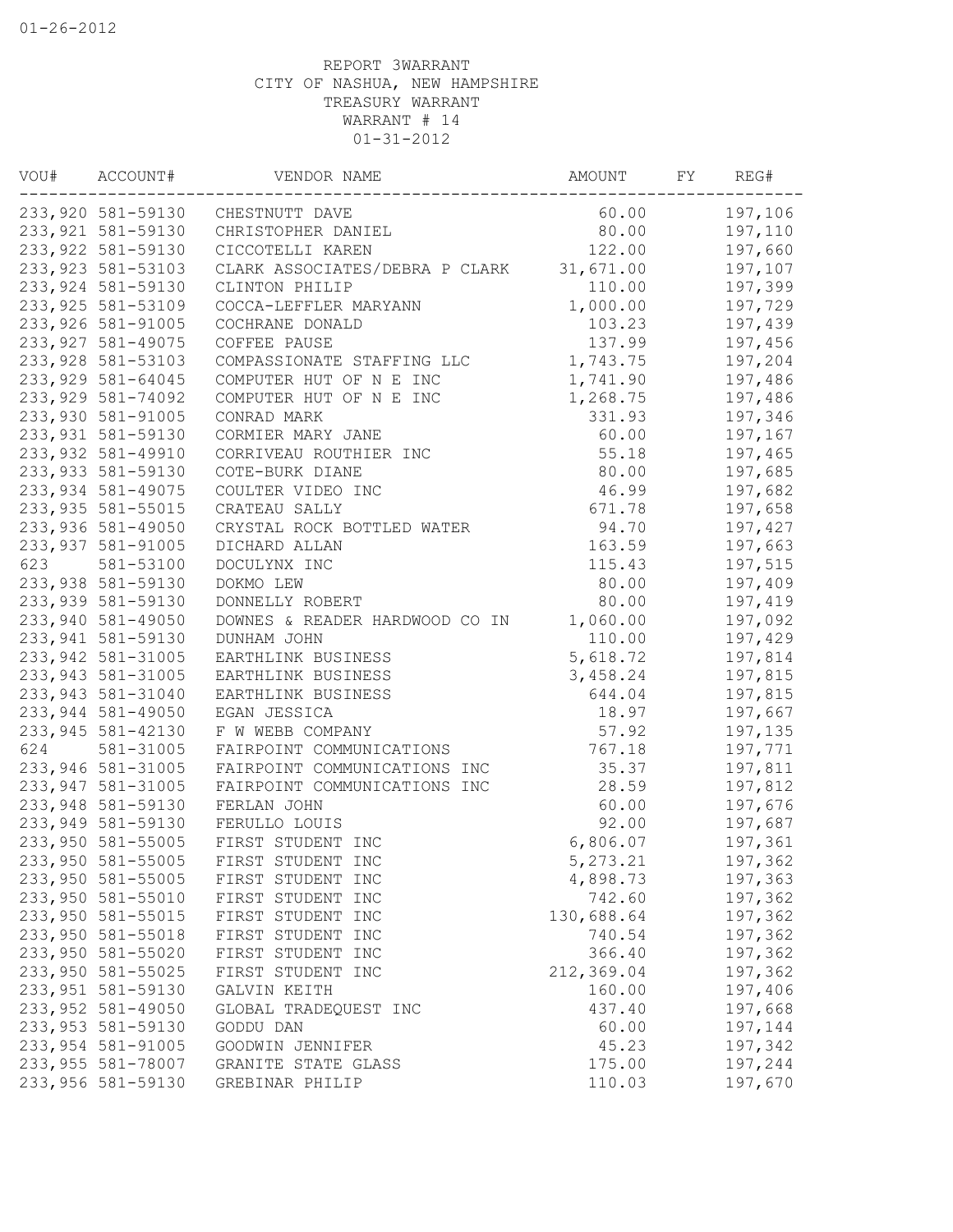| VOU# | ACCOUNT#           | VENDOR NAME                       | AMOUNT    | FY. | REG#    |
|------|--------------------|-----------------------------------|-----------|-----|---------|
|      |                    | 233,957 581-91005 GREENBERG ELLEN | 383.77    |     | 197,426 |
|      | 233,958 581-94010  | GUNNULFSEN CATHERINE              | 1,280.00  |     | 197,669 |
|      | 233,959 581-49050  | HANNAFORD                         | 389.52    |     | 197,309 |
|      | 233,960 581-49050  | HARBOR FREIGHT TOOLS              | 771.63    |     | 197,730 |
|      | 233,961 581-59130  | HERMAN ROBERT                     | 60.00     |     | 197,686 |
| 625  | 581-94010          | HICKS NANCY                       | 1,094.40  |     | 197,041 |
|      | 233,962 581-74092  | HILLYARD/MANCHESTER               | 429.95    |     | 197,666 |
|      | 233,963 581-59130  | HOLEWA ROBERT                     | 60.00     |     | 197,067 |
|      | 233,964 581-49075  | HOME DEPOT CREDIT SERVICES        | 15.11     |     | 197,357 |
|      | 233,965 581-49050  | HOME DEPOT CREDIT SERVICES        | 745.11    |     | 197,380 |
|      | 233,966 581-59130  | HURLEY DONALD                     | 110.00    |     | 197,403 |
|      | 233,967 581-91005  | INSINGA SCOTT                     | 176.21    |     | 197,500 |
|      | 233,968 581-74092  | INTELITEK INC                     | 195.00    |     | 197,808 |
|      | 233,969 581-55018  | J S C TRANSPORTATION SERVICES     | 420.00    |     | 197,313 |
|      | 233,970 581-49050  | J W PEPPER & SON INC              | 962.73    |     | 197,149 |
|      | 233, 971 581-49910 | JOHN DEERE LANDSCAPES INC         | 43.80     |     | 197,132 |
|      | 233,972 581-59130  | JOHNSON EVAN                      | 110.00    |     | 197,415 |
|      | 233, 973 581-49050 | K-LOG INC                         | 775.47    |     | 197,359 |
|      | 233,974 581-59130  | KAJEN CHARLES                     | 60.00     |     | 197,440 |
|      | 233,975 581-91005  | KEENE DIANE                       | 142.64    |     | 197,389 |
|      | 233,976 581-94010  | KLAWES KEITH                      | 880.00    |     | 197,368 |
|      | 233,977 581-59130  | KO JAE                            | 97.16     |     | 197,446 |
|      | 233,978 581-59130  | KOHM JASON                        | 110.00    |     | 197,407 |
|      | 233,979 581-91005  | LALIME MAUREEN                    | 4.44      |     | 197,372 |
|      | 233,980 581-59130  | LALLY JOSEPH                      | 60.00     |     | 197,121 |
|      | 233,981 581-55015  | LANDRY DOUGLAS                    | 77.70     |     | 197,681 |
|      | 233,982 581-49910  | LARCHMONT ENGINEERING & IRRIGA    | 395.79    |     | 197,165 |
|      | 233,983 581-59130  | LATHAM FREDERICK                  | 80.00     |     | 197,402 |
|      | 233,984 581-84030  | LEARNING CENTER FOR THE DEAF      | 11,102.70 |     | 197,424 |
|      | 233,985 581-84030  | LIGHTHOUSE SCHOOL INC             | 40,518.41 |     | 197,341 |
|      | 233,986 581-59130  | LOUGHRAN SHAWN                    | 60.00     |     | 197,672 |
|      | 233, 987 581-49075 | LOWE'S                            | 195.66    |     | 197,422 |
|      | 233,988 581-42110  | M & M ELECTRICAL SUPPLY CO INC    | 1,860.55  |     | 197,463 |
|      | 233,989 581-49050  | MANSFIELD PAPER CO INC            | 440.75    |     | 197,468 |
|      | 233,989 581-49050  | MANSFIELD PAPER CO INC            | 108.97    |     | 197,469 |
|      | 233,990 581-91005  | MARANDOS SARAH                    | 74.09     |     | 197,453 |
|      | 233,990 581-94030  | MARANDOS SARAH                    | 35.00     |     | 197,453 |
|      | 233,991 581-49050  | MARKET BASKET                     | 911.98    |     | 197,200 |
|      | 233,991 581-49075  | MARKET BASKET                     | 59.90     |     | 197,200 |
|      | 233,992 581-59130  | MARTINEAU PAUL                    | 60.00     |     | 197,312 |
|      | 233,993 581-75090  | MARVELL PLATE GLASS INC           | 63.00     |     | 197,074 |
|      | 233,994 581-77005  | MC CONTRACTING INC                | 5,800.00  |     | 197,466 |
|      | 233,995 581-59130  | MCCARTHY DENNIS                   | 180.00    |     | 197,260 |
|      | 233,996 581-53103  | MCCARTNEY AMY                     | 6,423.50  |     | 197,432 |
|      | 233,997 581-94010  | MCELHINNEY LINDSEY                | 2,275.20  |     | 197,691 |
|      | 233,998 581-49075  | MEDCO SUPPLY INC                  | 199.80    |     | 197,360 |
|      | 233,999 581-55015  | MELANSON BARBARA                  | 103.23    |     | 197,679 |
|      | 234,000 581-95005  | MENCK ROBERT III                  | 60.00     |     | 197,430 |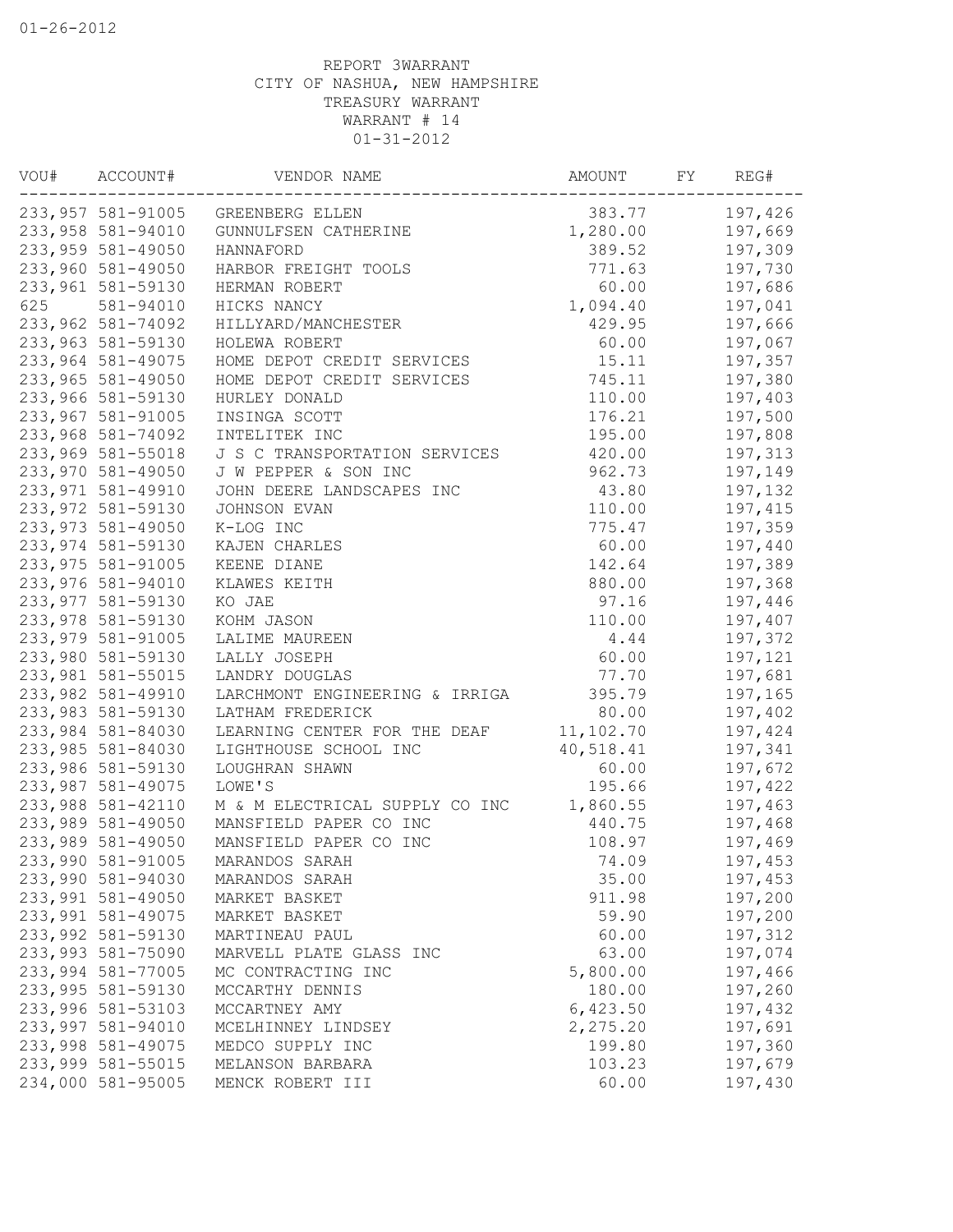| VOU# | ACCOUNT#          | VENDOR NAME                    | AMOUNT     | FY. | REG#    |
|------|-------------------|--------------------------------|------------|-----|---------|
|      | 234,001 581-84030 | MERRIMACK SPECIAL EDUCATION    | 7,745.01   |     | 197,425 |
|      | 234,002 581-59130 | MORGAN MICHAEL                 | 110.00     |     | 197,071 |
|      | 234,003 581-84055 | MOUNT PROSPECT ACADEMY         | 4,682.79   |     | 197,388 |
|      | 234,004 581-53109 | MUDDY PAW SLED DOG KENNEL      | 1,000.00   |     | 197,689 |
|      | 234,005 581-53100 | MULTI-STATE BILLING SERVICES L | 5,960.67   |     | 197,435 |
|      | 234,006 581-49910 | NASHUA OUTDOOR POWER EQUIPMENT | 9.60       |     | 197,196 |
| 626  | 581-45295         | NASHUA SCHOOL DISTRICT #42     | 925.00     |     | 12,362  |
|      | 234,007 581-49075 | NASHUA WALLPAPER & PAINT CO    | 190.72     |     | 197,198 |
|      | 234,008 581-34015 | NATIONAL GRID                  | 31,529.86  |     | 197,817 |
|      | 234,009 581-49050 | NATIONAL HOSPITALITY SUPPLY CO | 700.75     |     | 197,816 |
|      | 234,010 581-49050 | NATIONAL PROFESSIONAL RESOURCE | 448.14     |     | 197,438 |
|      | 234,011 581-59130 | NEVERETT WILLIAM               | 110.00     |     | 197,264 |
|      | 234,012 581-95005 | NH INDOOR TRACK LEAGUE         | 1,160.00   |     | 197,082 |
|      | 234,013 581-94030 | NHASP                          | 99.00      |     | 197,085 |
|      | 234,014 581-94030 | NHSAA                          | 1,400.00   |     | 197,393 |
|      | 234,015 581-49050 | OXFORD UNIVERSITY PRESS INC    | 504.68     |     | 197,483 |
|      | 234,016 581-59130 | PAUL MICHAEL                   | 80.00      |     | 197,447 |
|      | 234,017 581-42120 | PEABODY SUPPLY CO INC          | 161.28     |     | 197,665 |
|      | 234,018 581-33005 | PENNICHUCK WATER WORKS INC     | 5,031.15   |     | 197,736 |
|      | 234,019 581-59130 | PEPIN PAUL                     | 80.00      |     | 197,412 |
|      | 234,020 581-43005 | PETTY CASH                     | 18.46      |     | 197,722 |
|      | 234,020 581-47010 | PETTY CASH                     | 16.59      |     | 197,722 |
|      | 234,020 581-49050 | PETTY CASH                     | 158.24     |     | 197,722 |
|      | 234,021 581-43005 | PETTY CASH                     | 46.87      |     | 197,723 |
|      | 234,022 581-47010 | PETTY CASH                     | 13.51      |     | 197,724 |
|      | 234,022 581-49050 | PETTY CASH                     | 9.75       |     | 197,724 |
|      | 234,023 581-41015 | PETTY CASH                     | 20.00      |     | 197,725 |
|      | 234,023 581-42110 | PETTY CASH                     | 3.69       |     | 197,725 |
|      | 234,023 581-43005 | PETTY CASH                     | 44.00      |     | 197,725 |
|      | 234,023 581-49075 | PETTY CASH                     | 46.29      |     | 197,725 |
|      | 234,024 581-49075 | PETTY CASH                     | 5.96       |     | 197,726 |
|      | 234,025 581-49050 | PHONAK LLC                     | 200.39     |     | 197,391 |
|      | 234,026 581-49050 | PITSCO INC                     | 27.50      |     | 197,055 |
|      | 234,027 581-59130 | PLUMER SCOTT                   | 80.00      |     | 197,428 |
|      | 234,028 581-53103 | PSYCHOLINGUISTIC ASSOCS INC    | 500.00     |     | 197,684 |
|      | 234,029 581-32005 | PUBLIC SERVICE OF NH           | 116,740.42 |     | 197,796 |
|      | 234,030 581-59130 | RADIL SHAWN                    | 80.00      |     | 197,410 |
|      | 234,031 581-53103 | READYNURSE STAFFING SERVICES   | 433.36     |     | 197,146 |
|      | 234,032 581-59130 | ROBICHAUD DARRELL              | 80.00      |     | 197,413 |
|      | 234,033 581-45410 | ROSSETTI STEVE                 | 900.00     |     | 197,336 |
|      | 234,034 581-59130 | SAIA FRANK                     | 60.00      |     | 197,118 |
|      | 234,035 581-49050 | SARGENT-WELCH                  | 411.18     |     | 197,117 |
|      | 234,036 581-95010 | SCHOLASTIC INCORPORATED        | 303.24     |     | 197,485 |
|      | 234,037 581-49050 | SCHOLASTIC MAGAZINES           | 87.78      |     | 197,215 |
|      | 234,038 581-47010 | SCHOOL HEALTH CORP             | 1,777.01   |     | 197,077 |
|      | 234,038 581-49050 | SCHOOL HEALTH CORP             | 21.62      |     | 197,077 |
|      | 234,039 581-41015 | SCHOOL SPECIALTY INC           | 95.54      |     | 197,353 |
|      | 234,039 581-49050 | SCHOOL SPECIALTY INC           | 3,269.49   |     | 197,353 |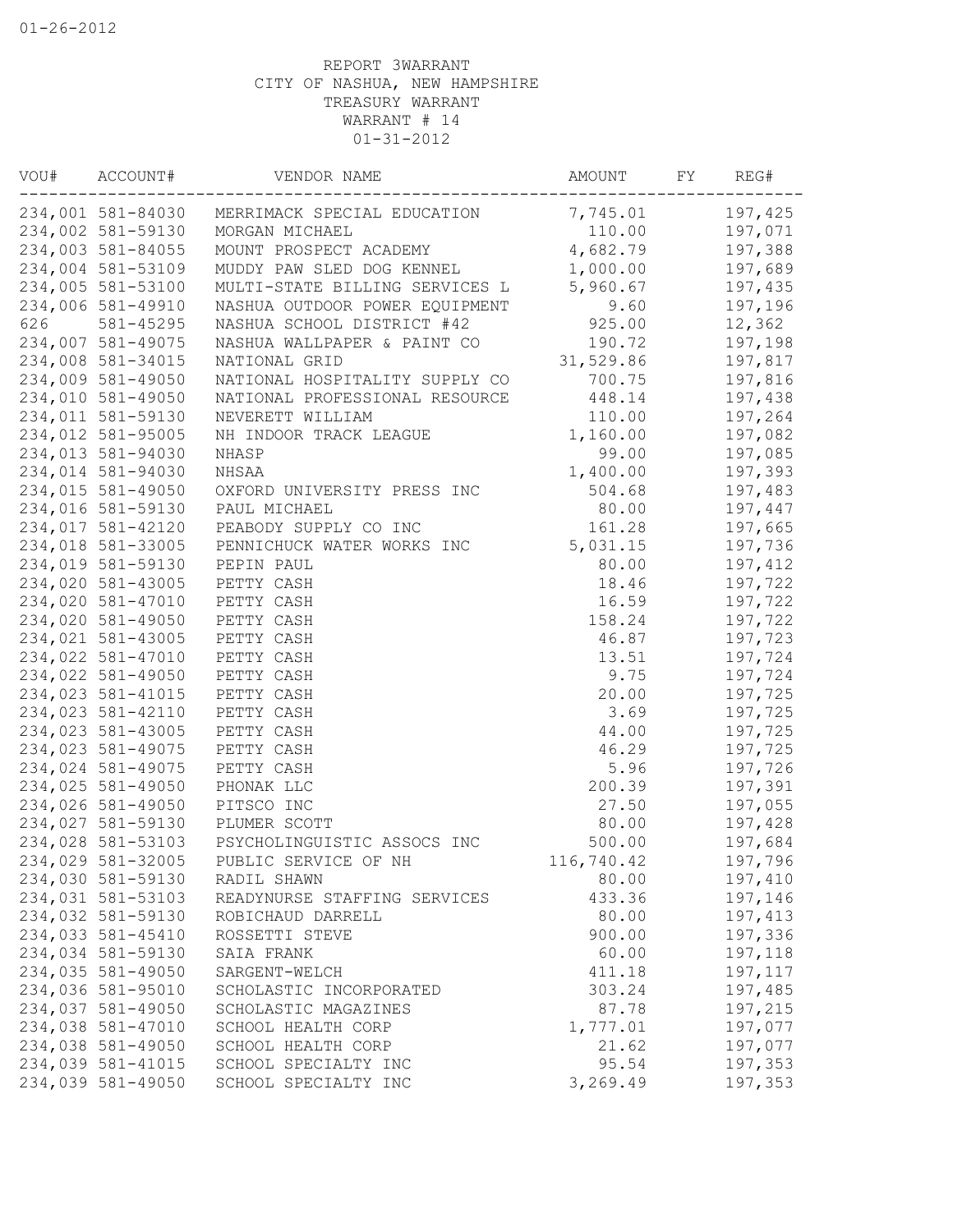| VOU#  | ACCOUNT#          | VENDOR NAME                    | AMOUNT     | FY<br>REG#        |
|-------|-------------------|--------------------------------|------------|-------------------|
|       | 234,040 581-59130 | SIMONEAU KEVIN                 | 110.00     | 197,063           |
|       | 234,041 581-59130 | SMITH MIKE                     | 160.00     | 197,401           |
|       | 234,042 581-84030 | SPAULDING YOUTH CENTER         | 29,656.68  | 197,059           |
|       | 234,042 581-84055 | SPAULDING YOUTH CENTER         | 3,755.81   | 197,059           |
|       | 234,043 581-72010 | SPECIALIZED PURCHASING CONSULT | 2,487.24   | 197,673           |
|       | 234,044 581-84030 | ST ANN'S HOME INC              | 4,167.52   | 197,136           |
|       | 234,045 581-41015 | STAPLES BUSINESS ADVANTAGE     | 568.07     | 197,267           |
|       | 234,045 581-49050 | STAPLES BUSINESS ADVANTAGE     | 647.85     | 197,267           |
|       | 234,045 581-49110 | STAPLES BUSINESS ADVANTAGE     | 842.56     | 197,267           |
|       | 234,046 581-53100 | STATE OF NH CRIMINAL RECORDS   | 402.50     | 197,727           |
|       | 234,047 581-59130 | SULLIVAN JACQUELINE            | 244.00     | 197,659           |
|       | 234,048 581-49050 | SUPER DUPER PUBLICATIONS       | 298.00     | 197,086           |
|       | 234,049 581-59130 | THIBODEAU STACY                | 128.00     | 197,405           |
|       | 234,050 581-83102 | UNUM LIFE INSURANCE CO OF AMER | 2,858.23   | 197,450           |
|       | 234,050 581-83103 | UNUM LIFE INSURANCE CO OF AMER | 1,818.44   | 197,450           |
|       | 234,051 581-49075 | US MARKERBOARD                 | 529.39     | 197,688           |
|       | 234,052 581-49050 | WALMART COMMUNITY              | 200.58     | 197,325           |
|       | 234,053 581-59130 | WALSH JAMES                    | 80.00      | 197,417           |
|       | 234,054 581-41045 | WB MASON COMPANY INC           | 551.57     | 197,093           |
|       | 234,055 581-49050 | WEST MUSIC                     | 11.40      | 197,338           |
|       | 234,056 581-64040 | X2 DEVELOPMENT CORP            | 450.00     | 197,420           |
|       | 234,057 581-59130 | ZWICKER DAVE                   | 110.00     | 197,408           |
|       |                   |                                |            |                   |
| TOTAL | 581               | SCHOOL DEPARTMENT              |            | 740,094.40        |
|       |                   |                                |            |                   |
| 627   | 590-23551         | HUDSON PAVING & EXCAVATION INC | 4,341.50   | 197,479           |
| 628   | 590-24553         | FENCES UNLIMITED INC           | 1,722.00   | 197,246           |
| 629   | 590-24595         | HAGE HODES PA                  | 6,050.00   | 197,535<br>------ |
| TOTAL | 590               | PRIOR YEAR OBLIGATIONS         |            | 12, 113.50        |
|       |                   |                                |            |                   |
| 630   | 592-85010         | US BANK NA (0910000022)        | 41,877.74  | 12,360            |
| 631   | 592-85010         | US BANK NA (091000022)         | 386,553.00 | 12,359            |
| 632   | 592-85015         | US BANK NA (0910000022)        | 76,246.00  | 12,360            |
| 633   | 592-85015         | US BANK NA (091000022)         | 951,772.01 | 12,359            |
| 634   | 592-85020         | US BANK NA (0910000022)        | 305,000.00 | 12,360            |
| TOTAL | 592               | BONDED DEBT SERVICE            |            | 1,761,448.75      |
|       |                   |                                |            |                   |
| 635   | 595-22015         | DAVIDSON DONALD & PAULINE      | 1.50       | 197,178           |
| 636   | 595-22015         | ROEBLING NICOLETA              | 1.50       | 197,633           |
| 637   | 595-22025         | GARDNER FULTON & WAUGH PLLC    | 3,633.11   | 197,505           |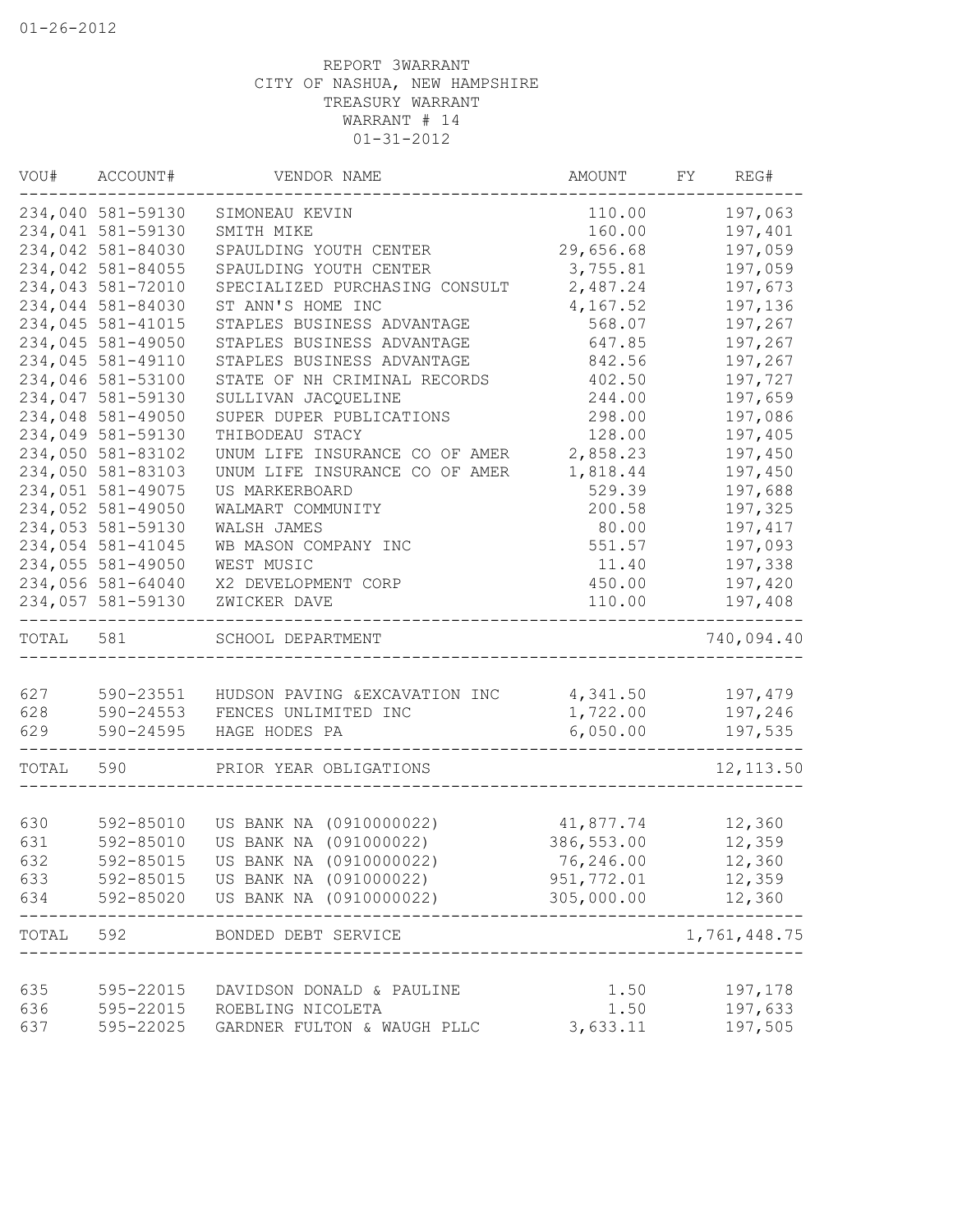| VOU#  | ACCOUNT#  | VENDOR NAME                  | AMOUNT    | FY | REG#      |
|-------|-----------|------------------------------|-----------|----|-----------|
| TOTAL | 595       | OVERLAY                      |           |    | 3,636.11  |
| 638   | 599-68020 | MAC MULKIN CHEVROLET INC     | 23,130.00 |    | 197,467   |
| TOTAL | 599       | "CERF" - EQUIPMENT PURCHASES |           |    | 23,130.00 |
|       |           |                              |           |    |           |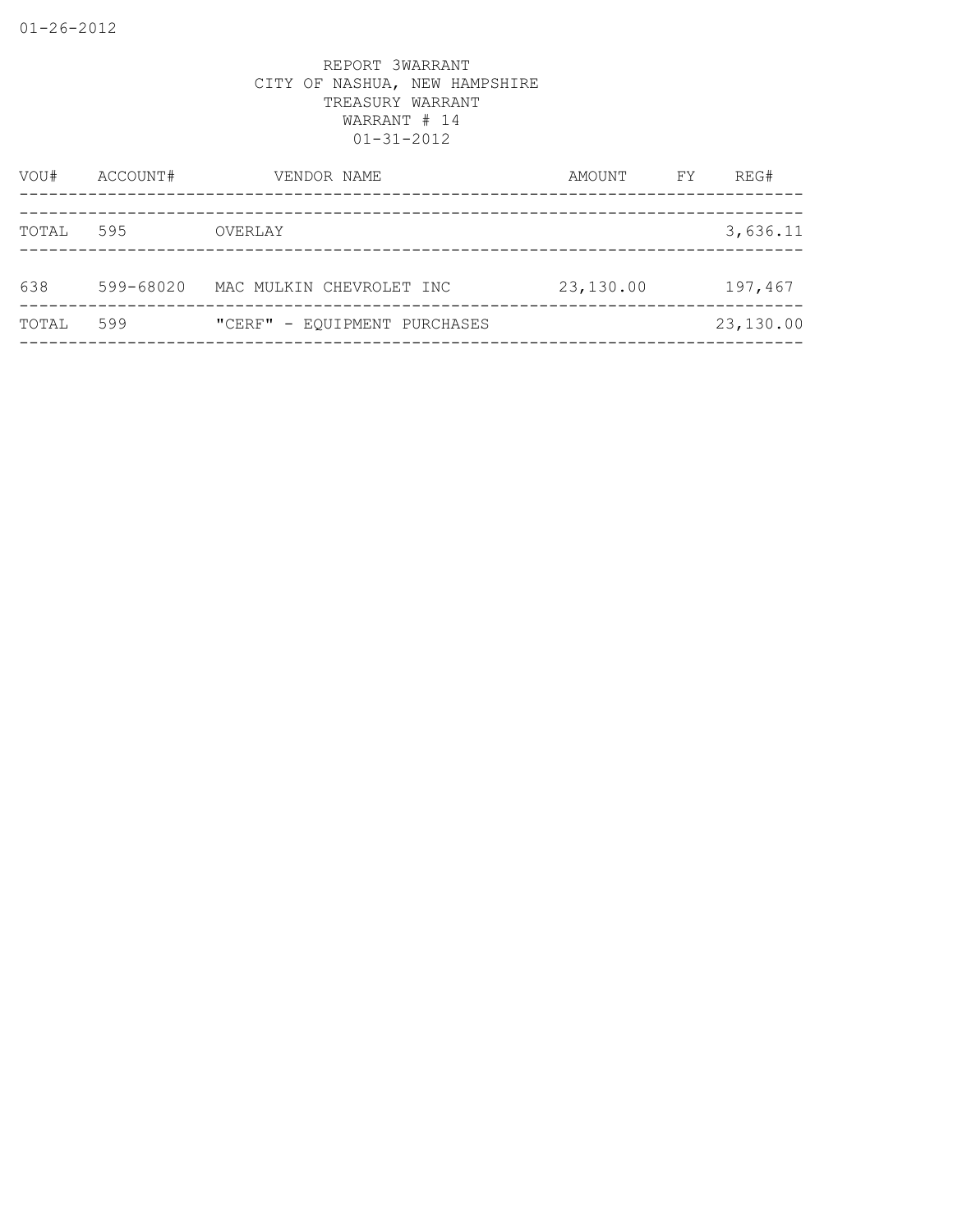| RADON RESOURCES INC<br>SMRT INC                         | 420.00<br>6,774.60 | 197,352<br>197,133 |
|---------------------------------------------------------|--------------------|--------------------|
| CAP IMP - BUILDING MAINT<br>GENERAL REPAIRS - CITY HALL |                    | 7,194.60           |
|                                                         |                    |                    |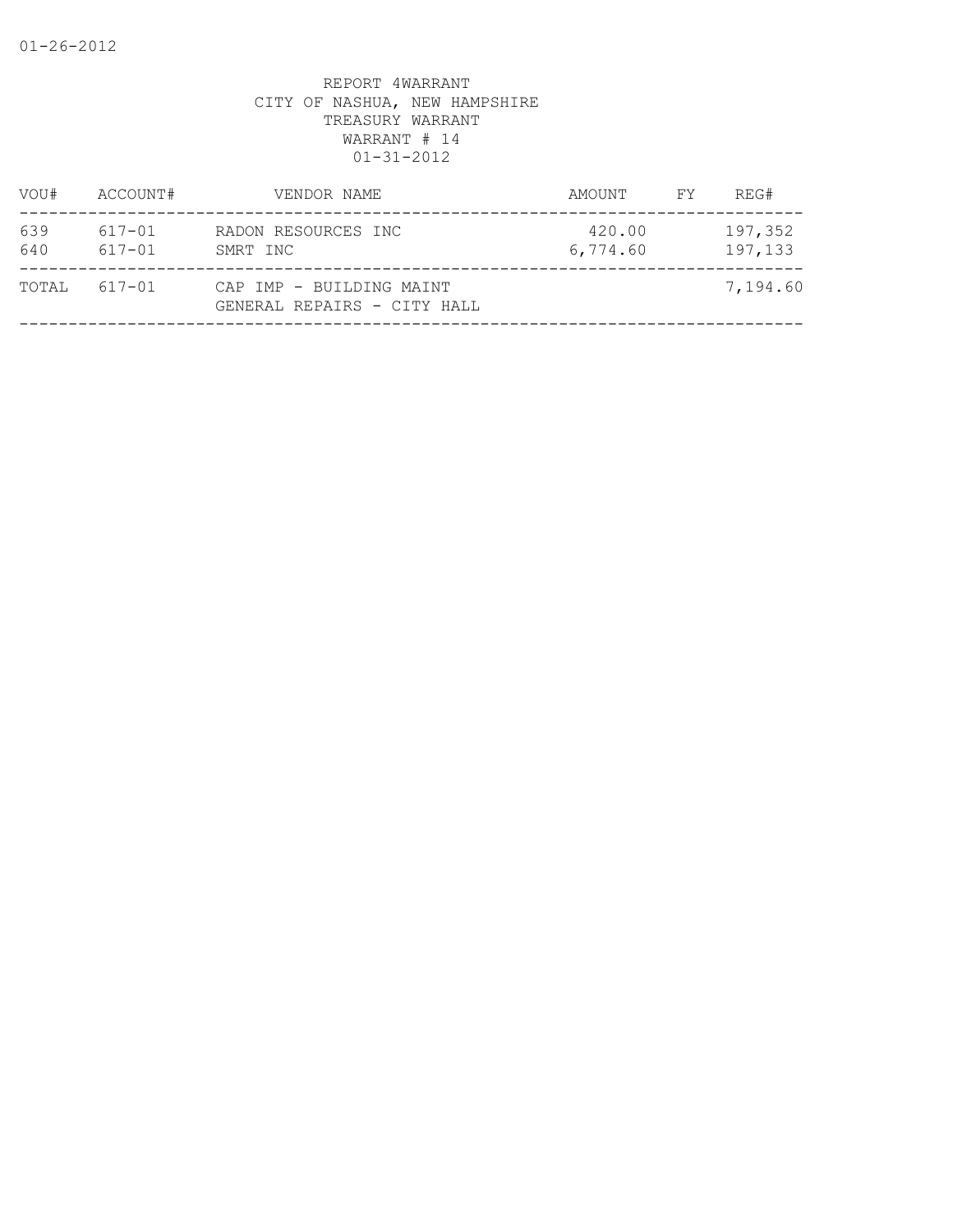| VOU#                                          | ACCOUNT#                                                                                | PROGRAM<br>VENDOR NAME                                                                                                                                                                                                | AMOUNT                                                                                    | FY REG#                                                                  |
|-----------------------------------------------|-----------------------------------------------------------------------------------------|-----------------------------------------------------------------------------------------------------------------------------------------------------------------------------------------------------------------------|-------------------------------------------------------------------------------------------|--------------------------------------------------------------------------|
| 641<br>642<br>643                             | 701-51005<br>701-51005<br>701-53030                                                     | 3753 FLEGAL LAW OFFICE<br>3753 RATH YOUNG & PIGNATELLI PC<br>3753 HAYNER/SWANSON INC                                                                                                                                  | 120.00<br>57,060.78<br>310.00                                                             | 197,541<br>197,319<br>197,108                                            |
| TOTAL                                         | 701                                                                                     | CPF-MAYOR'S OFFICE                                                                                                                                                                                                    | 57,490.78                                                                                 |                                                                          |
| 644<br>645<br>646<br>647<br>648<br>649        | 722-12890<br>722-12890<br>722-53036<br>722-53036<br>722-53140                           | 3735 CAREER CONNECTIONS<br>3735 OFFICETEAM<br>3735 COURTYARD BY MARRIOTT NASHUA<br>3735 CROWNE PLAZA HOTEL<br>722-53140 3735 BERRY DUNN MCNEIL & PARKER<br>3735 CAREER CONNECTIONS                                    | 1,373.23<br>1,338.66<br>870.00<br>450.00<br>15,088.00<br>1,538.55                         | 197,160<br>197,437<br>197,566<br>197,199<br>197,386<br>197,160           |
| TOTAL                                         | 722                                                                                     | CPF-INFORMATION TECHNOLOGY                                                                                                                                                                                            | 20,658.44                                                                                 |                                                                          |
| 650                                           |                                                                                         | 751-53030 3719 VANASSE HANGEN BRUSTLIN INC 31,177.41                                                                                                                                                                  |                                                                                           | 197,058                                                                  |
| TOTAL                                         | 751                                                                                     | CPF-PWD & ENGINEERING                                                                                                                                                                                                 | 31, 177.41                                                                                |                                                                          |
| 651<br>652                                    |                                                                                         | 753-01310 3740 DEFELICE CORP/RETAINAGE<br>753-01310 3740 DEFELICE CORPORATION                                                                                                                                         | 7,341.99<br>75,357.91                                                                     | 12,383<br>197,544                                                        |
| TOTAL                                         | 753                                                                                     | CPF-STREET DEPT                                                                                                                                                                                                       | 82,699.90                                                                                 |                                                                          |
| TOTAL                                         | 781                                                                                     | CPF-SCHOOL DEPARTMENT                                                                                                                                                                                                 | 6,239.20                                                                                  | 197,302                                                                  |
| 653                                           | 791-68048                                                                               | 3786 MCNEILUS                                                                                                                                                                                                         | 266,146.00                                                                                | 197,550                                                                  |
| TOTAL                                         | 791                                                                                     | CPF-SOLID WASTE DISPOSAL                                                                                                                                                                                              | 266,146.00                                                                                |                                                                          |
| 654<br>655<br>656<br>657<br>658<br>659<br>660 | 792-01310<br>792-01310<br>792-53075<br>792-53180<br>792-53180<br>792-53181<br>792-59231 | 3748 DEFELICE CORP/RETAINAGE<br>3748 DEFELICE CORPORATION<br>3748 HAYNER/SWANSON INC<br>3794 HUDSON PAVING & EXCAVATION INC<br>3794 TDD EARTH TECHHOLOGIES INC<br>3794 CRISP CONTRACTING LLC<br>3744 ALBANESE D&S INC | 21,094.37<br>189,849.44<br>13, 134. 11<br>6,450.00<br>12,950.00<br>1,700.00<br>116,107.00 | 12,383<br>197,544<br>197,383<br>197,479<br>197,731<br>197,210<br>197,543 |
| 661<br>662<br>663                             | 792-59231<br>792-59232<br>792-59232                                                     | 3744 BROX INDUSTRIES INC<br>3795 ALBANESE D & S INC RETAINAGE<br>3795 ALBANESE D&S INC                                                                                                                                | 1,142.59<br>38, 359.97<br>450, 481.41                                                     | 197,101<br>12,384<br>197,543                                             |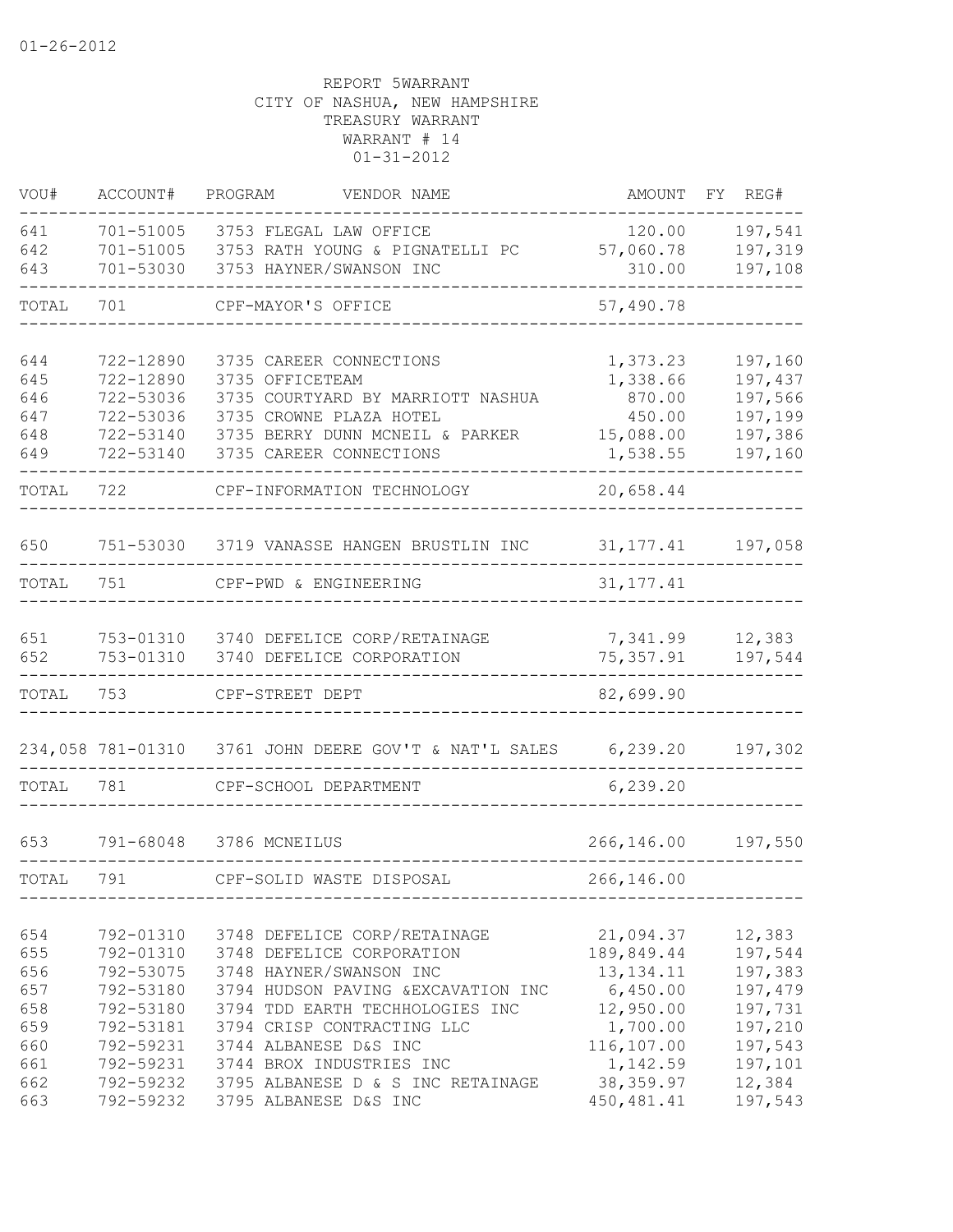| VOU#       | ACCOUNT# PROGRAM |                          | VENDOR NAME | AMOUNT FY REG# |  |
|------------|------------------|--------------------------|-------------|----------------|--|
|            |                  |                          |             |                |  |
| ТОТАІ. 792 |                  | CPF-WASTEWATER USER FUND |             | 851,268.89     |  |
|            |                  |                          |             |                |  |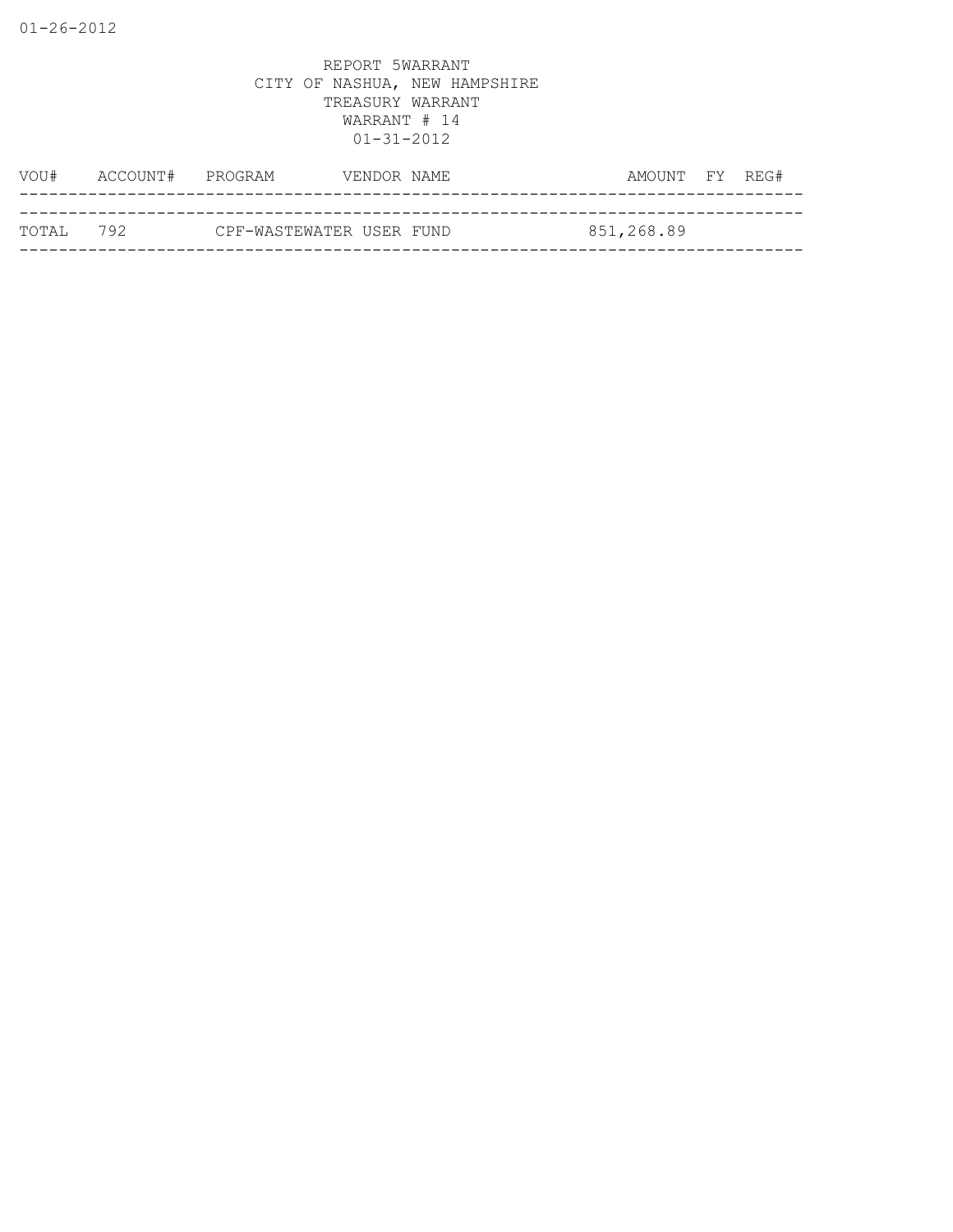| VOU#  | ACCOUNT#         | VENDOR NAME                            | AMOUNT    | FΥ | REG#       |
|-------|------------------|----------------------------------------|-----------|----|------------|
| 664   | 801-31005        | FAIRPOINT COMMUNICATIONS               | 28.56     |    | 197,773    |
| 665   | 801-31040        | PAETEC COMMUNICATIONS INC              | 4.55      |    | 197,734    |
| 666   | 801-41015        | STAPLES ADVANTAGE                      | 117.90    |    | 197,324    |
| 667   | 801-45305        | E J PRESCOTT INC                       | 22.70     |    | 197,137    |
| 668   | 801-46030        | ALEC'S SHOE STORE INC                  | 82.00     |    | 197,173    |
| 668   | 801-46030        | ALEC'S SHOE STORE INC                  | 82.00     |    | 197,173    |
| 669   | 801-46030        | M & N SPORTS LLC                       | 409.50    |    | 197,188    |
| 670   | 801-48005        | SHATTUCK MALONE OIL CO                 | 995.71    |    | 197,733    |
| 670   | 801-48005        | SHATTUCK MALONE OIL CO                 | 865.82    |    | 197,733    |
| 670   | 801-48005        | SHATTUCK MALONE OIL CO                 | 303.04    |    | 197,733    |
| 671   | 801-49040        | CALLOGIX INC                           | 270.85    |    | 197,527    |
| 672   | 801-49040        | UNIFIRST CORPORATION                   | 296.02    |    | 197,296    |
| 673   | 801-53030        | SANBORN HEAD & ASSOCIATES INC          | 5,612.00  |    | 197,776    |
| 674   | 801-53130        | ENDYNE INC                             | 10,049.25 |    | 197,218    |
| 675   | 801-59100        | B & S LOCKSMITH INC                    | 25.50     |    | 197,228    |
| 676   | 801-59100        | CYN ENVIRONMENTAL SERVICES             | 639.92    |    | 197,235    |
| 677   | 801-59100        | LIBERTY TIRE RECYCLING LLC             | 1,351.35  |    | 197,545    |
| 678   | 801-59100        | M & M ELECTRICAL SUPPLY CO INC         | 74.92     |    | 197,463    |
| 679   | 801-59100        | NH DEPT OF SAFETY                      | 25.00     |    | 197,040    |
| 680   | 801-59238        | DOCULYNX INC                           | 26.10     |    | 197,515    |
| 681   | 801-75023        | BELLETETES INC                         | 59.87     |    | 197,184    |
| 682   | 801-77020        | BASS FIRST AID SERVICE COMPANY         | 96.00     |    | 197,128    |
| 683   | 801-77020        | BAYNE MACHINE WORKS                    | 1,725.69  |    | 197,174    |
| 684   | 801-77020        | EASTERN NEW ENGLAND HYDRAULICS         | 1,590.00  |    | 197,674    |
| 685   | 801-77020        | LIBERTY INTN'L TRUCKS OF NH LL         | 101.53    |    | 197,470    |
| 686   | 801-77020        | NAPA AUTO PARTS                        | 40.25     |    | 197,274    |
| 686   | 801-77020        | NAPA AUTO PARTS                        | 1,003.76  |    | 197,275    |
| 687   | 801-77020        | NORTHLAND INDUSTRIAL TRUCK CO.         | 113.49    |    | 197,533    |
| 688   | 801-77020        | NORTRAX INC                            | 5,872.67  |    | 197,783    |
| 689   | 801-77020        | SOUTHWORTH MILTON INC                  | 2,673.59  |    | 197,087    |
| 690   | 801-78100        | ADAMS & FOGG OIL EQUIPMENT CO          | 638.39    |    | 197,073    |
| 691   | 801-78100        | P/M SERVICES OF NEW HAMPSHIRE          | 7,357.25  |    | 197,612    |
| 692   | 801-78100        | SANEL AUTO PARTS CO                    | 14.94     |    | 197,190    |
| 692   | 801-78100        | SANEL AUTO PARTS CO                    | 71.39     |    | 197,190    |
| 693   | 801-82025        | NH RETIREMENT SYSTEM                   | 642.75    |    | 12,358     |
| 694   | 801-85050        | US BANK NA (0910000022)                | 1,580.72  |    | 12,360     |
| 695   |                  | 801-94005 APWA PUBLICATIONS            | 186.25    |    | 197,799    |
| 696   | 801-94005        | SWANA<br>_____________________________ | 183.00    |    | 197,744    |
| TOTAL | 801              | SOLID WASTE DISPOSAL                   |           |    | 45, 234.23 |
|       |                  |                                        |           |    |            |
| 697   |                  | 802-215-00 1987 TAMPOSI LTD            | 7.00      |    | 197,584    |
| 698   | $802 - 215 - 00$ | 32B REAL ESTATE LLC                    | 15.66     |    | 197,580    |
| 699   | $802 - 215 - 00$ | BELIVEAU FREDETTE DOYLE & GALL         | 25.16     |    | 197,576    |
| 700   | $802 - 215 - 00$ | BORGHETTI JODY L                       | 14.26     |    | 197,581    |
| 701   | $802 - 215 - 00$ | CONSTANT LARRY                         | 26.22     |    | 197,583    |
| 702   | $802 - 215 - 00$ | CRIMSON PROPERTIES LLC                 | 20.87     |    | 197,320    |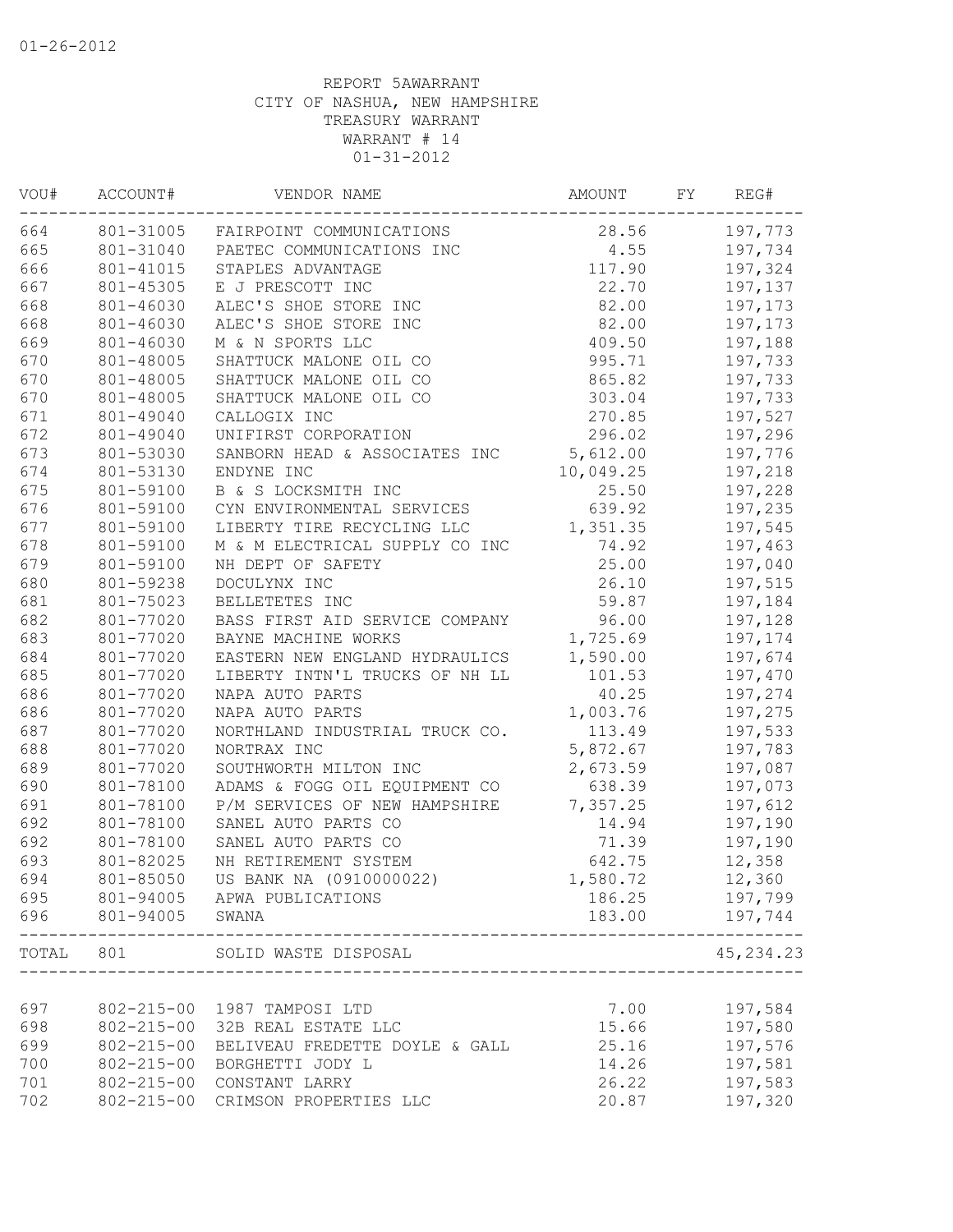| VOU# | ACCOUNT#         | VENDOR NAME                              | AMOUNT     | FY. | REG#    |
|------|------------------|------------------------------------------|------------|-----|---------|
| 703  |                  | 802-215-00 DARTMOUTH HITCHOCK            | 30.20      |     | 197,613 |
| 704  | $802 - 215 - 00$ | FEDERATED DEPT STORES INC                | 537.57     |     | 197,585 |
| 705  | $802 - 215 - 00$ | FNMA                                     | 35.39      |     | 197,578 |
| 706  | $802 - 215 - 00$ | GREAT EAST TITLE SERVICES                | 47.03      |     | 197,192 |
| 707  | $802 - 215 - 00$ | KHOURY SAMIA                             | 33.45      |     | 197,579 |
| 708  | $802 - 215 - 00$ | LAKE ST TERRANCE LLC                     | 72.50      |     | 197,577 |
| 709  | $802 - 215 - 00$ | LAVOIE LEOPOLD                           | 70.80      |     | 197,582 |
| 710  | $802 - 215 - 00$ | MONARCH TITLE SERVICES                   | 47.56      |     | 197,614 |
| 711  | $802 - 215 - 00$ | RASP LLC                                 | 18.02      |     | 197,586 |
| 712  | $802 - 215 - 00$ | SUMMIT TITLE SERVICES CORP               | 47.40      |     | 197,524 |
| 713  | 802-31005        | BAYRING COMMUNICATIONS                   | 60.42      |     | 197,768 |
| 714  | 802-31005        | FAIRPOINT COMMUNICATIONS                 | 674.22     |     | 197,771 |
| 715  | 802-31040        | PAETEC COMMUNICATIONS INC                | 4.37       |     | 197,734 |
| 716  | 802-32005        | PUBLIC SERVICE OF NEW HAMPSHIR 42,578.22 |            |     | 197,044 |
| 717  | 802-33005        | PENNICHUCK WATER                         | 199.51     |     | 197,745 |
| 718  | 802-34015        | NATIONAL GRID                            | 4,535.94   |     | 197,039 |
| 719  | 802-34015        | NATIONAL GRID                            | 42.82      |     | 197,043 |
| 720  | 802-41015        | MOORE MEDICAL LLC                        | 270.26     |     | 197,212 |
| 721  | 802-41015        | SAM'S CLUB DIRECT                        | 26.96      |     | 197,752 |
| 722  | 802-41015        | STAPLES ADVANTAGE                        | 519.47     |     | 197,324 |
| 723  | 802-42010        | OMEGA INDUSTRIAL SUPPLY INC              | 320.67     |     | 197,237 |
| 724  | 802-45101        | BASF CORPORATION                         | 4,739.04   |     | 197,509 |
| 725  | 802-45103        | JCI JONES                                | 9,603.92   |     | 197,518 |
| 726  | 802-45105        | HOLLAND COMPANY INC                      | 11,520.00  |     | 197,150 |
| 727  | 802-46045        | FERNANDEZ MARIO D                        | 82.00      |     | 197,201 |
| 728  | 802-46045        | UNIFIRST CORPORATION                     | 159.19     |     | 197,296 |
| 728  | 802-46045        | UNIFIRST CORPORATION                     | 808.63     |     | 197,296 |
| 729  | 802-48015        | DENNIS K BURKE INC                       | 804.78     |     | 197,804 |
| 729  | 802-48015        | DENNIS K BURKE INC                       | 804.78     |     | 197,804 |
| 730  | 802-49070        | IDEXX DISTRIBUTION INC                   | 1,394.02   |     | 197,223 |
| 731  | 802-49075        | JF MCDERMOTT CORP                        | 3,941.00   |     | 197,131 |
| 732  | 802-53030        | CHEMSERVE ENVIRONMENTAL ANALYS           | 2,536.56   |     | 197,266 |
| 733  | 802-53030        | EASTERN ANALYTICAL INC                   | 247.00     |     | 197,186 |
| 734  | 802-59100        | ANSWERING SERVICES OF NH LLC             | 112.80     |     | 197,225 |
| 736  | 802-59220        | PRINTGRAPHICS OF MAINE                   | 6, 200.00  |     | 12,376  |
| 735  | 802-59220        | PRINTGRAPHICS OF MAINE                   | 263.58     |     | 197,130 |
| 737  | 802-59225        | RESOURCE MANAGEMENT INC                  | 21, 123.40 |     | 197,502 |
| 738  | 802-59230        | BROX INDUSTRIES INC                      | 951.88     |     | 197,101 |
| 739  | 802-59230        | CONTINENTAL PAVING INC                   | 326.98     |     | 197,480 |
| 740  | 802-59230        | CORRIVEAU ROUTHIER INC                   | 147.89     |     | 197,465 |
| 741  | 802-59230        | E J PRESCOTT INC                         | 13.50      |     | 197,137 |
| 742  | 802-59230        | NAPA AUTO PARTS                          | 11.10      |     | 197,275 |
| 743  | 802-59230        | NEENAH FOUNDRY COMPANY                   | 1,396.00   |     | 197,268 |
| 744  | 802-59238        | DOCULYNX INC                             | 61.76      |     | 197,515 |
| 745  | 802-59265        | CITIZENS BANK                            | 2,039.27   |     | 12,372  |
| 746  | 802-59265        | CITIZENS BANK                            | 1,029.05   |     | 12,373  |
| 747  | 802-59275        | PENNICHUCK WATER                         | 8,498.49   |     | 197,209 |
| 748  | 802-59320        | MAYNARD & LESIEUR INCORPORATED           | 783.30     |     | 197,473 |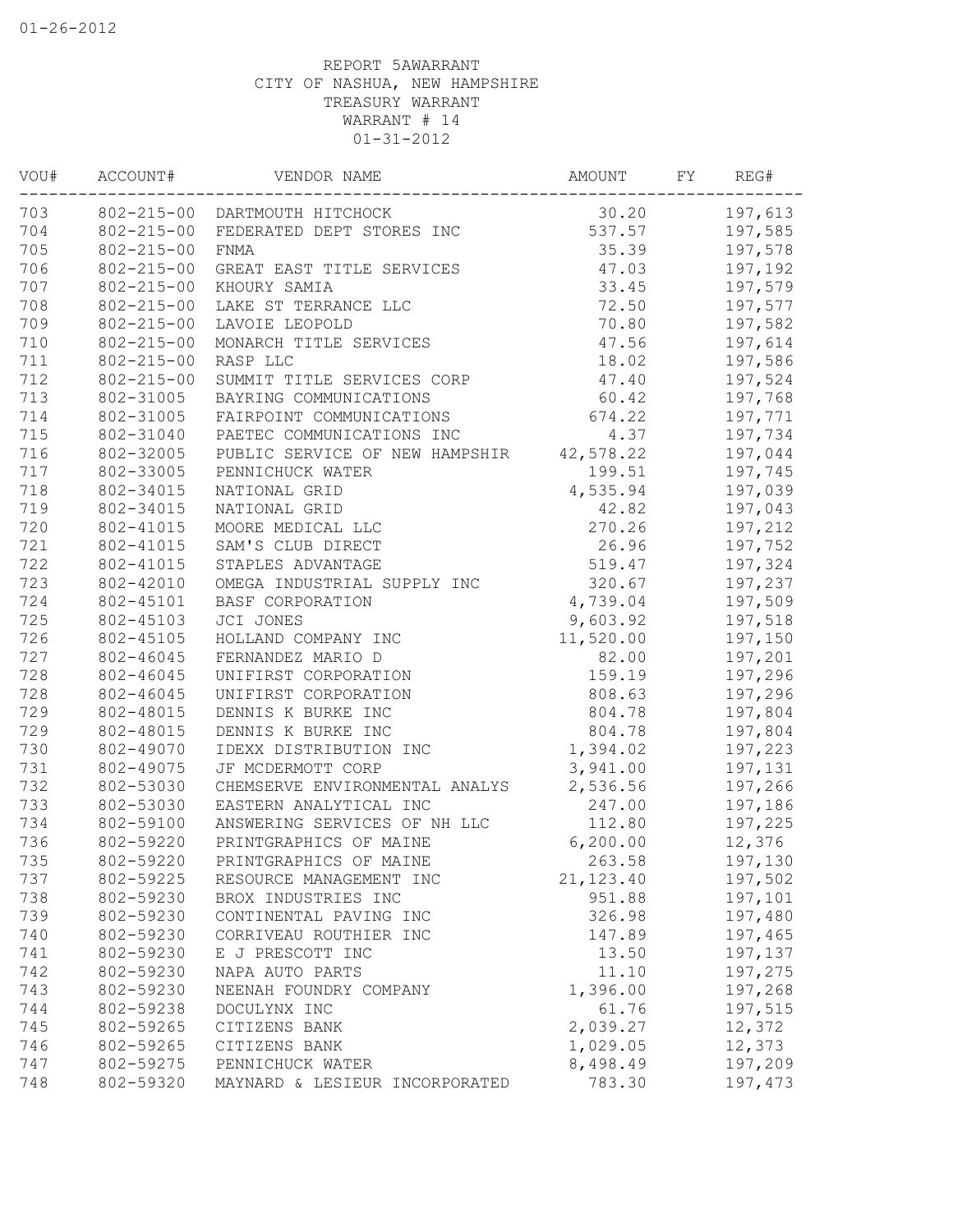| VOU#  | ACCOUNT#  | VENDOR NAME                    | AMOUNT    | FY | REG#       |
|-------|-----------|--------------------------------|-----------|----|------------|
| 749   | 802-59320 | NAPA AUTO PARTS                | 93.16     |    | 197,275    |
| 750   | 802-59320 | SANEL AUTO PARTS CO            | 4.03      |    | 197,190    |
| 751   | 802-64192 | HOME DEPOT CREDIT SERVICES     | 76.50     |    | 197,743    |
| 751   | 802-64192 | HOME DEPOT CREDIT SERVICES     | 101.26    |    | 197,743    |
| 752   | 802-64192 | M & M ELECTRICAL SUPPLY CO INC | 37.70     |    | 197,463    |
| 753   | 802-77050 | CHASE ELECTRIC MOTORS LLC      | 2,995.00  |    | 197,534    |
| 754   | 802-77062 | FLOWROX INC                    | 817.74    |    | 197,441    |
| 755   | 802-77065 | GRAINGER                       | 715.50    |    | 197,119    |
| 756   | 802-77066 | NEW HAMPSHIRE HYDRAULICS INC   | 543.32    |    | 197,311    |
| 757   | 802-77066 | PROGRESSIVE ELECTRICAL SERVICE | 796.00    |    | 197,538    |
| 758   | 802-77067 | EASTERN INDUSTRIAL AUTOMATION  | 1,690.73  |    | 197,519    |
| 759   | 802-77067 | FASTENAL COMPANY               | 76.63     |    | 197,236    |
| 760   | 802-77067 | HACH COMPANY                   | 656.55    |    | 197,282    |
| 761   | 802-77067 | M & B MACHINING AND WELDING    | 491.00    |    | 197,471    |
| 762   | 802-77067 | PEABODY SUPPLY COMPANY         | 11.93     |    | 197,513    |
| 763   | 802-77069 | ATCO INTERNATIONAL             | 2,447.20  |    | 197,306    |
| 764   | 802-77069 | GRAINGER                       | 715.31    |    | 197,119    |
| 765   | 802-77069 | HOME DEPOT CREDIT SERVICES     | 236.91    |    | 197,743    |
| 765   | 802-77069 | HOME DEPOT CREDIT SERVICES     | 3.78      |    | 197,743    |
| 766   | 802-77069 | M & M ELECTRICAL SUPPLY CO INC | 2,100.00  |    | 197,463    |
| 766   | 802-77069 | M & M ELECTRICAL SUPPLY CO INC | 715.71    |    | 197,463    |
| 767   | 802-77069 | MCMASTER-CARR SUPPLY CO        | 143.09    |    | 197,177    |
| 768   | 802-77069 | PEABODY SUPPLY COMPANY         | 422.97    |    | 197,513    |
| 769   | 802-77069 | PINE MOTOR PARTS               | 38.99     |    | 197,474    |
| 770   | 802-77070 | OMEGA INDUSTRIAL SUPPLY INC    | 987.98    |    | 197,237    |
| 771   | 802-77070 | SEACOAST SUPPLY                | 309.60    |    | 197,462    |
| 772   | 802-77070 | WINDWARD PETROLEUM INC         | 325.28    |    | 197,123    |
| 773   | 802-77072 | HIGHLAND POWER                 | 2,119.11  |    | 197,314    |
| 774   | 802-77072 | MCMASTER-CARR SUPPLY CO        | 177.48    |    | 197,177    |
| 775   | 802-82025 | NH RETIREMENT SYSTEM           | 207.05    |    | 12,358     |
| 775   | 802-82025 | NH RETIREMENT SYSTEM           | 834.35    |    | 12,358     |
| 776   | 802-85040 | US BANK NA (0910000022)        | 3, 144.92 |    | 12,360     |
| 777   | 802-94005 | NEWEA                          | 290.00    |    | 197,741    |
| 778   | 802-96004 | HOME DEPOT CREDIT SERVICES     | 71.90     |    | 197,743    |
| 779   | 802-96004 | SAFETY KLEEN INC               | 8,369.27  |    | 197,214    |
| TOTAL | 802       | SEWERAGE DISPOSAL SYSTEM       |           |    | 162,649.82 |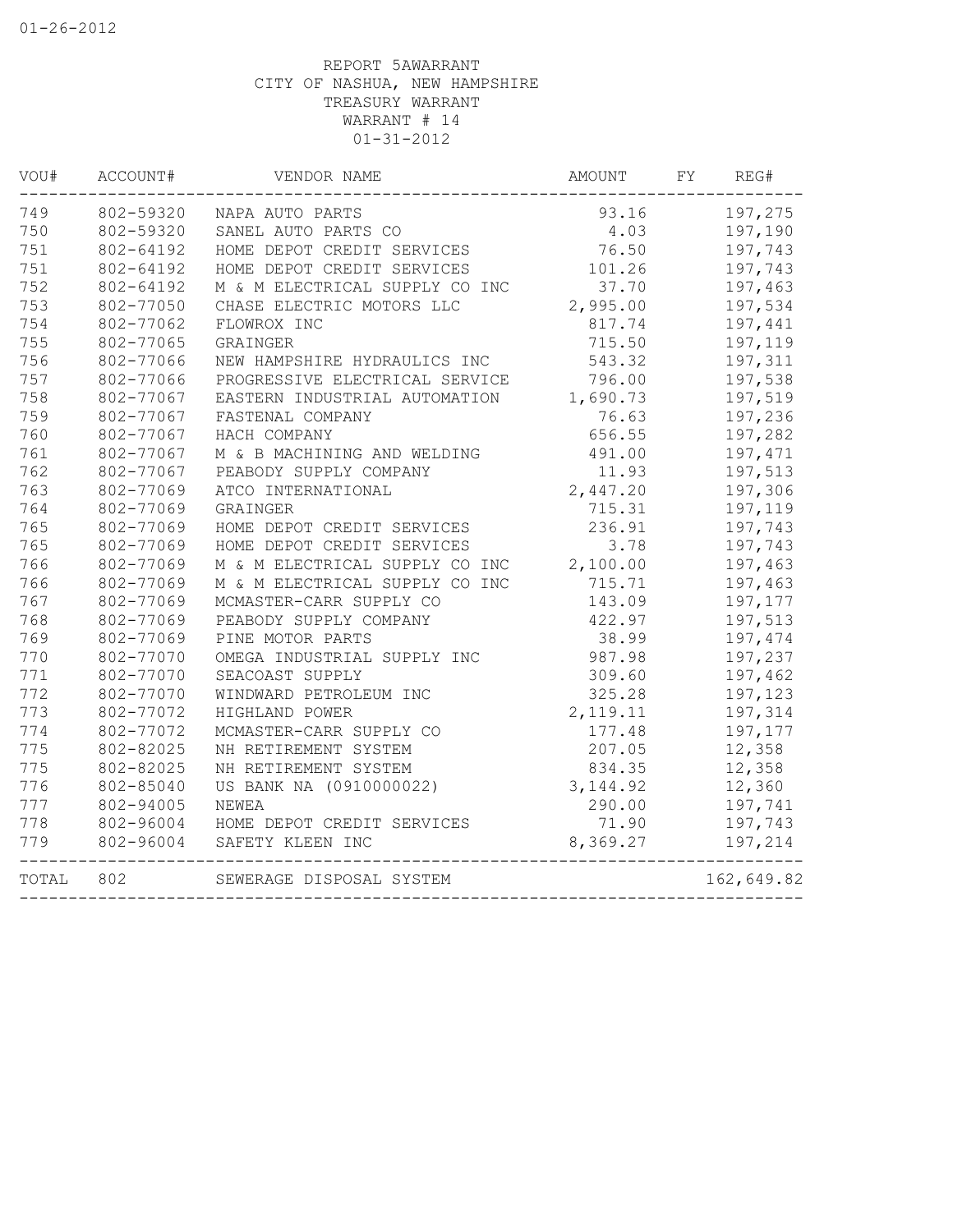| VOU#       | ACCOUNT#                    | VENDOR NAME                                                                                    | AMOUNT                     | FΥ | REG#               |
|------------|-----------------------------|------------------------------------------------------------------------------------------------|----------------------------|----|--------------------|
| 780        | 901-59100                   | UNIVERSAL RECYCLING TECH LLC                                                                   | 243.64                     |    | 197,497            |
| TOTAL      | 901                         | SOLID WASTE TRUST FUND                                                                         |                            |    | 243.64             |
| 781        | 920-59100                   | COLLEGE BOUND MOVERS                                                                           | 1,502.90                   |    | 197,152            |
| TOTAL      | 920                         | HUNT MEMORIAL BLDG TRUST FUND                                                                  |                            |    | 1,502.90           |
| 782        | 941-98029                   | BOARD OF HEALTH/PETTY CASH                                                                     | 50.00                      |    | 197,732            |
| TOTAL      | 941                         | HEALTH & COMM SVCS TRUST FUND                                                                  |                            |    | 50.00              |
| 783<br>784 | $951 - 01510$<br>$951 - 22$ | FREDETTE DAVID<br>HOMES BY PARADISE                                                            | 75.00<br>7,357.01          |    | 197,049<br>197,185 |
| TOTAL      | 951                         | PWD & ENG TRUST FUND                                                                           |                            |    | 7,432.01           |
| 785        | 952-05058                   | UNITED SITE SERVICES NORTHEAST                                                                 | 54.97                      |    | 197,774            |
| TOTAL      | 952                         | PARK & RECREATION TRUST FUND                                                                   |                            |    | 54.97              |
| 786        | 953-45030                   | BROX INDUSTRIES INC                                                                            | 20,740.41                  |    | 197,101            |
| TOTAL      | 953                         | STREET TRUST FUND                                                                              |                            |    | 20,740.41          |
| 787        | 961-45195                   | STOKES SEEDS, INC                                                                              | 3.55                       |    | 197,335            |
| TOTAL      | 961                         | EDGEWOOD CEMETERY TRUST FUND                                                                   |                            |    | 3.55               |
| 788        |                             | 963-34005 MCLAUGHLIN OIL COMPANY<br>789 963-36 NATIONAL FINANCIAL SERVICES LL 7,099.25 197,047 | 1,455.34                   |    | 197,145            |
|            | TOTAL 963                   | WOODLAWN CEMETERY TRUST FUND                                                                   |                            |    | 8,554.59           |
|            |                             | 790  972-01310  HUDSON PAVING & EXCAVATION INC  16,570.00  197,479                             |                            |    |                    |
| TOTAL      |                             | 972 PLANNING TRUST FUND                                                                        | -------------------------- |    | 16,570.00          |
| 791        |                             | 975-31040 BAYRING COMMUNICATIONS                                                               | 25.00                      |    | 197,768            |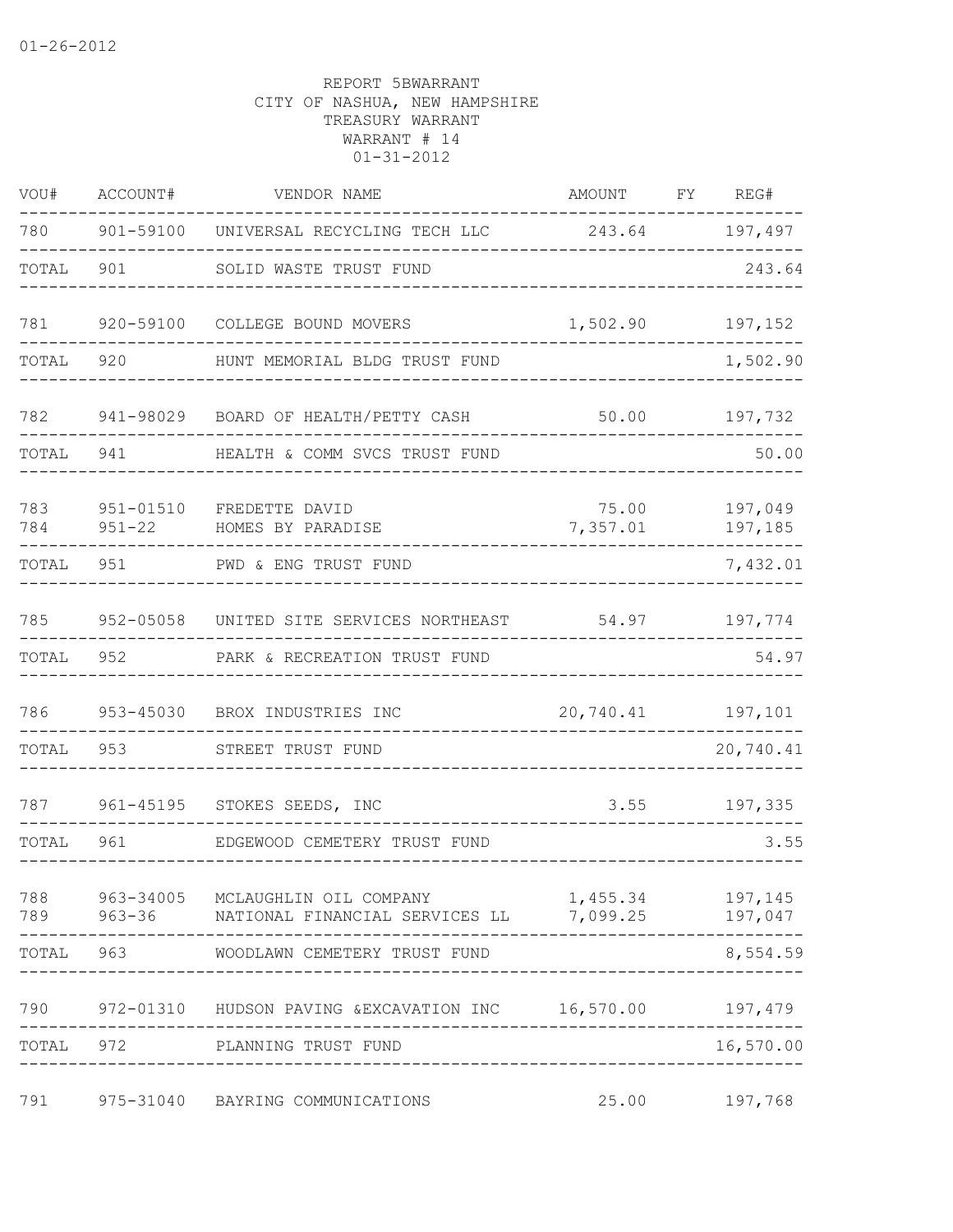| VOU#  | ACCOUNT#  | VENDOR NAME             | AMOUNT | FY | REG#    |
|-------|-----------|-------------------------|--------|----|---------|
| 792   | 975-75023 | HARRY W WELLS & SON INC | 96.00  |    | 197,382 |
| TOTAL | 975       | LIBRARY TRUST FUND      |        |    | 121.00  |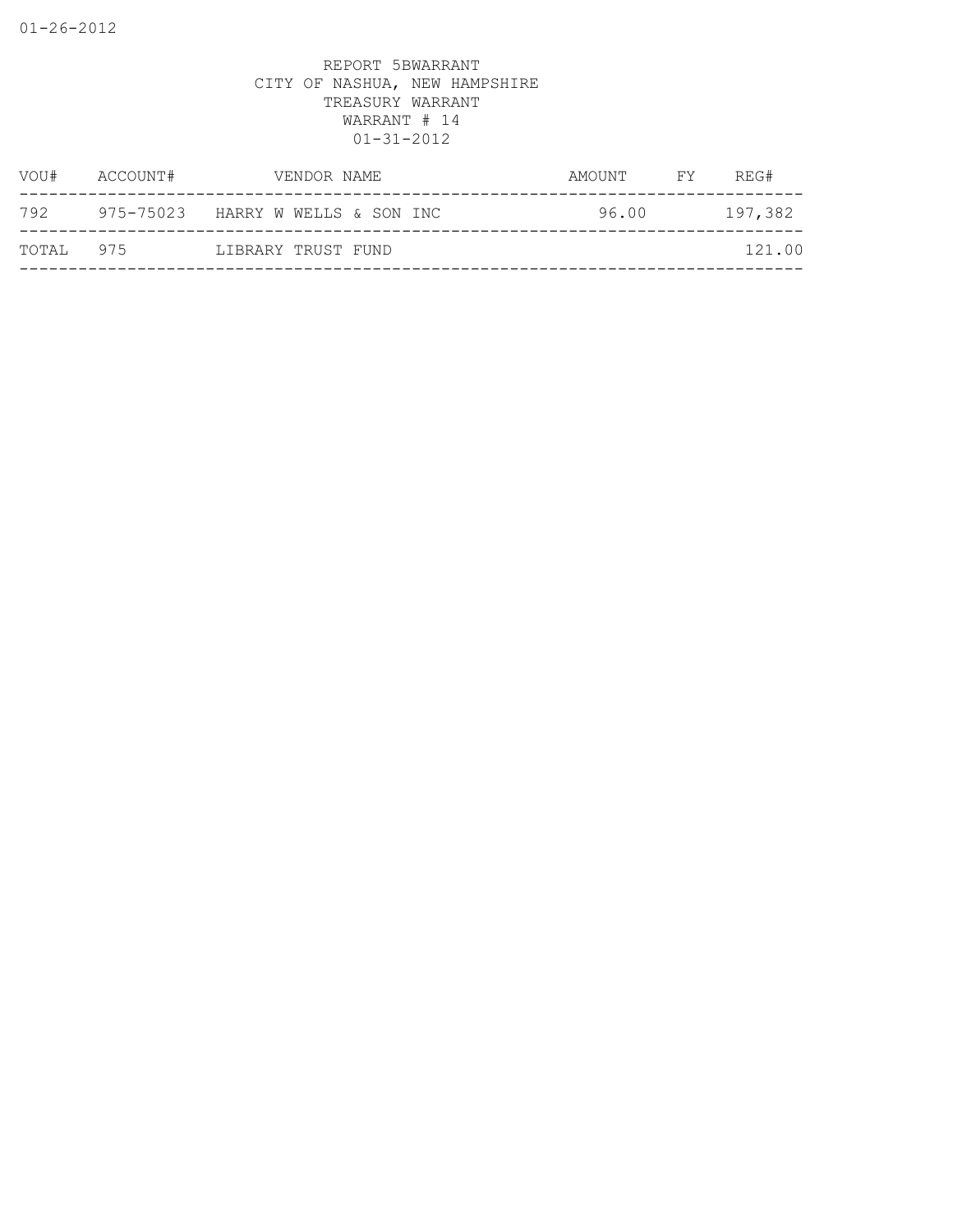|           | ACCOUNT# PAYROLL WEEK ENDING |  | AMOUNT |  |
|-----------|------------------------------|--|--------|--|
|           |                              |  |        |  |
| TOTAL 951 |                              |  |        |  |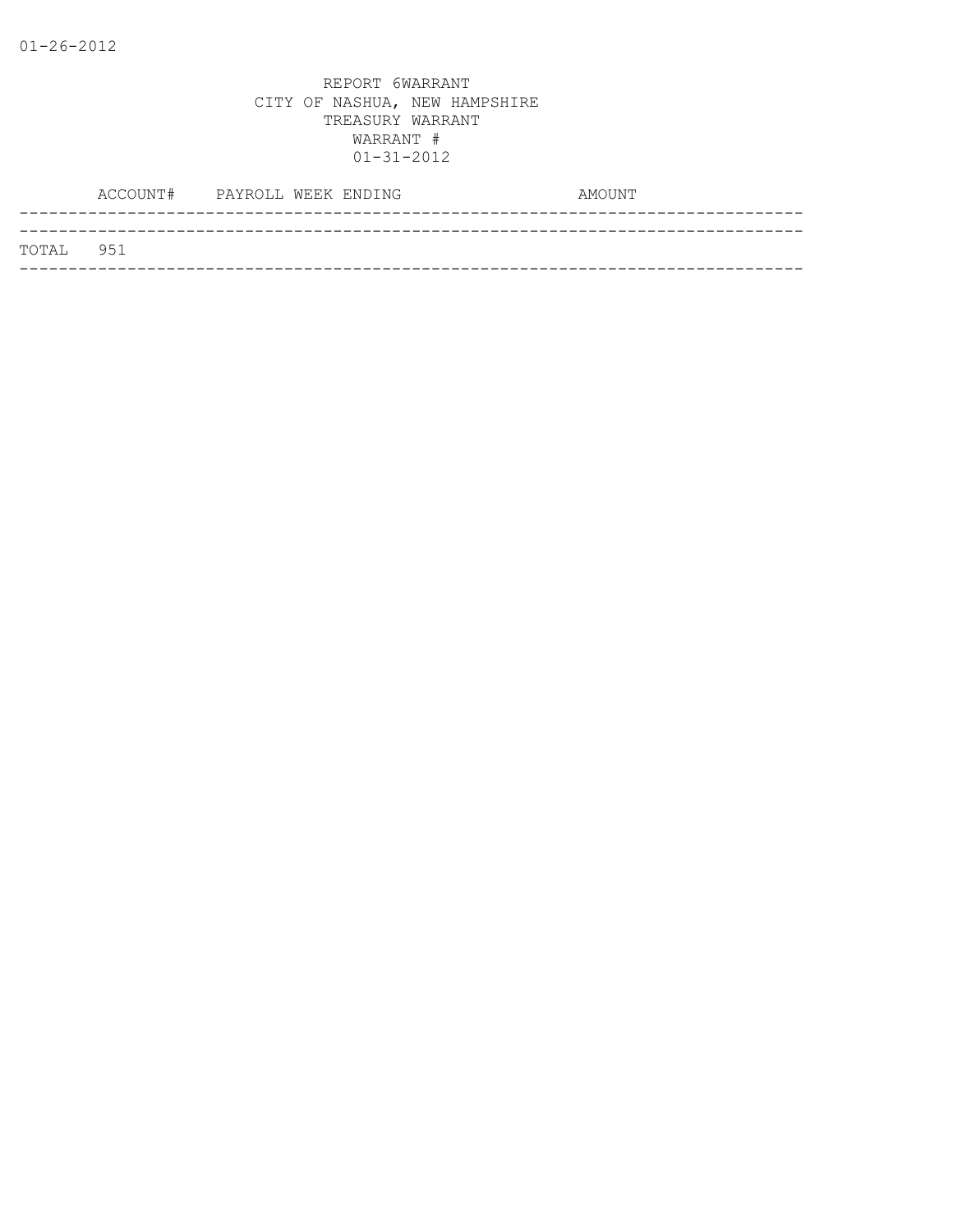|           |           | ACCOUNT# PAYROLL WEEK ENDING  | AMOUNT   |           |
|-----------|-----------|-------------------------------|----------|-----------|
|           | 305-11125 | 14-JAN-2012                   | 962.06   |           |
|           | 305-11125 | 21-JAN-2012                   | 962.06   |           |
|           | 305-11239 | 14-JAN-2012                   | 1,080.52 |           |
|           | 305-11239 | 21-JAN-2012                   | 1,080.52 |           |
|           |           | 305-31050 21-JAN-2012         | 50.00    |           |
| TOTAL 305 |           | SRF - CIVIC & COMM ACTIVITIES |          | 4,135.16  |
|           |           |                               |          |           |
|           | 308-11130 | 14-JAN-2012                   | 862.73   |           |
|           | 308-11130 | 21-JAN-2012                   | 862.73   |           |
|           | 308-11418 | 14-JAN-2012                   | 2,160.33 |           |
|           | 308-11418 | 21-JAN-2012                   | 136.40   |           |
|           | 308-11441 | 14-JAN-2012                   | 1,453.63 |           |
|           | 308-11441 | 21-JAN-2012                   | 1,453.64 |           |
|           | 308-11446 | 14-JAN-2012                   | 1,156.28 |           |
|           | 308-11446 | 21-JAN-2012                   | 1,156.29 |           |
|           | 308-11447 | 14-JAN-2012                   | 257.36   |           |
|           | 308-11447 | 21-JAN-2012                   | 257.36   |           |
|           | 308-11540 | 14-JAN-2012                   | 1,083.90 |           |
|           | 308-11540 | 21-JAN-2012                   | 1,083.90 |           |
|           | 308-11578 | 14-JAN-2012                   | 997.84   |           |
|           | 308-11578 | 21-JAN-2012                   | 997.84   |           |
|           | 308-11589 | 14-JAN-2012                   | 1,080.52 |           |
|           | 308-11589 | 21-JAN-2012                   | 864.41   |           |
|           | 308-11608 | 14-JAN-2012                   | 976.17   |           |
|           | 308-11608 | 21-JAN-2012                   | 976.17   |           |
|           | 308-83051 | 14-JAN-2012                   | 2,569.10 |           |
|           | 308-83051 | 21-JAN-2012                   | 2,202.56 |           |
|           | 308-83052 | 14-JAN-2012                   | 1,530.79 |           |
|           |           | 308-83052 21-JAN-2012         | 1,530.79 |           |
|           |           | 308-83102  14-JAN-2012        | 1,950.04 |           |
|           |           | 308-83102 21-JAN-2012         | 1,950.04 |           |
| TOTAL 308 |           | SRF - INSURANCE               |          | 29,550.82 |
|           |           |                               |          |           |
|           |           | 3092-13004 14-JAN-2012        | 1,545.48 |           |
|           |           | 3092-13004 21-JAN-2012        | 533.51   |           |
| TOTAL     | 309       | FRESH FRUIT & VEGETABLE GRANT |          | 2,078.99  |
|           |           |                               |          |           |
|           |           | 3097-11162  14-JAN-2012       | 645.75   |           |
|           |           | 3097-11162 21-JAN-2012        | 645.75   |           |
|           |           | 3097-11408 14-JAN-2012        | 656.42   |           |
|           |           | 3097-11408 21-JAN-2012        | 657.41   |           |
|           |           | 3097-12112  14-JAN-2012       | 576.58   |           |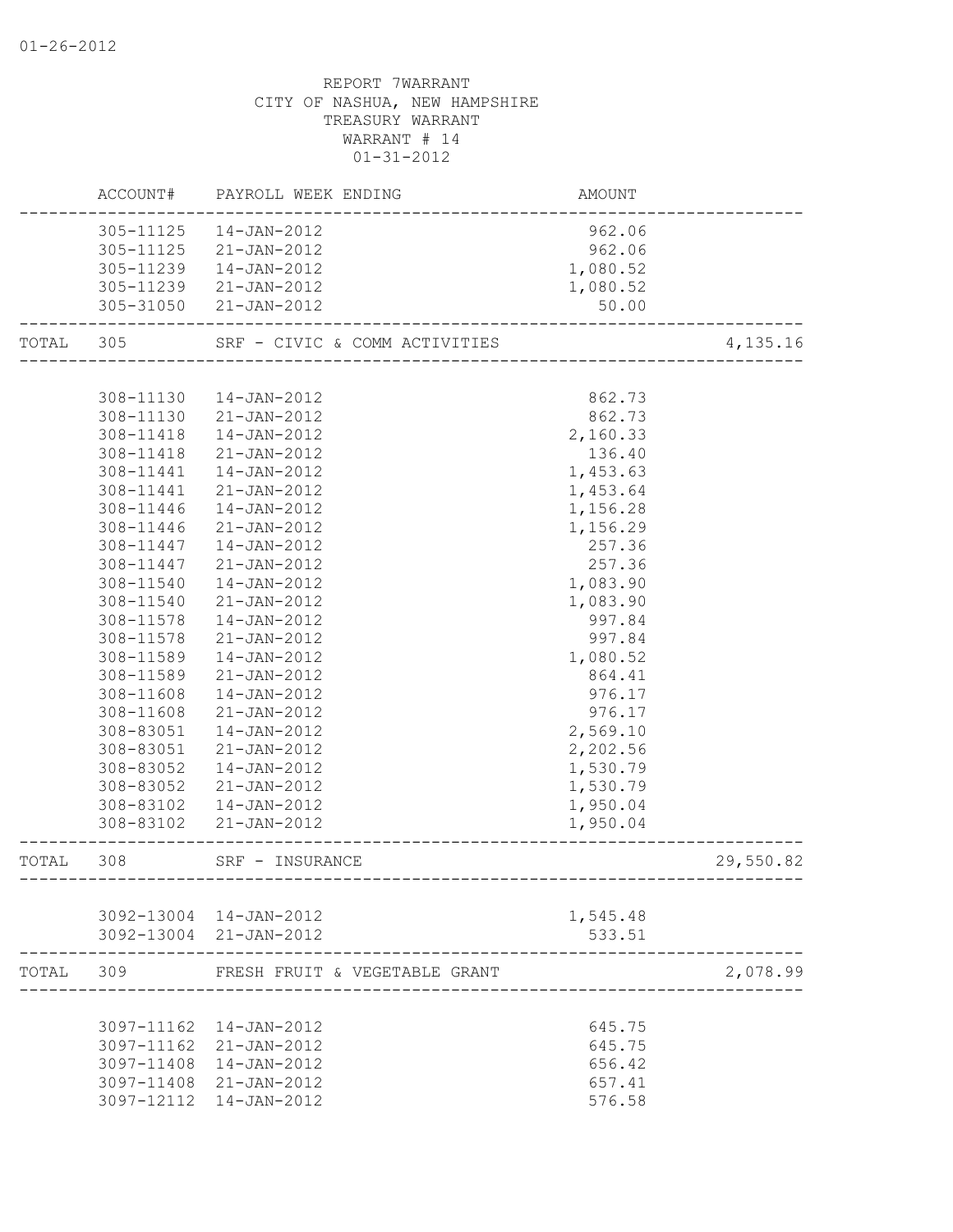|           |            | ACCOUNT# PAYROLL WEEK ENDING | AMOUNT                            |                        |
|-----------|------------|------------------------------|-----------------------------------|------------------------|
|           |            | 3097-12112 21-JAN-2012       | 524.62                            |                        |
|           | 3097-12830 | 14-JAN-2012                  | 922.11                            |                        |
|           | 3097-12830 | 21-JAN-2012                  | 21.28                             |                        |
|           | 3097-17002 | 14-JAN-2012                  | 7,000.00                          |                        |
|           | 3097-17004 | 14-JAN-2012                  | 750.00                            |                        |
|           | 3097-17006 | 14-JAN-2012                  | 2,500.00                          |                        |
|           | 3097-17008 | 14-JAN-2012                  | 1,125.00                          |                        |
|           | 3097-17010 | 14-JAN-2012                  | 3,000.00                          |                        |
|           | 3097-19138 | 14-JAN-2012                  | 3,029.27                          |                        |
|           | 3097-19139 | 14-JAN-2012                  | 13, 142. 24                       |                        |
|           | 3097-19140 | 14-JAN-2012                  | 8,879.12                          |                        |
|           | 3097-19140 | 21-JAN-2012                  | 8,907.50                          |                        |
|           | 3097-19540 | 14-JAN-2012                  | 23,814.07                         |                        |
|           | 3097-19540 | 21-JAN-2012                  | 24, 342.24                        |                        |
|           | 3097-19544 | 14-JAN-2012                  | 695.61                            |                        |
|           | 3097-19544 | 21-JAN-2012                  | 522.82                            |                        |
|           |            | 3097-19545  14-JAN-2012      | 1,506.84                          |                        |
|           |            | 3097-19545 21-JAN-2012       | 1,457.96                          |                        |
| TOTAL 309 |            | SRF - FOOD SERVICES          | _________________________________ | 105, 322.59            |
|           |            |                              |                                   |                        |
|           |            | 3117-12006 14-JAN-2012       | 1,775.00                          |                        |
|           |            | 3117-12006 21-JAN-2012       | 350.00                            |                        |
|           |            | 3117-13032 21-JAN-2012       | 54.22                             |                        |
| TOTAL 311 |            | DRIVER'S EDUCATION           |                                   | 2,179.22               |
|           |            |                              |                                   |                        |
|           | 312-11165  | 14-JAN-2012                  | 1,070.96                          |                        |
|           | 312-11165  | 21-JAN-2012                  | 1,070.96                          |                        |
|           | 312-11191  | 14-JAN-2012                  | 827.27                            |                        |
|           | 312-11191  | 21-JAN-2012                  | 827.26                            |                        |
|           | 312-11445  | $14 - JAN - 2012$            | 109.36                            |                        |
|           | 312-11445  | 21-JAN-2012                  | 109.36                            |                        |
|           | 312-11547  | $14 - JAN - 2012$            | 2,235.48                          |                        |
|           | 312-11547  | $21 - JAN - 2012$            | 2,235.48                          |                        |
|           | 312-12052  | 14-JAN-2012                  | 573.99                            |                        |
|           | 312-12052  | $21 - JAN - 2012$            | 573.99                            |                        |
|           | 312-13004  | 14-JAN-2012                  | 30.09                             |                        |
|           | 312-13004  | 21-JAN-2012                  | 1,004.14                          |                        |
| TOTAL     | 312        | SRF - FINANCIAL SERVICES     |                                   | 10,668.34<br>_________ |
|           |            |                              |                                   |                        |
|           | 3122-12006 | 14-JAN-2012                  | 425.00                            |                        |
|           | 3122-12006 | 21-JAN-2012                  | 125.00                            |                        |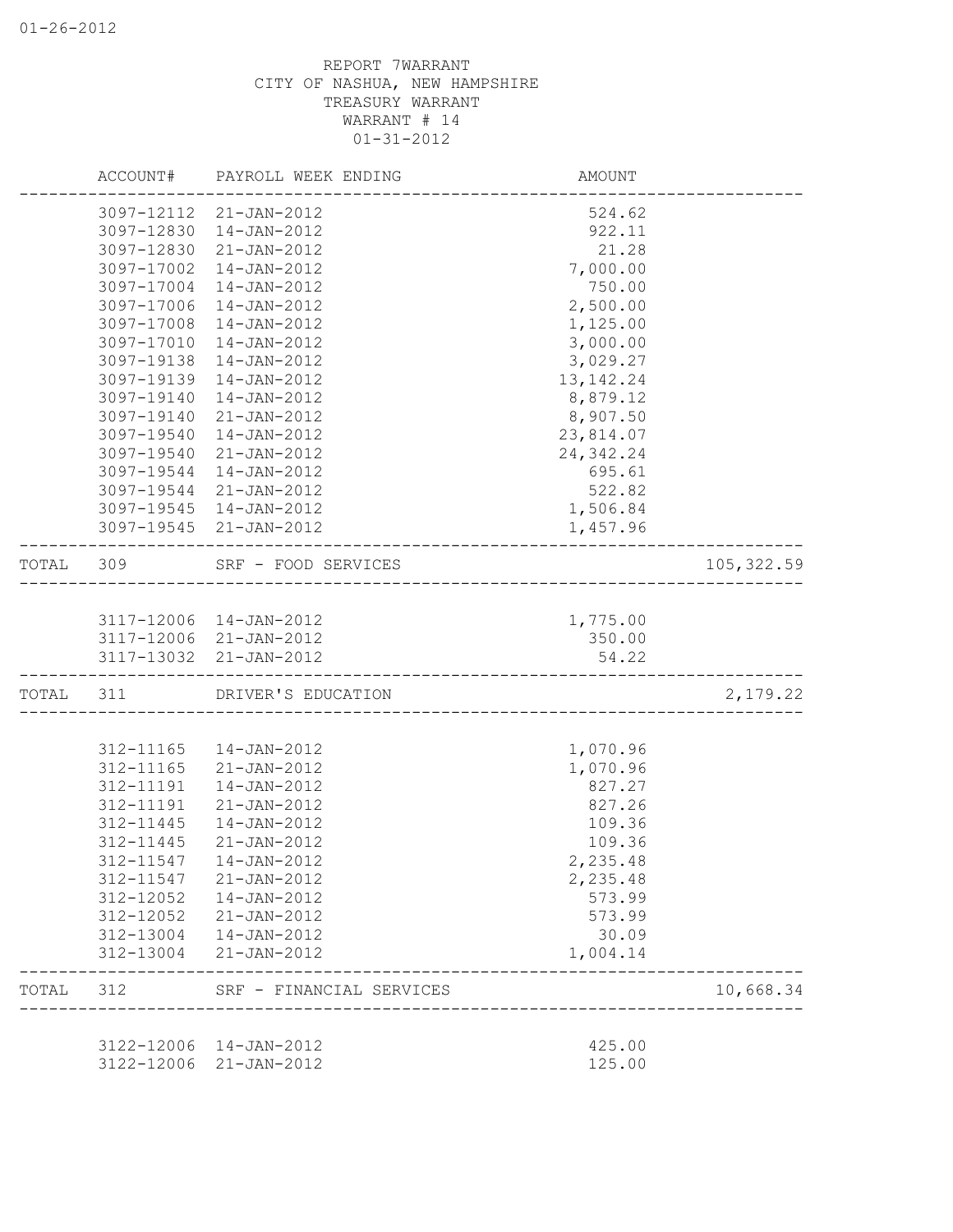|           |           | ACCOUNT# PAYROLL WEEK ENDING                                             | AMOUNT                |           |
|-----------|-----------|--------------------------------------------------------------------------|-----------------------|-----------|
| TOTAL 312 |           | ADULT ED/CONTINUING ED                                                   |                       | 550.00    |
|           |           |                                                                          |                       |           |
|           |           | 3212-12006 14-JAN-2012<br><u> 1999 - Johann Barbara, martxa eta arte</u> | 325.00                |           |
|           |           | TOTAL 321 ADULT ED/COLLEGE TRANSITIONS                                   |                       | 325.00    |
|           |           | 3262-11860 14-JAN-2012                                                   | 2,211.46              |           |
|           |           | TOTAL 326 NH ALTERNATE ASSES COACH                                       |                       | 2, 211.46 |
|           |           |                                                                          |                       |           |
|           |           | 331-11250  14-JAN-2012                                                   | 717.44                |           |
|           |           | 331-11250 21-JAN-2012                                                    | 717.45                |           |
|           |           | 331-11558  14-JAN-2012                                                   | 1,238.73              |           |
|           | 331-11558 | 21-JAN-2012<br>14-JAN-2012                                               | 1,238.73              |           |
|           | 331-12115 | 21-JAN-2012                                                              | 555.49                |           |
|           | 331-12115 |                                                                          | 555.49                |           |
|           | 331-13038 | 14-JAN-2012                                                              | 283.48                |           |
|           | 331-13038 | 21-JAN-2012                                                              | 283.48                |           |
|           | 331-13044 | 14-JAN-2012                                                              | 2,119.39              |           |
|           | 331-13044 | 21-JAN-2012                                                              | 2,871.99              |           |
|           | 331-13048 | 14-JAN-2012                                                              | 352.96                |           |
|           | 331-13048 | 21-JAN-2012                                                              | 70.44                 |           |
|           | 331-15002 | 21-JAN-2012                                                              |                       |           |
|           |           | 331-18036  14-JAN-2012<br>331-18036 21-JAN-2012                          | 3,527.50<br>6, 562.90 |           |
|           |           |                                                                          |                       |           |
|           |           | TOTAL 331 SRF - POLICE DEPARTMENT                                        |                       | 21,095.47 |
|           |           | 332-13004 21-JAN-2012                                                    | 228.15                |           |
| TOTAL 332 |           | _____________________________<br>SRF - FIRE DEPARTMENT                   |                       | 228.15    |
|           |           |                                                                          |                       |           |
|           | 341-01210 | $14 - JAN - 2012$                                                        | 437.49                |           |
|           | 341-01210 | $21 - JAN - 2012$                                                        | 437.48                |           |
|           | 341-11024 | 14-JAN-2012                                                              | 264.35                |           |
|           | 341-11024 | 21-JAN-2012                                                              | 264.35                |           |
|           | 341-11235 | 14-JAN-2012                                                              | 1,217.17              |           |
|           | 341-11235 | 21-JAN-2012                                                              | 1,217.16              |           |
|           | 341-11484 | 14-JAN-2012                                                              | 963.20                |           |
|           | 341-11484 | 21-JAN-2012                                                              | 963.20                |           |
|           | 341-11563 | 14-JAN-2012                                                              | 1,019.34              |           |
|           | 341-11563 | 21-JAN-2012                                                              | 1,019.34              |           |
|           |           |                                                                          |                       |           |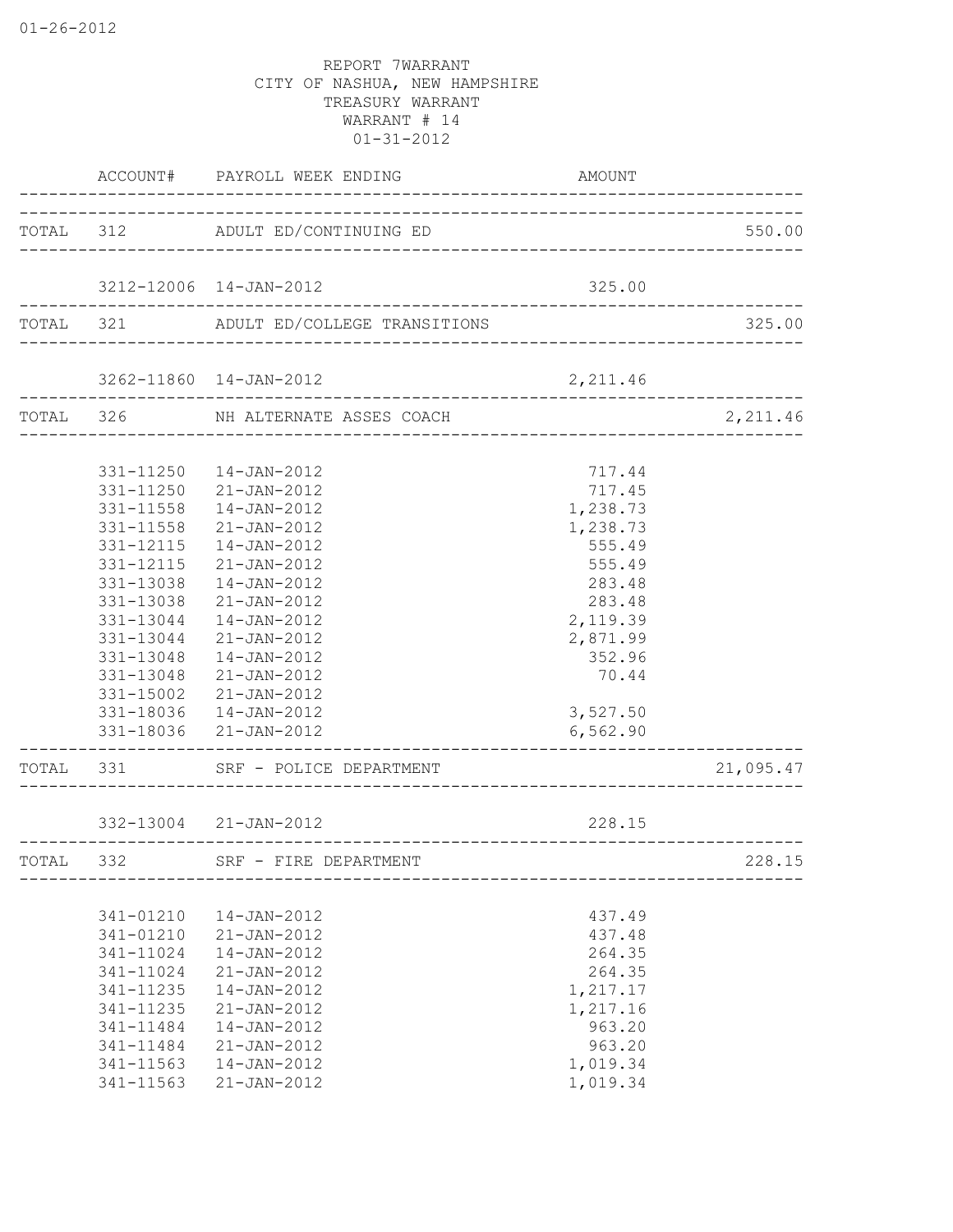|           | ACCOUNT#                 | PAYROLL WEEK ENDING                           | <b>AMOUNT</b>          |           |
|-----------|--------------------------|-----------------------------------------------|------------------------|-----------|
|           |                          | 341-31050 21-JAN-2012                         | 100.00                 |           |
| TOTAL 341 |                          | SRF - COMMUNITY SERVICES                      |                        | 7,903.08  |
|           | 342-12000                | 14-JAN-2012                                   | 518.10                 |           |
|           | 342-12000                | $21 - JAN - 2012$                             | 518.10                 |           |
|           | 342-12199<br>342-12199   | $14 - JAN - 2012$                             | 959.35                 |           |
|           | 342-12582                | 21-JAN-2012<br>14-JAN-2012                    | 959.35<br>838.02       |           |
|           |                          | 342-12582 21-JAN-2012                         | 838.01                 |           |
| TOTAL 342 |                          | SRF - COMMUNITY HEALTH                        | ______________________ | 4,630.93  |
|           |                          | 3440-12078  14-JAN-2012                       | 4,381.25               |           |
|           |                          | 3440-12078 21-JAN-2012                        | 487.50                 |           |
| TOTAL 344 |                          | AFTER SCHOOL PROGRAM<br>--------------------- |                        | 4,868.75  |
|           |                          | 3452-11162  14-JAN-2012                       | 711.38                 |           |
|           |                          | 3452-11162 21-JAN-2012                        | 711.39                 |           |
|           |                          | 3452-11860  14-JAN-2012                       | 7,175.59               |           |
|           |                          | 3452-12006 14-JAN-2012                        | 3,666.25               |           |
|           |                          | 3452-12006 21-JAN-2012                        | 2,944.04               |           |
|           |                          | 3452-17002  14-JAN-2012                       | 645.00                 |           |
|           | 3452-17008               | 14-JAN-2012                                   | 1,200.00               |           |
| TOTAL     | 345                      | TITLE IV 21ST CENT ELEM                       |                        | 17,053.65 |
|           |                          | 3462-11860  14-JAN-2012                       | 3,749.89               |           |
|           |                          | 3462-12006 14-JAN-2012                        | 3,270.64               |           |
|           |                          | 3462-12006 21-JAN-2012                        | 1,132.20               |           |
| TOTAL     | 346                      | TITLE IV 21ST CENT MIDDLE                     |                        | 8,152.73  |
|           |                          |                                               |                        |           |
|           | 3468-11162<br>3468-11162 | 14-JAN-2012<br>21-JAN-2012                    | 645.75<br>645.75       |           |
|           | 3468-11870               | 14-JAN-2012                                   | 4,488.23               |           |
|           | 3468-17010               | 14-JAN-2012                                   | 1,600.00               |           |
|           | 3468-19230               | 14-JAN-2012                                   | 800.00                 |           |
| TOTAL     | 346                      | SMALLER LEARNING COMMUNITY                    |                        | 8,179.73  |
|           |                          |                                               |                        |           |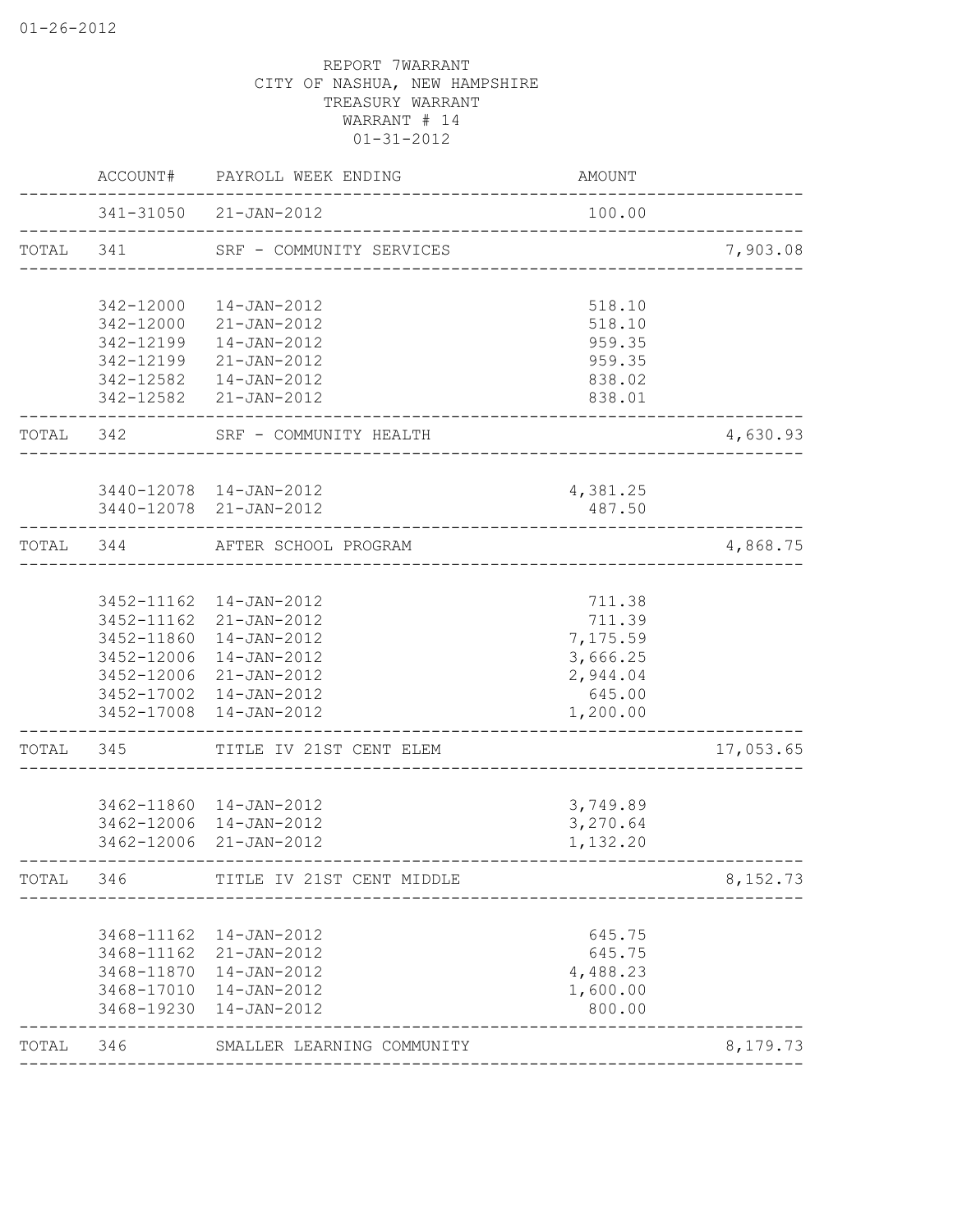|       | ACCOUNT#                                                                                | PAYROLL WEEK ENDING                                                                                         | <b>AMOUNT</b>                                                          |           |
|-------|-----------------------------------------------------------------------------------------|-------------------------------------------------------------------------------------------------------------|------------------------------------------------------------------------|-----------|
|       | 3502-11803                                                                              | 3502-11726 14-JAN-2012<br>14-JAN-2012                                                                       | 13,220.85<br>1,105.04                                                  |           |
|       |                                                                                         | 3502-12201 21-JAN-2012<br>3502-17008 14-JAN-2012                                                            | 186.00<br>1,294.00                                                     |           |
| TOTAL | 350                                                                                     | TITLE IIA HQT                                                                                               |                                                                        | 15,805.89 |
|       |                                                                                         | 352-11562  14-JAN-2012<br>352-11562 21-JAN-2012                                                             | 441.53<br>420.52                                                       |           |
| TOTAL | 352                                                                                     | SRF - PARKS AND RECREATION                                                                                  |                                                                        | 862.05    |
|       |                                                                                         | 3532-11870  14-JAN-2012<br>3532-12006 14-JAN-2012<br>3532-12006 21-JAN-2012                                 | 500.00<br>2,900.00<br>2,950.00                                         |           |
| TOTAL | 353                                                                                     | 3532-13032 14-JAN-2012<br>ADULT ED/HS DIPLOMA PROGRAM                                                       | 246.65                                                                 | 6,596.65  |
|       |                                                                                         |                                                                                                             |                                                                        |           |
|       |                                                                                         | 3612-11515  14-JAN-2012<br>3612-11726 14-JAN-2012<br>3612-11845 21-JAN-2012                                 | 4,177.23<br>18,851.28                                                  |           |
|       |                                                                                         | 3612-12111 14-JAN-2012<br>3612-12111 21-JAN-2012<br>3612-12198 14-JAN-2012                                  | 14,623.42<br>11,702.42<br>1,748.26                                     |           |
| TOTAL | 361                                                                                     | ED JOBS                                                                                                     |                                                                        | 51,102.61 |
|       |                                                                                         | 373-53075  14-JAN-2012<br>373-53075 21-JAN-2012                                                             | 259.30<br>92.61                                                        |           |
| TOTAL | 373                                                                                     | SRF - ECONOMIC DEVELOPMENT                                                                                  |                                                                        | 351.91    |
|       | 374-0705M<br>374-0705P<br>374-0705P<br>374-07235<br>374-07235<br>374-07340<br>374-07340 | 21-JAN-2012<br>14-JAN-2012<br>21-JAN-2012<br>14-JAN-2012<br>$21 - JAN - 2012$<br>14-JAN-2012<br>21-JAN-2012 | 160.00<br>1,780.29<br>1,780.29<br>564.09<br>564.08<br>464.38<br>464.38 |           |
|       | 374-0734P<br>374-0734P<br>374-07506                                                     | 14-JAN-2012<br>$21 - JAN - 2012$<br>14-JAN-2012                                                             | 1,081.59<br>1,081.58<br>55.56                                          |           |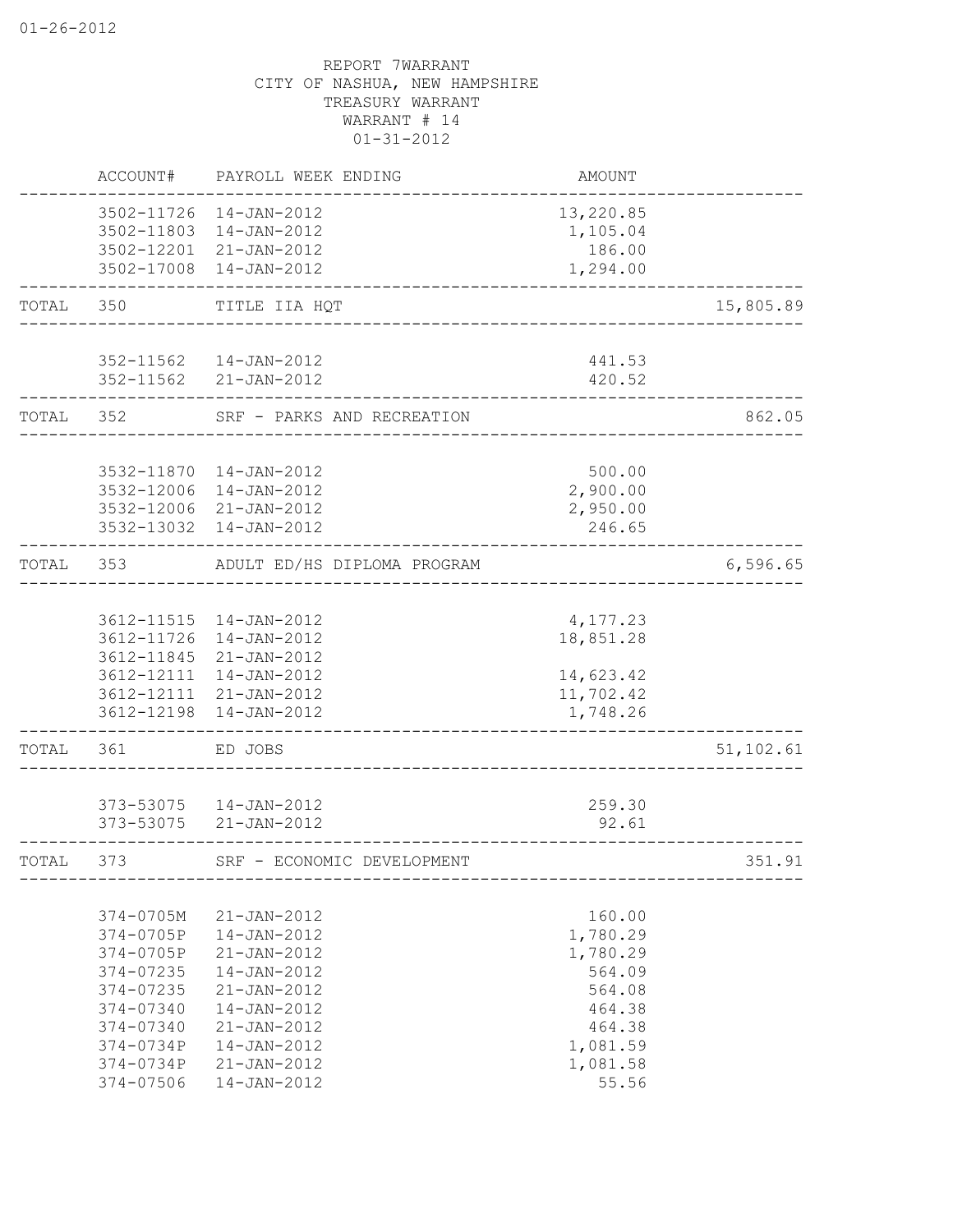|           |                    | ACCOUNT# PAYROLL WEEK ENDING   | AMOUNT                   |             |
|-----------|--------------------|--------------------------------|--------------------------|-------------|
|           |                    | 374-31050 21-JAN-2012          | 17.00                    |             |
|           |                    | TOTAL 374 SRF - URBAN PROGRAMS | ________________________ | 8,013.24    |
|           |                    |                                |                          |             |
|           | 3762-11802         | 3762-11726 14-JAN-2012         | 17,264.51                |             |
|           | 3762-11870         | 14-JAN-2012<br>14-JAN-2012     | 2,064.08<br>2,860.09     |             |
|           | 3762-12111         | 14-JAN-2012                    | 5,571.17                 |             |
|           | 3762-12111         | 21-JAN-2012                    | 4,491.23                 |             |
|           | 3762-12126         | 14-JAN-2012                    | 493.22                   |             |
|           | 3762-12126         | 21-JAN-2012                    | 256.10                   |             |
|           | 3762-12135         | 21-JAN-2012                    | 41.76                    |             |
|           | 3762-12198         | 14-JAN-2012                    | 53,952.23                |             |
|           | 3762-12201         | 14-JAN-2012                    | 682.00                   |             |
|           | 3762-12201         | 21-JAN-2012                    | 300.70                   |             |
|           |                    | 3762-13133 14-JAN-2012         | 368.75                   |             |
|           |                    | 3762-17006 14-JAN-2012         | 875.00                   |             |
|           |                    | 3762-17010 14-JAN-2012         | 3,376.00                 |             |
|           |                    | 3762-19000 14-JAN-2012         | 4,296.99                 |             |
|           |                    | 3762-19000 21-JAN-2012         | 4,017.58                 |             |
|           | TOTAL 376 TITLE IA |                                |                          | 100, 911.41 |
|           |                    | 3771-12006 21-JAN-2012         | 192.50                   |             |
|           |                    |                                |                          |             |
| TOTAL 377 |                    | TITLE III ENHANCING ENG LANG   |                          | 192.50      |
|           |                    | 3772-11515 21-JAN-2012         | 550.00                   |             |
|           |                    | 3772-12006 14-JAN-2012         | 1,500.00                 |             |
|           |                    | 3772-12006 21-JAN-2012         | 665.00                   |             |
| TOTAL     | 377                | TITLE III ENHANCING ENG LANG   |                          | 2,715.00    |
|           |                    |                                |                          |             |
|           | 378-01210          | 14-JAN-2012                    | 550.36                   |             |
|           | 378-01210          | 21-JAN-2012                    | 550.37                   |             |
|           | 378-09003          | 14-JAN-2012                    | 550.37                   |             |
|           | 378-09003          | $21 - JAN - 2012$              | 550.37                   |             |
|           | 378-11676          | 14-JAN-2012                    | 934.06                   |             |
|           | 378-11676          | 21-JAN-2012                    | 934.06                   |             |
|           | 378-11677          | $21 - JAN - 2012$              | 388.95                   |             |
|           | 378-11679          | 14-JAN-2012                    | 928.77                   |             |
|           | 378-11679          | 21-JAN-2012                    | 928.76                   |             |
|           | 378-11680          | 14-JAN-2012                    | 833.90                   |             |
|           | 378-11680          | $21 - JAN - 2012$              | 833.90                   |             |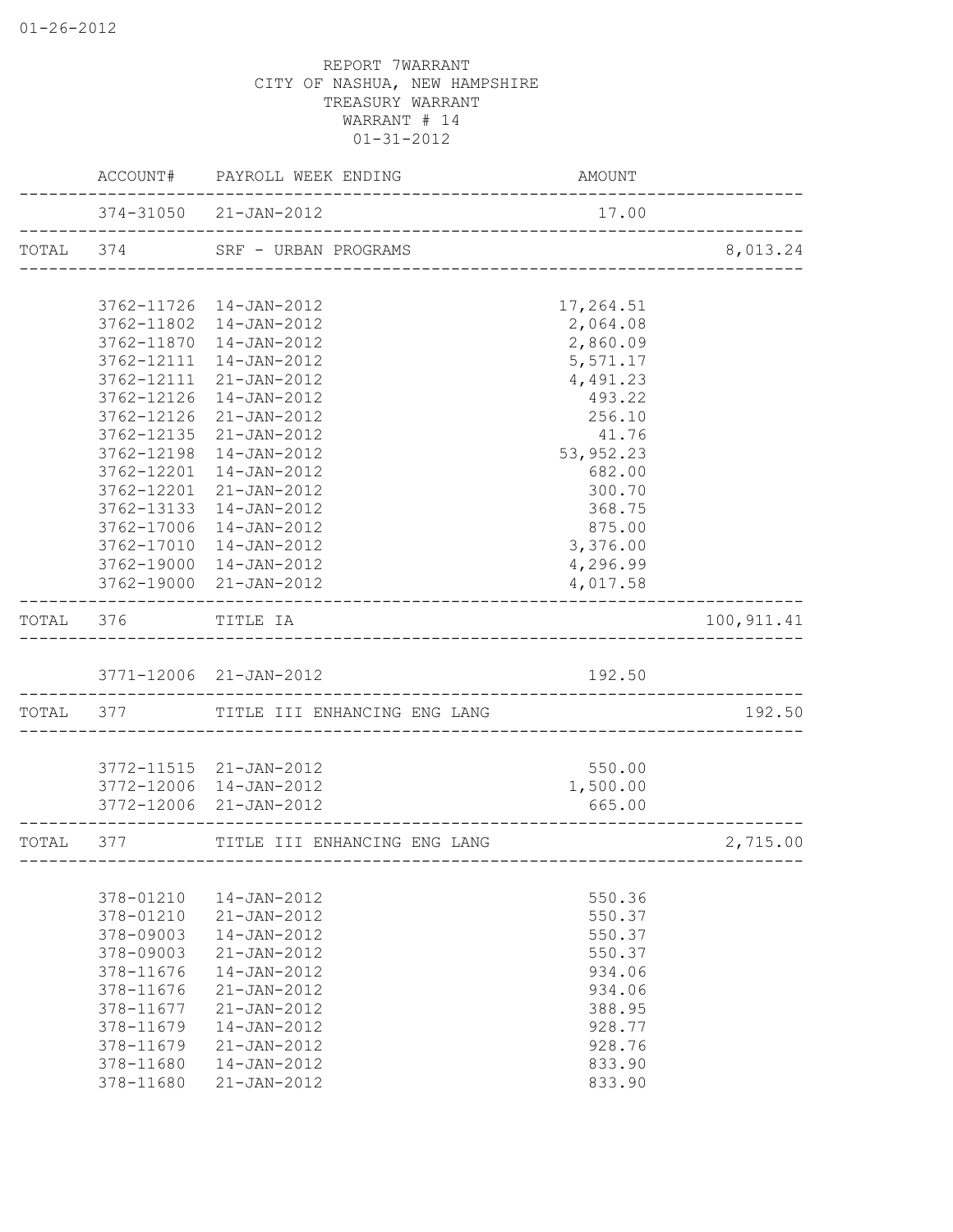|           | ACCOUNT#   | PAYROLL WEEK ENDING                              | AMOUNT               |           |
|-----------|------------|--------------------------------------------------|----------------------|-----------|
|           | 378-11683  | 14-JAN-2012                                      | 1,684.46             |           |
|           | 378-11683  | $21 - JAN - 2012$                                | 1,684.45             |           |
|           | 378-11688  | 14-JAN-2012                                      | 620.56               |           |
|           | 378-11688  | 21-JAN-2012                                      | 620.55               |           |
|           | 378-11751  | 14-JAN-2012                                      | 1,384.39             |           |
|           | 378-11751  | 21-JAN-2012                                      | 1,384.39             |           |
|           | 378-12188  | 14-JAN-2012                                      | 148.61               |           |
|           | 378-12188  | 21-JAN-2012                                      | 148.61               |           |
|           | 378-13004  | 21-JAN-2012                                      | 391.41               |           |
| TOTAL     | 378        | TRANSPORTATION                                   |                      | 16,051.30 |
|           |            | 3902-13133 14-JAN-2012                           | 75.00                |           |
|           |            |                                                  |                      |           |
| TOTAL     | 390        | VOC ED SECONDARY PERKINS                         |                      | 75.00     |
|           |            | 3937-12201 21-JAN-2012                           | 31.00                |           |
|           |            | 3937-19000 14-JAN-2012                           | 846.77               |           |
|           |            | DAY CARE                                         |                      | 877.77    |
| TOTAL 393 |            | ______________________________________           |                      |           |
|           |            |                                                  |                      |           |
|           |            | 3952-11726 14-JAN-2012<br>3952-12201 14-JAN-2012 | 67,108.12            |           |
|           | 3952-12201 | 21-JAN-2012                                      | 62.00<br>372.00      |           |
|           | 3952-17004 | 14-JAN-2012                                      |                      |           |
|           | 3952-17008 | 14-JAN-2012                                      | 1,124.00<br>5,176.00 |           |
|           | 3952-17010 | 14-JAN-2012                                      | 1,688.00             |           |
| TOTAL     | 395        | IDEA B SPECIAL EDUCATION                         |                      | 75,530.12 |
|           |            |                                                  |                      |           |
|           |            | 3962-11726 14-JAN-2012                           | 1,702.98             |           |
| TOTAL     | 396        | IDEA PRESCHOOL                                   |                      | 1,702.98  |
|           |            |                                                  |                      |           |
|           | 3977-12111 | 14-JAN-2012                                      | 2,136.76             |           |
|           | 3977-12111 | 21-JAN-2012                                      | 1,645.26             |           |
| TOTAL     | 397        | SPECIAL ED LOCAL                                 |                      | 3,782.02  |
|           |            |                                                  |                      |           |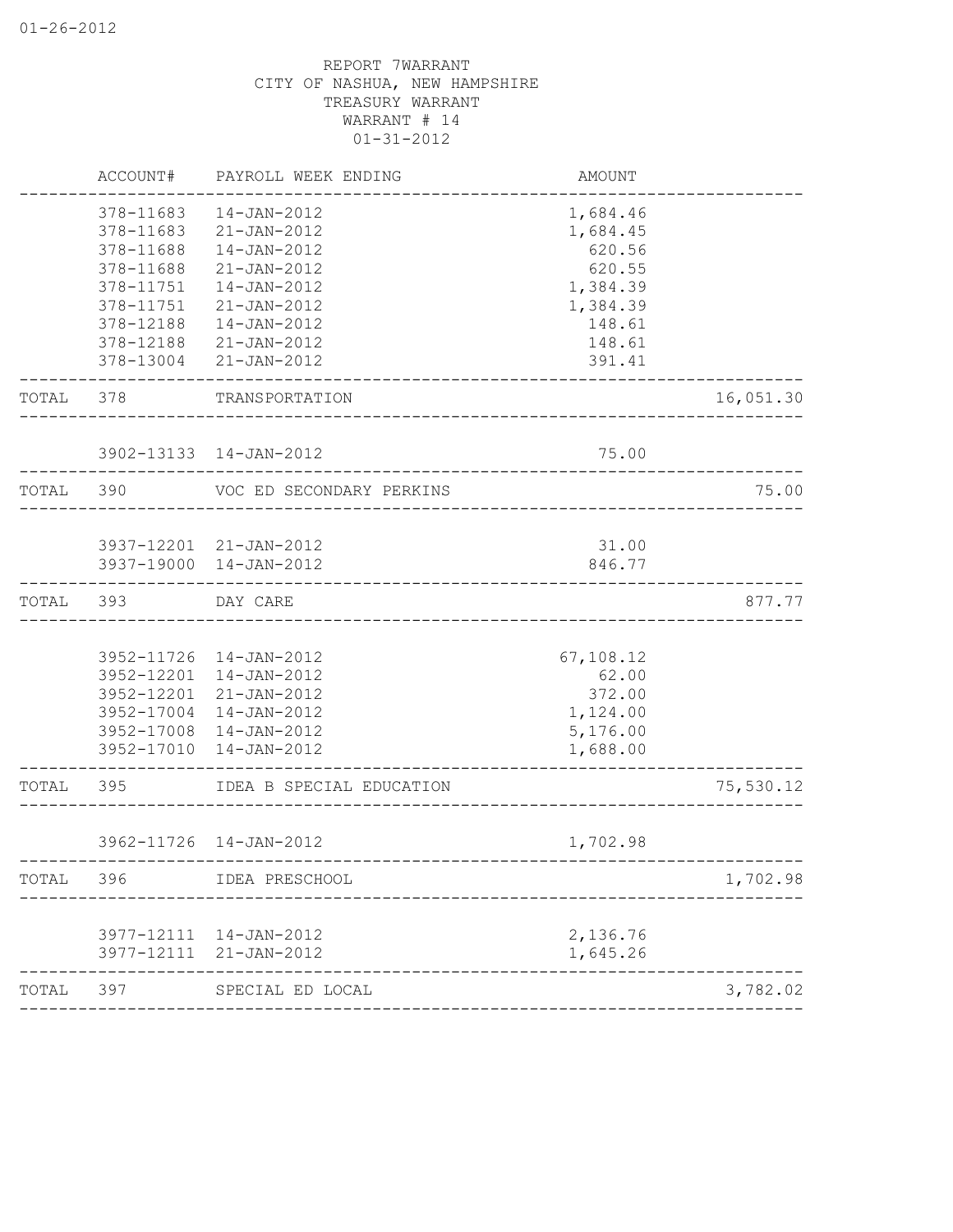|       | ACCOUNT#      | PAYROLL WEEK ENDING                                  | AMOUNT   |           |
|-------|---------------|------------------------------------------------------|----------|-----------|
|       | 501-11033     | 14-JAN-2012                                          | 852.14   |           |
|       | 501-11033     | 21-JAN-2012                                          | 852.14   |           |
|       | $501 - 11445$ | 14-JAN-2012                                          | 437.44   |           |
|       | $501 - 11445$ | 21-JAN-2012                                          | 437.44   |           |
|       | 501-11463     | 14-JAN-2012                                          | 802.30   |           |
|       | 501-11463     | 21-JAN-2012                                          | 802.30   |           |
|       | 501-11470     | 14-JAN-2012                                          | 881.65   |           |
|       | 501-11470     | 21-JAN-2012                                          | 881.65   |           |
|       | 501-11471     | 14-JAN-2012                                          | 2,033.79 |           |
|       | 501-11471     | 21-JAN-2012                                          | 2,033.79 |           |
|       | 501-11611     | 21-JAN-2012                                          | 519.46   |           |
|       |               | 501-31050 21-JAN-2012<br>___________________________ | 50.00    |           |
| TOTAL | 501           | MAYOR'S OFFICE                                       |          | 10,584.10 |
|       |               |                                                      |          |           |
|       |               | 502-11195  14-JAN-2012                               | 2,069.53 |           |
|       |               | 502-11195 21-JAN-2012                                | 2,069.54 |           |
|       | 502-11219     | 14-JAN-2012                                          | 3,711.27 |           |
|       |               | 502-11219 21-JAN-2012                                | 3,711.28 |           |
|       |               | 502-11518  14-JAN-2012                               | 888.18   |           |
|       |               | 502-11518 21-JAN-2012                                | 888.18   |           |
|       |               | 502-31050 21-JAN-2012                                | 50.00    |           |
| TOTAL | 502           | LEGAL DEPARTMENT                                     |          | 13,387.98 |
|       |               |                                                      |          |           |
|       |               | 503-11071  14-JAN-2012                               | 1,293.15 |           |
|       |               | 503-11071 21-JAN-2012                                | 1,293.15 |           |
|       |               | 503-12092  14-JAN-2012                               | 348.30   |           |
|       |               | 503-12092 21-JAN-2012                                | 348.30   |           |
| TOTAL | 503           | BOARD OF ALDERMEN                                    |          | 3,282.90  |
|       | 507-82010     | 21-JAN-2012                                          | 381.59   |           |
| TOTAL | 507           | PENSIONS                                             |          | 381.59    |
|       |               |                                                      |          |           |
|       | 511-11247     | 14-JAN-2012                                          | 670.28   |           |
|       | 511-11247     | 21-JAN-2012                                          | 670.28   |           |
|       | 511-11248     | 14-JAN-2012                                          | 1,442.84 |           |
|       | 511-11248     | 21-JAN-2012                                          | 1,442.84 |           |
| TOTAL | 511           | CITI-STAT                                            |          | 4,226.24  |
|       |               | _________________________                            |          |           |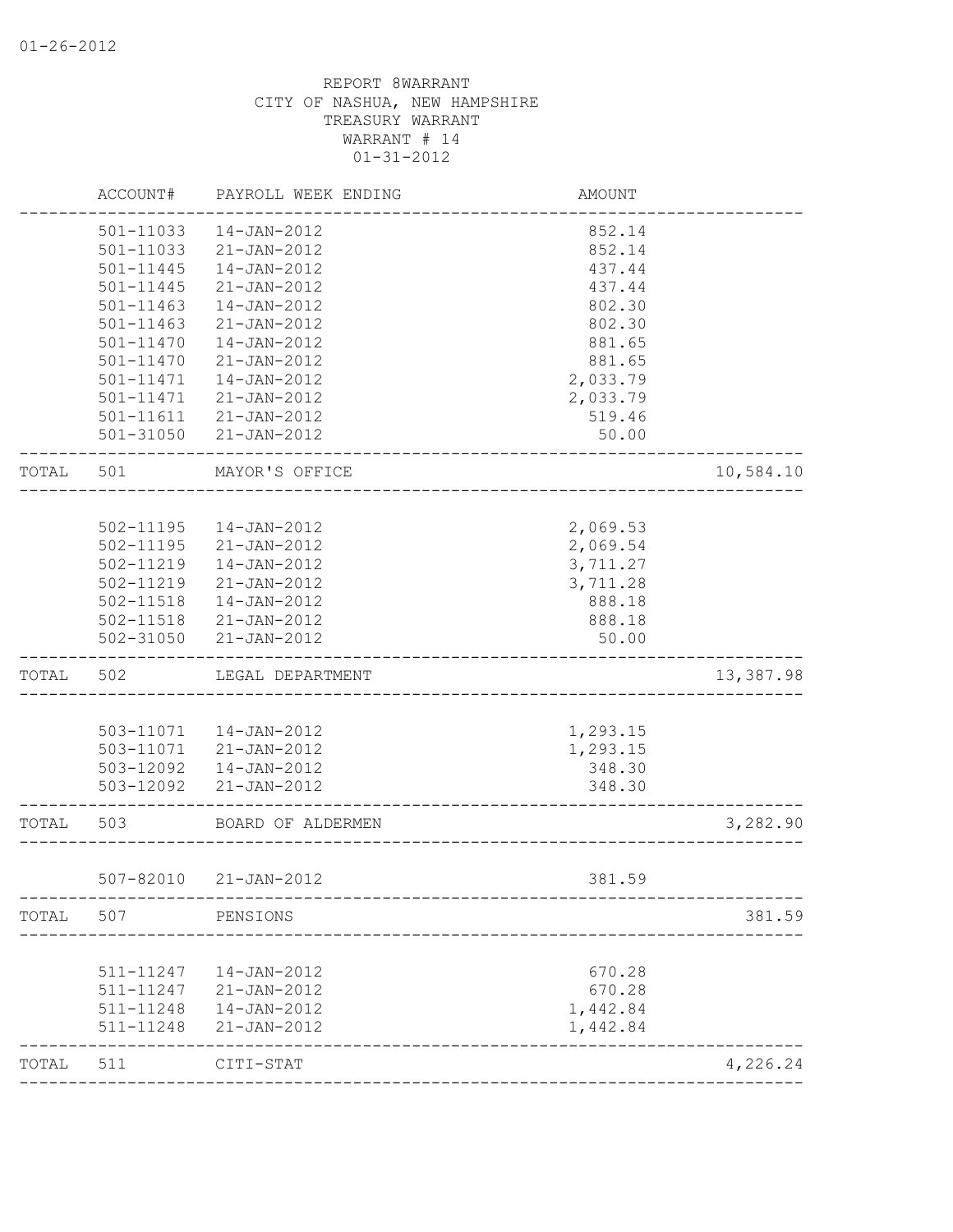| ACCOUNT#               | PAYROLL WEEK ENDING              | AMOUNT           |  |
|------------------------|----------------------------------|------------------|--|
| 512-11005              | 14-JAN-2012                      | 863.56           |  |
| 512-11005              | $21 - JAN - 2012$                | 863.55           |  |
| 512-11050              | 14-JAN-2012                      | 742.05           |  |
| 512-11050              | 21-JAN-2012                      | 742.05           |  |
| 512-11064              | 14-JAN-2012                      | 1,017.55         |  |
| 512-11064              | $21 - JAN - 2012$                | 1,017.56         |  |
| 512-11073              | 14-JAN-2012                      | 1,627.85         |  |
| 512-11073              | 21-JAN-2012                      | 1,627.84         |  |
| 512-11134              | 14-JAN-2012                      | 796.65           |  |
| 512-11134              | $21 - JAN - 2012$                | 796.65           |  |
| 512-11165              | 14-JAN-2012                      | 1,605.06         |  |
| 512-11165              | 21-JAN-2012                      | 1,605.06         |  |
| 512-11167              | 14-JAN-2012                      | 580.90           |  |
| 512-11167              | 21-JAN-2012                      | 580.90           |  |
| 512-11173              | 14-JAN-2012                      | 1,453.63         |  |
| 512-11173              | $21 - JAN - 2012$                | 1,453.63         |  |
| 512-11177              | 14-JAN-2012                      | 1,895.15         |  |
| 512-11177              | $21 - JAN - 2012$                | 1,895.15         |  |
| 512-11222              | 14-JAN-2012                      | 1,020.07         |  |
| 512-11222              | $21 - JAN - 2012$                | 1,020.07         |  |
| 512-11224              | 14-JAN-2012                      | 1,005.33         |  |
| 512-11224              | 21-JAN-2012                      | 1,005.33         |  |
| 512-11265<br>512-11265 | 14-JAN-2012<br>$21 - JAN - 2012$ | 888.18<br>888.18 |  |
| 512-11431              | 14-JAN-2012                      | 1,998.71         |  |
| 512-11431              | $21 - JAN - 2012$                | 1,998.71         |  |
| 512-11531              | 14-JAN-2012                      | 1,693.75         |  |
| 512-11531              | $21 - JAN - 2012$                | 1,693.74         |  |
| 512-11673              | 14-JAN-2012                      | 1,062.19         |  |
| 512-11673              | 21-JAN-2012                      | 1,062.19         |  |
| 512-11684              | 14-JAN-2012                      | 877.26           |  |
| 512-11684              | $21 - JAN - 2012$                | 877.27           |  |
| 512-11714              | 14-JAN-2012                      | 962.06           |  |
| 512-11714              | $21 - JAN - 2012$                | 962.06           |  |
| 512-11740              | 14-JAN-2012                      | 1,678.70         |  |
| 512-11740              | $21 - JAN - 2012$                | 1,678.70         |  |
| 512-12033              | 14-JAN-2012                      | 619.06           |  |
| 512-12033              | 21-JAN-2012                      | 619.05           |  |
| 512-12056              | 14-JAN-2012                      | 363.06           |  |
| 512-12056              | 21-JAN-2012                      | 363.06           |  |
| 512-12749              | 14-JAN-2012                      | 622.72           |  |
| 512-12749              | 21-JAN-2012                      | 622.71           |  |
| 512-13004              | 14-JAN-2012                      | 10.23            |  |
| 512-13004              | 21-JAN-2012                      | 12.64            |  |
| 512-31050              | 21-JAN-2012                      | 100.00           |  |
|                        |                                  |                  |  |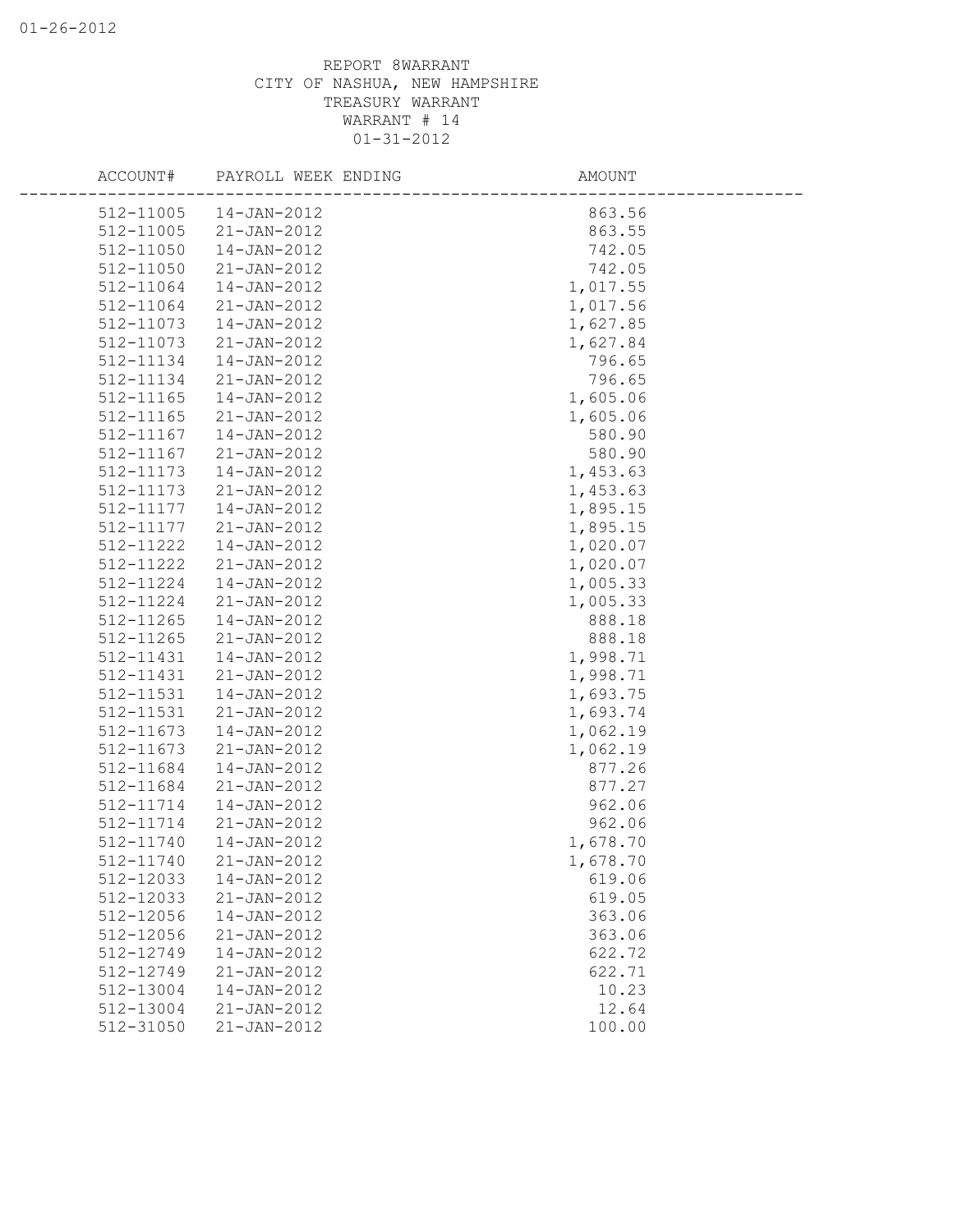|       | ACCOUNT#  | PAYROLL WEEK ENDING          | <b>AMOUNT</b> |           |
|-------|-----------|------------------------------|---------------|-----------|
|       |           | TOTAL 512 FINANCIAL SERVICES |               | 46,869.82 |
|       |           |                              |               |           |
|       | 513-11117 | 14-JAN-2012                  | 1,626.12      |           |
|       | 513-11117 | 21-JAN-2012                  | 1,626.12      |           |
|       | 513-11171 | 14-JAN-2012                  | 2,056.01      |           |
|       | 513-11171 | 21-JAN-2012                  | 1,927.37      |           |
|       | 513-11213 | $14 - JAN - 2012$            | 1,299.58      |           |
|       | 513-11213 | 21-JAN-2012                  | 1,299.59      |           |
|       | 513-11223 | 14-JAN-2012                  | 774.94        |           |
|       | 513-11223 | $21 - JAN - 2012$            | 774.95        |           |
|       | 513-12024 | $14 - JAN - 2012$            | 6,905.98      |           |
|       | 513-12024 | $21 - JAN - 2012$            | 41.00         |           |
|       | 513-12064 | 14-JAN-2012                  | 2,930.00      |           |
|       | 513-12085 | 14-JAN-2012                  | 300.00        |           |
|       | 513-12085 | 21-JAN-2012                  | 150.00        |           |
|       | 513-12108 | 14-JAN-2012                  | 1,485.00      |           |
|       | 513-12132 | 14-JAN-2012                  | 3,780.00      |           |
|       | 513-12213 | 14-JAN-2012                  | 1,485.00      |           |
|       | 513-13004 | 14-JAN-2012                  | 275.48        |           |
|       |           | 513-13004 21-JAN-2012        | $-275.48$     |           |
|       |           | 513-13016 21-JAN-2012        | 275.48        |           |
| TOTAL | 513       | CITY CLERK'S OFFICE          |               | 28,737.14 |
|       |           |                              |               |           |
|       | 515-11185 | 14-JAN-2012                  | 960.82        |           |
|       | 515-11185 | 21-JAN-2012                  | 954.81        |           |
|       | 515-11350 | 14-JAN-2012                  | 962.06        |           |
|       | 515-11350 | 21-JAN-2012                  | 962.06        |           |
|       | 515-11447 | 14-JAN-2012                  | 1,458.37      |           |
|       | 515-11447 | 21-JAN-2012                  | 1,458.38      |           |
|       | 515-12028 | 14-JAN-2012                  | 612.72        |           |
|       | 515-12028 | $21 - JAN - 2012$            | 612.71        |           |
| TOTAL | 515       | HUMAN RESOURCES              |               | 7,981.93  |
|       |           |                              |               |           |
|       | 516-11147 | 14-JAN-2012                  | 637.19        |           |
|       | 516-11147 | 21-JAN-2012                  | 637.19        |           |
|       | 516-11148 | 14-JAN-2012                  | 985.60        |           |
|       | 516-11148 | $21 - JAN - 2012$            | 985.60        |           |
|       | 516-11459 | $14 - JAN - 2012$            | 1,293.15      |           |
|       | 516-11459 | $21 - JAN - 2012$            | 1,293.15      |           |
|       | 516-11573 | 14-JAN-2012                  | 939.12        |           |
|       | 516-11573 | $21 - JAN - 2012$            | 939.11        |           |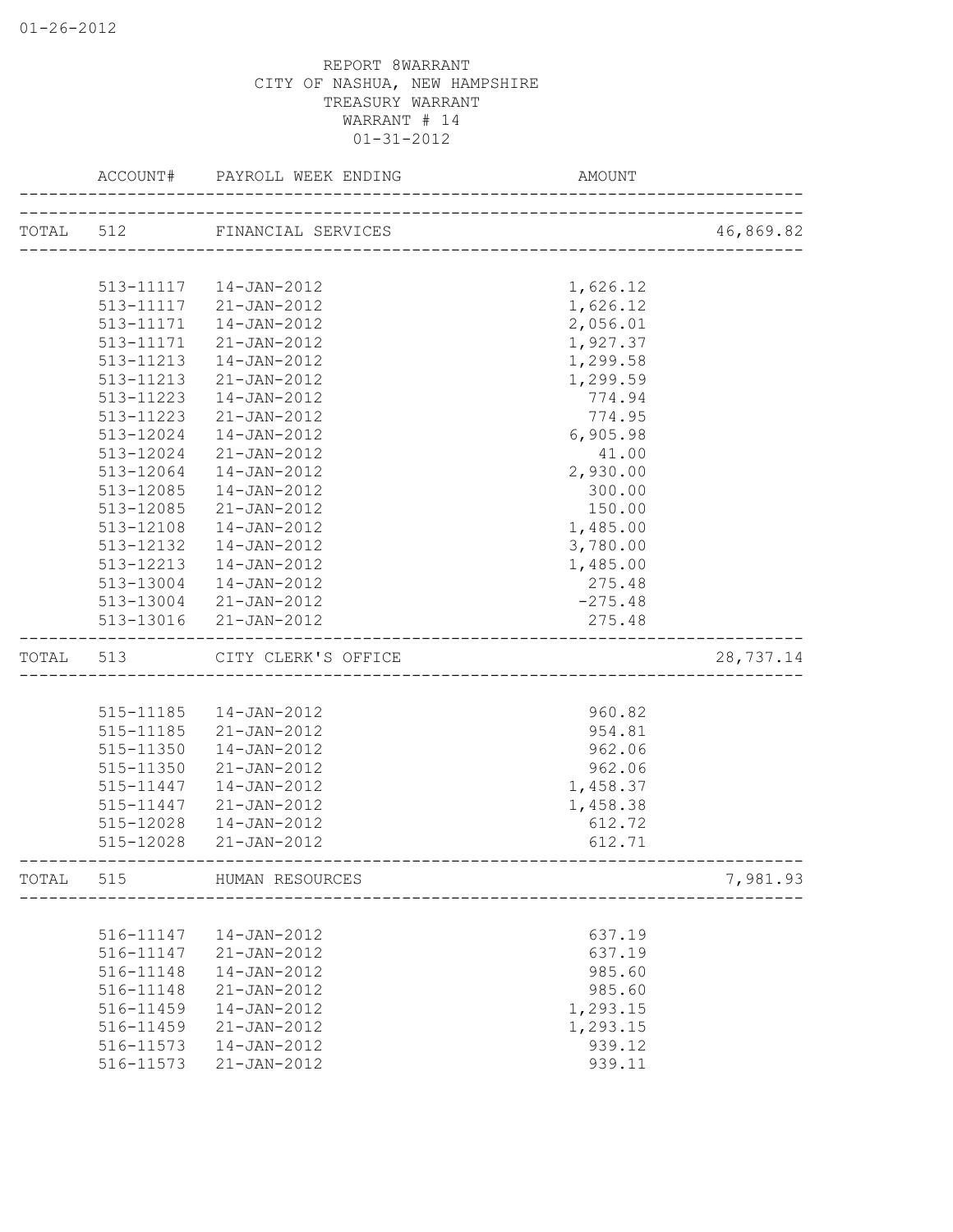|       |                        | ACCOUNT# PAYROLL WEEK ENDING           | AMOUNT                    |           |
|-------|------------------------|----------------------------------------|---------------------------|-----------|
|       |                        | TOTAL 516 PURCHASING DEPARTMENT        |                           | 7,710.11  |
|       |                        |                                        | _________________________ |           |
|       |                        | 517-11198  14-JAN-2012                 | 1,127.96                  |           |
|       |                        | 517-11198 21-JAN-2012                  | 1,127.97                  |           |
|       | 517-11266              | $14 - JAN - 2012$                      | 641.15                    |           |
|       | 517-11266              | $21 - JAN - 2012$                      | 641.15                    |           |
|       | 517-11420              | 14-JAN-2012                            | 747.87                    |           |
|       | 517-11420              | 21-JAN-2012                            | 747.87                    |           |
|       |                        | 517-13020  14-JAN-2012                 | 84.14                     |           |
|       |                        | 517-13020 21-JAN-2012                  | 300.10                    |           |
|       |                        | TOTAL 517 BUILDING MAINT - CITY ADMIN  |                           | 5,418.21  |
|       |                        | 518-31050  14-JAN-2012                 | 40.00                     |           |
|       |                        | TOTAL 518 INSURANCE - ADMINISTRATION   |                           | 40.00     |
|       |                        |                                        |                           |           |
|       |                        | 519-11014  14-JAN-2012                 | 1,122.77                  |           |
|       |                        | 519-11014 21-JAN-2012                  | 1,122.76                  |           |
|       |                        | 519-11016  14-JAN-2012                 | 985.60                    |           |
|       |                        | 519-11016 21-JAN-2012                  | 985.60                    |           |
|       | 519-11017              | 14-JAN-2012                            | 824.00                    |           |
|       | 519-11017              | 21-JAN-2012                            | 824.00                    |           |
|       | 519-11115              | 14-JAN-2012                            | 1,996.63                  |           |
|       | 519-11115              | 21-JAN-2012                            | 1,996.63                  |           |
|       | 519-11146              | 14-JAN-2012                            | 858.42                    |           |
|       | 519-11146              | $21 - JAN - 2012$                      | 858.42                    |           |
|       | 519-11153              | 14-JAN-2012                            | 620.55                    |           |
|       | 519-11153              | 21-JAN-2012                            | 620.55                    |           |
|       | 519-11154              | 14-JAN-2012                            | 652.12                    |           |
|       | 519-11154              | 21-JAN-2012                            | 652.11                    |           |
|       | 519-11205              | $14 - JAN - 2012$                      | 815.21                    |           |
|       | 519-11205              | $21 - JAN - 2012$                      | 815.21                    |           |
|       | 519-11241              | $14 - JAN - 2012$                      | 1,367.58                  |           |
|       | 519-11241              | $21 - JAN - 2012$                      | 1,367.59                  |           |
|       | 519-18006              | $21 - JAN - 2012$                      | 375.00                    |           |
| TOTAL | 519                    | ASSESSORS                              |                           | 18,860.75 |
|       |                        |                                        |                           |           |
|       | 520-12077<br>520-12077 | $14 - JAN - 2012$<br>$21 - JAN - 2012$ | 277.03<br>277.03          |           |
|       |                        |                                        |                           |           |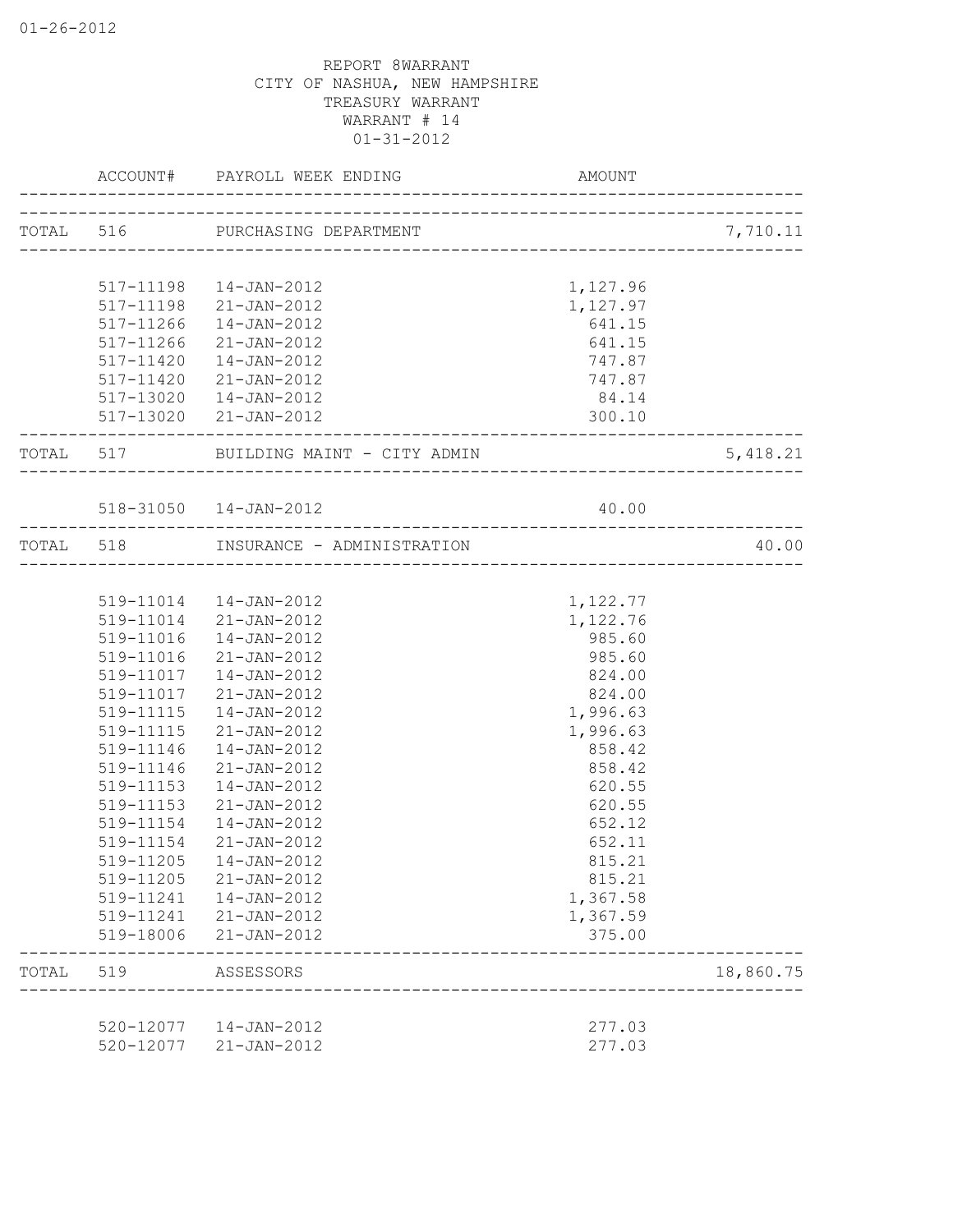|           | ACCOUNT#      | PAYROLL WEEK ENDING                                             | AMOUNT                       |            |
|-----------|---------------|-----------------------------------------------------------------|------------------------------|------------|
| TOTAL 520 |               | HUNT BUILDING                                                   |                              | 554.06     |
|           |               |                                                                 |                              |            |
|           | 522-11024     | 14-JAN-2012                                                     | 639.71                       |            |
|           | 522-11024     | $21 - JAN - 2012$                                               | 639.71                       |            |
|           | 522-11128     | 14-JAN-2012                                                     | 1,152.83                     |            |
|           | 522-11128     | $21 - JAN - 2012$                                               | 1,152.83                     |            |
|           | 522-11286     | 14-JAN-2012                                                     | 608.85                       |            |
|           | 522-11286     | 21-JAN-2012                                                     | 608.85                       |            |
|           | 522-11356     | $14 - JAN - 2012$                                               | 1,103.92                     |            |
|           | 522-11356     | $21 - JAN - 2012$                                               | 1,103.92                     |            |
|           | 522-11429     | $14 - JAN - 2012$                                               | 1,873.47                     |            |
|           | 522-11429     | $21 - JAN - 2012$                                               | 1,873.48                     |            |
|           | 522-11496     | $14 - JAN - 2012$                                               | 1,537.47                     |            |
|           | 522-11496     | $21 - JAN - 2012$                                               | 1,537.49                     |            |
|           | 522-11641     | $14 - JAN - 2012$                                               | 1,409.38                     |            |
|           | $522 - 11641$ | $21 - JAN - 2012$                                               | 1,409.38                     |            |
|           | $522 - 11652$ | 14-JAN-2012                                                     | 1,496.81                     |            |
|           | $522 - 11652$ | 21-JAN-2012                                                     | 1,496.81                     |            |
|           | 522-11721     | 14-JAN-2012                                                     | 1,556.12                     |            |
|           | 522-11721     | 21-JAN-2012                                                     | 1,556.11                     |            |
|           | 522-11724     | 14-JAN-2012                                                     | 1,377.84                     |            |
|           | 522-11724     | 21-JAN-2012                                                     | 1,377.84                     |            |
|           | 522-11729     | 14-JAN-2012                                                     | 2,231.12                     |            |
|           | 522-11729     | $21 - JAN - 2012$                                               | 2,231.11                     |            |
|           | 522-31050     | 21-JAN-2012                                                     | 167.00                       |            |
| TOTAL 522 |               | INFORMATION TECHNOLOGY                                          | ____________________________ | 30, 142.05 |
|           |               |                                                                 |                              |            |
|           |               | 523-11332  14-JAN-2012                                          | 855.38                       |            |
|           |               | 523-11332 21-JAN-2012<br>______________________________________ | 1,157.28                     |            |
| TOTAL     | 523           | GIS                                                             |                              | 2,012.66   |
|           |               |                                                                 |                              |            |
|           | 531-11065     | 14-JAN-2012                                                     | 1,149.02                     |            |
|           | 531-11065     | 21-JAN-2012                                                     | 1,149.02                     |            |
|           | 531-11085     | 14-JAN-2012                                                     | 922.04                       |            |
|           | 531-11085     | $21 - JAN - 2012$                                               | 922.04                       |            |
|           | 531-11114     | 14-JAN-2012                                                     | 2,367.05                     |            |
|           | 531-11114     | $21 - JAN - 2012$                                               | 2,367.05                     |            |
|           | 531-11129     | 14-JAN-2012                                                     | 1,968.13                     |            |
|           | 531-11129     | $21 - JAN - 2012$                                               | 1,845.02                     |            |
|           | 531-11164     | 14-JAN-2012                                                     | 1,178.65                     |            |
|           | 531-11164     | 21-JAN-2012                                                     | 1,178.65                     |            |
|           | 531-11166     | $14 - JAN - 2012$                                               | 1,937.98                     |            |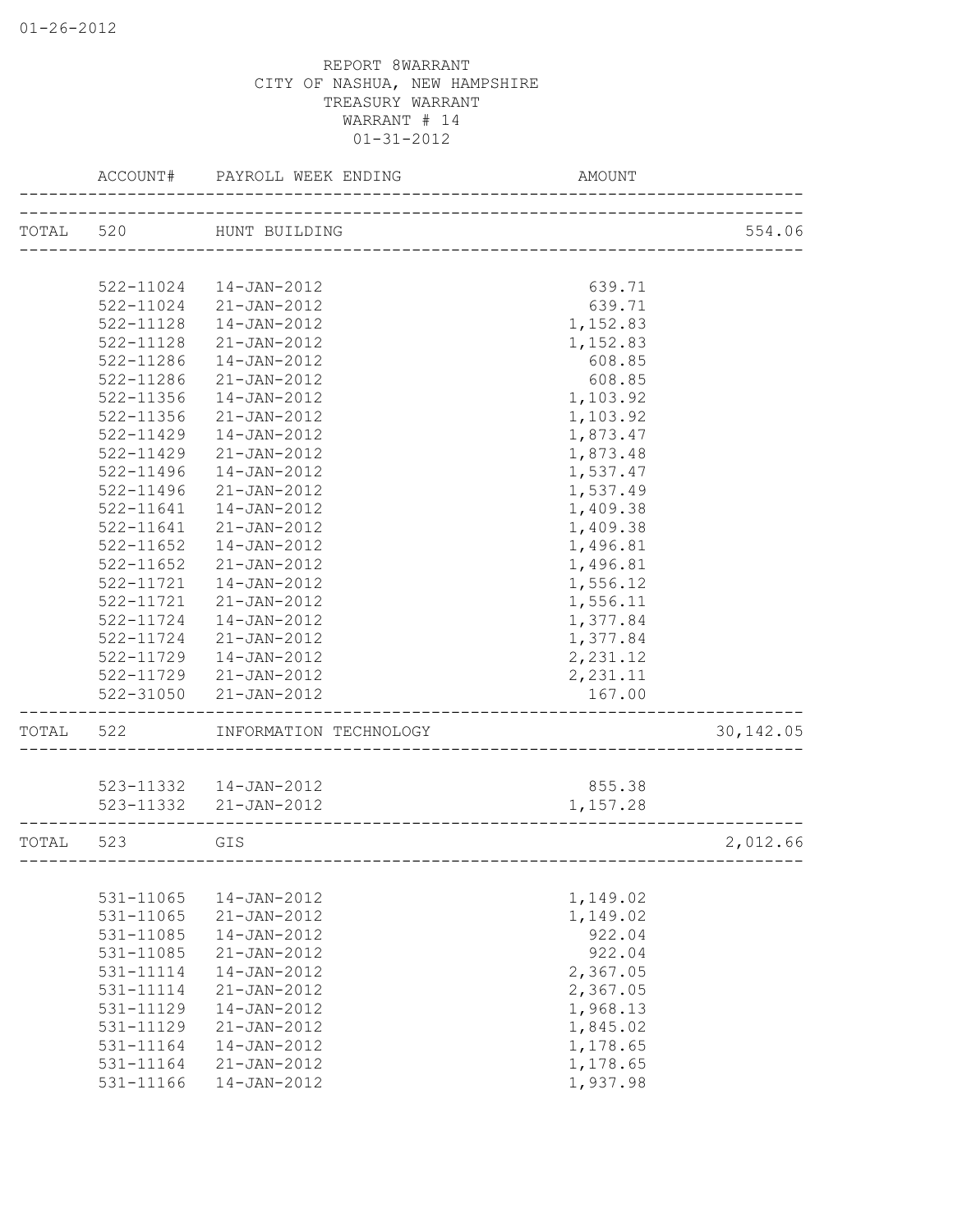|           | ACCOUNT# PAYROLL WEEK ENDING | AMOUNT    |  |
|-----------|------------------------------|-----------|--|
|           | 531-11166 21-JAN-2012        | 1,937.98  |  |
| 531-11170 | 14-JAN-2012                  | 1,526.04  |  |
| 531-11170 | 21-JAN-2012                  | 1,526.04  |  |
| 531-11201 | 14-JAN-2012                  | 682.42    |  |
| 531-11201 | 21-JAN-2012                  | 682.41    |  |
| 531-11203 | 14-JAN-2012                  | 1,349.54  |  |
| 531-11203 | $21 - JAN - 2012$            | 1,349.54  |  |
| 531-11226 | 14-JAN-2012                  | 776.25    |  |
| 531-11226 | 21-JAN-2012                  | 776.25    |  |
| 531-11242 | $14 - JAN - 2012$            | 1,158.79  |  |
| 531-11242 | 21-JAN-2012                  | 1,158.79  |  |
| 531-11245 | 14-JAN-2012                  | 643.00    |  |
| 531-11245 | 21-JAN-2012                  | 643.00    |  |
| 531-11257 | 14-JAN-2012                  | 5, 173.49 |  |
| 531-11257 | 21-JAN-2012                  | 5, 123.45 |  |
| 531-11287 | 14-JAN-2012                  | 846.15    |  |
| 531-11287 | 21-JAN-2012                  | 846.15    |  |
| 531-11398 | 14-JAN-2012                  | 646.25    |  |
| 531-11398 | 21-JAN-2012                  | 646.25    |  |
| 531-11474 | $14 - JAN - 2012$            | 740.40    |  |
| 531-11474 | 21-JAN-2012                  | 740.39    |  |
| 531-11477 | 14-JAN-2012                  | 735.61    |  |
| 531-11477 | $21 - JAN - 2012$            | 735.61    |  |
| 531-11487 | 14-JAN-2012                  | 1,400.35  |  |
| 531-11487 | 21-JAN-2012                  | 1,400.35  |  |
| 531-11495 | 14-JAN-2012                  | 1,037.26  |  |
| 531-11495 | 21-JAN-2012                  | 1,037.26  |  |
| 531-11498 | 14-JAN-2012                  | 882.57    |  |
| 531-11498 | 21-JAN-2012                  | 882.56    |  |
| 531-11516 | 14-JAN-2012                  | 884.57    |  |
| 531-11516 | $21 - JAN - 2012$            | 884.57    |  |
| 531-11534 | 14-JAN-2012                  | 1,496.62  |  |
| 531-11534 | 21-JAN-2012                  | 1,496.61  |  |
| 531-11535 | $14 - JAN - 2012$            | 11,526.72 |  |
| 531-11535 | 21-JAN-2012                  | 11,526.70 |  |
| 531-11537 | $14 - JAN - 2012$            | 12,875.84 |  |
| 531-11537 | $21 - JAN - 2012$            | 12,875.84 |  |
| 531-11538 | 14-JAN-2012                  | 922.04    |  |
| 531-11538 | $21 - JAN - 2012$            | 922.04    |  |
| 531-11539 | 14-JAN-2012                  | 1,587.08  |  |
| 531-11539 | $21 - JAN - 2012$            | 1,587.08  |  |
| 531-11544 | $14 - JAN - 2012$            | 4,289.96  |  |
| 531-11544 | $21 - JAN - 2012$            | 4,289.96  |  |
| 531-11549 | 14-JAN-2012                  | 8,285.40  |  |
| 531-11549 | $21 - JAN - 2012$            | 8,285.40  |  |
| 531-11550 | 14-JAN-2012                  | 1,924.26  |  |
| 531-11550 | $21 - JAN - 2012$            | 1,924.26  |  |
| 531-11552 | 14-JAN-2012                  | 11,398.20 |  |
|           |                              |           |  |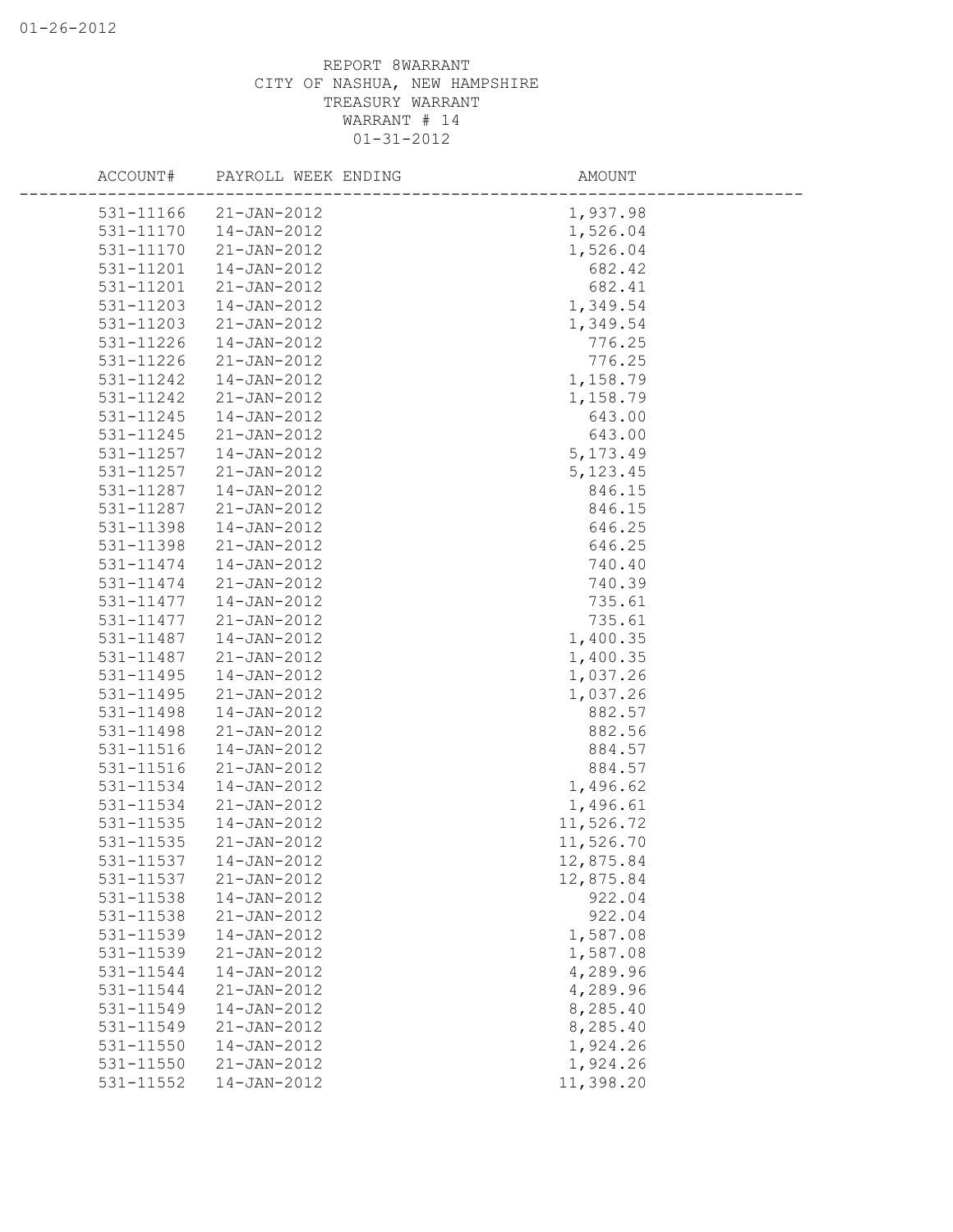| ACCOUNT#  | PAYROLL WEEK ENDING | AMOUNT      |
|-----------|---------------------|-------------|
| 531-11552 | $21 - JAN - 2012$   | 11,398.20   |
| 531-11555 | 14-JAN-2012         | 45, 435.00  |
| 531-11555 | 21-JAN-2012         | 45, 435.00  |
| 531-11558 | 14-JAN-2012         | 68,699.93   |
| 531-11558 | 21-JAN-2012         | 68,699.99   |
| 531-11561 | $14 - JAN - 2012$   | 15,260.70   |
| 531-11561 | $21 - JAN - 2012$   | 15,260.70   |
| 531-11567 | $14 - JAN - 2012$   | 34, 187. 10 |
| 531-11567 | 21-JAN-2012         | 34, 187. 11 |
| 531-11569 | $14 - JAN - 2012$   | 1,214.02    |
| 531-11569 | $21 - JAN - 2012$   | 1,214.02    |
| 531-11618 | $14 - JAN - 2012$   | 2,713.47    |
| 531-11618 | 21-JAN-2012         | 2,713.45    |
| 531-11622 | $14 - JAN - 2012$   | 3,062.09    |
| 531-11622 | $21 - JAN - 2012$   | 3,062.09    |
| 531-11664 | 14-JAN-2012         | 1,171.17    |
| 531-11664 | $21 - JAN - 2012$   | 1,171.17    |
| 531-11665 | 14-JAN-2012         | 863.25      |
| 531-11665 | 21-JAN-2012         | 863.25      |
| 531-11719 | 14-JAN-2012         | 949.27      |
| 531-11719 | $21 - JAN - 2012$   | 949.26      |
| 531-11732 | 14-JAN-2012         | 6,034.25    |
| 531-11732 | 21-JAN-2012         | 6,034.25    |
| 531-12020 | 14-JAN-2012         | 984.99      |
| 531-12020 | $21 - JAN - 2012$   | 984.99      |
| 531-12042 | 14-JAN-2012         | 1,306.92    |
| 531-12042 | $21 - JAN - 2012$   | 1,408.52    |
| 531-12066 | 14-JAN-2012         | 666.41      |
| 531-12066 | 21-JAN-2012         | 666.41      |
| 531-12068 | 14-JAN-2012         | 725.99      |
| 531-12068 | $21 - JAN - 2012$   | 725.99      |
| 531-12071 | 14-JAN-2012         | 266.52      |
| 531-12071 | 21-JAN-2012         | 266.52      |
| 531-12119 | $14 - JAN - 2012$   | 1,158.52    |
| 531-12119 | 21-JAN-2012         | 1,158.52    |
| 531-13004 | 14-JAN-2012         | 3,733.77    |
| 531-13004 | $21 - JAN - 2012$   | 3,001.00    |
| 531-13038 | 14-JAN-2012         | 1,295.28    |
| 531-13038 | $21 - JAN - 2012$   | 801.68      |
| 531-13040 | $14 - JAN - 2012$   | 2,430.77    |
| 531-13040 | $21 - JAN - 2012$   | 6,459.39    |
| 531-13044 | $14 - JAN - 2012$   | 1,114.90    |
| 531-13044 | $21 - JAN - 2012$   | 1,442.50    |
| 531-13047 | $14 - JAN - 2012$   | 6,639.59    |
| 531-13047 | $21 - JAN - 2012$   | 11, 171.04  |
| 531-13048 | $14 - JAN - 2012$   | 2,310.25    |
| 531-13048 | $21 - JAN - 2012$   | 6,287.24    |
| 531-15002 | $21 - JAN - 2012$   | 6,587.62    |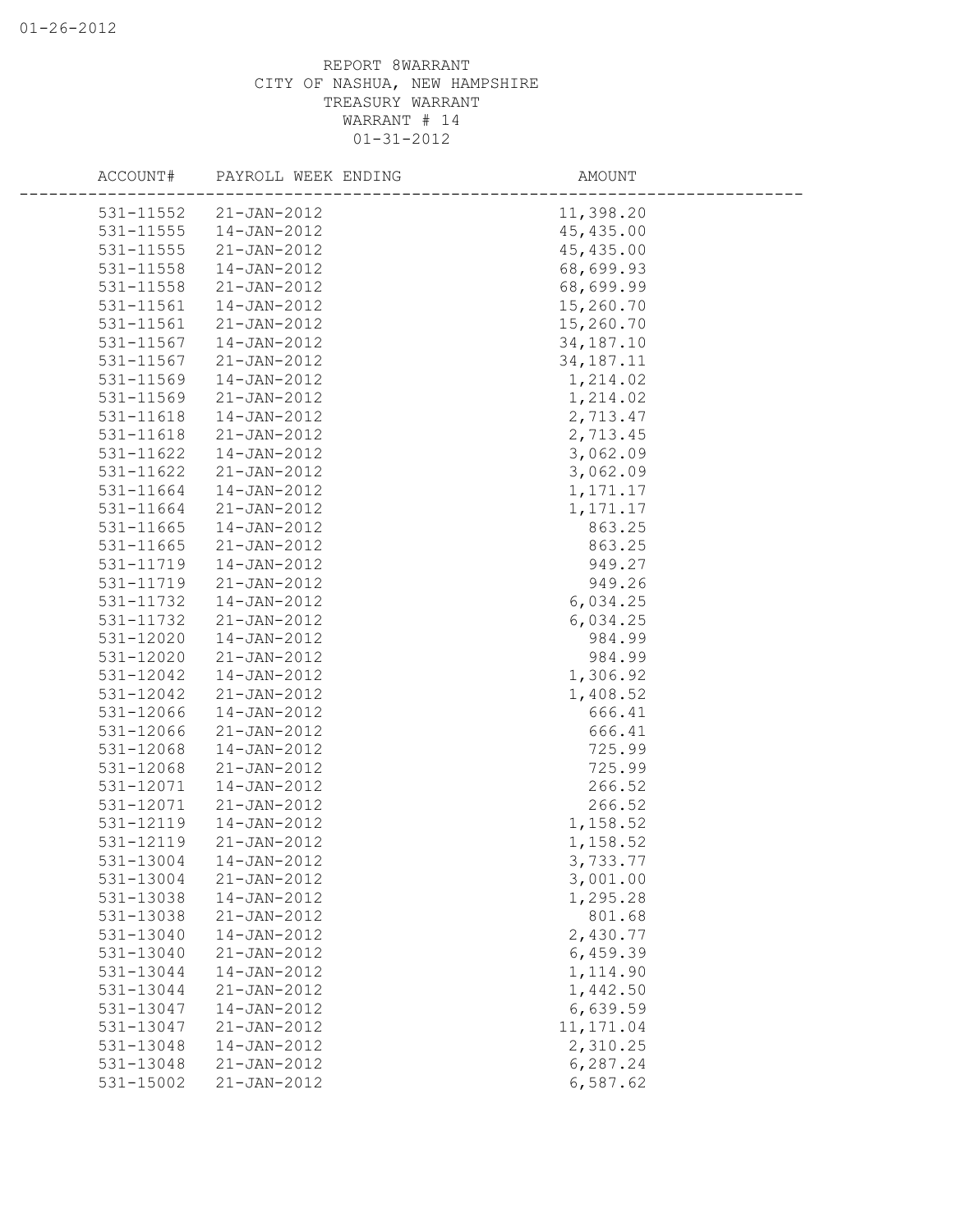|           | ACCOUNT# PAYROLL WEEK ENDING | AMOUNT                               |                             |
|-----------|------------------------------|--------------------------------------|-----------------------------|
|           | 531-17006 21-JAN-2012        | 1,250.00                             |                             |
|           | 531-31050 21-JAN-2012        | 134.00<br>_________________________  |                             |
|           | TOTAL 531 POLICE DEPARTMENT  | T<br>------------------------------- | 588,610.02<br>_____________ |
|           |                              |                                      |                             |
|           | 532-11024  14-JAN-2012       | 2,120.49                             |                             |
| 532-11024 | 21-JAN-2012                  | 2,120.47                             |                             |
| 532-11036 | 14-JAN-2012                  | 1,929.25                             |                             |
| 532-11036 | 21-JAN-2012                  | 1,929.25                             |                             |
| 532-11063 | 14-JAN-2012                  | 1,377.02                             |                             |
| 532-11063 | $21 - JAN - 2012$            | 1,377.02                             |                             |
| 532-11066 | 14-JAN-2012                  | 1,363.38                             |                             |
| 532-11066 | 21-JAN-2012                  | 1,363.38                             |                             |
| 532-11069 | 14-JAN-2012                  | 2,726.90                             |                             |
| 532-11069 | $21 - JAN - 2012$            | 2,726.90                             |                             |
| 532-11111 | 14-JAN-2012                  | 2,240.77                             |                             |
| 532-11111 | 21-JAN-2012                  | 2,240.77                             |                             |
| 532-11207 | 14-JAN-2012                  | 6,793.71                             |                             |
| 532-11207 | $21 - JAN - 2012$            | 6,793.71                             |                             |
| 532-11281 | 14-JAN-2012                  | 1,005.79                             |                             |
| 532-11281 | 21-JAN-2012                  | 1,005.79                             |                             |
| 532-11285 | 14-JAN-2012                  | 8, 414.53                            |                             |
| 532-11285 | 21-JAN-2012                  | 8,414.53                             |                             |
| 532-11291 | 14-JAN-2012                  | 7,010.78                             |                             |
| 532-11291 | 21-JAN-2012                  | 6,700.34                             |                             |
| 532-11298 | 14-JAN-2012                  | 1,104.55                             |                             |
| 532-11298 | 21-JAN-2012                  | 1,395.22                             |                             |
| 532-11300 | 14-JAN-2012                  | 37, 435.71                           |                             |
| 532-11300 | 21-JAN-2012                  | 37,389.71                            |                             |
| 532-11303 | 14-JAN-2012                  | 1,252.31                             |                             |
| 532-11303 | 21-JAN-2012                  | 1,252.31                             |                             |
| 532-11309 | 14-JAN-2012                  | 101,682.43                           |                             |
| 532-11309 | 21-JAN-2012                  | 101,569.45                           |                             |
| 532-11660 | 14-JAN-2012                  | 1,535.86                             |                             |
|           | 532-11660 21-JAN-2012        | 1,535.86                             |                             |
| 532-11663 | $14 - JAN - 2012$            | 1,535.86                             |                             |
| 532-11663 | 21-JAN-2012                  | 1,535.86                             |                             |
| 532-11666 | 14-JAN-2012                  | 1,535.86                             |                             |
| 532-11666 | $21 - JAN - 2012$            | 1,535.86                             |                             |
| 532-11668 | $14 - JAN - 2012$            | 1,551.21                             |                             |
| 532-11668 | 21-JAN-2012                  | 1,551.21                             |                             |
| 532-12070 | $14 - JAN - 2012$            | 27,869.78                            |                             |
| 532-12070 | $21 - JAN - 2012$            | 19,629.75                            |                             |
| 532-13004 | $21 - JAN - 2012$            | 28.70                                |                             |
| 532-13018 | $14 - JAN - 2012$            | 1,179.50                             |                             |
| 532-13018 | 21-JAN-2012                  | 3, 132.57                            |                             |
| 532-13024 | 21-JAN-2012                  | 341.06                               |                             |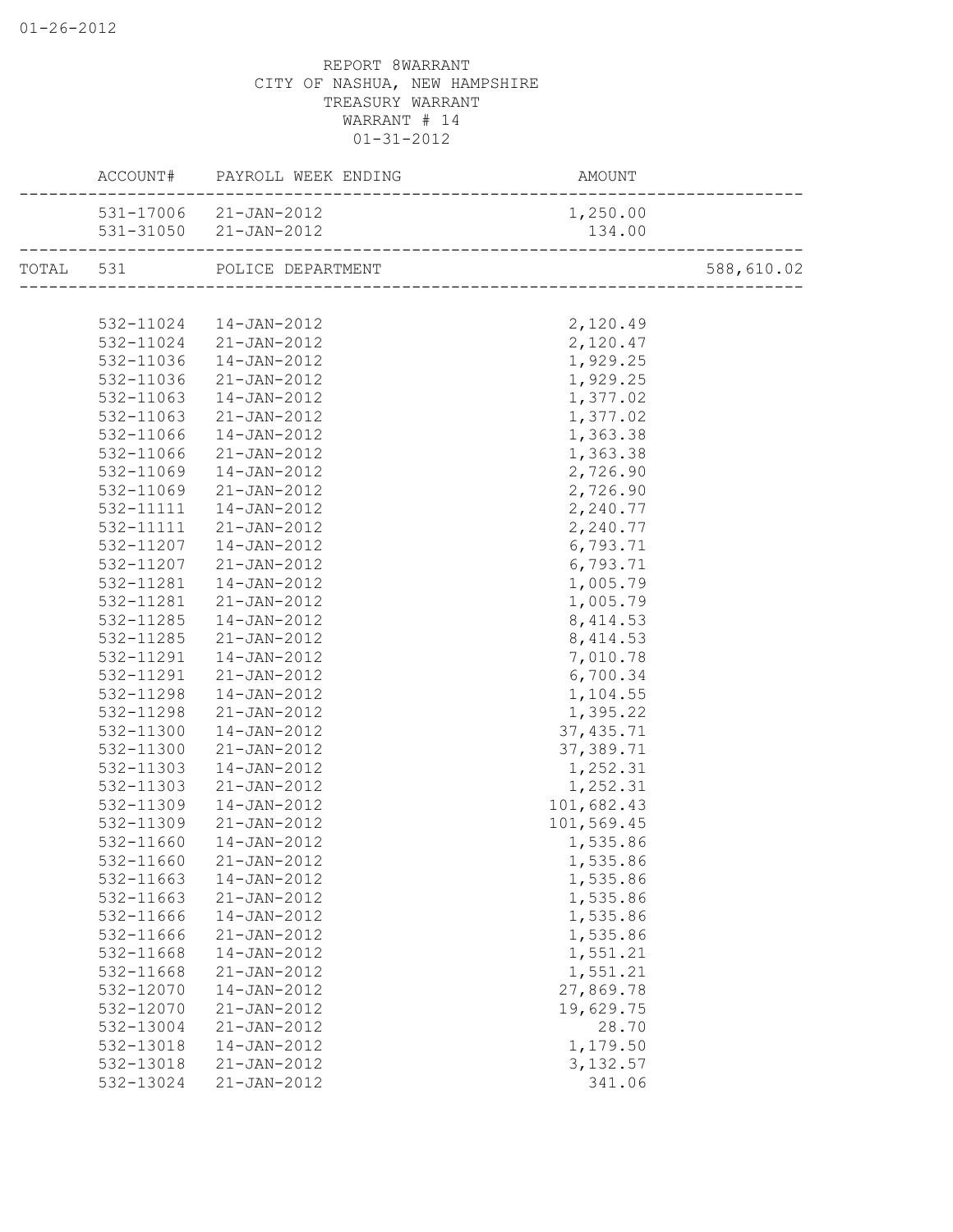|       | ACCOUNT#  | PAYROLL WEEK ENDING                       | AMOUNT    |            |
|-------|-----------|-------------------------------------------|-----------|------------|
|       | 532-13050 | 14-JAN-2012                               | 8,483.81  |            |
|       | 532-13050 | 21-JAN-2012                               | 6,647.97  |            |
|       | 532-15002 | $21 - JAN - 2012$                         | 44,857.49 |            |
|       | 532-19231 | 14-JAN-2012                               | 1,215.28  |            |
|       | 532-19231 | 21-JAN-2012                               | 1,215.28  |            |
|       | 532-19232 | 14-JAN-2012                               | 1,860.98  |            |
|       | 532-19232 | 21-JAN-2012                               | 1,860.98  |            |
|       | 532-19233 | 14-JAN-2012                               | 2,796.04  |            |
|       | 532-19233 | 21-JAN-2012                               | 2,821.38  |            |
|       | 532-19234 | 14-JAN-2012                               | 1,788.07  |            |
|       | 532-19234 | 21-JAN-2012                               | 1,788.07  |            |
|       | 532-31050 | 21-JAN-2012                               | 101.00    |            |
| TOTAL | 532       | FIRE DEPARTMENT<br>______________________ |           | 492,671.76 |
|       |           |                                           |           |            |
|       | 535-11436 | 14-JAN-2012                               | 1,384.62  |            |
|       |           | 535-11436 21-JAN-2012                     | 1,384.61  |            |
|       | 535-11980 | 14-JAN-2012                               | 96.15     |            |
|       |           | 535-11980 21-JAN-2012                     | 96.15     |            |
|       | 535-31050 | 21-JAN-2012                               | 100.00    |            |
| TOTAL | 535       | EMERGENCY MANAGEMENT                      |           | 3,061.53   |
|       |           |                                           |           |            |
|       | 536-11200 | 14-JAN-2012                               | 1,449.60  |            |
|       | 536-11200 | 21-JAN-2012                               | 1,449.60  |            |
|       | 536-12137 | 14-JAN-2012                               | 1,230.12  |            |
|       | 536-12137 | 21-JAN-2012                               | 1,230.12  |            |
|       | 536-31050 | 21-JAN-2012                               | 50.00     |            |
| TOTAL | 536       | CITYWIDE COMMUNICATIONS                   |           | 5,409.44   |
|       |           |                                           |           |            |
|       |           | 541-11024  14-JAN-2012                    | 396.53    |            |
|       | 541-11024 | $21 - JAN - 2012$                         | 396.53    |            |
|       | 541-11240 | 14-JAN-2012                               | 1,558.90  |            |
|       | 541-11240 | $21 - JAN - 2012$                         | 1,558.90  |            |
|       | 541-11346 | 14-JAN-2012                               | 437.48    |            |
|       | 541-11346 | 21-JAN-2012                               | 437.48    |            |
|       | 541-31050 | 21-JAN-2012                               | 50.00     |            |
| TOTAL | 541       | COMMUNITY SERVICES DIVISION               |           | 4,835.82   |
|       | 542-11024 | 14-JAN-2012                               | 660.88    |            |
|       | 542-11024 | 21-JAN-2012                               | 660.88    |            |
|       | 542-11426 | $14 - JAN - 2012$                         | 1,286.72  |            |
|       |           |                                           |           |            |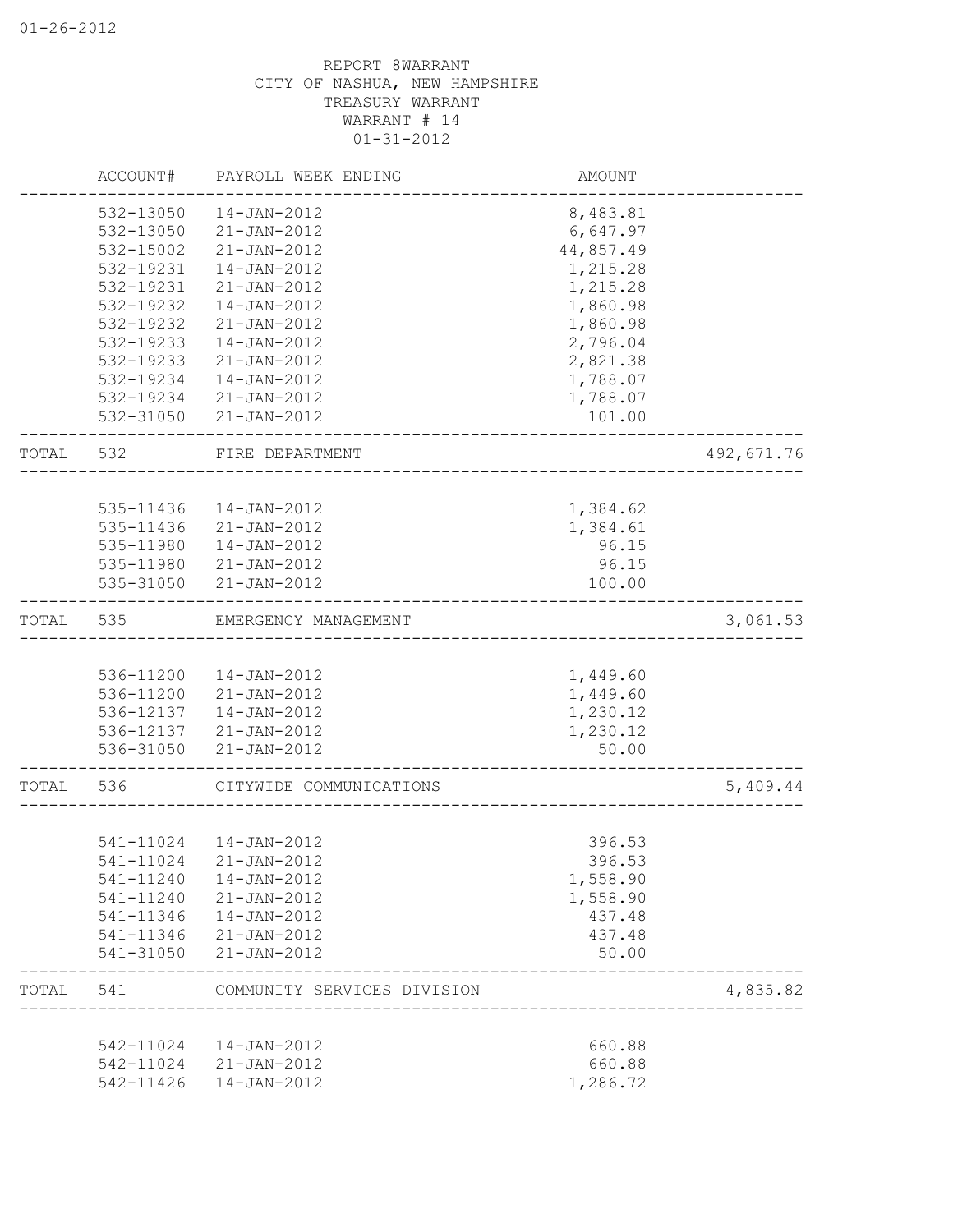|       | ACCOUNT#  | PAYROLL WEEK ENDING                       | AMOUNT                             |             |
|-------|-----------|-------------------------------------------|------------------------------------|-------------|
|       | 542-11426 | 21-JAN-2012                               | 1,286.71                           |             |
|       | 542-11484 | 14-JAN-2012                               | 156.80                             |             |
|       | 542-11484 | $21 - JAN - 2012$                         | 156.80                             |             |
|       | 542-11584 | 14-JAN-2012                               | 3,853.59                           |             |
|       | 542-11584 | $21 - JAN - 2012$                         | 3,853.59                           |             |
|       | 542-12044 | 14-JAN-2012                               | 90.90                              |             |
|       | 542-12044 | 21-JAN-2012                               | 90.90                              |             |
|       | 542-31050 | 21-JAN-2012                               | 50.00                              |             |
| TOTAL | 542       | COMMUNITY HEALTH<br>--------------------- |                                    | 12, 147. 77 |
|       |           |                                           |                                    |             |
|       | 543-11380 | 14-JAN-2012                               | 993.15                             |             |
|       | 543-11380 | 21-JAN-2012                               | 993.15                             |             |
|       | 543-11438 | 14-JAN-2012                               | 1,331.51                           |             |
|       | 543-11438 | $21 - JAN - 2012$                         | 1,331.51                           |             |
|       | 543-11602 | 14-JAN-2012                               | 914.39                             |             |
|       | 543-11602 | 21-JAN-2012                               | 914.39                             |             |
|       | 543-11604 | $14 - JAN - 2012$                         | 790.75                             |             |
|       | 543-11604 | $21 - JAN - 2012$                         | 790.75                             |             |
|       | 543-11605 | 14-JAN-2012                               | 990.07                             |             |
|       |           | 543-11605 21-JAN-2012                     | 891.05                             |             |
|       |           | 543-31050 21-JAN-2012                     | 67.00                              |             |
| TOTAL | 543       | ENVIRONMENTAL HEALTH DEPT.                | ---------------------------------- | 10,007.72   |
|       |           |                                           |                                    |             |
|       | 544-11008 | 14-JAN-2012                               | 770.29                             |             |
|       | 544-11008 | $21 - JAN - 2012$                         | 770.29                             |             |
|       | 544-11099 | 14-JAN-2012                               | 2,171.97                           |             |
|       | 544-11099 | $21 - JAN - 2012$                         | 2,171.97                           |             |
|       | 544-11112 | 14-JAN-2012                               | 881.66                             |             |
|       | 544-11112 | $21 - JAN - 2012$                         | 881.65                             |             |
|       | 544-11367 | $14 - JAN - 2012$                         | 862.73                             |             |
|       | 544-11367 | 21-JAN-2012                               | 862.73                             |             |
|       | 544-11777 | 14-JAN-2012                               | 1,334.81                           |             |
|       | 544-11777 | 21-JAN-2012                               | 1,334.81                           |             |
|       | 544-31050 | $21 - JAN - 2012$                         | 50.00                              |             |
| TOTAL | 544       | WELFARE ADMINISTRATION                    |                                    | 12,092.91   |
|       |           |                                           |                                    |             |
|       | 551-11024 | 14-JAN-2012                               | 639.71                             |             |
|       | 551-11024 | $21 - JAN - 2012$                         | 639.71                             |             |
|       | 551-11057 | 14-JAN-2012                               | 920.69                             |             |
|       | 551-11057 | 21-JAN-2012                               | 920.69                             |             |
|       | 551-11094 | 14-JAN-2012                               | 313.78                             |             |
|       | 551-11094 | 21-JAN-2012                               | 313.79                             |             |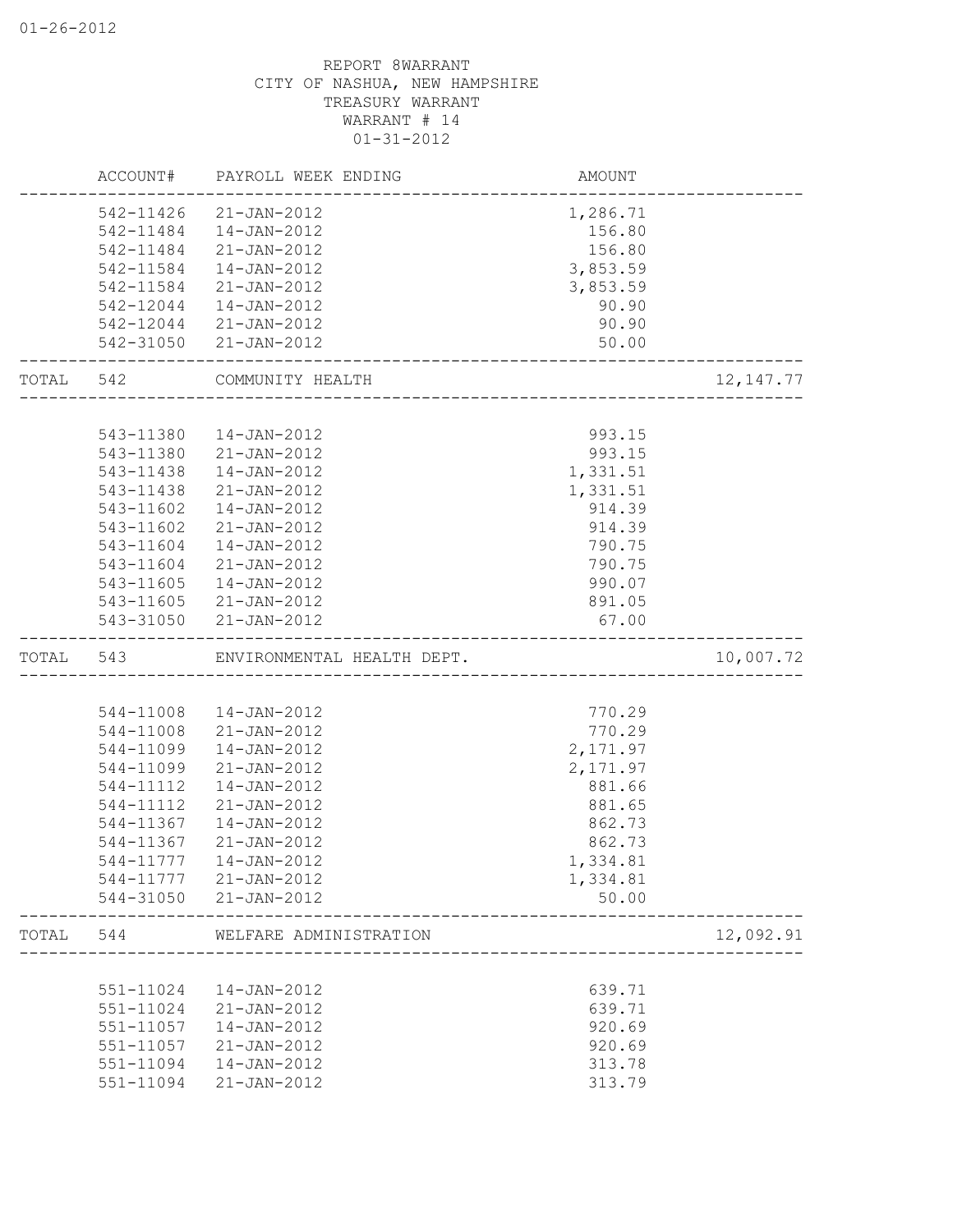|       | ACCOUNT#               | PAYROLL WEEK ENDING                    | AMOUNT           |  |
|-------|------------------------|----------------------------------------|------------------|--|
|       |                        | 551-11097  14-JAN-2012                 | 1,101.98         |  |
|       |                        | 551-11097 21-JAN-2012                  | 1,101.98         |  |
|       | 551-11211              | 14-JAN-2012                            | 635.27           |  |
|       | 551-11211              | $21 - JAN - 2012$                      | 635.27           |  |
|       | 551-11249              | 14-JAN-2012                            | 1,359.29         |  |
|       | 551-11249              | $21 - JAN - 2012$                      | 1,359.28         |  |
|       | 551-11268              | $14 - JAN - 2012$                      | 650.13           |  |
|       | 551-11268              | $21 - JAN - 2012$                      | 650.13           |  |
|       | 551-11273              | 14-JAN-2012                            | 1,735.80         |  |
|       | 551-11273              | $21 - JAN - 2012$                      | 1,735.80         |  |
|       | $551 - 11435$          | $14 - JAN - 2012$                      | 941.42           |  |
|       | 551-11435              | 21-JAN-2012                            | 941.42           |  |
|       | 551-11462              | 14-JAN-2012                            | 1,059.21         |  |
|       | 551-11462              | $21 - JAN - 2012$                      | 1,059.21         |  |
|       | 551-11620              | 14-JAN-2012                            | 1,190.53         |  |
|       | 551-11620              | 21-JAN-2012                            | 1,190.53         |  |
|       | 551-11638              | 14-JAN-2012                            | 1,218.12         |  |
|       | 551-11638              | 21-JAN-2012                            | 1,218.11         |  |
|       | 551-13009              | 14-JAN-2012                            | 256.23           |  |
|       | 551-13009              | 21-JAN-2012                            | $-256.23$        |  |
|       | 551-31050              | $21 - JAN - 2012$                      | 67.00            |  |
|       | 551-91010              | 21-JAN-2012                            | 1,230.00         |  |
| TOTAL | 551                    | PUBLIC WORKS DIV & ENGINEERING         | 24,828.85        |  |
|       |                        |                                        |                  |  |
|       |                        | 552-11024  14-JAN-2012                 | 706.26           |  |
|       | 552-11024              | 21-JAN-2012                            | 706.27           |  |
|       | 552-11077              | 14-JAN-2012                            | 1,338.13         |  |
|       | 552-11077              | 21-JAN-2012                            | 1,338.14         |  |
|       | 552-11087              | 14-JAN-2012                            | 878.00           |  |
|       | 552-11087              | 21-JAN-2012                            | 878.01           |  |
|       | 552-11143              | 14-JAN-2012                            | 878.00           |  |
|       | 552-11143              | $21 - JAN - 2012$                      | 878.00           |  |
|       |                        |                                        |                  |  |
|       | 552-11324              | 14-JAN-2012                            | 4,130.92         |  |
|       | 552-11324              | $21 - JAN - 2012$                      | 4,236.84         |  |
|       | 552-11339              | 14-JAN-2012                            | 3,012.81         |  |
|       | 552-11339              | $21 - JAN - 2012$                      | 3,022.88         |  |
|       | 552-11342              | $14 - JAN - 2012$                      | 790.80           |  |
|       | 552-11342              | $21 - JAN - 2012$                      | 790.80           |  |
|       | 552-11343              | 14-JAN-2012                            | 2,544.60         |  |
|       | 552-11343              | $21 - JAN - 2012$                      | 2,665.20         |  |
|       | 552-11407              | $14 - JAN - 2012$                      | 5,469.60         |  |
|       | 552-11407              | 21-JAN-2012                            | 5,469.60         |  |
|       | 552-11492              | 14-JAN-2012                            | 836.40           |  |
|       | 552-11492              | $21 - JAN - 2012$                      | 836.40           |  |
|       | 552-11562<br>552-11562 | $14 - JAN - 2012$<br>$21 - JAN - 2012$ | 441.54<br>420.52 |  |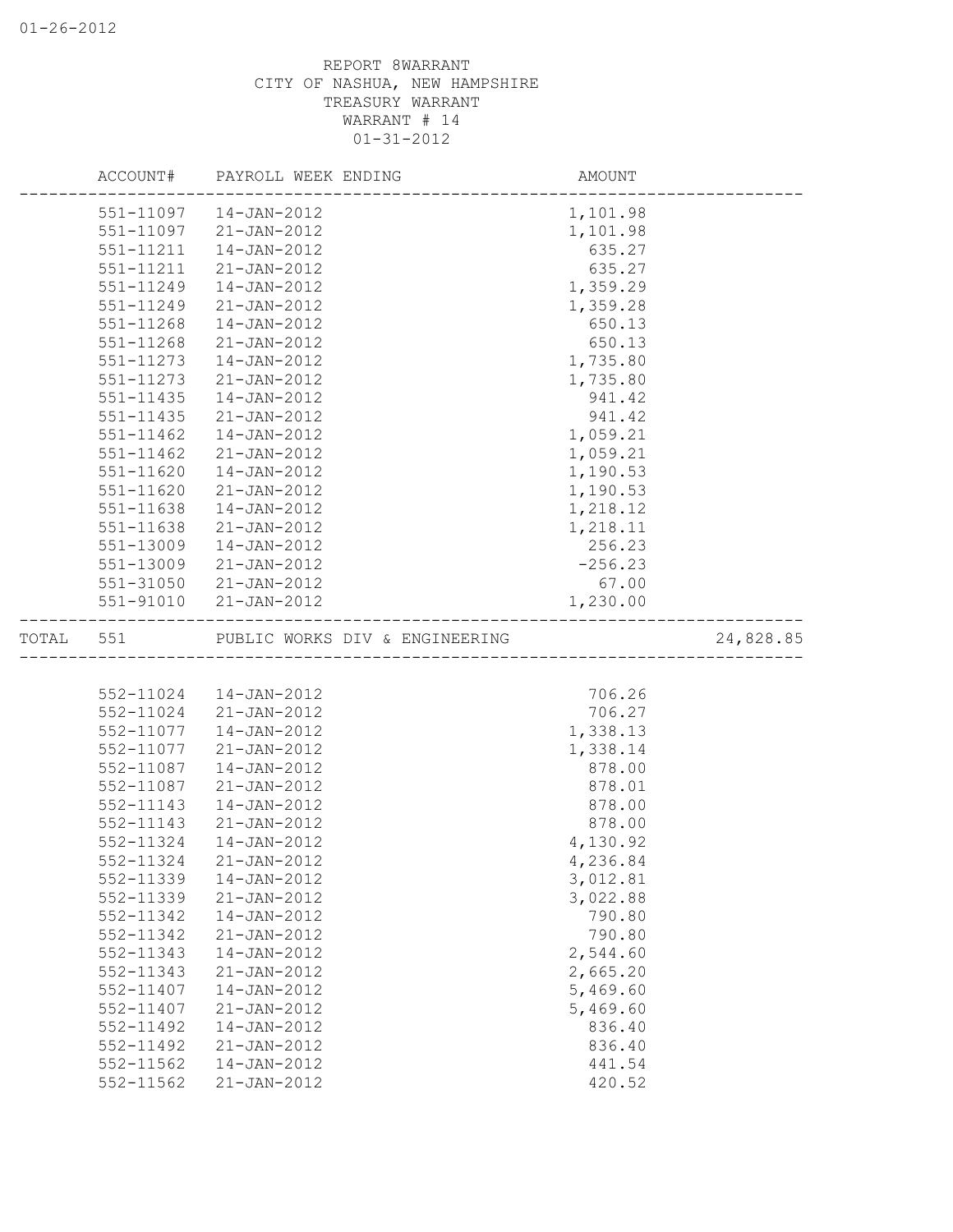| 552-11580<br>14-JAN-2012<br>1,019.77                                      |           |
|---------------------------------------------------------------------------|-----------|
|                                                                           |           |
| 552-11580<br>21-JAN-2012<br>1,019.76                                      |           |
| 1,575.29<br>552-11672<br>14-JAN-2012                                      |           |
| 552-11672<br>1,575.29<br>21-JAN-2012                                      |           |
| 552-11750<br>803.60<br>14-JAN-2012                                        |           |
| 552-11750<br>21-JAN-2012<br>803.60                                        |           |
| 3,993.96<br>552-13004<br>14-JAN-2012                                      |           |
| 996.97<br>552-13004<br>21-JAN-2012                                        |           |
| 5,078.89<br>552-13009<br>21-JAN-2012                                      |           |
| 552-13067<br>14-JAN-2012<br>3,437.56                                      |           |
| 3,900.21<br>552-13067<br>21-JAN-2012                                      |           |
| 1,100.00<br>552-17010<br>21-JAN-2012                                      |           |
| 67.00<br>552-31050<br>$21 - JAN - 2012$                                   |           |
| TOTAL 552<br>PARKS AND RECREATION<br>____________________________________ | 67,641.62 |
|                                                                           |           |
| 553-11024  14-JAN-2012<br>344.48                                          |           |
| 553-11024 21-JAN-2012<br>344.49                                           |           |
| 14-JAN-2012<br>553-11078<br>687.21                                        |           |
| 553-11078<br>21-JAN-2012<br>962.10                                        |           |
| 553-11098<br>14-JAN-2012<br>1,040.10                                      |           |
| 553-11098<br>21-JAN-2012<br>1,039.78                                      |           |
| 553-11192<br>14-JAN-2012<br>977.06                                        |           |
| 553-11192<br>21-JAN-2012<br>977.05                                        |           |
| 7,016.00<br>553-11279<br>14-JAN-2012                                      |           |
| 553-11279<br>5,793.20<br>$21 - JAN - 2012$                                |           |
| 553-11327<br>14-JAN-2012<br>4,236.83                                      |           |
| 553-11327<br>21-JAN-2012<br>4,236.83                                      |           |
| 553-11375<br>14-JAN-2012<br>753.20                                        |           |
| 553-11375<br>753.20<br>$21 - JAN - 2012$                                  |           |
| 2,509.21<br>553-11465<br>14-JAN-2012                                      |           |
| 2,509.20<br>553-11465<br>21-JAN-2012                                      |           |
| 553-11474<br>3,896.10<br>$14 - JAN - 2012$                                |           |
| 553-11474<br>21-JAN-2012<br>3,856.81                                      |           |
| 553-11475<br>$14 - JAN - 2012$<br>2,931.60                                |           |
| 553-11475<br>$21 - JAN - 2012$<br>2,931.60                                |           |
| 553-11477<br>14-JAN-2012<br>1,830.18                                      |           |
| 553-11477<br>$21 - JAN - 2012$<br>1,904.36                                |           |
| 890.00<br>553-11478<br>$14 - JAN - 2012$                                  |           |
| 553-11478<br>$21 - JAN - 2012$<br>890.00                                  |           |
| 553-11648<br>14-JAN-2012<br>860.55                                        |           |
| 553-11648<br>$21 - JAN - 2012$<br>860.56                                  |           |
| 1,622.11<br>553-11678<br>14-JAN-2012                                      |           |
| 553-11678<br>$21 - JAN - 2012$<br>1,622.11                                |           |
| 553-11759<br>14-JAN-2012<br>14,487.36                                     |           |
| 15,715.60<br>553-11759<br>$21 - JAN - 2012$                               |           |
| 553-11771<br>1,901.60<br>$14 - JAN - 2012$                                |           |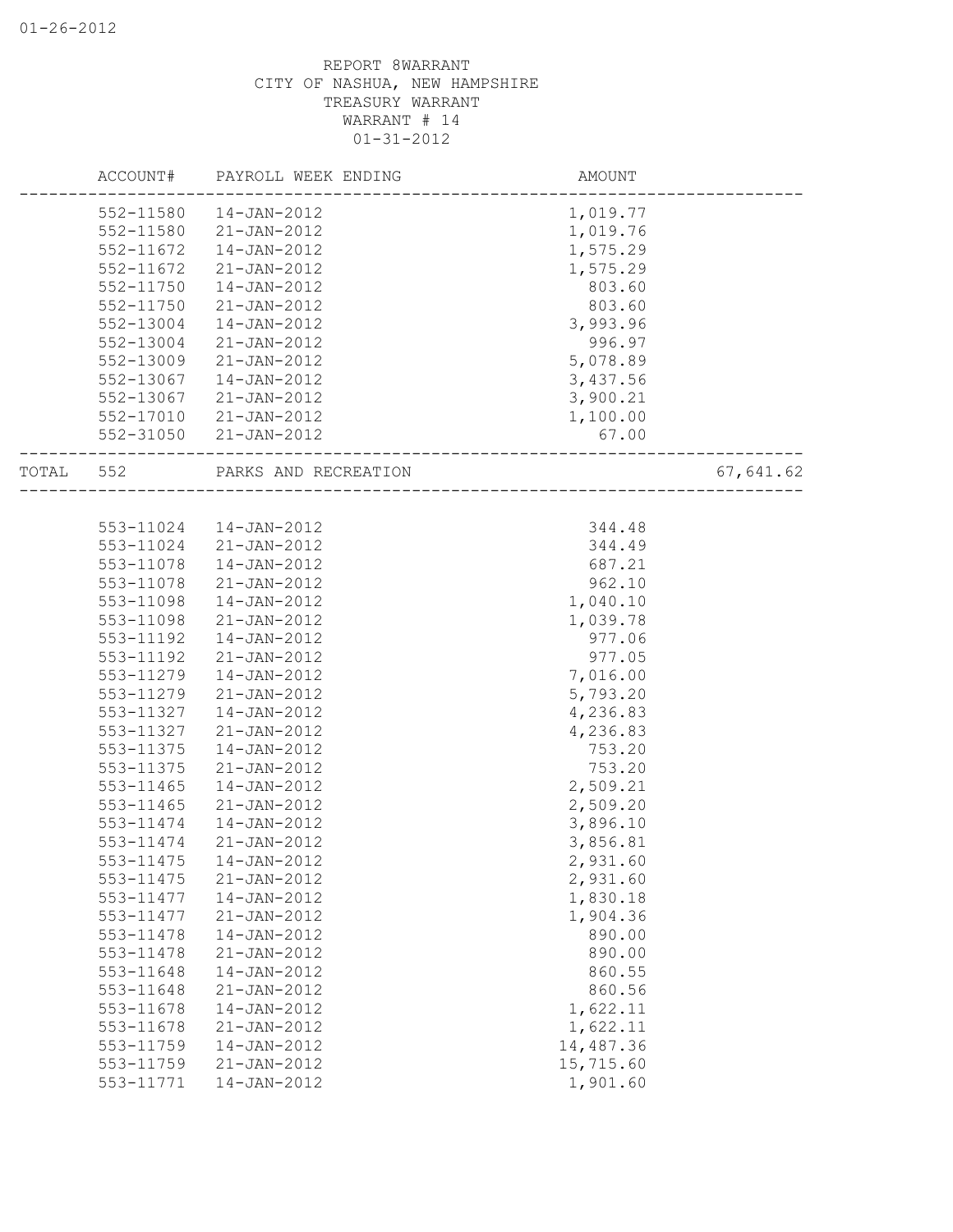|       | ACCOUNT#  | PAYROLL WEEK ENDING    | AMOUNT                             |            |
|-------|-----------|------------------------|------------------------------------|------------|
|       | 553-11771 | 21-JAN-2012            | 1,901.60                           |            |
|       | 553-13004 | $14 - JAN - 2012$      | 246.27                             |            |
|       | 553-13004 | 21-JAN-2012            | 413.32                             |            |
|       | 553-13009 | 14-JAN-2012            | 39,535.39                          |            |
|       | 553-13009 | 21-JAN-2012            | 57,756.79                          |            |
|       | 553-13901 | 14-JAN-2012            | 10,242.12                          |            |
|       | 553-13901 | 21-JAN-2012            | 10,082.22                          |            |
|       | 553-31050 | 21-JAN-2012            | 17.00                              |            |
| TOTAL | 553       | STREET DEPARTMENT      | ____________________               | 210,575.19 |
|       |           |                        |                                    |            |
|       | 555-11024 | 14-JAN-2012            | 344.49                             |            |
|       | 555-11024 | 21-JAN-2012            | 344.49                             |            |
|       | 555-11461 | 14-JAN-2012            | 1,446.40                           |            |
|       | 555-11461 | 21-JAN-2012            | 1,446.40                           |            |
|       | 555-11505 | 14-JAN-2012            | 1,225.81                           |            |
|       | 555-11505 | 21-JAN-2012            | 1,225.81                           |            |
|       | 555-11639 | 14-JAN-2012            | 836.40                             |            |
|       | 555-11639 | 21-JAN-2012            | 836.40                             |            |
|       | 555-11640 | 14-JAN-2012            | 779.20                             |            |
|       | 555-11640 | $21 - JAN - 2012$      | 779.20                             |            |
|       | 555-11738 | 14-JAN-2012            | 2,000.00                           |            |
|       | 555-11738 | 21-JAN-2012            | 2,000.00                           |            |
|       | 555-11745 | 14-JAN-2012            | 831.60                             |            |
|       | 555-11745 | 21-JAN-2012            | 831.60                             |            |
|       | 555-13004 | 14-JAN-2012            | 112.50                             |            |
|       | 555-13004 | 21-JAN-2012            | 225.00                             |            |
|       | 555-13068 | 14-JAN-2012            | 263.37                             |            |
|       | 555-13068 | 21-JAN-2012            | 263.15                             |            |
| TOTAL | 555       | TRAFFIC DEPARTMENT     |                                    | 15,791.82  |
|       |           |                        | ---------------------------------- |            |
|       |           | 557-11024  14-JAN-2012 | 639.71                             |            |
|       | 557-11024 | 21-JAN-2012            | 639.71                             |            |
|       | 557-11161 | 14-JAN-2012            | 1,268.16                           |            |
|       | 557-11161 | $21 - JAN - 2012$      | 1,268.16                           |            |
|       | 557-11751 | 14-JAN-2012            | 72.86                              |            |
|       | 557-11751 | $21 - JAN - 2012$      | 72.86                              |            |
|       | 557-13009 | $21 - JAN - 2012$      | 428.00                             |            |
|       | 557-31050 | $21 - JAN - 2012$      | 51.00                              |            |
| TOTAL | 557       | PARKING LOTS           |                                    | 4,440.46   |
|       |           |                        |                                    |            |
|       | 560-12153 | 14-JAN-2012            | 657.58                             |            |
|       | 560-12153 | $21 - JAN - 2012$      | 69.62                              |            |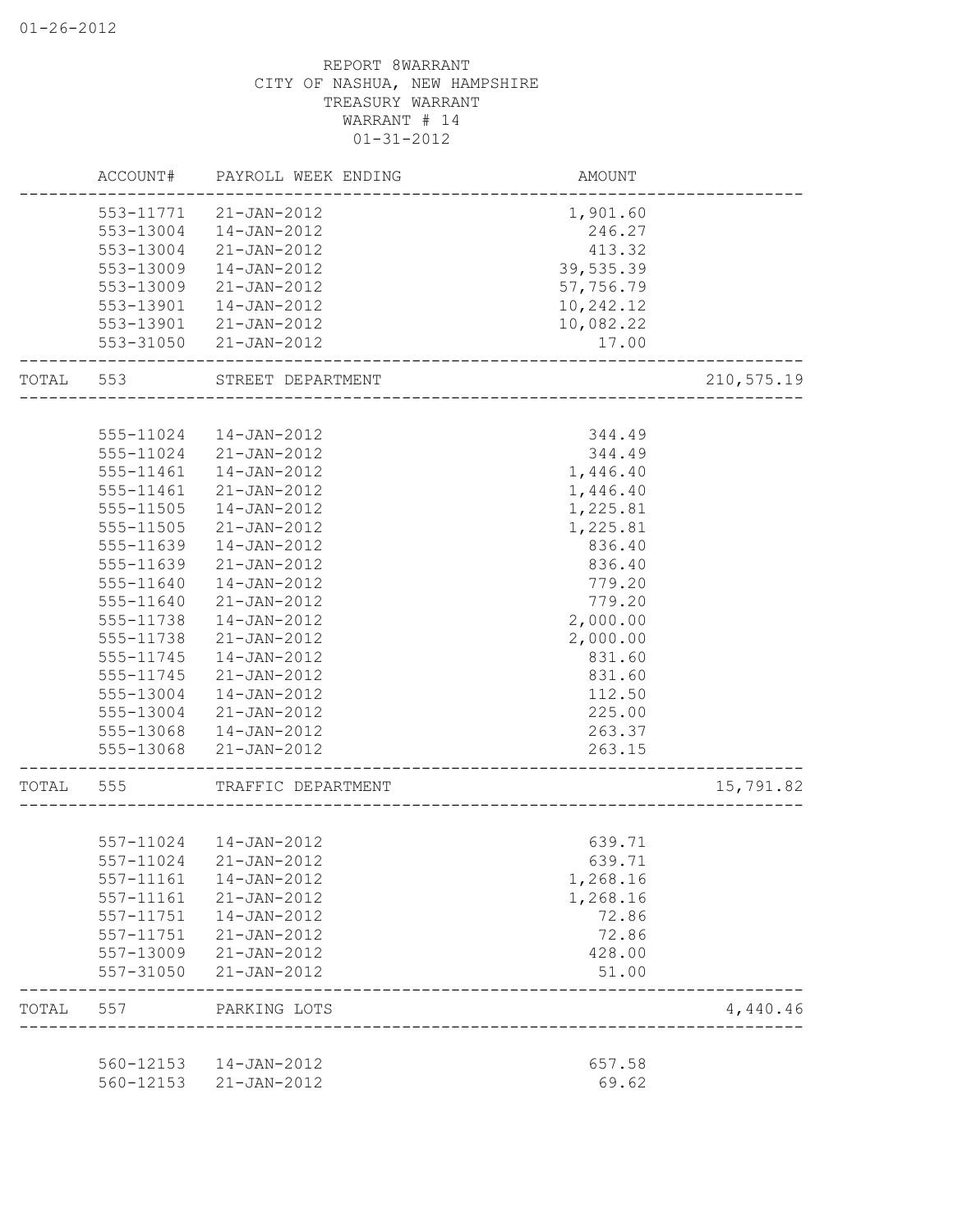|       | ACCOUNT#  | PAYROLL WEEK ENDING                             | AMOUNT                        |          |
|-------|-----------|-------------------------------------------------|-------------------------------|----------|
|       |           | TOTAL 560 PINE WOOD CEMETERY                    |                               | 727.20   |
|       | 561-11345 | 14-JAN-2012                                     | 1,247.10                      |          |
|       | 561-11345 | 21-JAN-2012                                     | 1,247.10                      |          |
|       | 561-11651 | 14-JAN-2012                                     | 890.19                        |          |
|       | 561-11651 | 21-JAN-2012                                     | 890.19                        |          |
|       | 561-11658 | 14-JAN-2012                                     | 1,080.99                      |          |
|       | 561-11658 | 21-JAN-2012                                     | 1,080.99                      |          |
|       |           | 561-91010 21-JAN-2012                           | 100.00                        |          |
| TOTAL | 561       | EDGEWOOD CEMETERY                               |                               | 6,536.56 |
|       |           |                                                 |                               |          |
|       |           | 563-11345  14-JAN-2012                          | 779.65                        |          |
|       |           | 563-11345 21-JAN-2012                           | 1,169.49                      |          |
|       |           | 563-11651  14-JAN-2012                          | 554.77                        |          |
|       |           | 563-11651 21-JAN-2012                           | 752.91                        |          |
|       |           | 563-11657  14-JAN-2012<br>563-11657 21-JAN-2012 | 990.49<br>990.49              |          |
| TOTAL | 563       | WOODLAWN CEMETERY                               |                               | 5,237.80 |
|       |           |                                                 | _____________________________ |          |
|       |           | 571-11024  14-JAN-2012                          | 639.71                        |          |
|       |           | 571-11024 21-JAN-2012                           | 639.71                        |          |
|       |           | 571-11237  14-JAN-2012                          | 2,059.24                      |          |
|       |           | 571-11237 21-JAN-2012                           | 2,059.24                      |          |
| TOTAL | 571       | COMMUNITY DEVELOPMENT<br>___________________    |                               | 5,397.90 |
|       |           |                                                 |                               |          |
|       |           | 572-11024  14-JAN-2012                          | 672.17                        |          |
|       | 572-11024 | $21 - JAN - 2012$                               | 672.17                        |          |
|       | 572-11215 | $14 - JAN - 2012$                               | 3,727.02                      |          |
|       | 572-11215 | $21 - JAN - 2012$                               | 3,727.01                      |          |
|       | 572-11238 | $14 - JAN - 2012$                               | 882.38                        |          |
|       | 572-11238 | $21 - JAN - 2012$                               | 882.39                        |          |
|       | 572-11450 | $14 - JAN - 2012$                               | 1,780.05                      |          |
|       | 572-11450 | $21 - JAN - 2012$                               | 1,780.05                      |          |
|       | 572-11522 | $14 - JAN - 2012$                               | 858.42                        |          |
|       | 572-11522 | $21 - JAN - 2012$                               | 858.42                        |          |
|       | 572-11525 | 14-JAN-2012                                     | 1,058.00                      |          |
|       | 572-11525 | $21 - JAN - 2012$                               | 1,058.00                      |          |
|       | 572-31050 | 21-JAN-2012                                     | 17.00                         |          |
|       | 572-58005 | 14-JAN-2012                                     | 300.00                        |          |
|       | 572-98046 | 21-JAN-2012                                     | 150.00                        |          |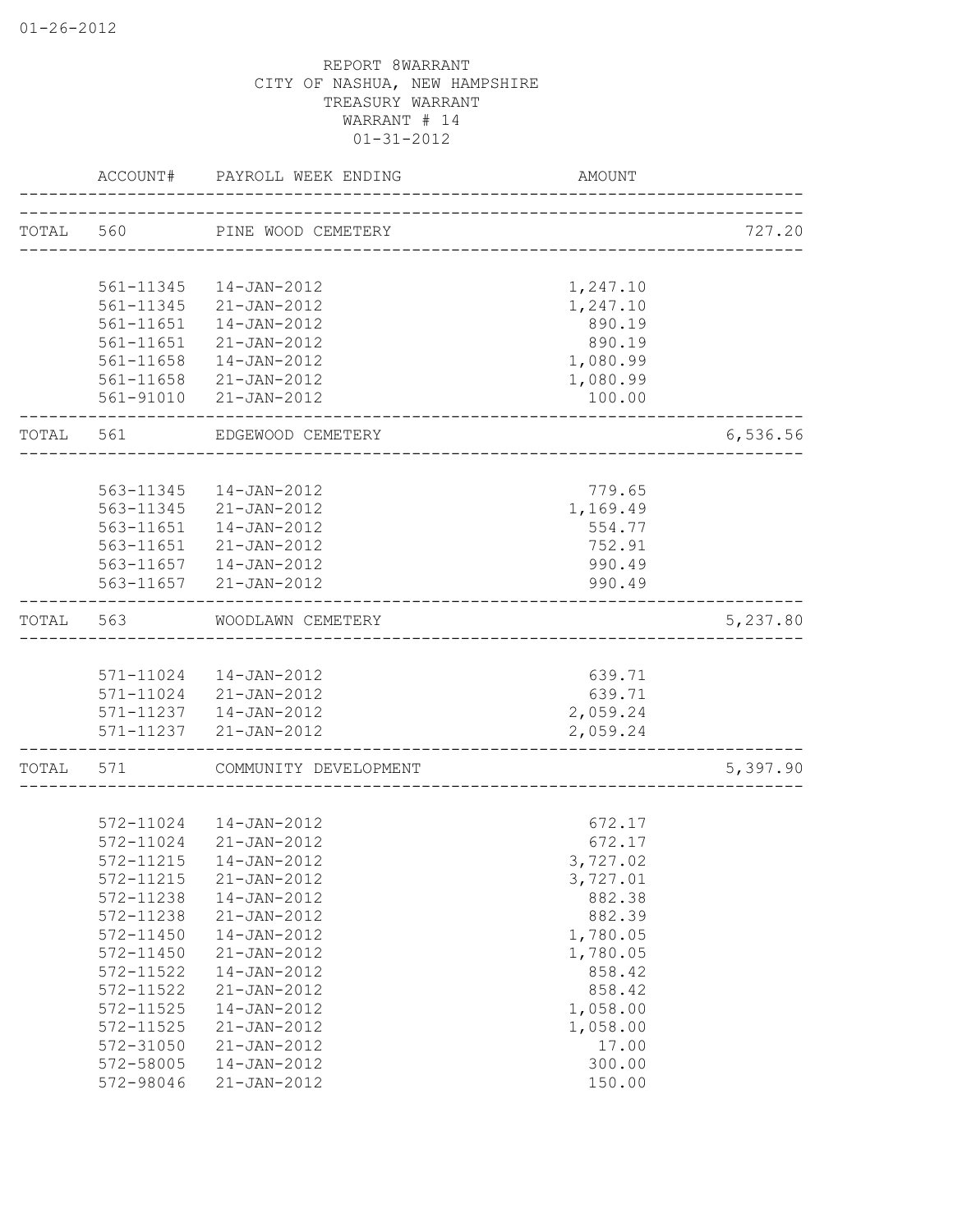|           | ACCOUNT#      | PAYROLL WEEK ENDING           | <b>AMOUNT</b>          |           |
|-----------|---------------|-------------------------------|------------------------|-----------|
|           |               | TOTAL 572 PLANNING DEPARTMENT |                        | 18,423.08 |
|           |               |                               |                        |           |
|           |               | 573-11444   14-JAN-2012       | 1,715.72               |           |
|           | 573-11444     | 21-JAN-2012                   | 1,715.72               |           |
|           | 573-12029     | 14-JAN-2012                   | 370.43                 |           |
|           | 573-12029     | 21-JAN-2012                   | 259.31                 |           |
|           |               | 573-31050 21-JAN-2012         | 50.00                  |           |
| TOTAL 573 |               | ECONOMIC DEVELOPMENT          | ---------------------- | 4, 111.18 |
|           |               | 575-11032  14-JAN-2012        | 742.01                 |           |
|           |               | 575-11032 21-JAN-2012         | 742.01                 |           |
|           | $575 - 11042$ | 14-JAN-2012                   | 1,478.66               |           |
|           | 575-11042     | 21-JAN-2012                   | 1,478.65               |           |
|           | 575-11189     | 14-JAN-2012                   | 1,135.75               |           |
|           | 575-11189     | 21-JAN-2012                   | 1,135.75               |           |
|           | 575-11246     | $14 - JAN - 2012$             | 1,735.55               |           |
|           | 575-11246     | 21-JAN-2012                   | 1,735.55               |           |
|           | 575-11365     | 14-JAN-2012                   | 462.30                 |           |
|           | 575-11365     | 21-JAN-2012                   | 462.30                 |           |
|           | 575-11387     | 14-JAN-2012                   | 7,061.54               |           |
|           | 575-11387     | 21-JAN-2012                   | 7,061.54               |           |
|           | 575-11393     | $14 - JAN - 2012$             | 3,696.27               |           |
|           | 575-11393     | 21-JAN-2012                   | 3,696.26               |           |
|           | 575-11400     | 14-JAN-2012                   | 8,465.62               |           |
|           | 575-11400     | 21-JAN-2012                   | 8,465.65               |           |
|           | 575-11401     | 14-JAN-2012                   | 3, 311.91              |           |
|           | 575-11401     | 21-JAN-2012                   | 3, 311.91              |           |
|           | 575-11403     | 14-JAN-2012                   | 790.75                 |           |
|           | 575-11403     | 21-JAN-2012                   | 790.75                 |           |
|           | 575-11404     | $14 - JAN - 2012$             | 803.50                 |           |
|           | 575-11404     | 21-JAN-2012                   | 803.50                 |           |
|           | 575-11627     | $14 - JAN - 2012$             | 646.72                 |           |
|           | 575-11627     | $21 - JAN - 2012$             | 646.71                 |           |
|           | 575-12090     | 14-JAN-2012                   | 1,174.58               |           |
|           | 575-12090     | $21 - JAN - 2012$             | 1,174.57               |           |
|           | 575-12114     | 14-JAN-2012                   | 1,414.66               |           |
|           | 575-12114     | $21 - JAN - 2012$             | 1,385.73               |           |
|           | 575-13004     | $14 - JAN - 2012$             | 128.67                 |           |
|           | 575-13004     | $21 - JAN - 2012$             | 11.99                  |           |
|           | 575-13035     | $14 - JAN - 2012$             | 955.57                 |           |
|           | 575-13035     | $21 - JAN - 2012$             | 854.48                 |           |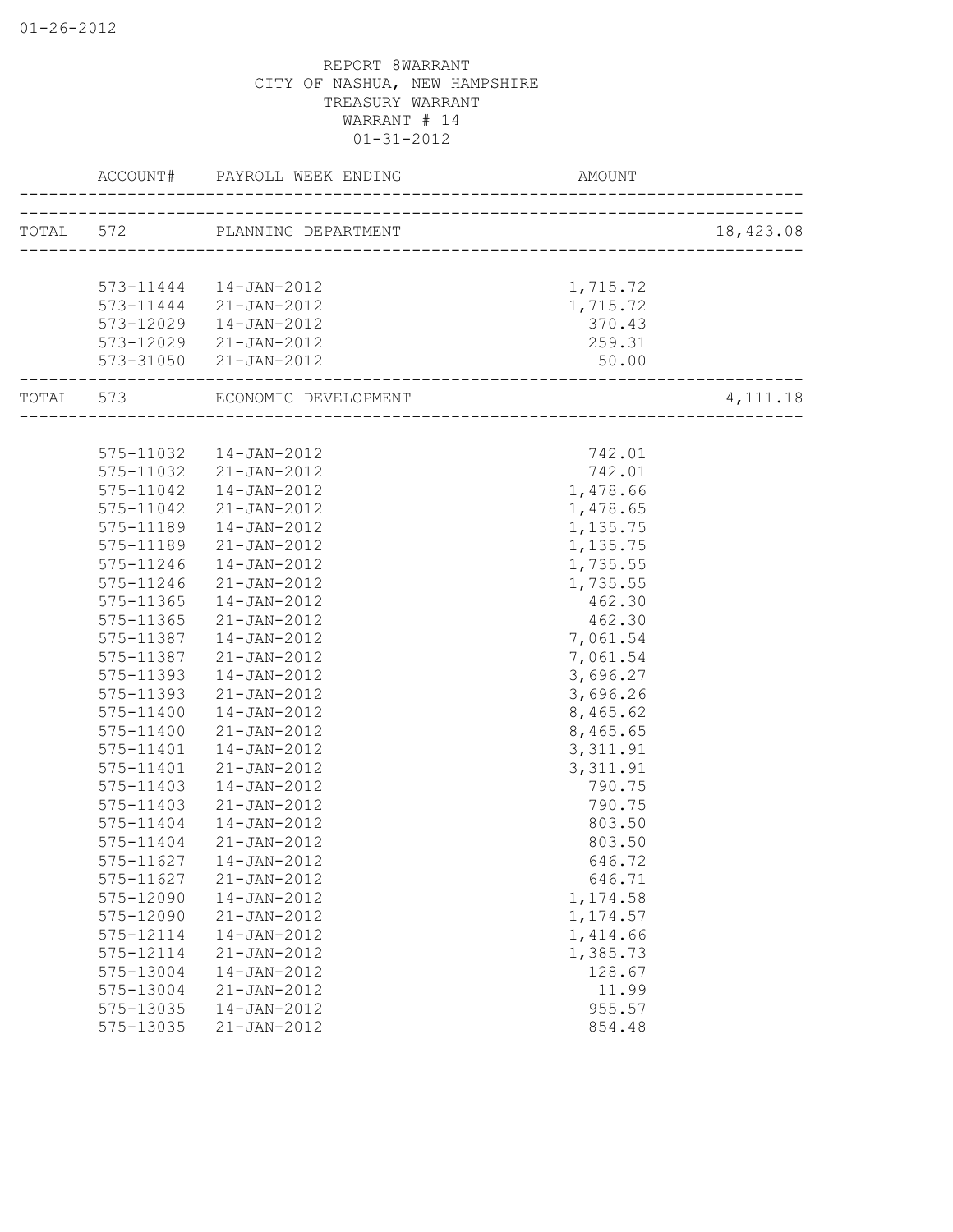|       | ACCOUNT#  | PAYROLL WEEK ENDING        | <b>AMOUNT</b>                |             |
|-------|-----------|----------------------------|------------------------------|-------------|
|       |           | TOTAL 575 PUBLIC LIBRARIES | ____________________________ | 67,761.41   |
|       |           |                            |                              |             |
|       | 576-11059 | 14-JAN-2012                |                              |             |
|       | 576-11059 | 21-JAN-2012                | 266.96                       |             |
|       | 576-11221 | 14-JAN-2012                | 1,092.14                     |             |
|       | 576-11221 | 21-JAN-2012                | 1,092.14                     |             |
|       | 576-11315 | 14-JAN-2012                | 762.16                       |             |
|       | 576-11315 | $21 - JAN - 2012$          | 762.17                       |             |
|       | 576-11361 | 14-JAN-2012                | 3, 113.66                    |             |
|       | 576-11361 | $21 - JAN - 2012$          | 3, 113.65                    |             |
|       | 576-11362 | $14 - JAN - 2012$          | 1, 114.73                    |             |
|       | 576-11362 | 21-JAN-2012                | 1, 114.74                    |             |
|       | 576-12045 | 14-JAN-2012                | 308.26                       |             |
|       | 576-12045 | 21-JAN-2012                | 269.03                       |             |
|       | 576-12134 | 14-JAN-2012                | 494.60                       |             |
|       |           | 576-12134 21-JAN-2012      | 494.59                       |             |
|       | 576-12149 | $14 - JAN - 2012$          | 428.23                       |             |
|       |           | 576-12149 21-JAN-2012      | 370.17                       |             |
|       |           | 576-91010 21-JAN-2012      | 1,476.00                     |             |
| TOTAL | 576       | BUILDING DEPARTMENT        | __________________________   | 16, 273. 23 |
|       |           |                            |                              |             |
|       |           | 577-11067  14-JAN-2012     | 1,222.78                     |             |
|       |           | 577-11067 21-JAN-2012      | 1,222.78                     |             |
|       | 577-11183 | 14-JAN-2012                | 1,894.23                     |             |
|       |           | 577-11183 21-JAN-2012      | 1,894.22                     |             |
|       | 577-91010 | $21 - JAN - 2012$          | 570.00                       |             |
| TOTAL | 577       | CODE ENFORCEMENT           |                              | 6,804.01    |
|       |           |                            |                              |             |
|       |           | 581-11012  14-JAN-2012     | 3,791.84                     |             |
|       | 581-11076 | $14 - JAN - 2012$          | 3,907.92                     |             |
|       | 581-11162 | $14 - JAN - 2012$          | 55,251.93                    |             |
|       | 581-11162 | $21 - JAN - 2012$          | 56,138.83                    |             |
|       | 581-11204 | 14-JAN-2012                | 12,340.40                    |             |
|       | 581-11204 | $21 - JAN - 2012$          | 12,340.40                    |             |
|       | 581-11347 | $14 - JAN - 2012$          | 2,472.35                     |             |
|       | 581-11348 | $14 - JAN - 2012$          | 86,526.16                    |             |
|       | 581-11366 | $14 - JAN - 2012$          | 55,246.50                    |             |
|       | 581-11366 | 21-JAN-2012                | 56,564.91                    |             |
|       | 581-11396 | 14-JAN-2012                | 40,563.59                    |             |
|       | 581-11402 | $14 - JAN - 2012$          | 3,453.47                     |             |
|       | 581-11402 | $21 - JAN - 2012$          | 2,762.77                     |             |
|       | 581-11408 | $14 - JAN - 2012$          | 18, 332.38                   |             |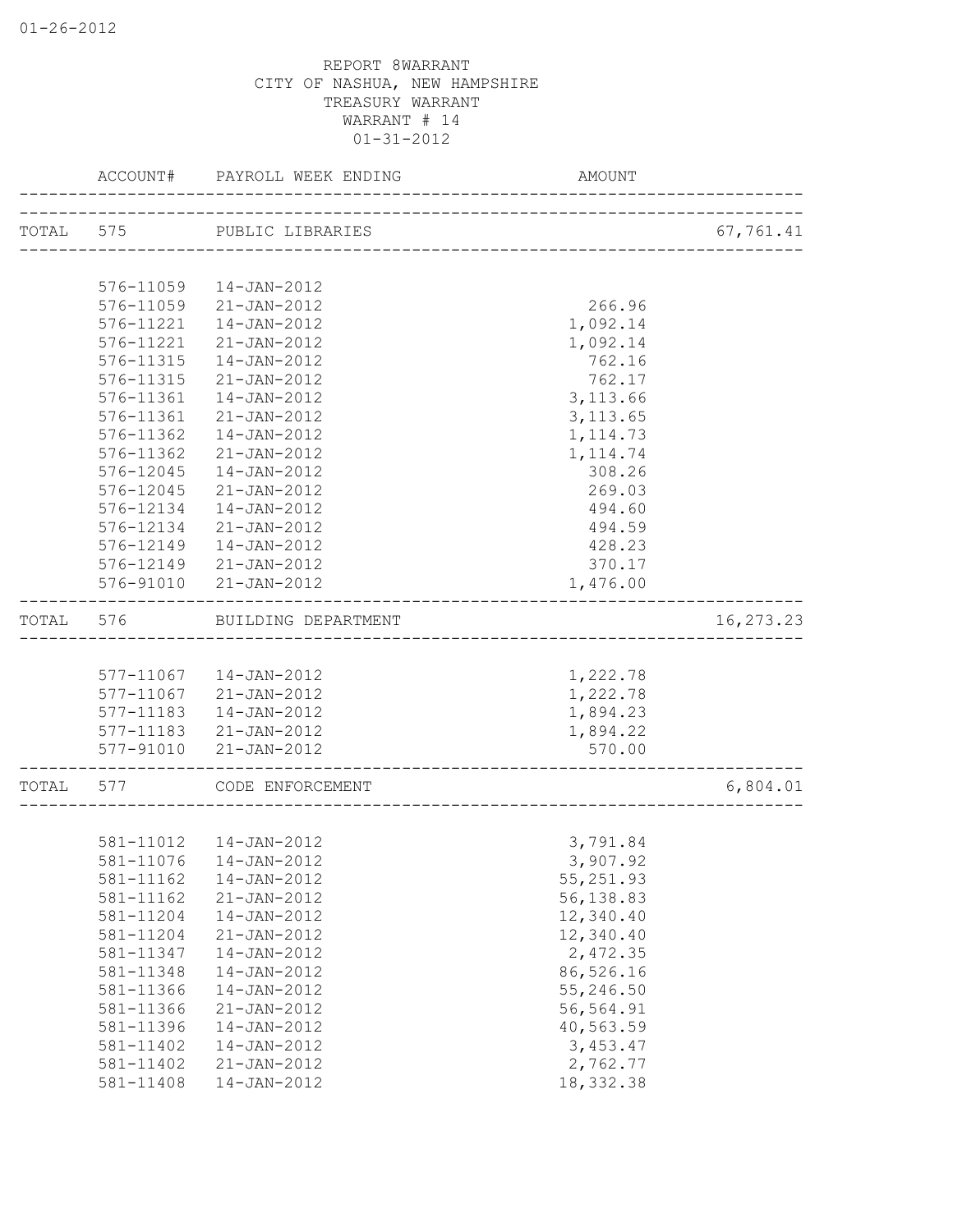| ACCOUNT#  | PAYROLL WEEK ENDING | AMOUNT       |  |
|-----------|---------------------|--------------|--|
| 581-11408 | 21-JAN-2012         | 18,422.40    |  |
| 581-11486 | 14-JAN-2012         | 42,714.35    |  |
| 581-11515 | 14-JAN-2012         | 1,657.58     |  |
| 581-11570 | 14-JAN-2012         | 65,045.91    |  |
| 581-11572 | 14-JAN-2012         | 56,900.47    |  |
| 581-11579 | 14-JAN-2012         | 41, 112.19   |  |
| 581-11628 | 14-JAN-2012         | 4,051.28     |  |
| 581-11628 | $21 - JAN - 2012$   | 4,157.73     |  |
| 581-11675 | 14-JAN-2012         | 5,223.47     |  |
| 581-11709 | 14-JAN-2012         | 5,838.11     |  |
| 581-11711 | 14-JAN-2012         | 2,946.52     |  |
| 581-11726 | 14-JAN-2012         | 1,667,641.15 |  |
| 581-11800 | 14-JAN-2012         | 36,188.01    |  |
| 581-11801 | 14-JAN-2012         | 19,365.34    |  |
| 581-11801 | 21-JAN-2012         | 457.50       |  |
| 581-11802 | 14-JAN-2012         | 12,868.91    |  |
| 581-11803 | 14-JAN-2012         | 14,566.32    |  |
| 581-11803 | 21-JAN-2012         | 585.24       |  |
| 581-11805 | 14-JAN-2012         | 32,594.51    |  |
| 581-11812 | 14-JAN-2012         | 2,693.54     |  |
| 581-11830 | 14-JAN-2012         | 5,853.96     |  |
| 581-11845 | 14-JAN-2012         | 289.35       |  |
| 581-11845 | 21-JAN-2012         | 289.35       |  |
| 581-11850 | $14 - JAN - 2012$   | 1,946.70     |  |
| 581-11850 | 21-JAN-2012         | 1,557.36     |  |
| 581-11860 | 14-JAN-2012         | 8,568.69     |  |
| 581-12021 | $14 - JAN - 2012$   | 2,617.65     |  |
| 581-12060 | $14 - JAN - 2012$   | 3,220.44     |  |
| 581-12060 | 21-JAN-2012         | 2,412.82     |  |
| 581-12078 | 14-JAN-2012         | 2,137.50     |  |
| 581-12078 | $21 - JAN - 2012$   | 637.50       |  |
| 581-12081 | 14-JAN-2012         | 2,463.73     |  |
| 581-12084 | 14-JAN-2012         | 1,962.50     |  |
| 581-12084 | $21 - JAN - 2012$   | 1,750.00     |  |
| 581-12111 | 14-JAN-2012         | 153,866.21   |  |
| 581-12111 | 21-JAN-2012         | 122,083.95   |  |
| 581-12112 | $14 - JAN - 2012$   | 7,182.98     |  |
| 581-12112 | 21-JAN-2012         | 5,710.04     |  |
| 581-12126 | 14-JAN-2012         | 4,412.92     |  |
| 581-12126 | $21 - JAN - 2012$   | 3,691.02     |  |
| 581-12135 | $14 - JAN - 2012$   | 5,670.16     |  |
| 581-12135 | $21 - JAN - 2012$   | 5,328.98     |  |
| 581-12136 | 14-JAN-2012         | 581.85       |  |
| 581-12136 | 21-JAN-2012         | 610.91       |  |
| 581-12138 | 14-JAN-2012         | 742.76       |  |
| 581-12138 | $21 - JAN - 2012$   | 694.84       |  |
| 581-12141 | 14-JAN-2012         | 150.00       |  |
| 581-12141 | 21-JAN-2012         | 200.00       |  |
|           |                     |              |  |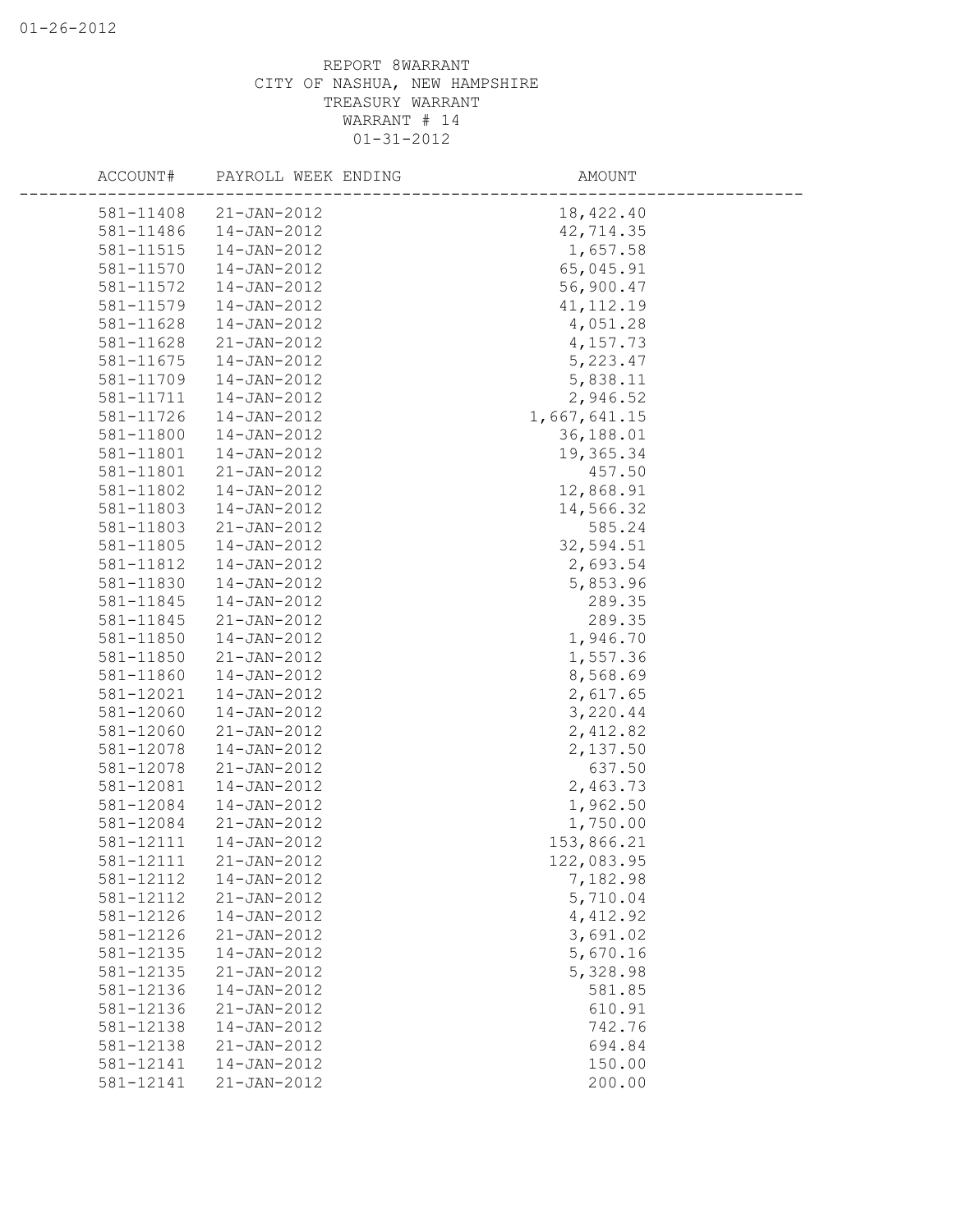|       | ACCOUNT#  | PAYROLL WEEK ENDING | AMOUNT     |                 |
|-------|-----------|---------------------|------------|-----------------|
|       | 581-12153 | 14-JAN-2012         | 30.00      |                 |
|       | 581-12153 | $21 - JAN - 2012$   | 55.00      |                 |
|       | 581-12198 | 14-JAN-2012         | 35,804.67  |                 |
|       | 581-12200 | 14-JAN-2012         | 669.24     |                 |
|       | 581-12201 | 14-JAN-2012         | 29,917.00  |                 |
|       | 581-12201 | 21-JAN-2012         | 19,718.84  |                 |
|       | 581-13004 | 14-JAN-2012         | 730.00     |                 |
|       | 581-13004 | $21 - JAN - 2012$   | 396.25     |                 |
|       | 581-13021 | 14-JAN-2012         | 1,256.20   |                 |
|       | 581-13021 | $21 - JAN - 2012$   | 2,163.99   |                 |
|       | 581-13032 | 14-JAN-2012         | 557.45     |                 |
|       | 581-13032 | $21 - JAN - 2012$   | 520.15     |                 |
|       | 581-13120 | 14-JAN-2012         | 3,884.07   |                 |
|       | 581-13120 | 21-JAN-2012         | 5,596.25   |                 |
|       | 581-13133 | 14-JAN-2012         | 762.50     |                 |
|       | 581-13133 | 21-JAN-2012         | 975.00     |                 |
|       | 581-13137 | 14-JAN-2012         | 240.00     |                 |
|       | 581-13137 | 21-JAN-2012         | 50.00      |                 |
|       | 581-17002 | 14-JAN-2012         | 23,820.00  |                 |
|       | 581-17004 | 14-JAN-2012         | 35,268.15  |                 |
|       | 581-17006 | 14-JAN-2012         | 33, 415.00 |                 |
|       | 581-17008 | $14 - JAN - 2012$   | 84,384.80  |                 |
|       | 581-17010 | 14-JAN-2012         | 95,388.80  |                 |
|       | 581-18008 | $21 - JAN - 2012$   |            |                 |
|       | 581-19000 | 14-JAN-2012         | 8,200.89   |                 |
|       | 581-19230 | 14-JAN-2012         | 525.00     |                 |
|       | 581-19240 | 14-JAN-2012         | 588.00     |                 |
|       | 581-31050 | 14-JAN-2012         | 1,960.00   |                 |
|       | 581-94030 | 14-JAN-2012         | $-50.00$   |                 |
| TOTAL | 581       | SCHOOL DEPARTMENT   |            | 3, 178, 185. 40 |
|       |           |                     |            |                 |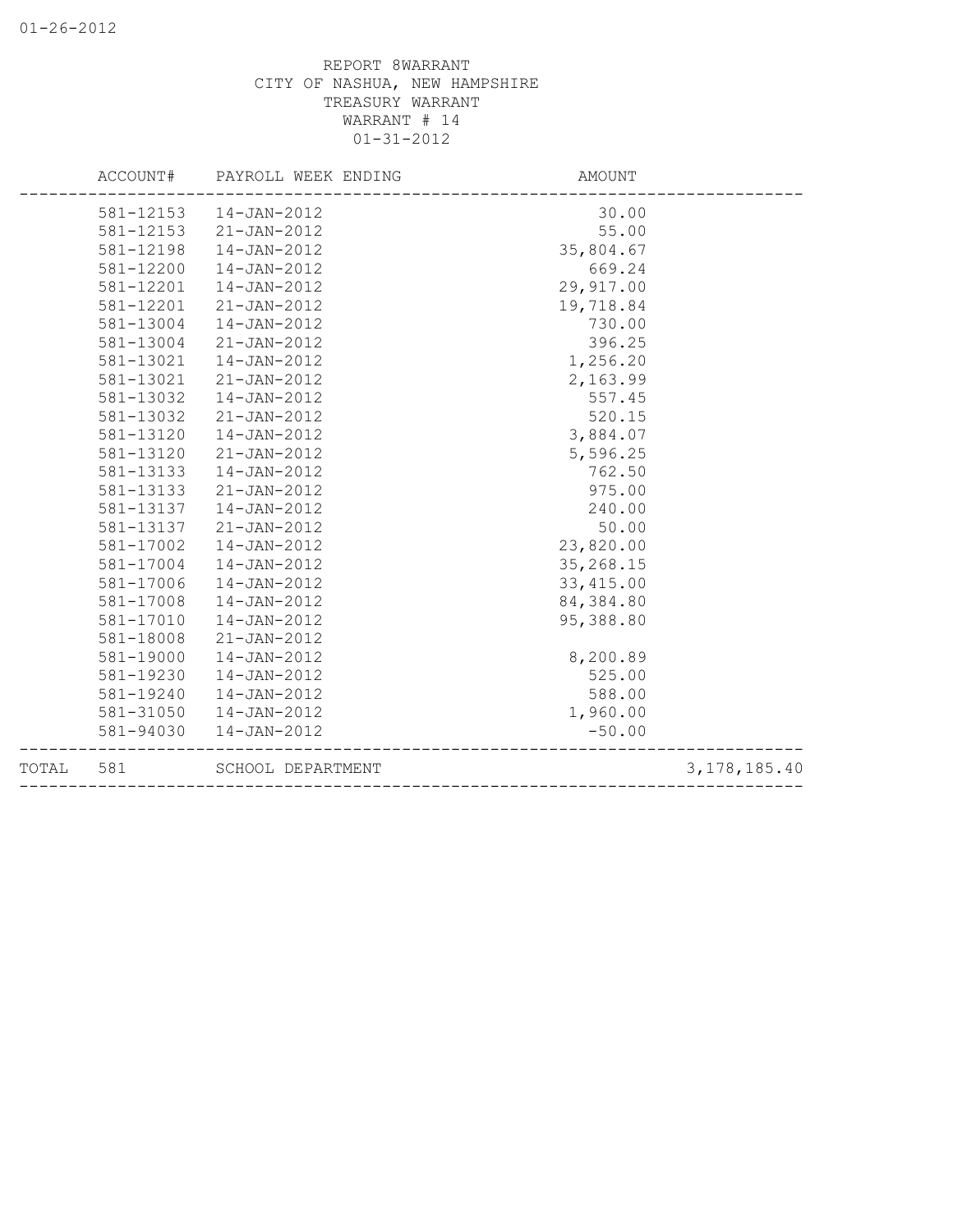|        | ACCOUNT#               | PAYROLL WEEK ENDING        | AMOUNT               |          |
|--------|------------------------|----------------------------|----------------------|----------|
|        | 722-12890<br>722-12890 | 14-JAN-2012<br>21-JAN-2012 | 1,432.51<br>1,269.63 |          |
| TOTAL  | 722                    | CPF-INFORMATION TECHNOLOGY |                      | 2,702.14 |
|        | 792-13004              | 14-JAN-2012                | 41.32                |          |
| TOTAI, | 792                    | CPF-WASTEWATER USER FUND   |                      | 41.32    |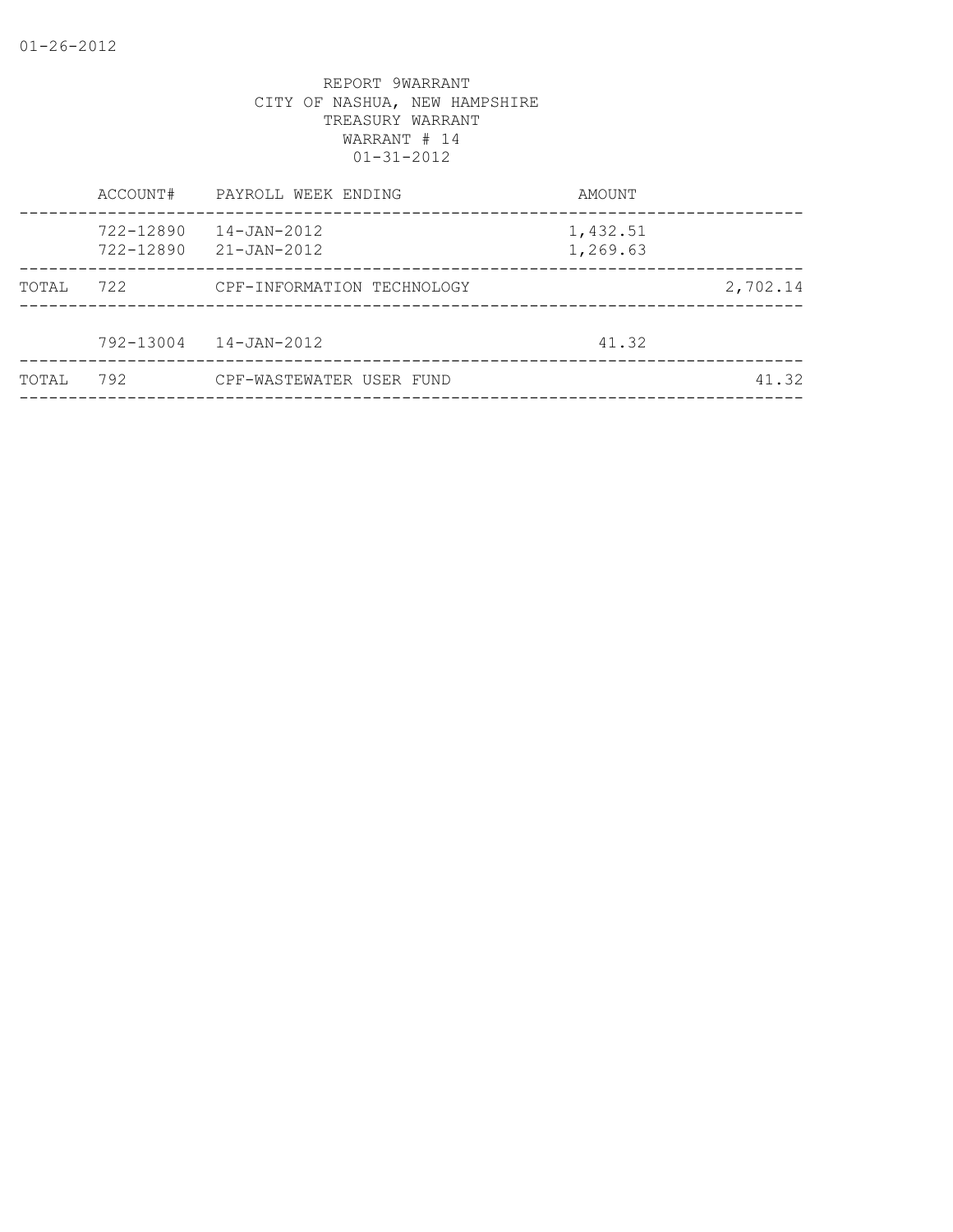| ACCOUNT#  | PAYROLL WEEK ENDING | AMOUNT    |  |
|-----------|---------------------|-----------|--|
| 801-11008 | 14-JAN-2012         | 608.42    |  |
| 801-11008 | 21-JAN-2012         | 608.42    |  |
| 801-11024 | 14-JAN-2012         | 639.71    |  |
| 801-11024 | 21-JAN-2012         | 639.71    |  |
| 801-11064 | 14-JAN-2012         | 145.36    |  |
| 801-11064 | 21-JAN-2012         | 145.36    |  |
| 801-11094 | 14-JAN-2012         | 104.59    |  |
| 801-11094 | $21 - JAN - 2012$   | 104.60    |  |
| 801-11190 | 14-JAN-2012         | 421.44    |  |
| 801-11190 | $21 - JAN - 2012$   | 421.45    |  |
| 801-11193 | 14-JAN-2012         | 1,025.44  |  |
| 801-11193 | 21-JAN-2012         | 1,025.45  |  |
| 801-11211 | 14-JAN-2012         | 70.59     |  |
| 801-11211 | 21-JAN-2012         | 70.59     |  |
| 801-11222 | 14-JAN-2012         | 218.59    |  |
| 801-11222 | 21-JAN-2012         | 218.59    |  |
| 801-11249 | 14-JAN-2012         | 194.19    |  |
| 801-11249 | 21-JAN-2012         | 194.19    |  |
| 801-11268 | 14-JAN-2012         | 139.32    |  |
| 801-11268 | 21-JAN-2012         | 139.31    |  |
| 801-11271 | 14-JAN-2012         | 1,190.53  |  |
| 801-11271 | $21 - JAN - 2012$   | 1,190.53  |  |
| 801-11276 | 14-JAN-2012         | 5,384.40  |  |
| 801-11276 | 21-JAN-2012         | 5,384.40  |  |
| 801-11289 | 14-JAN-2012         | 350.05    |  |
| 801-11289 | 21-JAN-2012         | 350.05    |  |
| 801-11431 | 14-JAN-2012         | 351.17    |  |
| 801-11431 | 21-JAN-2012         | 351.17    |  |
| 801-11435 | 14-JAN-2012         | 282.43    |  |
| 801-11435 | 21-JAN-2012         | 282.43    |  |
| 801-11595 | 14-JAN-2012         | 4,163.44  |  |
| 801-11595 | 14-JAN-2012         | 4,153.99  |  |
| 801-11595 | 21-JAN-2012         | 4,846.96  |  |
| 801-11595 | 21-JAN-2012         | 4,153.99  |  |
| 801-11596 | 14-JAN-2012         | 3,512.00  |  |
| 801-11596 | $21 - JAN - 2012$   | 3,512.00  |  |
| 801-11598 | $14 - JAN - 2012$   | 870.00    |  |
| 801-11598 | $21 - JAN - 2012$   | 870.00    |  |
| 801-11599 | $14 - JAN - 2012$   | 1, 114.71 |  |
| 801-11599 | $14 - JAN - 2012$   | 1, 114.71 |  |
| 801-11599 | $21 - JAN - 2012$   | 1, 114.71 |  |
| 801-11599 | $21 - JAN - 2012$   | 1, 114.71 |  |
| 801-11606 | 14-JAN-2012         | 725.29    |  |
| 801-11606 | $21 - JAN - 2012$   | 725.29    |  |
| 801-11647 | $14 - JAN - 2012$   | 1,485.69  |  |
| 801-11647 | 21-JAN-2012         | 1,485.69  |  |
| 801-13004 | 14-JAN-2012         | 1,140.40  |  |
| 801-13004 | $14 - JAN - 2012$   | 442.83    |  |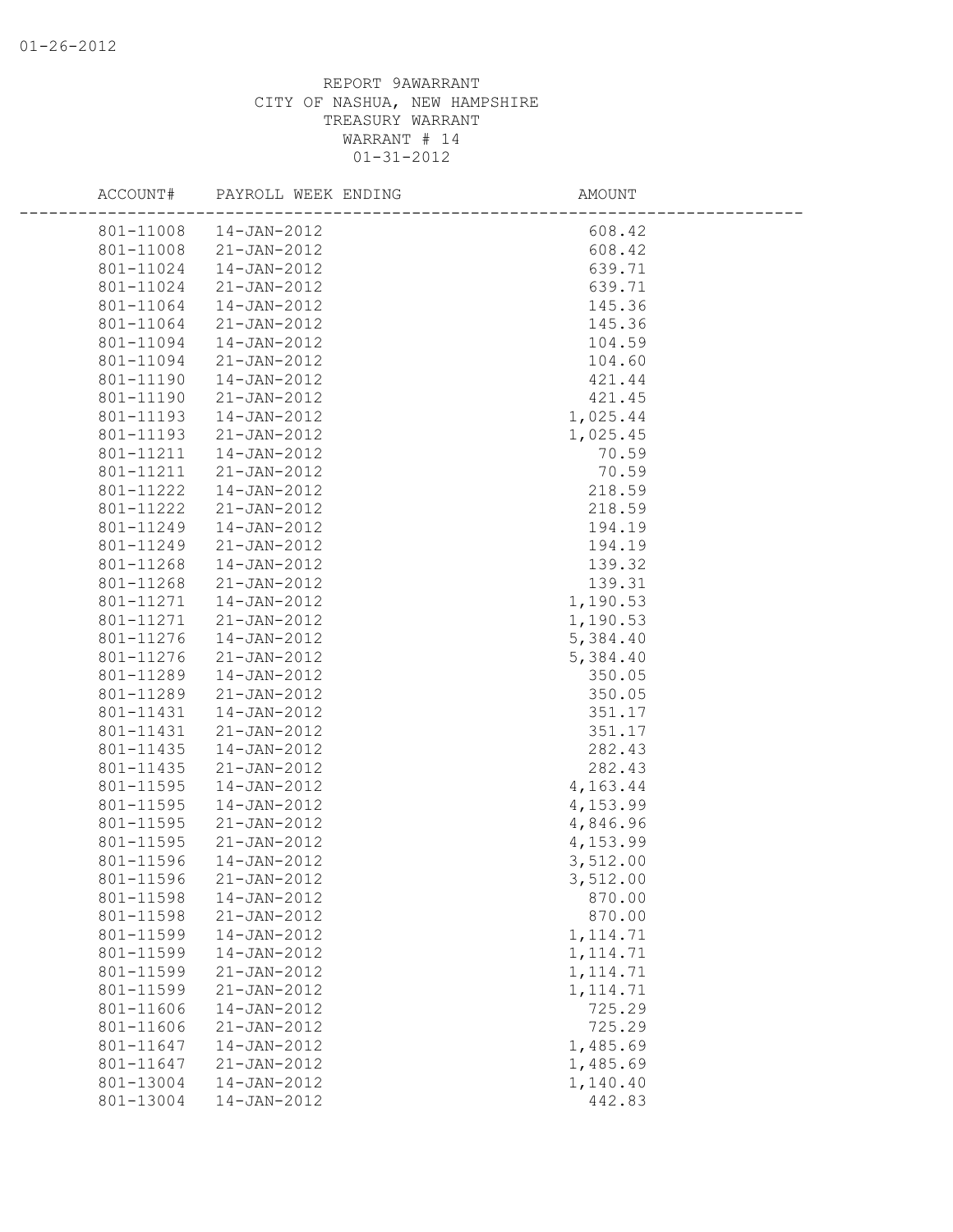|           | ACCOUNT#  | PAYROLL WEEK ENDING  | AMOUNT   |           |
|-----------|-----------|----------------------|----------|-----------|
|           | 801-13004 | 14-JAN-2012          | 421.42   |           |
|           | 801-13004 | 21-JAN-2012          | 3,626.44 |           |
|           | 801-13004 | 21-JAN-2012          | 2,485.04 |           |
|           | 801-13004 | 21-JAN-2012          | 215.19   |           |
|           | 801-13004 | 21-JAN-2012          | 1,267.53 |           |
|           | 801-17004 | 21-JAN-2012          | 700.00   |           |
|           | 801-31050 | 21-JAN-2012          | 17.00    |           |
| TOTAL 801 |           | SOLID WASTE DISPOSAL |          | 67,531.51 |
|           |           |                      |          |           |
|           | 802-11024 | 14-JAN-2012          | 155.94   |           |
|           | 802-11024 | 14-JAN-2012          | 623.77   |           |
|           | 802-11024 | 21-JAN-2012          | 155.94   |           |
|           | 802-11024 | 21-JAN-2012          | 623.77   |           |
|           | 802-11064 | 14-JAN-2012          | 145.36   |           |
|           | 802-11064 | 14-JAN-2012          | 145.36   |           |
|           | 802-11064 | 21-JAN-2012          | 145.36   |           |
|           | 802-11064 | $21 - JAN - 2012$    | 145.36   |           |
|           | 802-11091 | $14 - JAN - 2012$    | 1,145.45 |           |
|           | 802-11091 | $21 - JAN - 2012$    | 1,145.45 |           |
|           | 802-11092 | 14-JAN-2012          | 830.80   |           |
|           | 802-11092 | $21 - JAN - 2012$    | 809.04   |           |
|           | 802-11094 | 14-JAN-2012          | 313.79   |           |
|           | 802-11094 | 14-JAN-2012          | 313.78   |           |
|           | 802-11094 | 21-JAN-2012          | 313.77   |           |
|           | 802-11094 | $21 - JAN - 2012$    | 313.79   |           |
|           | 802-11096 | $14 - JAN - 2012$    | 959.79   |           |
|           | 802-11096 | 21-JAN-2012          | 959.79   |           |
|           | 802-11105 | 14-JAN-2012          | 1,111.46 |           |
|           | 802-11105 | $21 - JAN - 2012$    | 1,258.60 |           |
|           | 802-11124 | 14-JAN-2012          | 760.66   |           |
|           | 802-11124 | 21-JAN-2012          | 760.65   |           |
|           | 802-11155 | $14 - JAN - 2012$    | 1,061.67 |           |
|           | 802-11155 | 21-JAN-2012          | 1,050.42 |           |
|           | 802-11157 | $14 - JAN - 2012$    | 1,748.00 |           |
|           | 802-11157 | 21-JAN-2012          | 1,748.01 |           |
|           | 802-11158 | 14-JAN-2012          | 942.40   |           |
|           | 802-11158 | 21-JAN-2012          | 1,884.80 |           |
|           | 802-11190 | 14-JAN-2012          | 421.44   |           |
|           | 802-11190 | $21 - JAN - 2012$    | 421.44   |           |
|           | 802-11211 | 14-JAN-2012          | 282.34   |           |
|           | 802-11211 | 14-JAN-2012          | 423.52   |           |
|           | 802-11211 | $21 - JAN - 2012$    | 282.34   |           |
|           | 802-11211 | $21 - JAN - 2012$    | 423.51   |           |
|           | 802-11222 | $14 - JAN - 2012$    | 218.59   |           |
|           | 802-11222 | $21 - JAN - 2012$    | 218.59   |           |
|           | 802-11249 | $14 - JAN - 2012$    | 194.19   |           |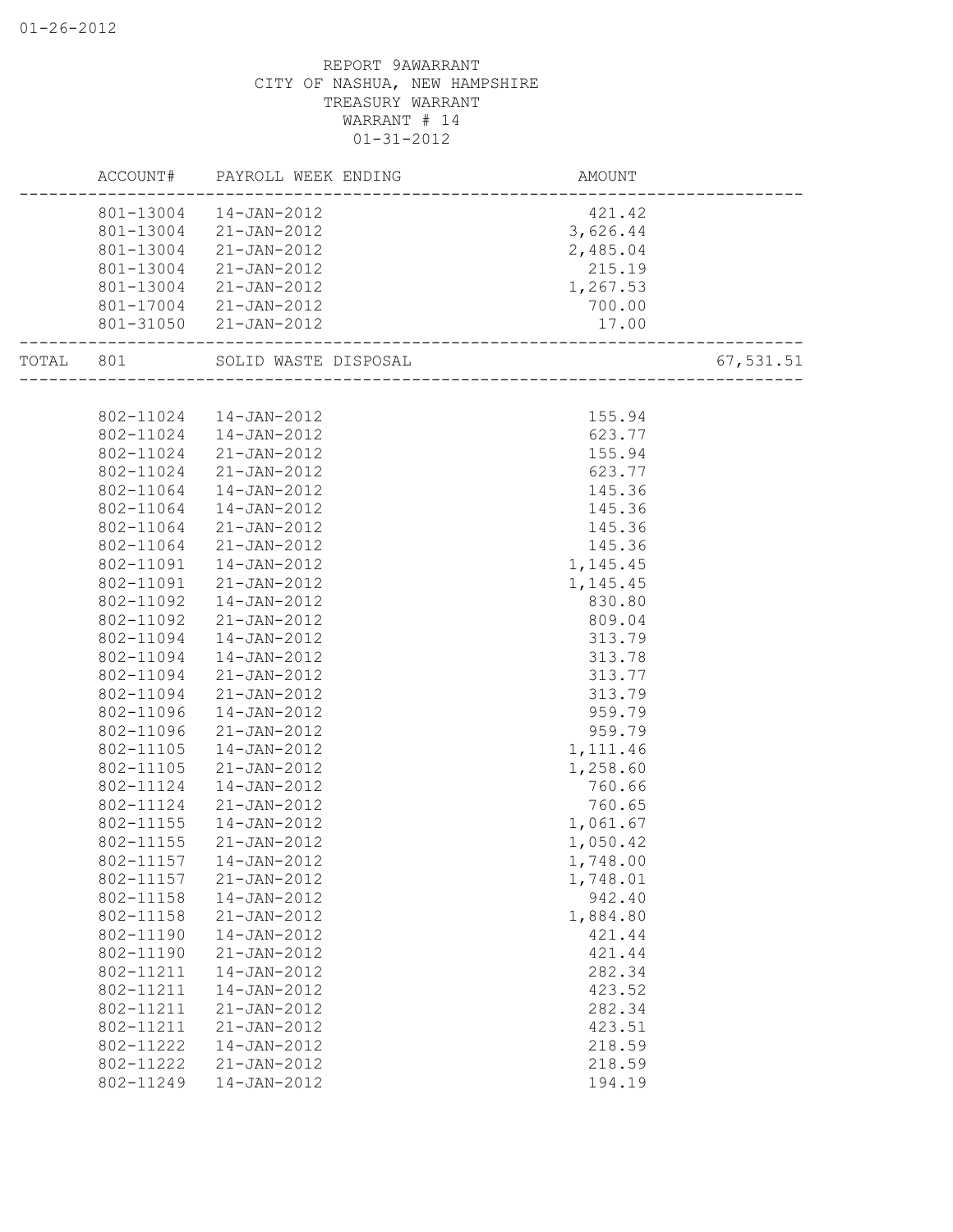|       | ACCOUNT#  | PAYROLL WEEK ENDING      | AMOUNT            |           |
|-------|-----------|--------------------------|-------------------|-----------|
|       | 802-11249 | 14-JAN-2012              | 194.19            |           |
|       | 802-11249 | $21 - JAN - 2012$        | 194.19            |           |
|       | 802-11249 | 21-JAN-2012              | 194.19            |           |
|       | 802-11260 | 14-JAN-2012              | 2,008.00          |           |
|       | 802-11260 | 21-JAN-2012              | 2,008.00          |           |
|       | 802-11268 | 14-JAN-2012              | 46.44             |           |
|       | 802-11268 | 14-JAN-2012              | 92.88             |           |
|       | 802-11268 | 21-JAN-2012              | 46.44             |           |
|       | 802-11268 | 21-JAN-2012              | 92.88             |           |
|       | 802-11270 | 14-JAN-2012              | 1, 114.73         |           |
|       | 802-11270 | 21-JAN-2012              | 1, 114.74         |           |
|       | 802-11289 | 14-JAN-2012              | 350.06            |           |
|       | 802-11289 | 21-JAN-2012              | 350.06            |           |
|       | 802-11330 | 14-JAN-2012              | 1, 114.71         |           |
|       | 802-11330 | 21-JAN-2012              | 1, 114.71         |           |
|       | 802-11333 | 14-JAN-2012              | 1,092.86          |           |
|       | 802-11333 | $21 - JAN - 2012$        | 1,092.86          |           |
|       | 802-11431 | 14-JAN-2012              | 351.17            |           |
|       | 802-11431 | 21-JAN-2012              | 351.17            |           |
|       | 802-11435 | 14-JAN-2012              | 470.71            |           |
|       | 802-11435 | 14-JAN-2012              | 188.28            |           |
|       | 802-11435 | 21-JAN-2012              | 470.71            |           |
|       | 802-11435 | $21 - JAN - 2012$        | 188.29            |           |
|       | 802-11480 | 14-JAN-2012              | 3,095.04          |           |
|       | 802-11480 | 21-JAN-2012              | 3,128.54          |           |
|       | 802-11513 | 14-JAN-2012              | 6,087.47          |           |
|       | 802-11513 | 21-JAN-2012              | 5, 124.27         |           |
|       | 802-11514 | 14-JAN-2012              | 3,036.40          |           |
|       | 802-11514 | 21-JAN-2012              | 3,036.40          |           |
|       | 802-11681 | 14-JAN-2012              | 326.04            |           |
|       | 802-11681 | 14-JAN-2012              | 1,304.18          |           |
|       | 802-11681 | 21-JAN-2012              | 326.04            |           |
|       | 802-11681 | 21-JAN-2012              | 1,304.18          |           |
|       | 802-11693 | $14 - JAN - 2012$        | 1, 114.73         |           |
|       | 802-11693 | 21-JAN-2012              | 1,134.51          |           |
|       | 802-11764 | $14 - JAN - 2012$        | 1,225.81          |           |
|       | 802-11764 | $21 - JAN - 2012$        | 1,225.81          |           |
|       | 802-12203 | 14-JAN-2012              | 96.00             |           |
|       | 802-12203 | $21 - JAN - 2012$        | 384.00            |           |
|       | 802-13004 | $14 - JAN - 2012$        | 493.77            |           |
|       | 802-13004 | $14 - JAN - 2012$        | 2,426.80          |           |
|       | 802-13004 | $21 - JAN - 2012$        | 611.35            |           |
|       | 802-13004 | $21 - JAN - 2012$        | 4,330.14          |           |
|       | 802-31050 | $21 - JAN - 2012$        | 17.00             |           |
| TOTAL | 802       | SEWERAGE DISPOSAL SYSTEM |                   | 78,529.69 |
|       |           |                          | ----------------- |           |